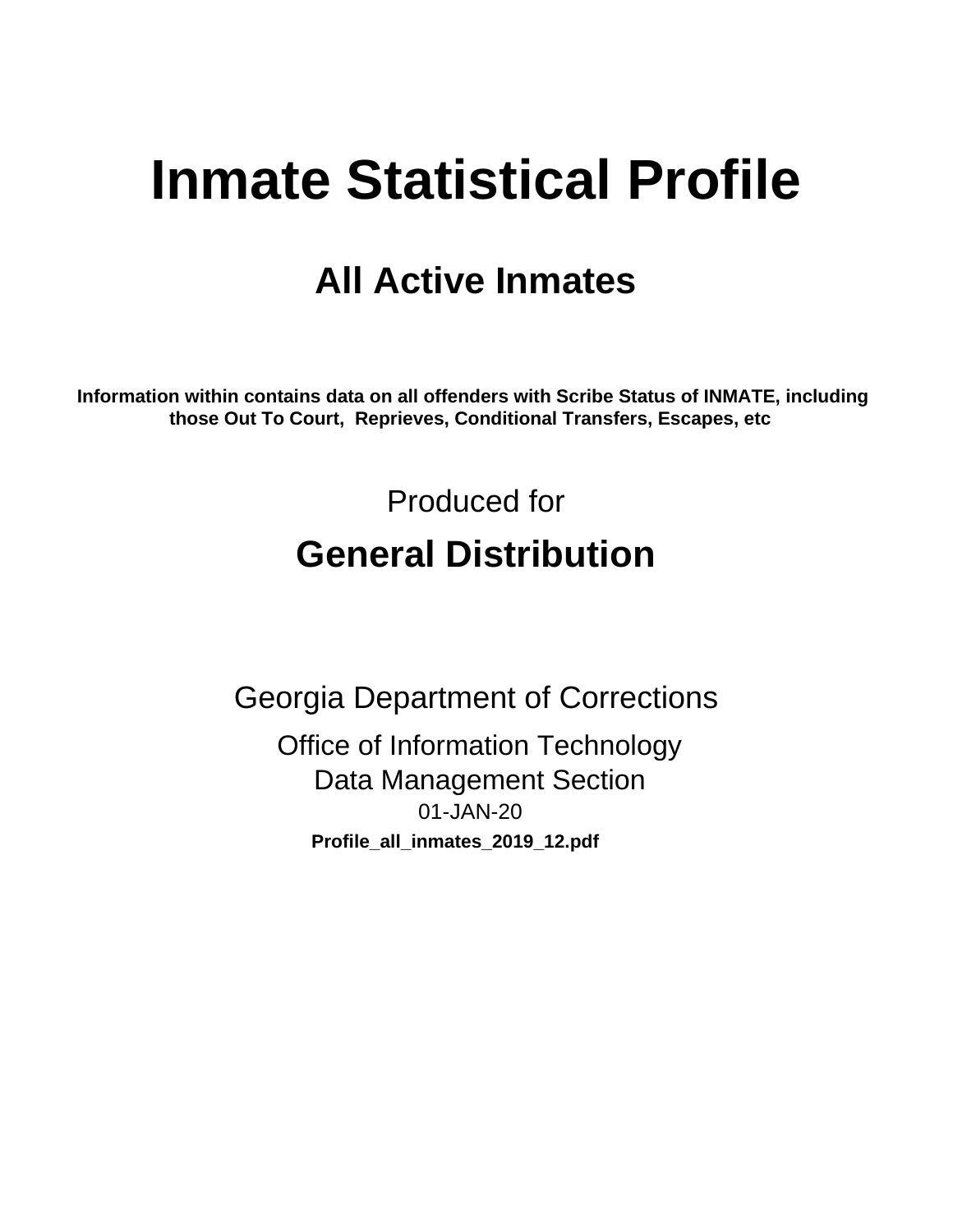# **Inmate Statistical Profile 01-JAN-20**

Contents

**All Active Inmates** 

Produced for General Distribution

# **Table of Contents**

| <b>Demographic information</b>                                        |
|-----------------------------------------------------------------------|
| 4 Current age, broken out in ten year age groups                      |
| 5 Race group                                                          |
| 6 Marital status, self-reported at entry to prison                    |
| 7 Number of Inmates with Dependents, self-reported at entry to prison |
| 8 Religious affiliation, self-reported at entry to prison             |
| 9 Home county - self-reported at entry to prison                      |
| 14 Employment status before prison, self-reported at entry to prison  |
| 15 Age at admission                                                   |
| 17 Age at admission                                                   |
| 20 Height, measured at entry to prison                                |
| 22 Weight, measured at entry to prison                                |
| 23 Military service                                                   |
| <b>Correctional information</b>                                       |
| 24 Type of admission to prison                                        |
| 25 Current / last supervision level                                   |
| 26 Current / last institution type                                    |
| 27 Institution type - transitional centers                            |
| 28 Institution type - county prisons                                  |
| 30 Institution type - state prisons                                   |
| 32 Institution type - private prisons                                 |
| 33 Institution type - inmate boot camp                                |
| 34 Number of disciplinary reports                                     |
| 35 Number of transfers                                                |
| 36 Number of escapes                                                  |
| 37 Split sentence - Probation to follow                               |
| 38 Probable future release type of still active inmates               |
| 39 Time served in current (or last) institution                       |
| Educational, psychological and physical information                   |
| 40 Highest grade level attained                                       |
| 41 Culture fair IQ scores                                             |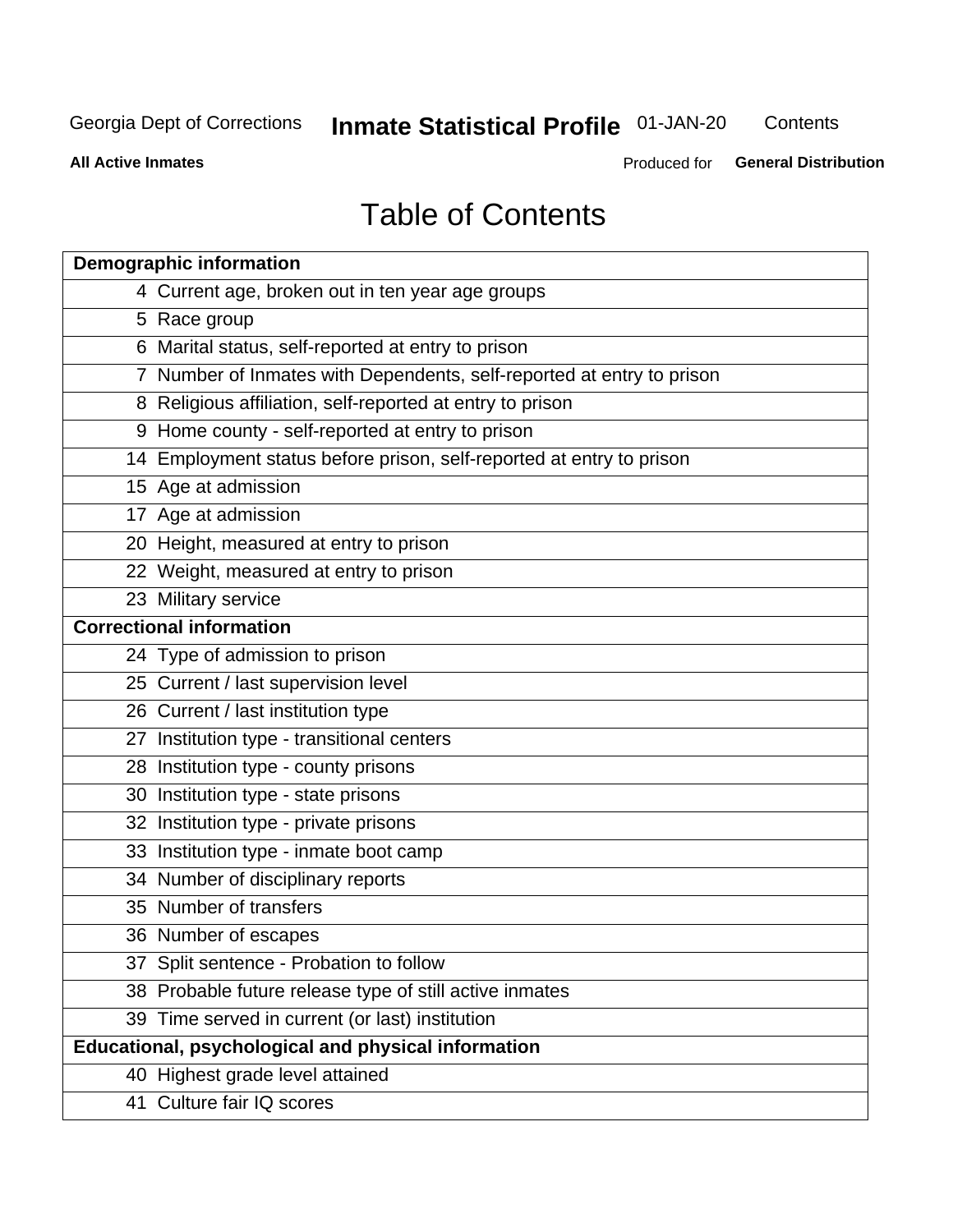# **Inmate Statistical Profile 01-JAN-20**

Contents

**All Active Inmates** 

**General Distribution** Produced for

# **Table of Contents**

| Educational, psychological and physical information              |
|------------------------------------------------------------------|
| 42 Wide Range Achievement Test (WRAT) reading score              |
| 43 Wide Range Achievement Test (WRAT) math score                 |
| 44 Wide Range Achievement Test (WRAT) spelling score             |
| 45 Current / last mental health treatment level                  |
| 46 PULHESDWIT medical scale - 'P' overall condition ('P'hysical) |
| 47 PULHESDWIT medical scale - 'U' upper body                     |
| 48 PULHESDWIT medical scale - 'L' lower body                     |
| 49 PULHESDWIT medical scale - 'H' hearing                        |
| 50 PULHESDWIT medical scale - 'E' vision                         |
| 51 PULHESDWIT medical scale -'S' psychiatric                     |
| 52 PULHESDWIT medical scale - 'D' dental                         |
| 53 PULHESDWIT medical scale - 'W' work ability                   |
| 54 PULHESDWIT medical scale - 'I' impairment                     |
| 55 PULHESDWIT medical scale - 'T' transportability               |
| <b>Crimes and criminal history information</b>                   |
| 56 Number of prior Georgia incarcerations                        |
| 57 Prison sentence in years                                      |
| 58 Primary offense, broken out into felonies vs misdemeanors     |
| 59 Primary offense, broken out into six broad crime categories   |
| 60 Primary offense, detailed offense code                        |
| 68 County of conviction of primary offense                       |
| 73 Circuit of conviction of primary offense                      |
| 75 Years served (jail + prison) in this incarceration            |
| <b>Medical information</b>                                       |
| 76 Results of most recent HIV test                               |
| 77 Results of most recent tuberculosis test                      |
| 78 Results of most recent syphilis test                          |
| 79 Results of most recent Hepatitis-C test                       |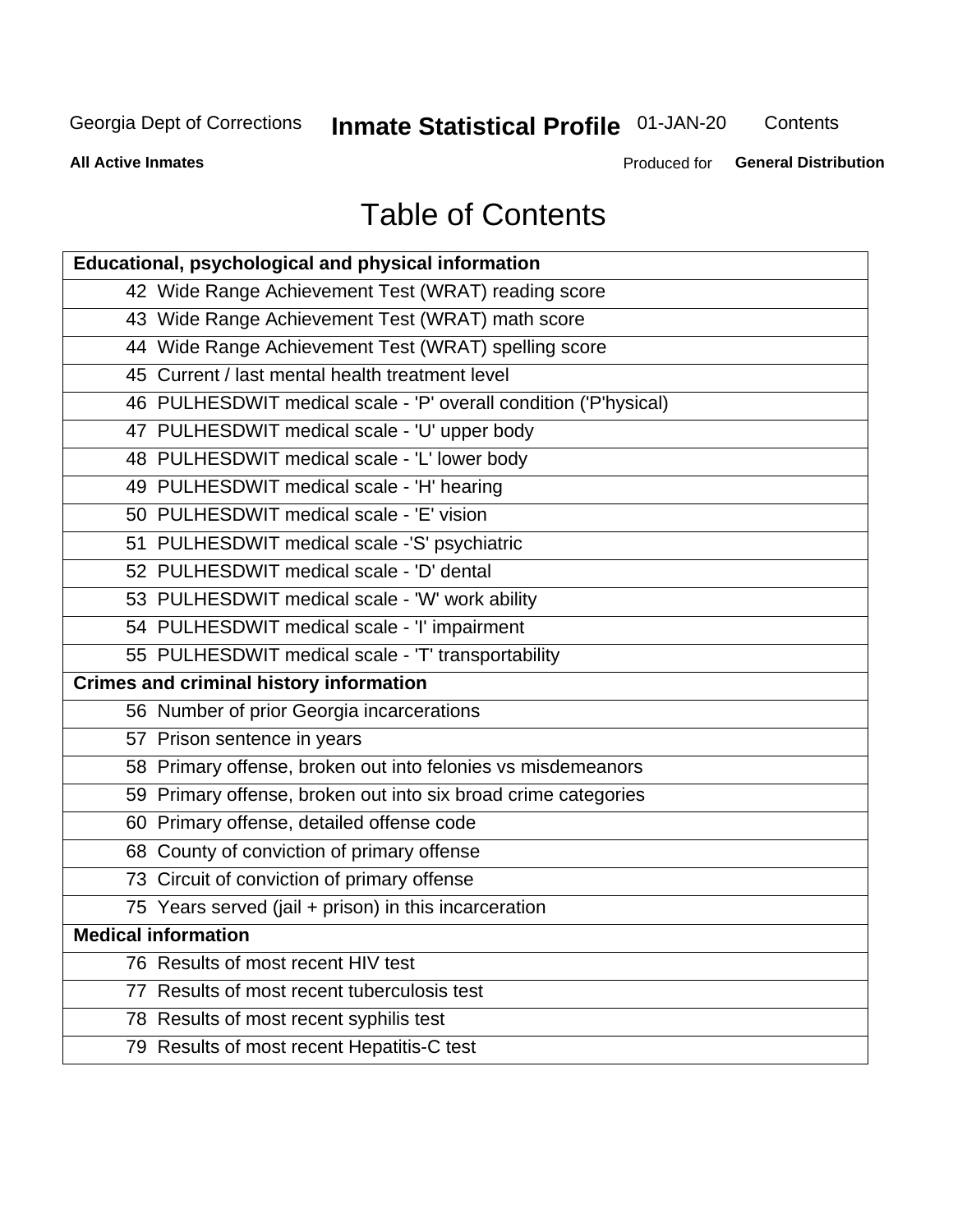### **All Active Inmates**

### Produced for General Distribution

# Current age, broken out in ten-year age groups

COL % - percent each COUNT is of its particular column

|                          |              | <b>Male</b> |        |              | <b>Female</b> |          |              | <b>Total</b> |  |
|--------------------------|--------------|-------------|--------|--------------|---------------|----------|--------------|--------------|--|
| <b>Current Age</b>       | <b>Count</b> | Col %       | Row %  | <b>Count</b> | Col %         | Row %    | <b>Total</b> | Col %        |  |
| <b>Teens (1-19)</b>      | 673          | 1.31%       | 95.33% | 33           | 0.82%         | 4.67%    | 706          | 1.28%        |  |
| <b>Twenties (20-29)</b>  | 13,354       | 26.07%      | 93.05% | 997          | 24.70%        | 6.95%    | 14,351       | 25.97%       |  |
| <b>Thirties (30-39)</b>  | 15,672       | 30.59%      | 91.49% | 1,458        | 36.12%        | 8.51%    | 17,130       | 31.00%       |  |
| <b>Forties (40-49)</b>   | 11,092       | 21.65%      | 92.38% | 915          | 22.67%        | 7.62%    | 12,007       | 21.73%       |  |
| <b>Fifties (50-59)</b>   | 7,028        | 13.72%      | 93.61% | 480          | 11.89%        | 6.39%    | 7,508        | 13.59%       |  |
| <b>Sixties (60-69)</b>   | 2.714        | $5.30\%$    | 95.40% | 131          | 3.25%         | 4.60%    | 2.845        | 5.15%        |  |
| Seventy + (70 and above) | 692          | 1.35%       | 96.92% | 22           | 0.55%         | $3.08\%$ | 714          | 1.29%        |  |
| <b>Total Reported</b>    | 51,225       | 100%        | 92.70% | 4,036        | 100%          | 7.30%    | 55,261       | 100.0%       |  |

| τeα<br><b>NOT</b> | 294    |                    | 295    |
|-------------------|--------|--------------------|--------|
| <b>Total</b>      | '4 E10 | <b>027</b><br>∴∪J. | 55,556 |

| <b>Mean</b><br>(average) | 38.69         | 37.69 | 38.62    |
|--------------------------|---------------|-------|----------|
| Median (middle)          | $\sim$<br>ا پ | 36    | ^¬<br>o. |
| Mode<br>(most frequent)  | 30            | 30    | 30       |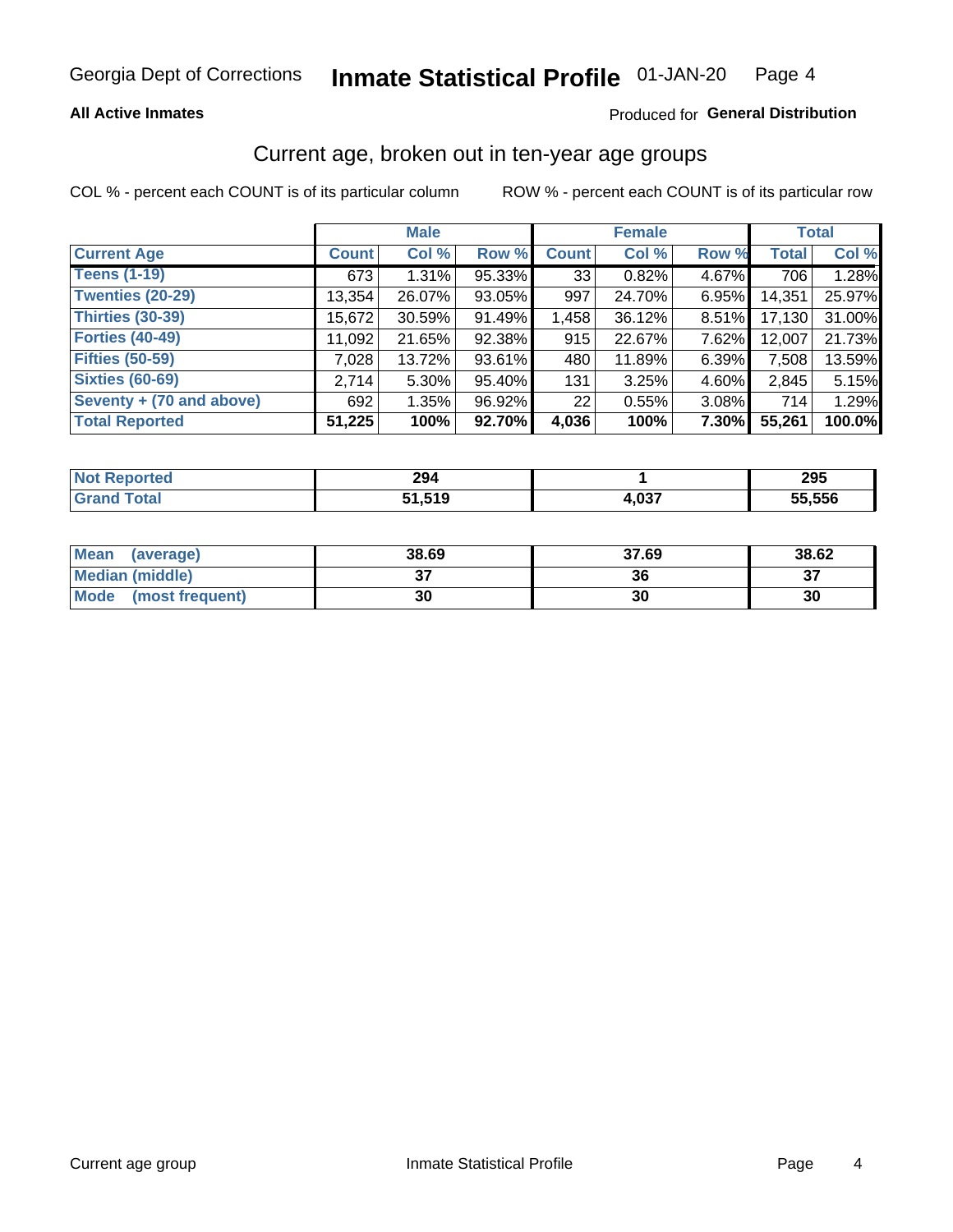#### **Inmate Statistical Profile 01-JAN-20** Page 5

### **All Active Inmates**

### Produced for General Distribution

# Race group

COL % - percent each COUNT is of its particular column

|                   |                        | <b>Male</b>  |         |             | <b>Female</b> |        |        | <b>Total</b> |        |
|-------------------|------------------------|--------------|---------|-------------|---------------|--------|--------|--------------|--------|
|                   | <b>Race Group</b>      | <b>Count</b> | Col %   | Row % Count |               | Col %  | Row %  | <b>Total</b> | Col %  |
|                   | <b>White</b>           | 17,728       | 34.41%  | 88.18%      | 2,377         | 58.88% | 11.82% | 20,105       | 36.19% |
| 2                 | <b>Black</b>           | 31,456       | 61.06%  | 95.22%      | ,580          | 39.14% | 4.78%  | 33,036       | 59.46% |
| 5                 | <b>Other</b>           | 56           | .11%    | 88.89%      |               | .17%   | 11.11% | 63           | .11%   |
| 6                 | <b>Asian</b>           | 178          | .35%    | 95.70%      | 8             | .20%   | 4.30%  | 186          | .33%   |
| 9                 | <b>Unknown</b>         | 14           | $.03\%$ | 100.00%     |               |        |        | 14           | .03%   |
| 10                | <b>Hispanic</b>        | 2,061        | 4.00%   | 96.94%      | 65            | 1.61%  | 3.06%  | 2,126        | 3.83%  |
| $12 \overline{ }$ | <b>Native American</b> | 25           | .05%    | 100.00%     |               |        |        | 25           | .04%   |
| 13                | <b>Native Hawaiian</b> |              | $.01\%$ | 100.00%     |               |        |        |              | .01%   |
|                   | <b>Total Reported</b>  | 51,519       | 100%    | 92.73%      | 4,037         | 100%   | 7.27%  | 55,556       | 100%   |

| <b>orted</b><br>N. |        |       |        |
|--------------------|--------|-------|--------|
| <b>c</b> otal      | 51,519 | 4,037 | 55,556 |

| <b>Mode</b><br>uent)<br>most treo | 3lack | White | Black |
|-----------------------------------|-------|-------|-------|
|                                   |       |       |       |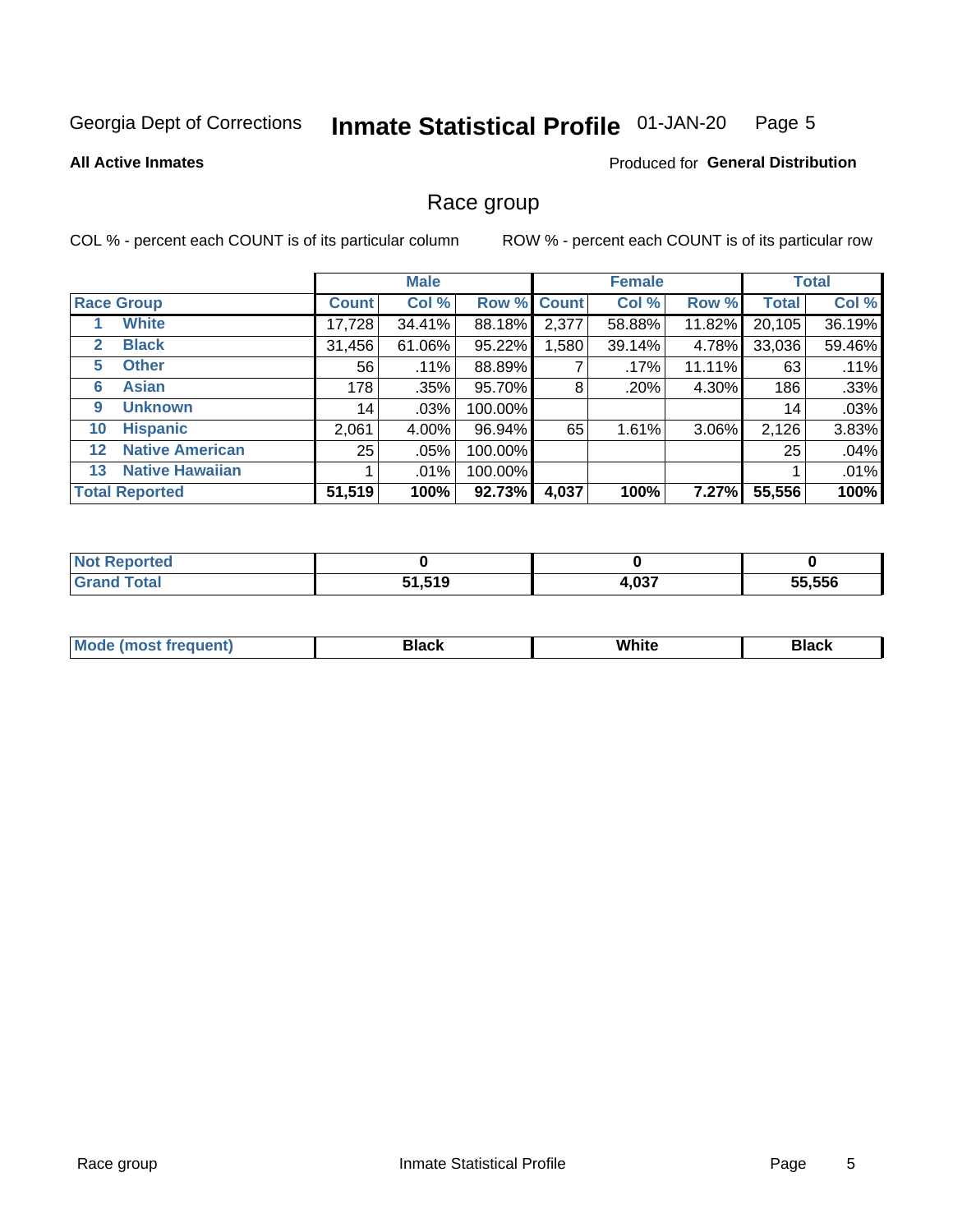#### **Inmate Statistical Profile 01-JAN-20** Page 6

**All Active Inmates** 

### Produced for General Distribution

# Marital status, self-reported at entry to prison

COL % - percent each COUNT is of its particular column

|                            | <b>Male</b>  |        |        |              | <b>Female</b> | <b>Total</b> |              |        |
|----------------------------|--------------|--------|--------|--------------|---------------|--------------|--------------|--------|
| <b>Marital Status</b>      | <b>Count</b> | Col %  | Row %  | <b>Count</b> | Col %         | Row %        | <b>Total</b> | Col %  |
| <b>Unknown</b><br>$\bf{0}$ | 1,939        | 3.76%  | 92.11% | 166          | 4.11%         | 7.89%        | 2,105        | 3.79%  |
| <b>Divorced</b><br>D       | 4,816        | 9.35%  | 89.42% | 570          | 14.12%        | 10.58%       | 5,386        | 9.69%  |
| <b>Married</b><br>М        | 6,629        | 12.87% | 90.19% | 721          | 17.86%        | 9.81%        | 7,350        | 13.23% |
| <b>S</b> Separated         | 1,756        | 3.41%  | 87.71% | 246          | 6.09%         | 12.29%       | 2,002        | 3.60%  |
| <b>Unmarried</b><br>U      | 35,786       | 69.46% | 94.21% | 2,199        | 54.47%        | 5.79%        | 37,985       | 68.37% |
| <b>Widow</b><br>W          | 593          | 1.15%  | 81.46% | 135          | 3.34%         | 18.54%       | 728          | 1.31%  |
| <b>Total Reported</b>      | 51,519       | 100%   | 92.73% | 4,037        | 100%          | 7.27%        | 55,556       | 100%   |

| ----<br>rreol<br>NO  |                       |        |        |
|----------------------|-----------------------|--------|--------|
| $\sim$ $\sim$ $\sim$ | $\overline{ }$<br>- - | $\sim$ | 55.556 |

|--|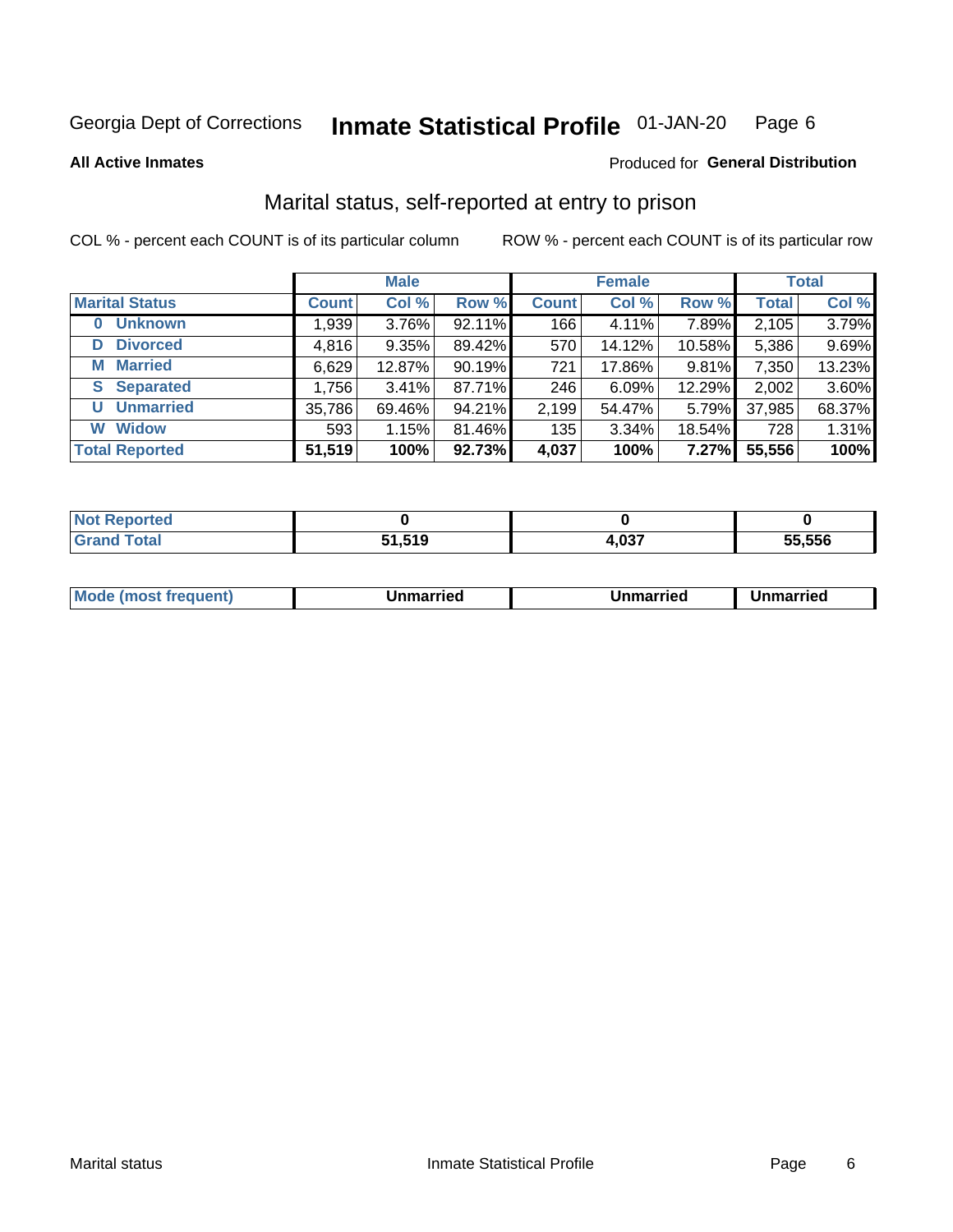#### **Inmate Statistical Profile 01-JAN-20** Page 7

### **All Active Inmates**

### Produced for General Distribution

# Number of Inmates with Dependents, Self-Reported at Entry to Prison

COL % - percent each COUNT is of its particular column

|                             |              | <b>Male</b> |        |              | <b>Female</b> |       |              | <b>Total</b> |
|-----------------------------|--------------|-------------|--------|--------------|---------------|-------|--------------|--------------|
| <b>Number of dependents</b> | <b>Count</b> | Col %       | Row %  | <b>Count</b> | Col %         | Row % | <b>Total</b> | Col %        |
| l 0                         | 15,746       | 36.73%      | 92.08% | 1,354        | 38.53%        | 7.92% | 17,100       | 36.87%       |
|                             | 9,829        | 22.93%      | 93.42% | 692          | 19.69%        | 6.58% | 10,521       | 22.69%       |
| $\overline{2}$              | 7,530        | 17.57%      | 92.10% | 646          | 18.38%        | 7.90% | 8,176        | 17.63%       |
| $\mathbf{3}$                | 4,569        | 10.66%      | 90.78% | 464          | 13.20%        | 9.22% | 5,033        | 10.85%       |
| $\overline{\mathbf{4}}$     | 2,443        | 5.70%       | 92.26% | 205          | 5.83%         | 7.74% | 2,648        | 5.71%        |
| 5                           | 1,253        | 2.92%       | 93.79% | 83           | 2.36%         | 6.21% | 1,336        | 2.88%        |
| 6                           | 676          | 1.58%       | 95.08% | 35           | 1.00%         | 4.92% | 711          | 1.53%        |
| 7                           | 331          | 0.77%       | 95.11% | 17           | 0.48%         | 4.89% | 348          | 0.75%        |
| 8                           | 194          | 0.45%       | 94.63% | 11           | 0.31%         | 5.37% | 205          | 0.44%        |
| 9                           | 92           | 0.21%       | 96.84% | 3            | 0.09%         | 3.16% | 95           | 0.20%        |
| 10                          | 83           | 0.19%       | 96.51% | 3            | 0.09%         | 3.49% | 86           | 0.19%        |
| Over 10                     | 118          | 0.28%       | 99.16% |              | 0.03%         | 0.84% | 119          | 0.26%        |
| <b>Total Reported</b>       | 42,864       | 100%        | 92.42% | 3,514        | 100%          | 7.58% | 46,378       | 100%         |

| 8,655  | E O O<br>ວ∠ວ | 170            |
|--------|--------------|----------------|
| 1,519ۃ | 027          | 55,556<br>- 11 |

| Mean (average)         | 1.54 | 1.46 | 1.53 |
|------------------------|------|------|------|
| <b>Median (middle)</b> |      |      |      |
| Mode (most frequent)   |      |      |      |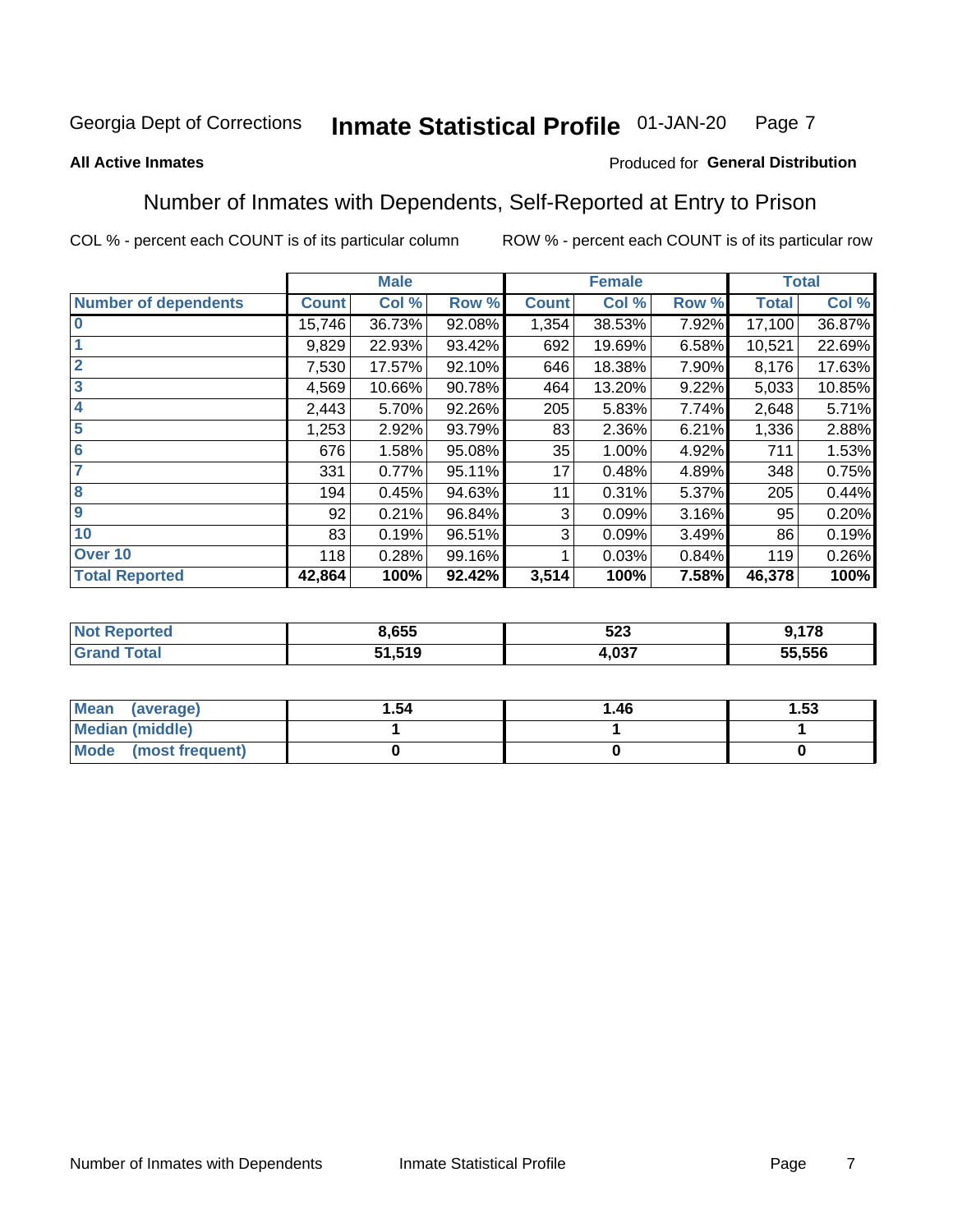#### **Inmate Statistical Profile 01-JAN-20** Page 8

### **All Active Inmates**

### Produced for General Distribution

# Religious affiliation, self-reported at entry to prison

COL % - percent each COUNT is of its particular column

|                         |                              |                 | <b>Male</b> |         |                         | <b>Female</b> |        |                | <b>Total</b> |
|-------------------------|------------------------------|-----------------|-------------|---------|-------------------------|---------------|--------|----------------|--------------|
|                         | <b>Religious Affiliation</b> | <b>Count</b>    | Col %       | Row %   | <b>Count</b>            | Col %         | Row %  | <b>Total</b>   | Col %        |
| $\overline{1}$          | <b>Islam</b>                 | 2,077           | 7.77%       | 96.65%  | $\overline{72}$         | 2.16%         | 3.35%  | 2,149          | 7.15%        |
| $\overline{2}$          | <b>Catholic</b>              | 1,203           | 4.50%       | 87.49%  | 172                     | 5.17%         | 12.51% | 1,375          | 4.58%        |
| 3                       | <b>Baptist</b>               | 12,926          | 48.38%      | 88.29%  | 1,714                   | 51.50%        | 11.71% | 14,640         | 48.73%       |
| 4                       | <b>Methodist</b>             | 386             | 1.44%       | 86.74%  | 59                      | 1.77%         | 13.26% | 445            | 1.48%        |
| 5                       | <b>Episcopal</b>             | 38              | .14%        | 84.44%  | $\overline{7}$          | .21%          | 15.56% | 45             | .15%         |
| $\overline{\bf{6}}$     | <b>Presbyterian</b>          | 59              | .22%        | 92.19%  | $\overline{5}$          | .15%          | 7.81%  | 64             | .21%         |
| 7                       | <b>Church Of God</b>         | 377             | 1.41%       | 91.50%  | 35                      | 1.05%         | 8.50%  | 412            | 1.37%        |
| $\overline{\mathbf{8}}$ | <b>Holiness</b>              | 489             | 1.83%       | 85.04%  | 86                      | 2.58%         | 14.96% | 575            | 1.91%        |
| $\overline{9}$          | <b>Jewish</b>                | 87              | .33%        | 87.00%  | 13                      | .39%          | 13.00% | 100            | .33%         |
| 10                      | <b>Anglican</b>              | 31              | .12%        | 91.18%  | 3                       | .09%          | 8.82%  | 34             | .11%         |
| $\overline{11}$         | <b>Greek Orthodox</b>        | $6\phantom{1}6$ | .02%        | 66.67%  | $\overline{3}$          | .09%          | 33.33% | 9              | .03%         |
| 12                      | <b>Hindu</b>                 | 20              | .07%        | 95.24%  | $\mathbf{1}$            | .03%          | 4.76%  | 21             | .07%         |
| 13                      | <b>Buddhist</b>              | 61              | .23%        | 92.42%  | 5                       | .15%          | 7.58%  | 66             | .22%         |
| 14                      | <b>Taoist</b>                | $\overline{4}$  | .01%        | 100.00% |                         |               |        | 4              | .01%         |
| 15                      | <b>Shintoist</b>             | $\overline{2}$  | .01%        | 100.00% |                         |               |        | $\overline{2}$ | .01%         |
| 16                      | <b>Seventh Day Adventist</b> | 67              | .25%        | 91.78%  | 6                       | .18%          | 8.22%  | 73             | .24%         |
| 17                      | <b>Jehovah Witness</b>       | 288             | 1.08%       | 87.01%  | 43                      | 1.29%         | 12.99% | 331            | 1.10%        |
| 18                      | <b>Latter Day Saints</b>     | 29              | .11%        | 87.88%  | 4                       | .12%          | 12.12% | 33             | .11%         |
| 19                      | Quaker                       | $\overline{2}$  | .01%        | 100.00% |                         |               |        | $\overline{2}$ | .01%         |
| 20                      | <b>Other Prot</b>            | 1,451           | 5.43%       | 96.86%  | 47                      | 1.41%         | 3.14%  | 1,498          | 4.99%        |
| 21                      | <b>Messianic Judaism</b>     | 45              | .17%        | 78.95%  | 12                      | .36%          | 21.05% | 57             | .19%         |
| 22                      | <b>Asatru-Odinism</b>        | 3               | .01%        | 100.00% |                         |               |        | 3              | .01%         |
| 23                      | <b>Hebrew Israelite</b>      | $\overline{57}$ | .21%        | 98.28%  | $\mathbf{1}$            | .03%          | 1.72%  | 58             | .19%         |
| 24                      | <b>Nation Of Islam</b>       | 44              | .16%        | 84.62%  | 8                       | .24%          | 15.38% | 52             | .17%         |
| 25                      | <b>Native American</b>       | $\overline{20}$ | .07%        | 95.24%  | $\mathbf{1}$            | .03%          | 4.76%  | 21             | .07%         |
| 26                      | Pagan                        | $\,6$           | .02%        | 85.71%  | $\mathbf{1}$            | .03%          | 14.29% | $\overline{7}$ | .02%         |
| 27                      | <b>Pentecostal</b>           | 101             | .38%        | 70.14%  | 43                      | 1.29%         | 29.86% | 144            | .48%         |
| 28                      | <b>Rastafari</b>             | 11              | .04%        | 73.33%  | $\overline{\mathbf{4}}$ | .12%          | 26.67% | 15             | .05%         |
| 29                      | <b>Wiccan</b>                | 28              | .10%        | 82.35%  | $6\phantom{1}$          | .18%          | 17.65% | 34             | .11%         |
| 30                      | <b>No Religion</b>           | 1,759           | 6.58%       | 90.11%  | 193                     | 5.80%         | 9.89%  | 1,952          | 6.50%        |
| 31                      | Christian -                  | 3,683           | 13.79%      | 82.54%  | 779                     | 23.41%        | 17.46% | 4,462          | 14.85%       |
|                         | <b>Unspecified</b>           |                 |             |         |                         |               |        |                |              |
| 96                      | <b>None</b>                  | 1,357           | 5.08%       | 99.63%  | 5                       | .15%          | .37%   | 1,362          | 4.53%        |
|                         | <b>Total Reported</b>        | 26,717          | 100%        | 88.92%  | 3,328                   | 100%          | 11.08% | 30,045         | 100%         |

| тес. | 24,802       | 709          | 25,511 |
|------|--------------|--------------|--------|
|      | 1.519<br>E4. | 00T<br>4.UJ. | 55.556 |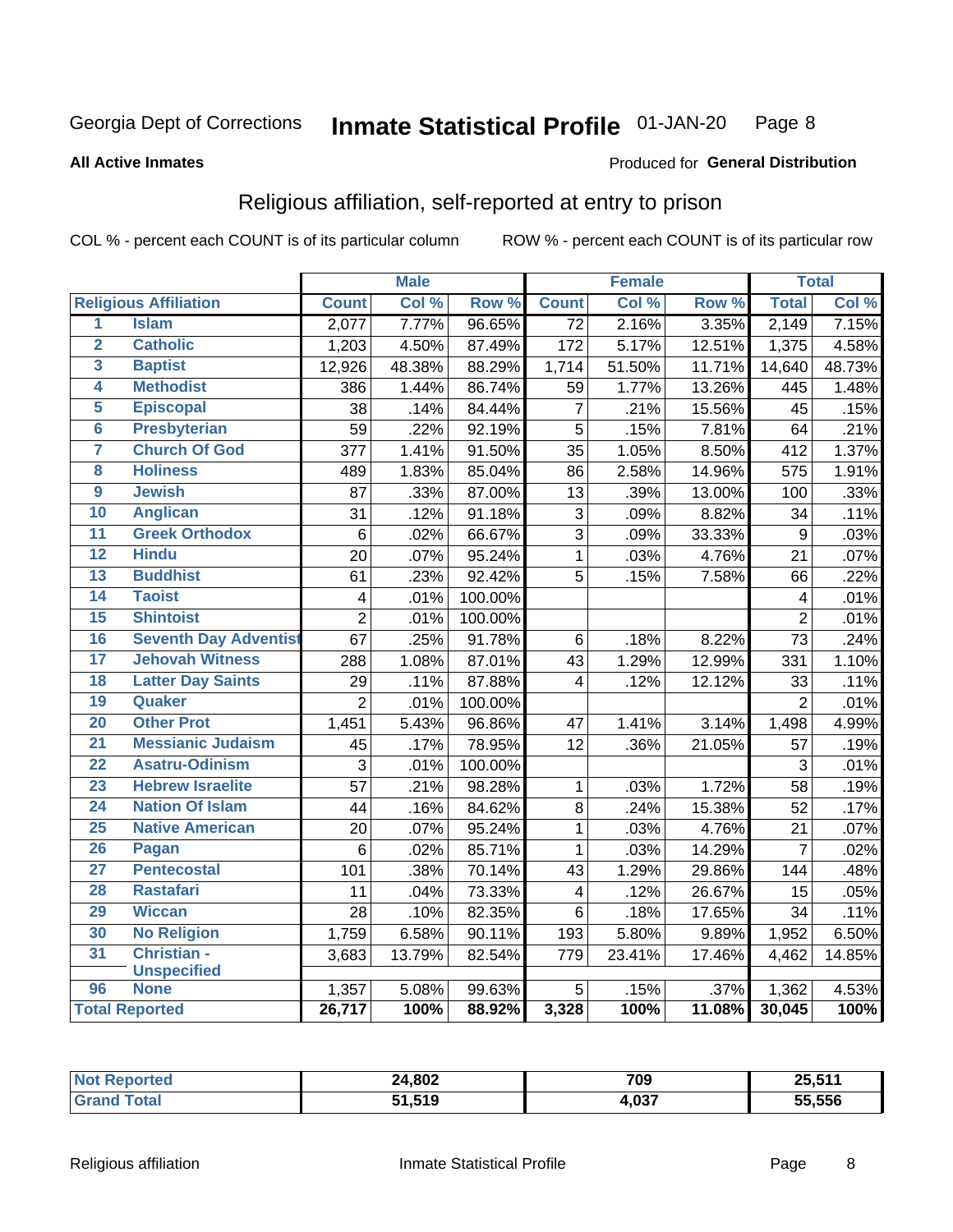#### **Inmate Statistical Profile 01-JAN-20** Georgia Dept of Corrections Page 9

**All Active Inmates** 

## Produced for General Distribution

# Religious affiliation, self-reported at entry to prison

COL % - percent each COUNT is of its particular column ROW % - percent each COUNT is of its particular row

| <b>Mode (most frequent)</b> | Baptist | lantiet<br>ναυιιοι | 3aptist |
|-----------------------------|---------|--------------------|---------|
|-----------------------------|---------|--------------------|---------|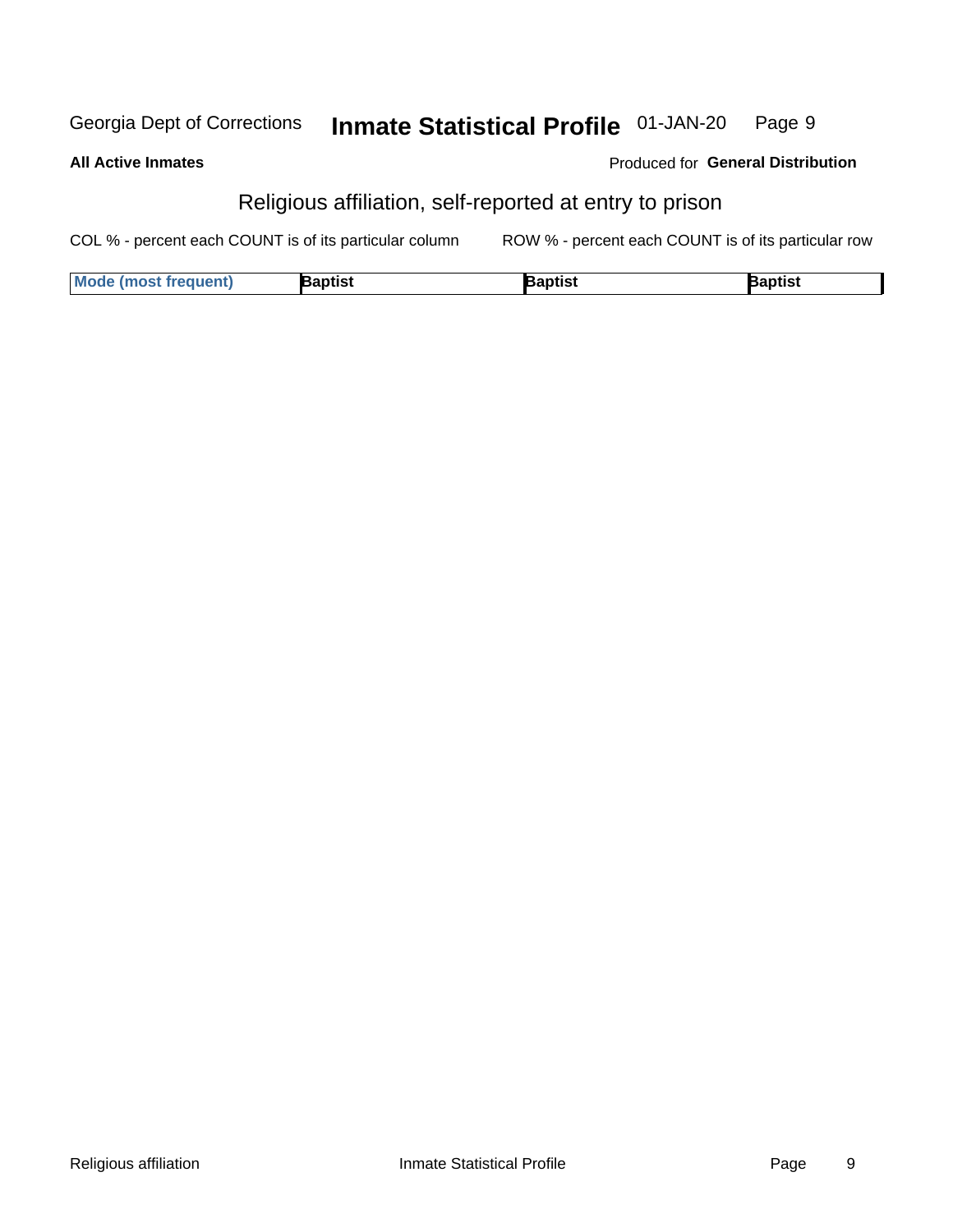#### **Inmate Statistical Profile 01-JAN-20** Page 9

### **All Active Inmates**

### **Produced for General Distribution**

# Home county, self-reported at entry to prison

COL % - percent each COUNT is of its particular column

|     |                             |              | <b>Male</b> |                  |                         | <b>Female</b> |        | <b>Total</b> |        |
|-----|-----------------------------|--------------|-------------|------------------|-------------------------|---------------|--------|--------------|--------|
|     | <b>Home County</b>          | <b>Count</b> | Col %       | Row <sup>%</sup> | <b>Count</b>            | Col %         | Row %  | <b>Total</b> | Col %  |
| 000 | <b>Unknown</b>              | 8,099        | 15.72%      | 92.79%           | 629                     | 15.58%        | 7.21%  | 8,728        | 15.71% |
| 001 | <b>Appling County</b>       | 131          | .25%        | 93.57%           | 9                       | .22%          | 6.43%  | 140          | .25%   |
| 002 | <b>Atkinson County</b>      | 44           | .09%        | 91.67%           | $\overline{\mathbf{4}}$ | .10%          | 8.33%  | 48           | .09%   |
| 003 | <b>Bacon County</b>         | 91           | .18%        | 94.79%           | 5                       | .12%          | 5.21%  | 96           | .17%   |
| 004 | <b>Baker County</b>         | 20           | .04%        | 90.91%           | $\overline{2}$          | .05%          | 9.09%  | 22           | .04%   |
| 005 | <b>Baldwin County</b>       | 257          | .50%        | 90.81%           | 26                      | .64%          | 9.19%  | 283          | .51%   |
| 006 | <b>Banks County</b>         | 88           | .17%        | 93.62%           | $\,6$                   | .15%          | 6.38%  | 94           | .17%   |
| 007 | <b>Barrow County</b>        | 316          | .61%        | 90.29%           | $\overline{34}$         | .84%          | 9.71%  | 350          | .63%   |
| 008 | <b>Bartow County</b>        | 490          | .95%        | 84.34%           | 91                      | 2.25%         | 15.66% | 581          | 1.05%  |
| 009 | <b>Ben Hill County</b>      | 185          | .36%        | 96.86%           | $\,6$                   | .15%          | 3.14%  | 191          | .34%   |
| 010 | <b>Berrien County</b>       | 84           | .16%        | 96.55%           | 3                       | .07%          | 3.45%  | 87           | .16%   |
| 011 | <b>Bibb County</b>          | 1,163        | 2.26%       | 94.40%           | 69                      | 1.71%         | 5.60%  | 1,232        | 2.22%  |
| 012 | <b>Bleckley County</b>      | 76           | .15%        | 88.37%           | 10                      | .25%          | 11.63% | 86           | .15%   |
| 013 | <b>Brantley County</b>      | 81           | .16%        | 83.51%           | 16                      | .40%          | 16.49% | 97           | .17%   |
| 014 | <b>Brooks County</b>        | 184          | .36%        | 98.40%           | 3                       | .07%          | 1.60%  | 187          | .34%   |
| 015 | <b>Bryan County</b>         | 80           | .16%        | 94.12%           | 5                       | .12%          | 5.88%  | 85           | .15%   |
| 016 | <b>Bulloch County</b>       | 339          | .66%        | 91.62%           | 31                      | .77%          | 8.38%  | 370          | .67%   |
| 017 | <b>Burke County</b>         | 220          | .43%        | 96.92%           | $\overline{7}$          | .17%          | 3.08%  | 227          | .41%   |
| 018 | <b>Butts County</b>         | 152          | .30%        | 96.20%           | $\,6$                   | .15%          | 3.80%  | 158          | .28%   |
| 019 | <b>Calhoun County</b>       | 64           | .12%        | 92.75%           | 5                       | .12%          | 7.25%  | 69           | .12%   |
| 020 | <b>Camden County</b>        | 123          | .24%        | 90.44%           | 13                      | .32%          | 9.56%  | 136          | .24%   |
| 021 | <b>Candler County</b>       | 102          | .20%        | 96.23%           | $\overline{\mathbf{4}}$ | .10%          | 3.77%  | 106          | .19%   |
| 022 | <b>Carroll County</b>       | 544          | 1.06%       | 89.77%           | 62                      | 1.54%         | 10.23% | 606          | 1.09%  |
| 023 | <b>Catoosa County</b>       | 201          | .39%        | 87.39%           | 29                      | .72%          | 12.61% | 230          | .41%   |
| 024 | <b>Charlton County</b>      | 52           | .10%        | 91.23%           | 5                       | .12%          | 8.77%  | 57           | .10%   |
| 025 | <b>Chatham County</b>       | 1,663        | 3.23%       | 95.46%           | 79                      | 1.96%         | 4.54%  | 1,742        | 3.14%  |
| 026 | <b>Chattahoochee County</b> | 20           | .04%        | 100.00%          |                         |               |        | 20           | .04%   |
| 027 | <b>Chattooga County</b>     | 215          | .42%        | 86.35%           | 34                      | .84%          | 13.65% | 249          | .45%   |
| 028 | <b>Cherokee County</b>      | 436          | .85%        | 88.26%           | 58                      | 1.44%         | 11.74% | 494          | .89%   |
| 029 | <b>Clarke County</b>        | 488          | .95%        | 91.56%           | 45                      | 1.11%         | 8.44%  | 533          | .96%   |
| 030 | <b>Clay County</b>          | 32           | .06%        | 86.49%           | 5                       | .12%          | 13.51% | 37           | .07%   |
| 031 | <b>Clayton County</b>       | 1,512        | 2.93%       | 93.10%           | 112                     | 2.77%         | 6.90%  | 1,624        | 2.92%  |
| 032 | <b>Clinch County</b>        | 49           | .10%        | 90.74%           | 5                       | .12%          | 9.26%  | 54           | .10%   |
| 033 | <b>Cobb County</b>          | 1,678        | 3.26%       | 92.15%           | 143                     | 3.54%         | 7.85%  | 1,821        | 3.28%  |
| 034 | <b>Coffee County</b>        | 266          | .52%        | 94.33%           | 16                      | .40%          | 5.67%  | 282          | .51%   |
| 035 | <b>Colquitt County</b>      | 218          | .42%        | 96.89%           | $\overline{7}$          | .17%          | 3.11%  | 225          | .40%   |
| 036 | <b>Columbia County</b>      | 281          | .55%        | 89.21%           | 34                      | .84%          | 10.79% | 315          | .57%   |
| 037 | <b>Cook County</b>          | 127          | .25%        | 94.07%           | $\bf 8$                 | .20%          | 5.93%  | 135          | .24%   |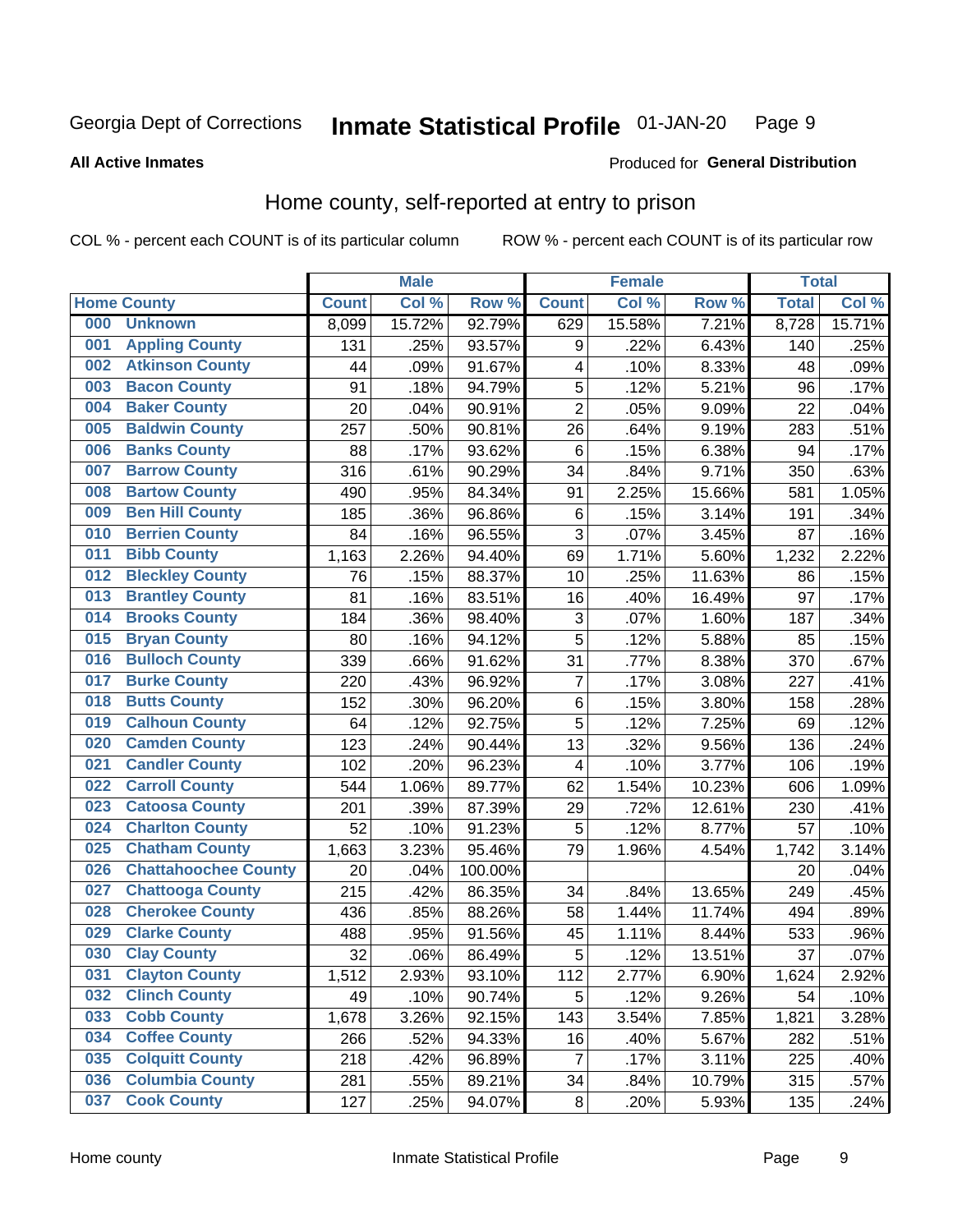#### Inmate Statistical Profile 01-JAN-20 Page 10

### **All Active Inmates**

### Produced for General Distribution

# Home county, self-reported at entry to prison

COL % - percent each COUNT is of its particular column

|     |                         |              | <b>Male</b> |         |                 | <b>Female</b> |        | <b>Total</b>     |         |
|-----|-------------------------|--------------|-------------|---------|-----------------|---------------|--------|------------------|---------|
|     | <b>Home County</b>      | <b>Count</b> | Col %       | Row %   | <b>Count</b>    | Col %         | Row %  | <b>Total</b>     | Col%    |
| 038 | <b>Coweta County</b>    | 488          | .95%        | 93.67%  | $\overline{33}$ | .82%          | 6.33%  | $\overline{521}$ | .94%    |
| 039 | <b>Crawford County</b>  | 41           | .08%        | 91.11%  | 4               | .10%          | 8.89%  | 45               | .08%    |
| 040 | <b>Crisp County</b>     | 246          | .48%        | 94.25%  | 15              | .37%          | 5.75%  | 261              | .47%    |
| 041 | <b>Dade County</b>      | 56           | .11%        | 93.33%  | 4               | .10%          | 6.67%  | 60               | .11%    |
| 042 | <b>Dawson County</b>    | 81           | .16%        | 91.01%  | 8               | .20%          | 8.99%  | 89               | .16%    |
| 043 | <b>Decatur County</b>   | 228          | .44%        | 94.61%  | 13              | .32%          | 5.39%  | 241              | .43%    |
| 044 | <b>Dekalb County</b>    | 2,739        | 5.32%       | 94.55%  | 158             | 3.91%         | 5.45%  | 2,897            | 5.21%   |
| 045 | <b>Dodge County</b>     | 125          | .24%        | 91.24%  | 12              | .30%          | 8.76%  | 137              | .25%    |
| 046 | <b>Dooly County</b>     | 134          | .26%        | 96.40%  | 5               | .12%          | 3.60%  | 139              | .25%    |
| 047 | <b>Dougherty County</b> | 695          | 1.35%       | 94.82%  | 38              | .94%          | 5.18%  | 733              | 1.32%   |
| 048 | <b>Douglas County</b>   | 546          | 1.06%       | 92.54%  | 44              | 1.09%         | 7.46%  | 590              | 1.06%   |
| 049 | <b>Early County</b>     | 59           | .11%        | 90.77%  | 6               | .15%          | 9.23%  | 65               | .12%    |
| 050 | <b>Echols County</b>    | 9            | .02%        | 100.00% |                 |               |        | 9                | .02%    |
| 051 | <b>Effingham County</b> | 218          | .42%        | 89.71%  | 25              | .62%          | 10.29% | 243              | .44%    |
| 052 | <b>Elbert County</b>    | 123          | .24%        | 89.78%  | 14              | .35%          | 10.22% | 137              | .25%    |
| 053 | <b>Emanuel County</b>   | 178          | .35%        | 94.68%  | 10              | .25%          | 5.32%  | 188              | .34%    |
| 054 | <b>Evans County</b>     | 70           | .14%        | 87.50%  | 10              | .25%          | 12.50% | 80               | .14%    |
| 055 | <b>Fannin County</b>    | 88           | .17%        | 89.80%  | 10              | .25%          | 10.20% | 98               | .18%    |
| 056 | <b>Fayette County</b>   | 152          | .30%        | 92.12%  | 13              | .32%          | 7.88%  | 165              | $.30\%$ |
| 057 | <b>Floyd County</b>     | 665          | 1.29%       | 89.38%  | 79              | 1.96%         | 10.62% | 744              | 1.34%   |
| 058 | <b>Forsyth County</b>   | 193          | .37%        | 91.90%  | 17              | .42%          | 8.10%  | 210              | .38%    |
| 059 | <b>Franklin County</b>  | 116          | .23%        | 86.57%  | 18              | .45%          | 13.43% | 134              | .24%    |
| 060 | <b>Fulton County</b>    | 4,629        | 8.99%       | 95.15%  | 236             | 5.85%         | 4.85%  | 4,865            | 8.76%   |
| 061 | <b>Gilmer County</b>    | 90           | .17%        | 86.54%  | 14              | .35%          | 13.46% | 104              | .19%    |
| 062 | <b>Glascock County</b>  | 10           | .02%        | 76.92%  | 3               | .07%          | 23.08% | 13               | .02%    |
| 063 | <b>Glynn County</b>     | 379          | .74%        | 91.99%  | 33              | .82%          | 8.01%  | 412              | .74%    |
| 064 | <b>Gordon County</b>    | 318          | .62%        | 91.12%  | 31              | .77%          | 8.88%  | 349              | .63%    |
| 065 | <b>Grady County</b>     | 102          | .20%        | 95.33%  | 5               | .12%          | 4.67%  | 107              | .19%    |
| 066 | <b>Greene County</b>    | 99           | .19%        | 85.34%  | 17              | .42%          | 14.66% | 116              | .21%    |
| 067 | <b>Gwinnett County</b>  | 1,787        | 3.47%       | 93.71%  | 120             | 2.97%         | 6.29%  | 1,907            | 3.43%   |
| 068 | <b>Habersham County</b> | 104          | .20%        | 81.25%  | 24              | .59%          | 18.75% | 128              | .23%    |
| 069 | <b>Hall County</b>      | 579          | 1.12%       | 91.32%  | 55              | 1.36%         | 8.68%  | 634              | 1.14%   |
| 070 | <b>Hancock County</b>   | 59           | .11%        | 89.39%  | $\overline{7}$  | .17%          | 10.61% | 66               | .12%    |
| 071 | <b>Haralson County</b>  | 101          | .20%        | 84.87%  | 18              | .45%          | 15.13% | 119              | .21%    |
| 072 | <b>Harris County</b>    | 114          | .22%        | 93.44%  | 8               | .20%          | 6.56%  | 122              | .22%    |
| 073 | <b>Hart County</b>      | 142          | .28%        | 92.81%  | 11              | .27%          | 7.19%  | 153              | .28%    |
| 074 | <b>Heard County</b>     | 50           | .10%        | 89.29%  | 6               | .15%          | 10.71% | 56               | .10%    |
| 075 | <b>Henry County</b>     | 665          | 1.29%       | 92.62%  | 53              | 1.31%         | 7.38%  | 718              | 1.29%   |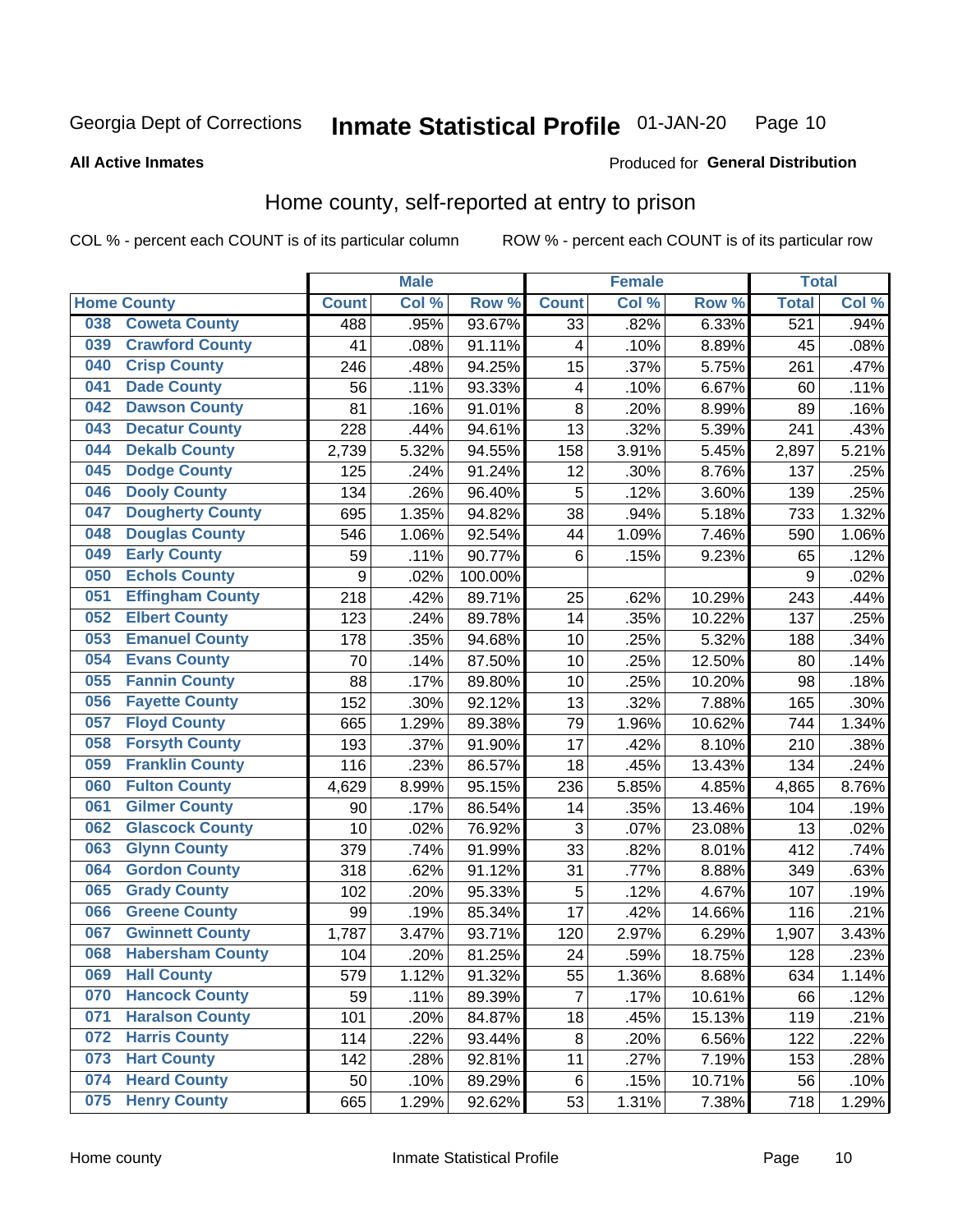#### **Inmate Statistical Profile 01-JAN-20** Page 11

### **All Active Inmates**

# Produced for General Distribution

# Home county, self-reported at entry to prison

COL % - percent each COUNT is of its particular column

|                  |                          |              | <b>Male</b> |        |                | <b>Female</b> |                  | <b>Total</b> |       |
|------------------|--------------------------|--------------|-------------|--------|----------------|---------------|------------------|--------------|-------|
|                  | <b>Home County</b>       | <b>Count</b> | Col %       | Row %  | <b>Count</b>   | Col %         | Row <sup>%</sup> | <b>Total</b> | Col % |
| 076              | <b>Houston County</b>    | 568          | 1.10%       | 91.47% | 53             | 1.31%         | 8.53%            | 621          | 1.12% |
| 077              | <b>Irwin County</b>      | 62           | .12%        | 93.94% | 4              | .10%          | 6.06%            | 66           | .12%  |
| 078              | <b>Jackson County</b>    | 254          | .49%        | 92.36% | 21             | .52%          | 7.64%            | 275          | .49%  |
| 079              | <b>Jasper County</b>     | 96           | .19%        | 90.57% | 10             | .25%          | 9.43%            | 106          | .19%  |
| 080              | <b>Jeff Davis County</b> | 75           | .15%        | 93.75% | 5              | .12%          | 6.25%            | 80           | .14%  |
| 081              | <b>Jefferson County</b>  | 180          | .35%        | 93.26% | 13             | .32%          | 6.74%            | 193          | .35%  |
| 082              | <b>Jenkins County</b>    | 73           | .14%        | 93.59% | 5              | .12%          | 6.41%            | 78           | .14%  |
| 083              | <b>Johnson County</b>    | 32           | .06%        | 91.43% | 3              | .07%          | 8.57%            | 35           | .06%  |
| 084              | <b>Jones County</b>      | 116          | .23%        | 91.34% | 11             | .27%          | 8.66%            | 127          | .23%  |
| 085              | <b>Lamar County</b>      | 63           | .12%        | 88.73% | 8              | .20%          | 11.27%           | 71           | .13%  |
| 086              | <b>Lanier County</b>     | 72           | .14%        | 97.30% | $\overline{2}$ | .05%          | 2.70%            | 74           | .13%  |
| 087              | <b>Laurens County</b>    | 268          | .52%        | 90.54% | 28             | .69%          | 9.46%            | 296          | .53%  |
| 088              | <b>Lee County</b>        | 102          | .20%        | 94.44% | $\,6$          | .15%          | 5.56%            | 108          | .19%  |
| 089              | <b>Liberty County</b>    | 207          | .40%        | 94.09% | 13             | .32%          | 5.91%            | 220          | .40%  |
| 090              | <b>Lincoln County</b>    | 33           | .06%        | 89.19% | 4              | .10%          | 10.81%           | 37           | .07%  |
| 091              | <b>Long County</b>       | 46           | .09%        | 86.79% | $\overline{7}$ | .17%          | 13.21%           | 53           | .10%  |
| 092              | <b>Lowndes County</b>    | 390          | .76%        | 96.53% | 14             | .35%          | 3.47%            | 404          | .73%  |
| 093              | <b>Lumpkin County</b>    | 83           | .16%        | 88.30% | 11             | .27%          | 11.70%           | 94           | .17%  |
| 094              | <b>Macon County</b>      | 63           | .12%        | 88.73% | 8              | .20%          | 11.27%           | 71           | .13%  |
| 095              | <b>Madison County</b>    | 173          | .34%        | 91.53% | 16             | .40%          | 8.47%            | 189          | .34%  |
| 096              | <b>Marion County</b>     | 56           | .11%        | 88.89% | $\overline{7}$ | .17%          | 11.11%           | 63           | .11%  |
| 097              | <b>Mcduffie County</b>   | 143          | .28%        | 95.97% | $\,6$          | .15%          | 4.03%            | 149          | .27%  |
| 098              | <b>Mcintosh County</b>   | 56           | .11%        | 91.80% | $\overline{5}$ | .12%          | 8.20%            | 61           | .11%  |
| 099              | <b>Meriwether County</b> | 179          | .35%        | 93.72% | 12             | .30%          | 6.28%            | 191          | .34%  |
| 100              | <b>Miller County</b>     | 29           | .06%        | 96.67% | 1              | .02%          | 3.33%            | 30           | .05%  |
| 101              | <b>Mitchell County</b>   | 157          | .30%        | 95.15% | 8              | .20%          | 4.85%            | 165          | .30%  |
| 102              | <b>Monroe County</b>     | 110          | .21%        | 95.65% | $\overline{5}$ | .12%          | 4.35%            | 115          | .21%  |
| 103              | <b>Montgomery County</b> | 65           | .13%        | 86.67% | 10             | .25%          | 13.33%           | 75           | .13%  |
| 104              | <b>Morgan County</b>     | 115          | .22%        | 95.04% | 6              | .15%          | 4.96%            | 121          | .22%  |
| 105              | <b>Murray County</b>     | 204          | .40%        | 84.30% | 38             | .94%          | 15.70%           | 242          | .44%  |
| 106              | <b>Muscogee County</b>   | 1,053        | 2.04%       | 94.86% | 57             | 1.41%         | 5.14%            | 1,110        | 2.00% |
| 107              | <b>Newton County</b>     | 573          | 1.11%       | 90.24% | 62             | 1.54%         | 9.76%            | 635          | 1.14% |
| 108              | <b>Oconee County</b>     | 58           | .11%        | 90.63% | $\,6$          | .15%          | 9.38%            | 64           | .12%  |
| 109              | <b>Oglethorpe County</b> | 60           | .12%        | 95.24% | 3              | .07%          | 4.76%            | 63           | .11%  |
| 110              | <b>Paulding County</b>   | 323          | .63%        | 89.23% | 39             | .97%          | 10.77%           | 362          | .65%  |
| 111              | <b>Peach County</b>      | 108          | .21%        | 92.31% | 9              | .22%          | 7.69%            | 117          | .21%  |
| $\overline{112}$ | <b>Pickens County</b>    | 108          | .21%        | 87.80% | 15             | .37%          | 12.20%           | 123          | .22%  |
| 113              | <b>Pierce County</b>     | 104          | .20%        | 91.23% | 10             | .25%          | 8.77%            | 114          | .21%  |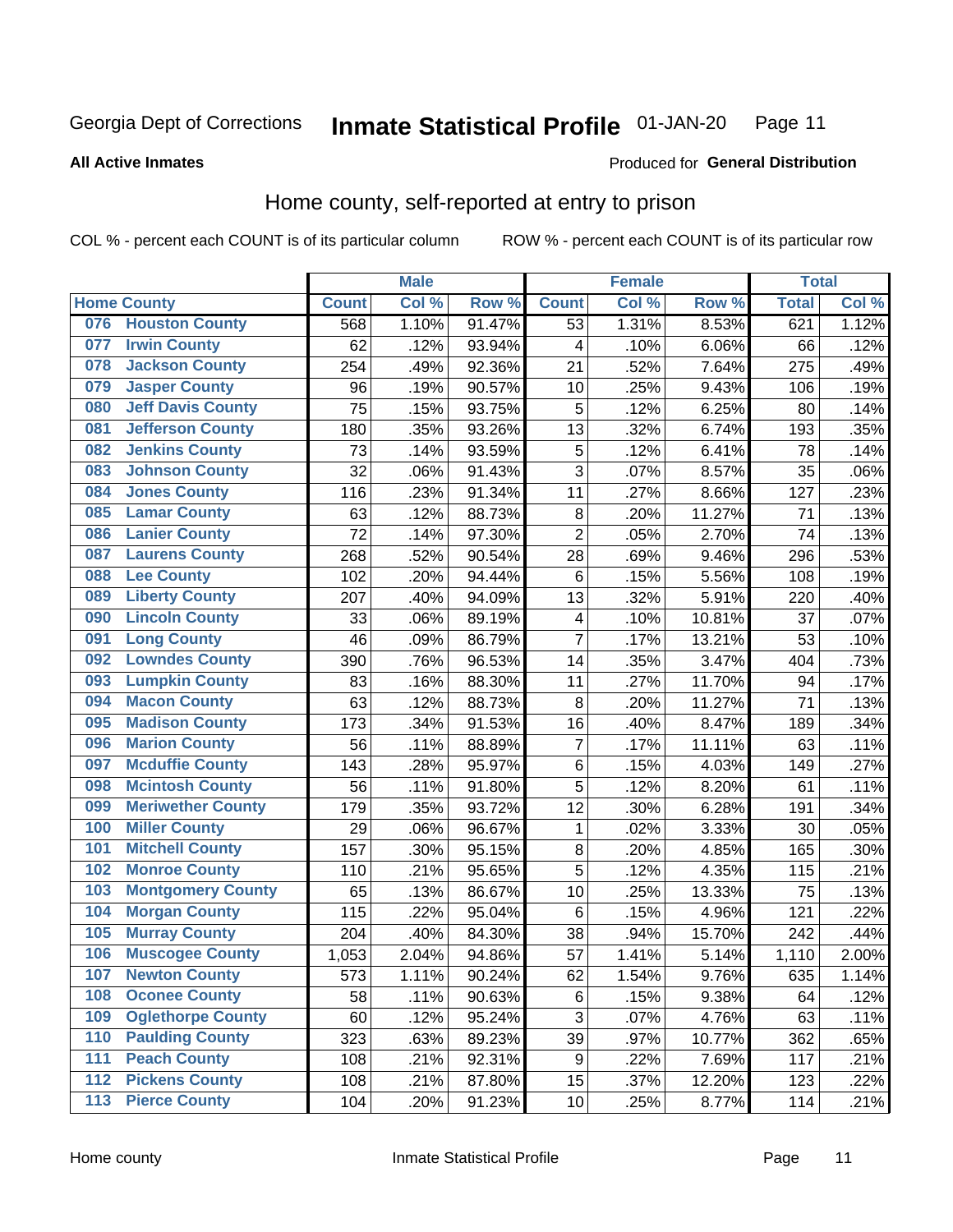#### Inmate Statistical Profile 01-JAN-20 Page 12

### **All Active Inmates**

### Produced for General Distribution

# Home county, self-reported at entry to prison

COL % - percent each COUNT is of its particular column

|                  |                          |              | <b>Male</b> |                  |                           | <b>Female</b> |        | <b>Total</b>    |         |
|------------------|--------------------------|--------------|-------------|------------------|---------------------------|---------------|--------|-----------------|---------|
|                  | <b>Home County</b>       | <b>Count</b> | Col %       | Row <sup>%</sup> | <b>Count</b>              | Col %         | Row %  | <b>Total</b>    | Col %   |
| 114              | <b>Pike County</b>       | 36           | .07%        | 92.31%           | 3                         | .07%          | 7.69%  | $\overline{39}$ | .07%    |
| $\overline{115}$ | <b>Polk County</b>       | 215          | .42%        | 89.21%           | 26                        | .64%          | 10.79% | 241             | .43%    |
| 116              | <b>Pulaski County</b>    | 54           | .10%        | 91.53%           | 5                         | .12%          | 8.47%  | 59              | .11%    |
| 117              | <b>Putnam County</b>     | 132          | .26%        | 93.62%           | 9                         | .22%          | 6.38%  | 141             | .25%    |
| 118              | <b>Quitman County</b>    | 13           | .03%        | 100.00%          |                           |               |        | 13              | .02%    |
| 119              | <b>Rabun County</b>      | 54           | .10%        | 80.60%           | 13                        | .32%          | 19.40% | 67              | .12%    |
| 120              | <b>Randolph County</b>   | 60           | .12%        | 92.31%           | 5                         | .12%          | 7.69%  | 65              | .12%    |
| 121              | <b>Richmond County</b>   | 1,701        | 3.30%       | 93.62%           | 116                       | 2.87%         | 6.38%  | 1,817           | 3.27%   |
| 122              | <b>Rockdale County</b>   | 373          | .72%        | 92.79%           | 29                        | .72%          | 7.21%  | 402             | .72%    |
| 123              | <b>Schley County</b>     | 19           | .04%        | 100.00%          |                           |               |        | 19              | .03%    |
| 124              | <b>Screven County</b>    | 117          | .23%        | 97.50%           | $\ensuremath{\mathsf{3}}$ | .07%          | 2.50%  | 120             | .22%    |
| 125              | <b>Seminole County</b>   | 72           | .14%        | 91.14%           | $\overline{7}$            | .17%          | 8.86%  | 79              | .14%    |
| 126              | <b>Spalding County</b>   | 454          | .88%        | 92.46%           | 37                        | .92%          | 7.54%  | 491             | .88%    |
| 127              | <b>Stephens County</b>   | 119          | .23%        | 86.86%           | 18                        | .45%          | 13.14% | 137             | .25%    |
| 128              | <b>Stewart County</b>    | 31           | .06%        | 100.00%          |                           |               |        | 31              | .06%    |
| 129              | <b>Sumter County</b>     | 181          | .35%        | 94.76%           | 10                        | .25%          | 5.24%  | 191             | .34%    |
| 130              | <b>Talbot County</b>     | 40           | .08%        | 95.24%           | $\overline{2}$            | .05%          | 4.76%  | 42              | .08%    |
| 131              | <b>Taliaferro County</b> | 7            | .01%        | 87.50%           | $\mathbf{1}$              | .02%          | 12.50% | 8               | .01%    |
| 132              | <b>Tattnall County</b>   | 178          | .35%        | 89.90%           | 20                        | .50%          | 10.10% | 198             | .36%    |
| 133              | <b>Taylor County</b>     | 59           | .11%        | 89.39%           | $\overline{7}$            | .17%          | 10.61% | 66              | .12%    |
| 134              | <b>Telfair County</b>    | 94           | .18%        | 97.92%           | $\overline{2}$            | .05%          | 2.08%  | 96              | .17%    |
| 135              | <b>Terrell County</b>    | 68           | .13%        | 97.14%           | $\overline{2}$            | .05%          | 2.86%  | 70              | .13%    |
| 136              | <b>Thomas County</b>     | 182          | .35%        | 97.85%           | $\overline{\mathbf{4}}$   | .10%          | 2.15%  | 186             | .33%    |
| 137              | <b>Tift County</b>       | 285          | .55%        | 94.68%           | 16                        | .40%          | 5.32%  | 301             | .54%    |
| 138              | <b>Toombs County</b>     | 272          | .53%        | 92.20%           | 23                        | .57%          | 7.80%  | 295             | .53%    |
| 139              | <b>Towns County</b>      | 26           | .05%        | 78.79%           | 7                         | .17%          | 21.21% | 33              | .06%    |
| 140              | <b>Treutlen County</b>   | 49           | .10%        | 85.96%           | 8                         | .20%          | 14.04% | 57              | .10%    |
| 141              | <b>Troup County</b>      | 525          | 1.02%       | 92.92%           | 40                        | .99%          | 7.08%  | 565             | 1.02%   |
| 142              | <b>Turner County</b>     | 63           | .12%        | 95.45%           | $\ensuremath{\mathsf{3}}$ | .07%          | 4.55%  | 66              | .12%    |
| 143              | <b>Twiggs County</b>     | 51           | .10%        | 92.73%           | 4                         | .10%          | 7.27%  | 55              | .10%    |
| 144              | <b>Union County</b>      | 102          | .20%        | 87.93%           | 14                        | .35%          | 12.07% | 116             | .21%    |
| 145              | <b>Upson County</b>      | 160          | .31%        | 92.49%           | 13                        | .32%          | 7.51%  | 173             | .31%    |
| 146              | <b>Walker County</b>     | 357          | .69%        | 89.25%           | 43                        | 1.07%         | 10.75% | 400             | .72%    |
| 147              | <b>Walton County</b>     | 454          | .88%        | 90.98%           | 45                        | 1.11%         | 9.02%  | 499             | $.90\%$ |
| 148              | <b>Ware County</b>       | 265          | .51%        | 95.32%           | 13                        | .32%          | 4.68%  | 278             | .50%    |
| 149              | <b>Warren County</b>     | 28           | .05%        | 90.32%           | $\ensuremath{\mathsf{3}}$ | .07%          | 9.68%  | 31              | .06%    |
| 150              | <b>Washington County</b> | 180          | .35%        | 92.31%           | 15                        | .37%          | 7.69%  | 195             | .35%    |
| 151              | <b>Wayne County</b>      | 191          | .37%        | 93.63%           | 13                        | .32%          | 6.37%  | 204             | .37%    |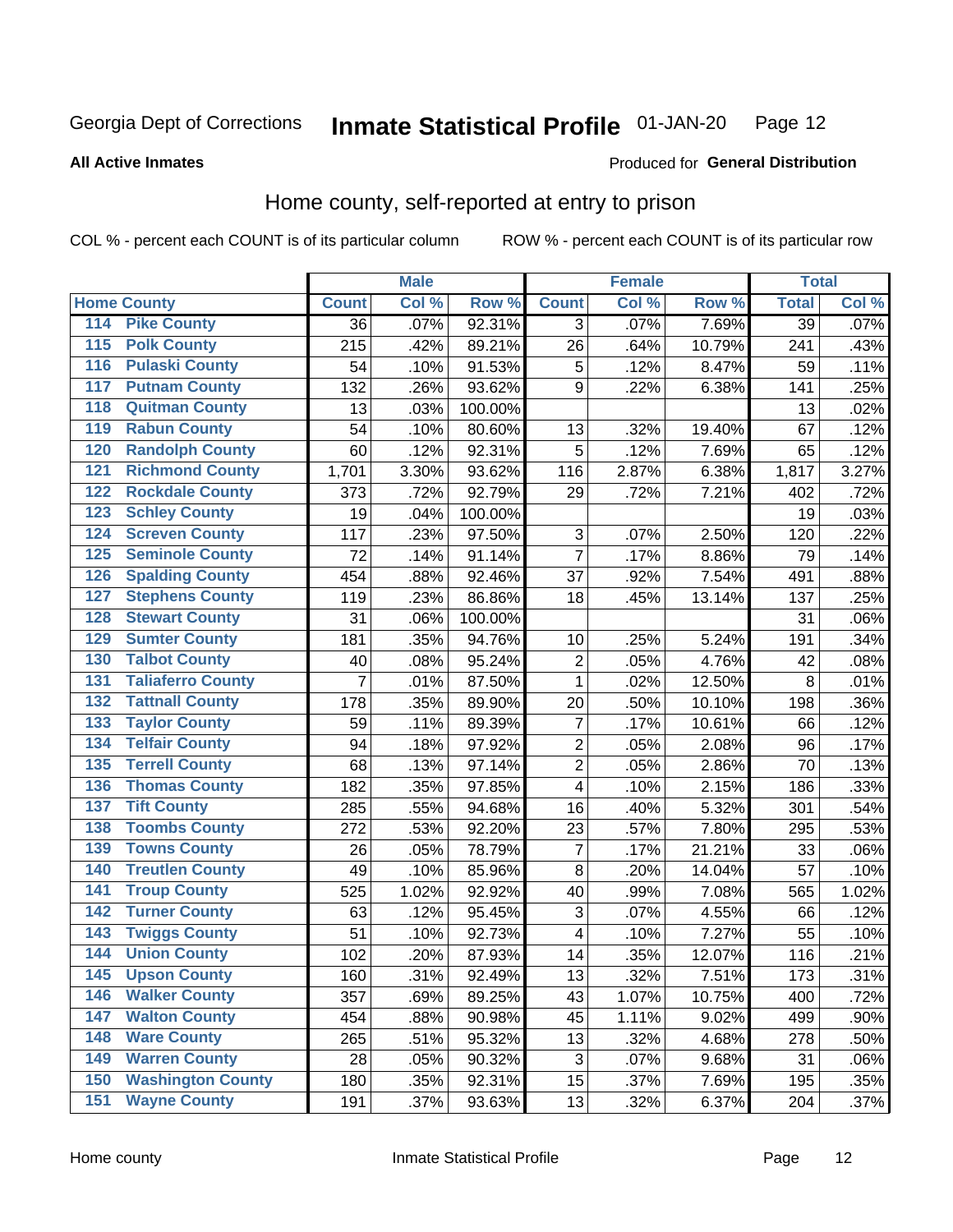#### Inmate Statistical Profile 01-JAN-20 Page 13

**All Active Inmates** 

### Produced for General Distribution

# Home county, self-reported at entry to prison

COL % - percent each COUNT is of its particular column

|     |                             |              | <b>Male</b> |        |              | <b>Female</b> |        | <b>Total</b> |       |
|-----|-----------------------------|--------------|-------------|--------|--------------|---------------|--------|--------------|-------|
|     | <b>Home County</b>          | <b>Count</b> | Col %       | Row %  | <b>Count</b> | Col %         | Row %  | <b>Total</b> | Col % |
| 152 | <b>Webster County</b>       |              | .01%        | 70.00% | 3            | .07%          | 30.00% | 10           | .02%  |
| 153 | <b>Wheeler County</b>       | 90           | .17%        | 96.77% | 3            | $.07\%$       | 3.23%  | 93           | .17%  |
| 154 | <b>White County</b>         | 89           | .17%        | 88.12% | 12           | .30%          | 11.88% | 101          | .18%  |
| 155 | <b>Whitfield County</b>     | 548          | 1.06%       | 88.67% | 70           | 1.73%         | 11.33% | 618          | 1.11% |
| 156 | <b>Wilcox County</b>        | 67           | .13%        | 95.71% | 3            | $.07\%$       | 4.29%  | 70           | .13%  |
| 157 | <b>Wilkes County</b>        | 56           | .11%        | 90.32% | 6            | .15%          | 9.68%  | 62           | .11%  |
| 158 | <b>Wilkinson County</b>     | 58           | .11%        | 96.67% | 2            | .05%          | 3.33%  | 60           | .11%  |
| 159 | <b>Worth County</b>         | 113          | .22%        | 91.87% | 10           | .25%          | 8.13%  | 123          | .22%  |
| 999 | <b>Other Custody/Out Of</b> | 118          | .23%        | 95.93% | 5            | .12%          | 4.07%  | 123          | .22%  |
|     | <b>State</b>                |              |             |        |              |               |        |              |       |
|     | <b>Total Rported</b>        | 51,519       | 100%        | 92.73% | 4,037        | 100%          | 7.27%  | 55,556       | 100%  |

| <b>Reported</b><br><b>NOT</b> |               |             |        |
|-------------------------------|---------------|-------------|--------|
| <b>c</b> otal                 | 51.519<br>C 4 | 027<br>∙,∪J | 55.556 |

| Mode (most frequent) | <b>Fulton County</b> | <b>Fulton County</b> | <b>Fulton County</b> |
|----------------------|----------------------|----------------------|----------------------|
|                      |                      |                      |                      |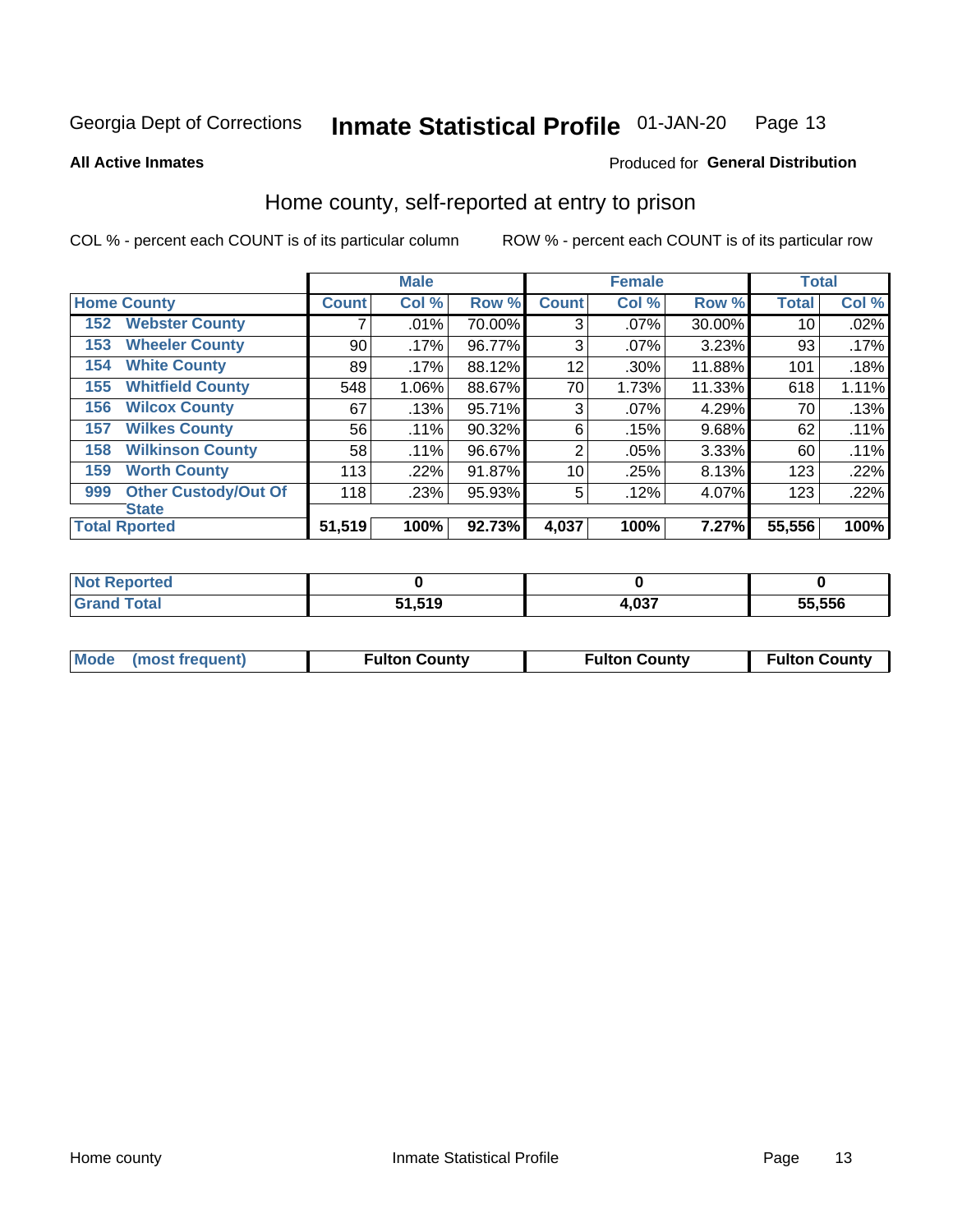#### Inmate Statistical Profile 01-JAN-20 Page 14

### **All Active Inmates**

### Produced for General Distribution

# Employment status before prison, self-reported at entry to prison

COL % - percent each COUNT is of its particular column

|                           |              | <b>Male</b> |        |              | <b>Female</b> |        |              | <b>Total</b> |
|---------------------------|--------------|-------------|--------|--------------|---------------|--------|--------------|--------------|
| <b>Employment Status</b>  | <b>Count</b> | Col %       | Row %  | <b>Count</b> | Col %         | Row %  | <b>Total</b> | Col %        |
| <b>Full Time</b><br>01    | 14,296       | 45.52%      | 94.82% | 781          | 35.05%        | 5.18%  | 15,077       | 44.83%       |
| <b>Part Time</b><br>02    | 2,172        | 6.92%       | 92.31% | 181          | 8.12%         | 7.69%  | 2,353        | 7.00%        |
| Unempl $<$ 6M<br>03       | ,965         | 6.26%       | 98.00% | 40           | $1.80\%$      | 2.00%  | 2,005        | 5.96%        |
| Unempl > 6M<br>04         | 7,441        | 23.69%      | 90.90% | 745          | 33.44%        | 9.10%  | 8,186        | 24.34%       |
| <b>Never Worked</b><br>05 | 3,318        | 10.57%      | 94.88% | 179          | 8.03%         | 5.12%  | 3,497        | 10.40%       |
| <b>Student</b><br>06      | 847          | 2.70%       | 95.81% | 37           | 1.66%         | 4.19%  | 884          | 2.63%        |
| <b>Incapable</b><br>07    | .365         | 4.35%       | 83.74% | 265          | 11.89%        | 16.26% | 1,630        | 4.85%        |
| <b>Total Reported</b>     | 31,404       | 100%        | 93.38% | 2,228        | 100%          | 6.62%  | 33,632       | 100%         |

| ortec<br>NOI | 20.115<br> | .809        | 21,924 |
|--------------|------------|-------------|--------|
| ัotaเ        | 51,519     | 027<br>ו טי | 55.556 |

| Mc | ∙u∥<br>----<br>ıme | ίuΙ<br>Πmε |
|----|--------------------|------------|
|    |                    |            |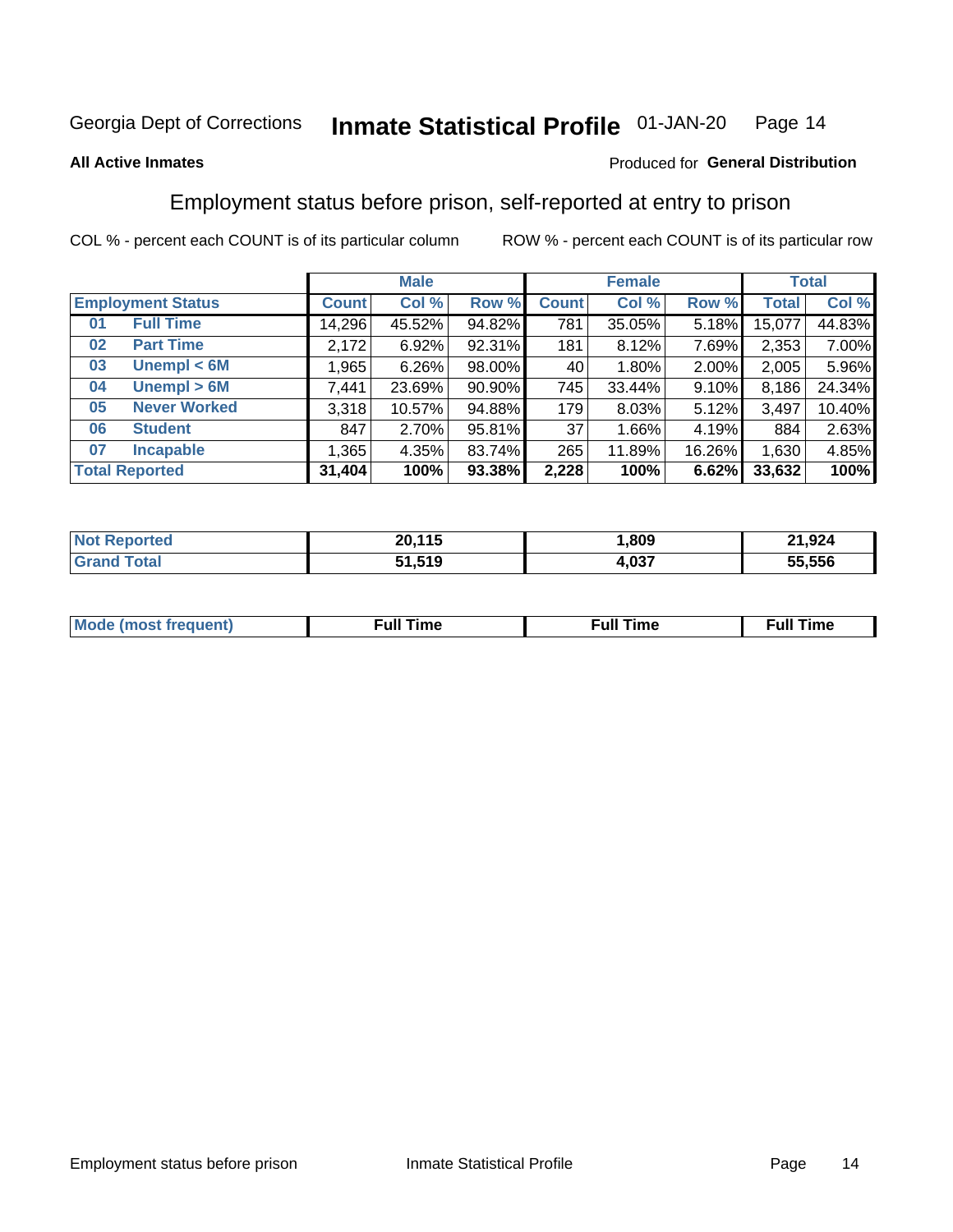### **All Active Inmates**

Produced for General Distribution

# Age at admission

COL % - percent each COUNT is of its particular column

|                         |              | <b>Male</b> |         |              | <b>Female</b> |        |              | <b>Total</b> |
|-------------------------|--------------|-------------|---------|--------------|---------------|--------|--------------|--------------|
| <b>Age At Admission</b> | <b>Count</b> | Col %       | Row %   | <b>Count</b> | Col %         | Row %  | <b>Total</b> | Col %        |
| 14                      | 8            | 0.02%       | 88.89%  | 1            | 0.02%         | 11.11% | 9            | 0.02%        |
| 15                      | 40           | 0.08%       | 100.00% |              |               |        | 40           | 0.07%        |
| 16                      | 117          | 0.23%       | 98.32%  | $\mathbf 2$  | 0.05%         | 1.68%  | 119          | 0.21%        |
| $\overline{17}$         | 634          | 1.23%       | 95.34%  | 31           | 0.77%         | 4.66%  | 665          | 1.20%        |
| $\overline{18}$         | 1,297        | 2.52%       | 96.50%  | 47           | 1.16%         | 3.50%  | 1,344        | 2.42%        |
| 19                      | 1,788        | 3.47%       | 96.54%  | 64           | 1.59%         | 3.46%  | 1,852        | 3.33%        |
| 20                      | 2,052        | 3.98%       | 95.49%  | 97           | 2.40%         | 4.51%  | 2,149        | 3.87%        |
| $\overline{21}$         | 1,986        | 3.85%       | 95.30%  | 98           | 2.43%         | 4.70%  | 2,084        | 3.75%        |
| $\overline{22}$         | 2,050        | 3.98%       | 94.91%  | 110          | 2.72%         | 5.09%  | 2,160        | 3.89%        |
| $\overline{23}$         | 1,981        | 3.85%       | 94.29%  | 120          | 2.97%         | 5.71%  | 2,101        | 3.78%        |
| 24                      | 1,943        | 3.77%       | 92.26%  | 163          | 4.04%         | 7.74%  | 2,106        | 3.79%        |
| $\overline{25}$         | 1,917        | 3.72%       | 93.24%  | 139          | 3.44%         | 6.76%  | 2,056        | 3.70%        |
| $\overline{26}$         | 1,932        | 3.75%       | 93.02%  | 145          | 3.59%         | 6.98%  | 2,077        | 3.74%        |
| $\overline{27}$         | 1,932        | 3.75%       | 93.42%  | 136          | 3.37%         | 6.58%  | 2,068        | 3.72%        |
| 28                      | 1,824        | 3.54%       | 92.12%  | 156          | 3.86%         | 7.88%  | 1,980        | 3.56%        |
| 29                      | 1,814        | 3.52%       | 91.66%  | 165          | 4.09%         | 8.34%  | 1,979        | 3.56%        |
| 30                      | 1,714        | 3.33%       | 91.90%  | 151          | 3.74%         | 8.10%  | 1,865        | 3.36%        |
| 31                      | 1,618        | 3.14%       | 91.05%  | 159          | 3.94%         | 8.95%  | 1,777        | 3.20%        |
| 32                      | 1,545        | 3.00%       | 90.51%  | 162          | 4.01%         | 9.49%  | 1,707        | 3.07%        |
| 33                      | 1,562        | 3.03%       | 92.04%  | 135          | 3.34%         | 7.96%  | 1,697        | 3.05%        |
| 34                      | 1,418        | 2.75%       | 89.97%  | 158          | 3.91%         | 10.03% | 1,576        | 2.84%        |
| 35                      | 1,418        | 2.75%       | 91.84%  | 126          | 3.12%         | 8.16%  | 1,544        | 2.78%        |
| 36                      | 1,370        | 2.66%       | 92.57%  | 110          | 2.72%         | 7.43%  | 1,480        | 2.66%        |
| $\overline{37}$         | 1,316        | 2.55%       | 91.52%  | 122          | 3.02%         | 8.48%  | 1,438        | 2.59%        |
| 38                      | 1,284        | 2.49%       | 91.52%  | 119          | 2.95%         | 8.48%  | 1,403        | 2.53%        |
| 39                      | 1,186        | 2.30%       | 92.15%  | 101          | 2.50%         | 7.85%  | 1,287        | 2.32%        |
| 40                      | 1,150        | 2.23%       | 90.55%  | 120          | 2.97%         | 9.45%  | 1,270        | 2.29%        |
| 41                      | 1,069        | 2.08%       | 91.06%  | 105          | 2.60%         | 8.94%  | 1,174        | 2.11%        |
| 42                      | 939          | 1.82%       | 91.70%  | 85           | 2.11%         | 8.30%  | 1,024        | 1.84%        |
| 43                      | 842          | 1.63%       | 91.22%  | 81           | 2.01%         | 8.78%  | 923          | 1.66%        |
| 44                      | 788          | 1.53%       | 91.42%  | 74           | 1.83%         | 8.58%  | 862          | 1.55%        |
| 45                      | 804          | 1.56%       | 91.57%  | 74           | 1.83%         | 8.43%  | 878          | 1.58%        |
| 46                      | 766          | 1.49%       | 90.54%  | 80           | 1.98%         | 9.46%  | 846          | 1.52%        |
| 47                      | 724          | 1.41%       | 91.41%  | 68           | 1.68%         | 8.59%  | 792          | 1.43%        |
| 48                      | 726          | 1.41%       | 91.44%  | 68           | 1.68%         | 8.56%  | 794          | 1.43%        |
| 49                      | 615          | 1.19%       | 89.91%  | 69           | 1.71%         | 10.09% | 684          | 1.23%        |
| 50                      | 577          | 1.12%       | 90.44%  | 61           | 1.51%         | 9.56%  | 638          | 1.15%        |
| 51                      | 490          | 0.95%       | 93.51%  | 34           | 0.84%         | 6.49%  | 524          | 0.94%        |
| 52                      | 533          | 1.03%       | 93.67%  | 36           | 0.89%         | 6.33%  | 569          | 1.02%        |
| 53                      | 500          | 0.97%       | 92.08%  | 43           | 1.07%         | 7.92%  | 543          | 0.98%        |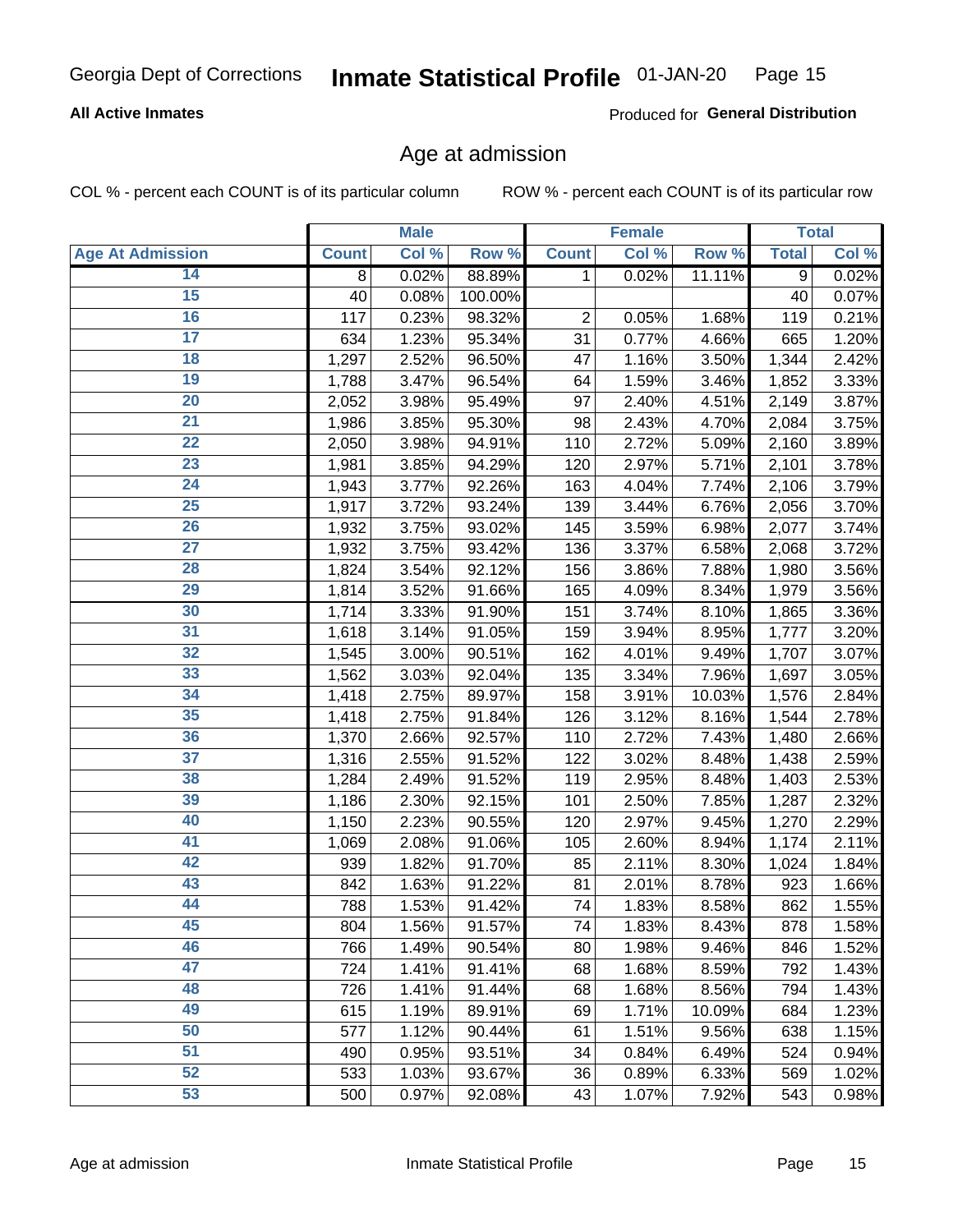### **All Active Inmates**

Produced for General Distribution

# Age at admission

COL % - percent each COUNT is of its particular column

|                         |                         | <b>Male</b> |         |                         | <b>Female</b> |        |                | <b>Total</b> |
|-------------------------|-------------------------|-------------|---------|-------------------------|---------------|--------|----------------|--------------|
| <b>Age At Admission</b> | <b>Count</b>            | Col %       | Row %   | <b>Count</b>            | Col %         | Row %  | <b>Total</b>   | Col %        |
| 54                      | 441                     | 0.86%       | 91.88%  | $\overline{39}$         | 0.97%         | 8.13%  | 480            | 0.86%        |
| $\overline{55}$         | 404                     | 0.78%       | 93.30%  | 29                      | 0.72%         | 6.70%  | 433            | 0.78%        |
| 56                      | 353                     | 0.69%       | 91.69%  | 32                      | 0.79%         | 8.31%  | 385            | 0.69%        |
| $\overline{57}$         | 325                     | 0.63%       | 93.66%  | 22                      | 0.54%         | 6.34%  | 347            | 0.62%        |
| 58                      | 278                     | 0.54%       | 94.24%  | 17                      | 0.42%         | 5.76%  | 295            | 0.53%        |
| 59                      | 227                     | 0.44%       | 91.90%  | 20                      | 0.50%         | 8.10%  | 247            | 0.44%        |
| 60                      | 212                     | 0.41%       | 93.81%  | 14                      | 0.35%         | 6.19%  | 226            | 0.41%        |
| 61                      | 186                     | 0.36%       | 95.38%  | 9                       | 0.22%         | 4.62%  | 195            | 0.35%        |
| 62                      | 135                     | 0.26%       | 91.84%  | 12                      | 0.30%         | 8.16%  | 147            | 0.26%        |
| 63                      | 130                     | 0.25%       | 94.20%  | 8                       | 0.20%         | 5.80%  | 138            | 0.25%        |
| 64                      | 104                     | 0.20%       | 98.11%  | $\overline{2}$          | 0.05%         | 1.89%  | 106            | 0.19%        |
| 65                      | 82                      | 0.16%       | 96.47%  | $\overline{3}$          | 0.07%         | 3.53%  | 85             | 0.15%        |
| 66                      | 63                      | 0.12%       | 94.03%  | $\overline{\mathbf{4}}$ | 0.10%         | 5.97%  | 67             | 0.12%        |
| 67                      | 57                      | 0.11%       | 98.28%  | $\mathbf{1}$            | 0.02%         | 1.72%  | 58             | 0.10%        |
| 68                      | 50                      | 0.10%       | 92.59%  | 4                       | 0.10%         | 7.41%  | 54             | 0.10%        |
| 69                      | 39                      | 0.08%       | 97.50%  | 1                       | 0.02%         | 2.50%  | 40             | 0.07%        |
| 70                      | 32                      | 0.06%       | 100.00% |                         |               |        | 32             | 0.06%        |
| $\overline{71}$         | 20                      | 0.04%       | 95.24%  | $\mathbf{1}$            | 0.02%         | 4.76%  | 21             | 0.04%        |
| $\overline{72}$         | 20                      | 0.04%       | 90.91%  | $\overline{2}$          | 0.05%         | 9.09%  | 22             | 0.04%        |
| $\overline{73}$         | 20                      | 0.04%       | 100.00% |                         |               |        | 20             | 0.04%        |
| $\overline{74}$         | 8                       | 0.02%       | 88.89%  | $\mathbf{1}$            | 0.02%         | 11.11% | $\mathsf g$    | 0.02%        |
| 75                      | 14                      | 0.03%       | 93.33%  | 1                       | 0.02%         | 6.67%  | 15             | 0.03%        |
| 76                      | 10                      | 0.02%       | 100.00% |                         |               |        | 10             | 0.02%        |
| $\overline{77}$         | $\overline{5}$          | 0.01%       | 100.00% |                         |               |        | $\overline{5}$ | 0.01%        |
| 78                      | $\overline{9}$          | 0.02%       | 100.00% |                         |               |        | $\overline{9}$ | 0.02%        |
| 79                      | $\overline{3}$          | 0.01%       | 100.00% |                         |               |        | $\overline{3}$ | 0.01%        |
| 80                      | 3                       | 0.01%       | 100.00% |                         |               |        | 3              | 0.01%        |
| $\overline{81}$         | $\overline{\mathbf{4}}$ | 0.01%       | 100.00% |                         |               |        | 4              | 0.01%        |
| 82                      | 6                       | 0.01%       | 100.00% |                         |               |        | 6              | 0.01%        |
| 83                      | 4                       | 0.01%       | 100.00% |                         |               |        | 4              | 0.01%        |
| 84                      | 3                       | 0.01%       | 100.00% |                         |               |        | 3              | 0.01%        |
| 86                      | 1                       | 0.01%       | 100.00% |                         |               |        | 1              | 0.01%        |
| 87                      | $\mathbf{1}$            | 0.01%       | 100.00% |                         |               |        | $\mathbf{1}$   | 0.01%        |
| <b>Total Reported</b>   | 51,518                  | 100%        | 92.73%  | 4,037                   | 100%          | 7.27%  | 55,555         | 100%         |

| τеα<br>. |               |              |        |
|----------|---------------|--------------|--------|
|          | EA EAN<br>. . | 027<br>4.VJ. | 55.556 |

| 33.29<br>4.61، |
|----------------|
|----------------|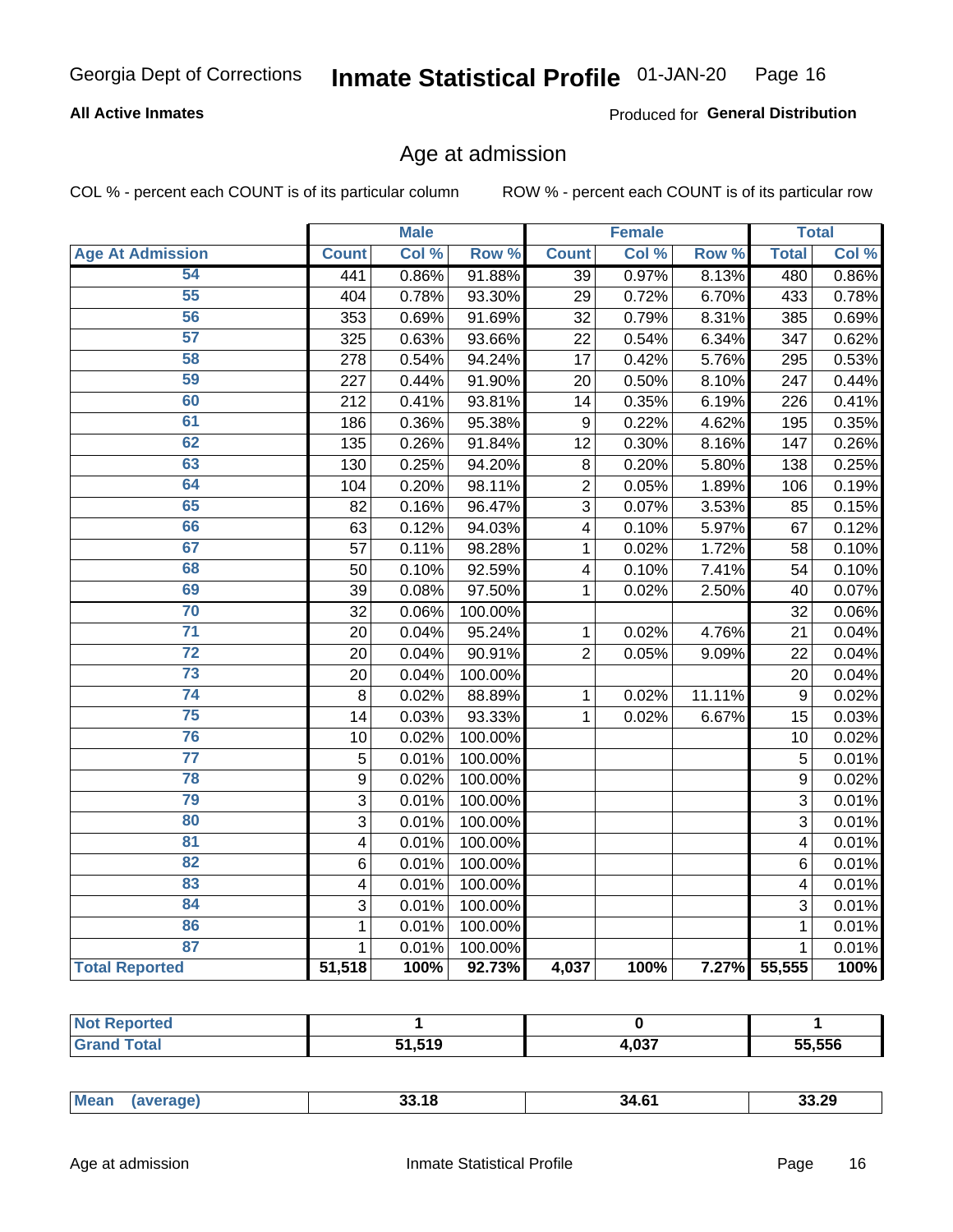Age at admission

 $\overline{31}$ MetiRep(avieldig)  $\overline{20}$ **Gloaded Tonadst frequent)** 

COL % - percent each COUNT is of its particular column

# Age at admission

**Male** 

ROW % - percent each COUNT is of its particular row

**Female** 

 $\overline{33}$ 

 $\overline{29}$ 

Produced for General Distribution

**Total** 

 $\overline{31}$ 

 $\overline{22}$ 

| Georgia Dept of Corrections  Inmate Statistical Profile  01-JAN-20  Page 17 |  |
|-----------------------------------------------------------------------------|--|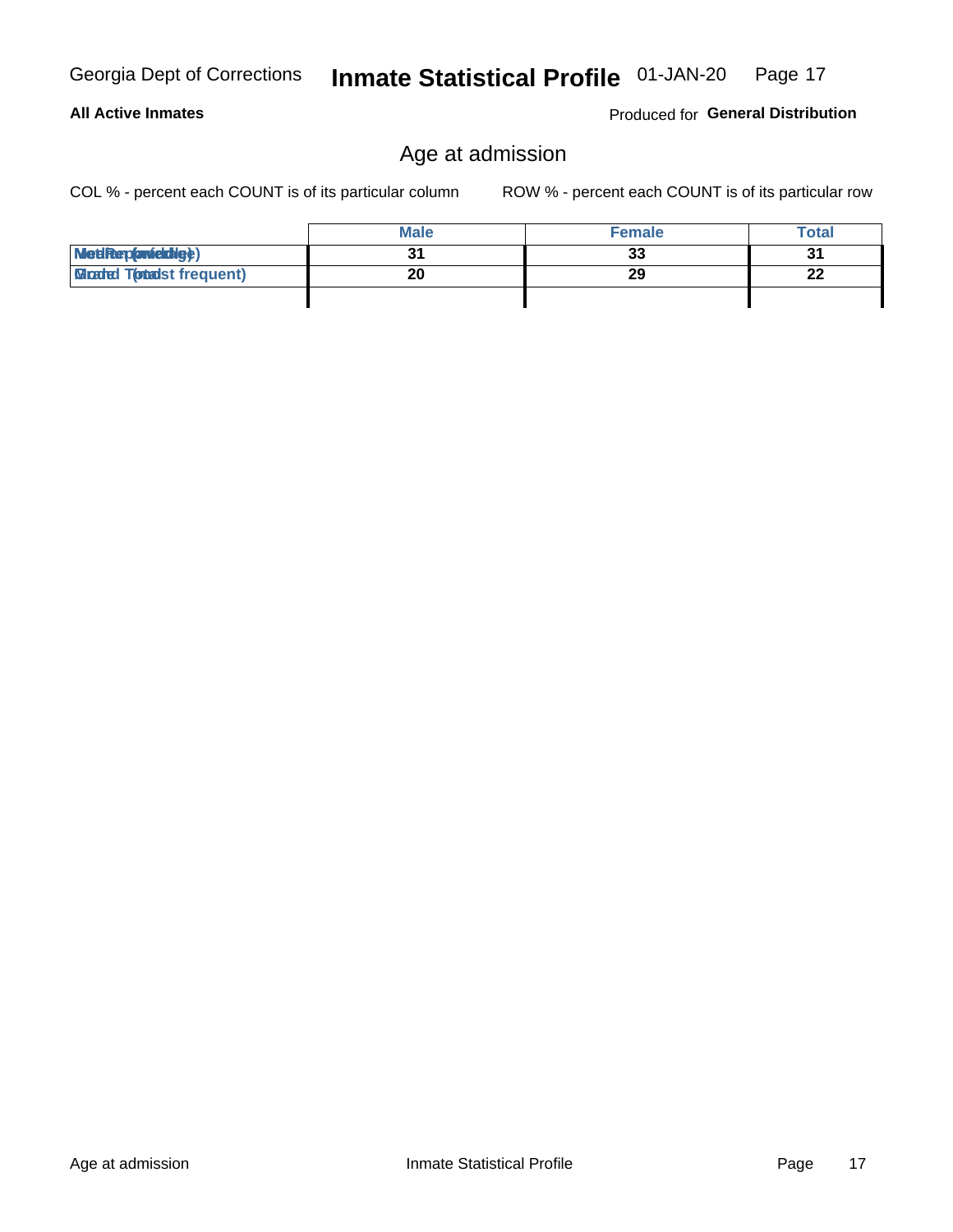### **All Active Inmates**

### Produced for General Distribution

# Height, measured at entry to prison

COL % - percent each COUNT is of its particular column

|                         |                 | <b>Male</b> |                  |                | <b>Female</b> |                  |                 | <b>Total</b> |
|-------------------------|-----------------|-------------|------------------|----------------|---------------|------------------|-----------------|--------------|
| <b>Height</b>           | <b>Count</b>    | Col %       | Row <sup>%</sup> | <b>Count</b>   | Col %         | Row <sup>%</sup> | <b>Total</b>    | Col %        |
| $\overline{\mathbf{0}}$ | 605             | 1.17%       | 96.18%           | 24             | 0.59%         | 3.82%            | 629             | 1.13%        |
| 4'02''                  | 1               | 0.01%       | 33.33%           | $\overline{2}$ | 0.05%         | 66.67%           | 3               | 0.01%        |
| 4'03''                  | 4               | 0.01%       | 100.00%          |                |               |                  | 4               | 0.01%        |
| 4'04"                   | 1               | 0.01%       | 100.00%          |                |               |                  | 1               | 0.01%        |
| 4'05"                   | 3               | 0.01%       | 75.00%           | 1              | 0.02%         | 25.00%           | 4               | 0.01%        |
| 4'06"                   | 1               | 0.01%       | 50.00%           | $\mathbf{1}$   | 0.02%         | 50.00%           | $\overline{2}$  | 0.01%        |
| 4'07"                   | $\mathbf{1}$    | 0.01%       | 20.00%           | 4              | 0.10%         | 80.00%           | $\overline{5}$  | 0.01%        |
| 4'08"                   | 6               | 0.01%       | 60.00%           | 4              | 0.10%         | 40.00%           | 10              | 0.02%        |
| 4'09"                   | 1               | 0.01%       | 6.67%            | 14             | 0.35%         | 93.33%           | 15              | 0.03%        |
| 4'10''                  | 6               | 0.01%       | 26.09%           | 17             | 0.42%         | 73.91%           | 23              | 0.04%        |
| 4'11''                  | 21              | 0.04%       | 17.07%           | 102            | 2.53%         | 82.93%           | 123             | 0.22%        |
| 5'00''                  | 95              | 0.18%       | 37.85%           | 156            | 3.86%         | 62.15%           | 251             | 0.45%        |
| 5'01''                  | 109             | 0.21%       | 29.62%           | 259            | 6.42%         | 70.38%           | 368             | 0.66%        |
| 5'02"                   | 271             | 0.53%       | 39.91%           | 408            | 10.11%        | 60.09%           | 679             | 1.22%        |
| 5'03''                  | 392             | 0.76%       | 44.80%           | 483            | 11.96%        | 55.20%           | 875             | 1.57%        |
| 5'04"                   | 936             | 1.82%       | 60.74%           | 605            | 14.99%        | 39.26%           | 1,541           | 2.77%        |
| 5'05"                   | 1,801           | 3.50%       | 79.20%           | 473            | 11.72%        | 20.80%           | 2,274           | 4.09%        |
| 5'06''                  | 3,542           | 6.88%       | 87.56%           | 503            | 12.46%        | 12.44%           | 4,045           | 7.28%        |
| 5'07''                  | 4,148           | 8.05%       | 90.81%           | 420            | 10.40%        | 9.19%            | 4,568           | 8.22%        |
| 5'08''                  | 4,959           | 9.63%       | 96.10%           | 201            | 4.98%         | 3.90%            | 5,160           | 9.29%        |
| 5'09''                  | 6,504           | 12.62%      | 97.41%           | 173            | 4.29%         | 2.59%            | 6,677           | 12.02%       |
| 5'10''                  | 5,578           | 10.83%      | 98.36%           | 93             | 2.30%         | 1.64%            | 5,671           | 10.21%       |
| 5'11"                   | 6,197           | 12.03%      | 99.15%           | 53             | 1.31%         | 0.85%            | 6,250           | 11.25%       |
| 6'00''                  | 5,763           | 11.19%      | 99.69%           | 18             | 0.45%         | 0.31%            | 5,781           | 10.41%       |
| 6'01''                  | 4,170           | 8.09%       | 99.64%           | 15             | 0.37%         | 0.36%            | 4,185           | 7.53%        |
| 6'02"                   | 3,101           | 6.02%       | 99.90%           | 3              | 0.07%         | 0.10%            | 3,104           | 5.59%        |
| 6'03''                  | 1,688           | 3.28%       | 99.76%           | 4              | 0.10%         | 0.24%            | 1,692           | 3.05%        |
| 6'04"                   | 913             | 1.77%       | 99.89%           | 1              | 0.02%         | 0.11%            | 914             | 1.65%        |
| 6'05"                   | 387             | 0.75%       | 100.00%          |                |               |                  | 387             | 0.70%        |
| 6'06''                  | 174             | 0.34%       | 100.00%          |                |               |                  | 174             | 0.31%        |
| 6'07''                  | 57              | 0.11%       | 100.00%          |                |               |                  | 57              | 0.10%        |
| 6'08"                   | $\overline{35}$ | 0.07%       | 100.00%          |                |               |                  | $\overline{35}$ | 0.06%        |
| 6'09''                  | 26              | 0.05%       | 100.00%          |                |               |                  | 26              | 0.05%        |
| 6'10''                  | 7               | 0.01%       | 100.00%          |                |               |                  | $\overline{7}$  | 0.01%        |
| 6'11''                  | 8               | 0.02%       | 100.00%          |                |               |                  | 8               | 0.01%        |
| 7'00"                   | 6               | 0.01%       | 100.00%          |                |               |                  | 6               | 0.01%        |
| 7'02''                  | 1               | 0.01%       | 100.00%          |                |               |                  | 1               | 0.01%        |
| 7'03''                  | 1               | 0.01%       | 100.00%          |                |               |                  | 1               | 0.01%        |
| <b>Total Reported</b>   | 51,519          | 100%        | 92.73%           | 4,037          | 100%          | 7.27%            | 55,556          | 100%         |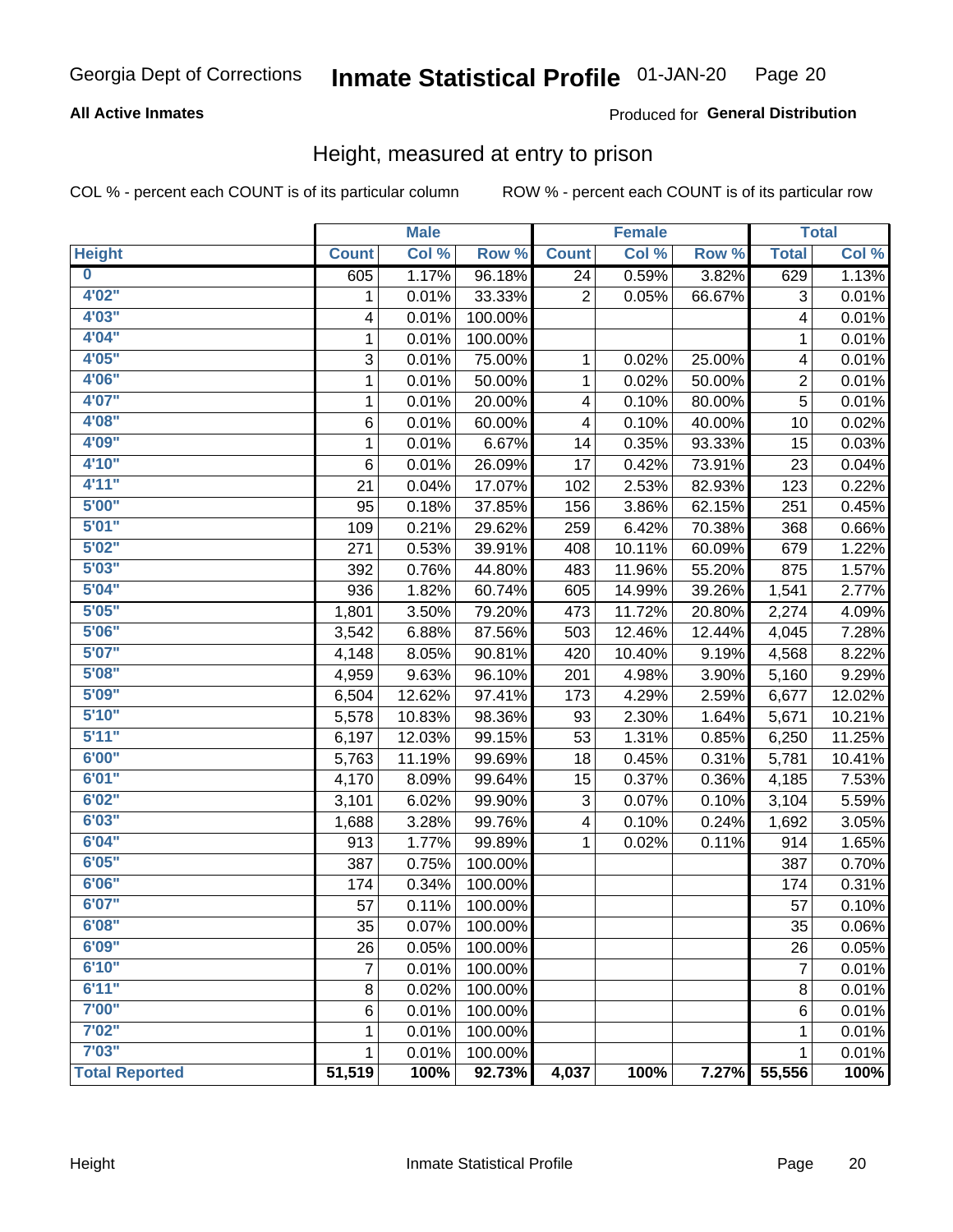### **All Active Inmates**

Produced for General Distribution

# Height, measured at entry to prison

COL % - percent each COUNT is of its particular column

|                     | <b>Male</b> | Female | Total  |
|---------------------|-------------|--------|--------|
| <b>Not Reported</b> |             |        |        |
| <b>Grand Total</b>  | 51,519      | 4,037  | 55,556 |

| Mean        | verage)       | 5'10" | 5'05" | ייח 1יי<br>. . U |
|-------------|---------------|-------|-------|------------------|
|             |               |       |       |                  |
| <b>Mode</b> | ost frequent) | 5'09" | 5'04" | 5'09"            |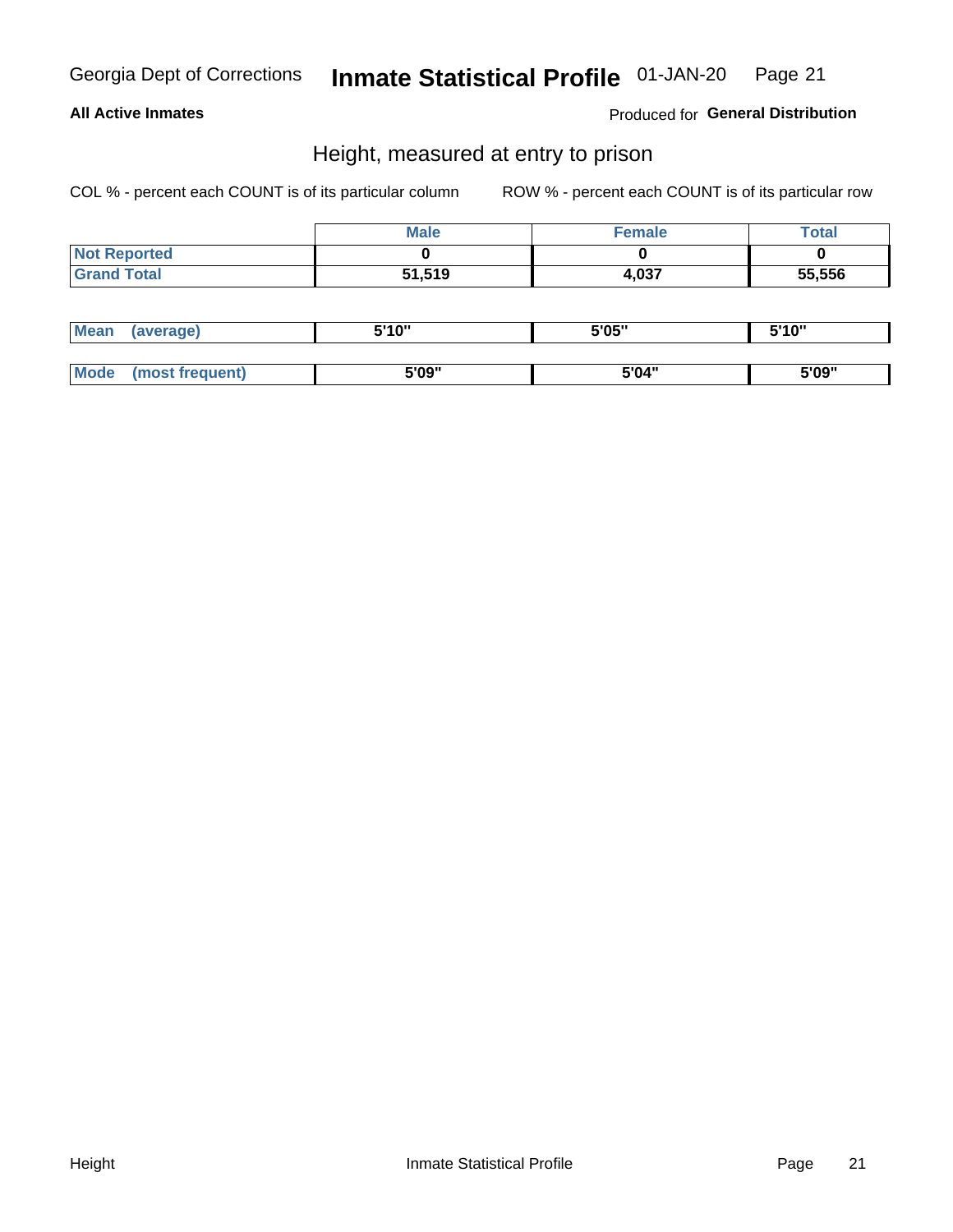**All Active Inmates** 

Produced for General Distribution

# Weight, measured at entry to prison

COL % - percent each COUNT is of its particular column ROW % - percent each COUNT is of its particular row

|                                |              | <b>Male</b> |         |                         | <b>Female</b> |        |                | <b>Total</b> |
|--------------------------------|--------------|-------------|---------|-------------------------|---------------|--------|----------------|--------------|
| <b>Weight</b>                  | <b>Count</b> | Col %       | Row %   | <b>Count</b>            | Col %         | Row %  | <b>Total</b>   | Col %        |
| <b>Under 80 pounds</b>         | 7            | 0.01%       | 77.78%  | $\overline{2}$          | 0.05%         | 22.22% | $\overline{9}$ | 0.02%        |
| 90 - 99 pounds                 | 3            | 0.01%       | 27.27%  | 8                       | 0.20%         | 72.73% | 11             | 0.02%        |
| 100 - 109 pounds               | 39           | 0.08%       | 49.37%  | 40                      | 1.00%         | 50.63% | 79             | 0.14%        |
| 110 - 119 pounds               | 129          | 0.25%       | 55.84%  | 102                     | 2.54%         | 44.16% | 231            | 0.42%        |
| 120 - 129 pounds               | 598          | 1.17%       | 73.92%  | 211                     | 5.26%         | 26.08% | 809            | 1.47%        |
| 130 - 139 pounds               | 1,792        | 3.52%       | 84.41%  | 331                     | 8.26%         | 15.59% | 2,123          | 3.87%        |
| 140 - 149 pounds               | 3,479        | 6.83%       | 89.55%  | 406                     | 10.13%        | 10.45% | 3,885          | 7.07%        |
| 150 - 159 pounds               | 5,244        | 10.30%      | 92.24%  | 441                     | 11.00%        | 7.76%  | 5,685          | 10.35%       |
| 160 - 169 pounds               | 6,680        | 13.12%      | 93.68%  | 451                     | 11.25%        | 6.32%  | 7,131          | 12.99%       |
| 170 - 179 pounds               | 6,352        | 12.48%      | 94.37%  | 379                     | 9.45%         | 5.63%  | 6,731          | 12.26%       |
| 180 - 189 pounds               | 6,496        | 12.76%      | 94.19%  | 401                     | 10.00%        | 5.81%  | 6,897          | 12.56%       |
| 190 - 199 pounds               | 4,481        | 8.80%       | 94.62%  | 255                     | 6.36%         | 5.38%  | 4,736          | 8.62%        |
| 200 - 209 pounds               | 4,100        | 8.05%       | 93.76%  | 273                     | 6.81%         | 6.24%  | 4,373          | 7.96%        |
| 210 - 219 pounds               | 3,010        | 5.91%       | 95.49%  | 142                     | 3.54%         | 4.51%  | 3,152          | 5.74%        |
| 220 - 229 pounds               | 2,510        | 4.93%       | 94.79%  | 138                     | 3.44%         | 5.21%  | 2,648          | 4.82%        |
| 230 - 239 pounds               | 1,656        | 3.25%       | 93.93%  | 107                     | 2.67%         | 6.07%  | 1,763          | 3.21%        |
| 240 - 249 pounds               | 1,300        | 2.55%       | 94.89%  | 70                      | 1.75%         | 5.11%  | 1,370          | 2.49%        |
| 250 - 259 pounds               | 957          | 1.88%       | 93.37%  | 68                      | 1.70%         | 6.63%  | 1,025          | 1.87%        |
| 260 - 269 pounds               | 594          | 1.17%       | 91.10%  | 58                      | 1.45%         | 8.90%  | 652            | 1.19%        |
| 270 - 279 pounds               | 401          | 0.79%       | 93.69%  | 27                      | 0.67%         | 6.31%  | 428            | 0.78%        |
| 280 - 289 pounds               | 350          | 0.69%       | 92.84%  | 27                      | 0.67%         | 7.16%  | 377            | 0.69%        |
| 290 - 299 pounds               | 176          | 0.35%       | 92.15%  | 15                      | 0.37%         | 7.85%  | 191            | 0.35%        |
| 300 - 309 pounds               | 179          | 0.35%       | 87.75%  | 25                      | 0.62%         | 12.25% | 204            | 0.37%        |
| 310 - 319 pounds               | 77           | 0.15%       | 92.77%  | 6                       | 0.15%         | 7.23%  | 83             | 0.15%        |
| 320 - 329 pounds               | 89           | 0.17%       | 91.75%  | 8                       | 0.20%         | 8.25%  | 97             | 0.18%        |
| 330 - 339 pounds               | 48           | 0.09%       | 94.12%  | 3                       | 0.07%         | 5.88%  | 51             | 0.09%        |
| 340 - 349 pounds               | 42           | 0.08%       | 91.30%  | $\overline{\mathbf{4}}$ | 0.10%         | 8.70%  | 46             | 0.08%        |
| 350 - 359 pounds               | 40           | 0.08%       | 90.91%  | 4                       | 0.10%         | 9.09%  | 44             | 0.08%        |
| 360 - 369 pounds               | 15           | 0.03%       | 100.00% |                         |               |        | 15             | 0.03%        |
| 370 - 379 pounds               | 17           | 0.03%       | 94.44%  | 1                       | 0.02%         | 5.56%  | 18             | 0.03%        |
| 380 - 389 pounds               | 9            | 0.02%       | 90.00%  | $\mathbf{1}$            | 0.02%         | 10.00% | 10             | 0.02%        |
| 390 - 399 pounds               | 8            | 0.02%       | 88.89%  | 1                       | 0.02%         | 11.11% | 9              | 0.02%        |
| 400 pounds and over            | 29           | 0.06%       | 87.88%  | 4                       | 0.10%         | 12.12% | 33             | 0.06%        |
| <b>Total Reported</b>          | 50,907       | 100%        | 92.70%  | 4,009                   | 100%          | 7.30%  | 54,916         | 100%         |
|                                |              |             |         |                         |               |        |                |              |
| <b>Not Reported</b>            |              | 612         |         |                         | 28            |        |                | 640          |
| <b>Grand Total</b>             |              | 51,519      |         |                         | 4,037         |        |                | 55,556       |
| <b>Mean</b><br>(average)       |              | 185         |         |                         | 175           |        |                | 185          |
| <b>Median (middle)</b>         |              | 180         |         |                         | 170           |        |                | 180          |
| <b>Mode</b><br>(most frequent) |              | 160         |         |                         | 180           |        |                | 160          |
|                                |              |             |         |                         |               |        |                |              |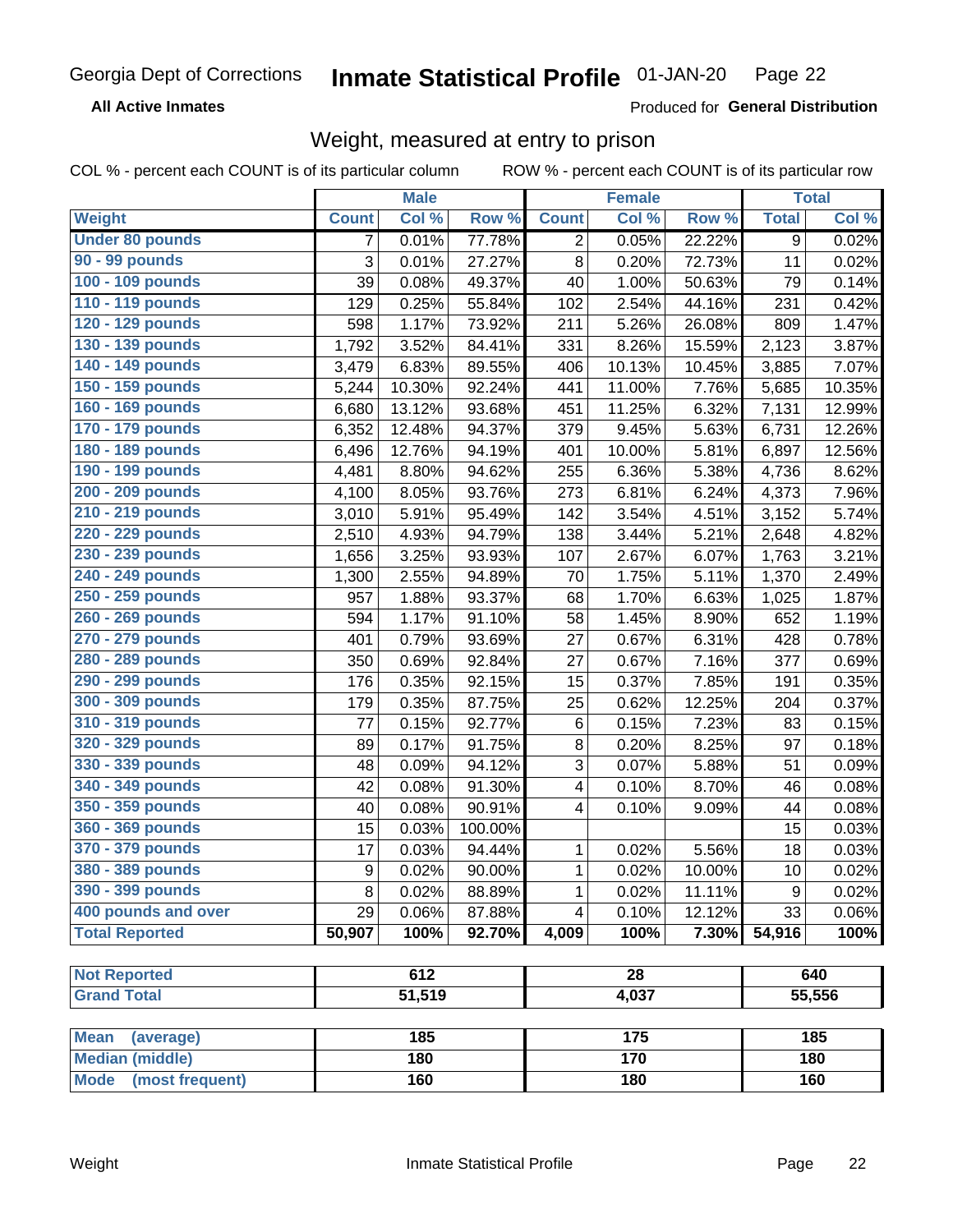#### **Inmate Statistical Profile 01-JAN-20** Page 23

**All Active Inmates** 

### Produced for General Distribution

# Veterans validated by Veteran's Administration

COL % - percent each COUNT is of its particular column

|                          |              | <b>Male</b> |         |       | <b>Female</b> |       |              | <b>Total</b> |
|--------------------------|--------------|-------------|---------|-------|---------------|-------|--------------|--------------|
| <b>Military service</b>  | <b>Count</b> | Col %       | Row %   | Count | Col %         | Row % | <b>Total</b> | Col %        |
| <b>Others</b><br>0       | 839          | 30.54%      | 96.66%  | 29    | 51.79%        | 3.34% | 868          | 30.97%       |
| <b>Air Force</b>         | 1,126        | 40.99%      | 98.60%  | 16    | 28.57%        | 1.40% | 1,142        | 40.74%       |
| <b>Army</b><br>2         | 151          | 5.50%       | 98.69%  | 2     | 3.57%         | 1.31% | 153          | 5.46%        |
| <b>Navy</b><br>3         | 354          | 12.89%      | 98.88%  | 4     | 7.14%         | 1.12% | 358          | 12.77%       |
| <b>Marines</b><br>4      | 15           | .55%        | 100.00% |       |               |       | 15           | .54%         |
| <b>Coast Guard</b><br>5. | 262          | $9.54\%$    | 98.13%  | 5     | 8.93%         | 1.87% | 267          | 9.53%        |
| <b>Total Reported</b>    | 2,747        | 100%        | 98.00%  | 56    | 100%          | 2.00% | 2,803        | 100%         |

| <b>Not</b><br>ported | 48,771 | 3,981 | 52,752 |
|----------------------|--------|-------|--------|
| <b>Fotal</b>         | 51,518 | 4,037 | 55,555 |

|  |  | <b>Mode (most frequent)</b> | <b>Force</b><br>Aır | วthers | orce |
|--|--|-----------------------------|---------------------|--------|------|
|--|--|-----------------------------|---------------------|--------|------|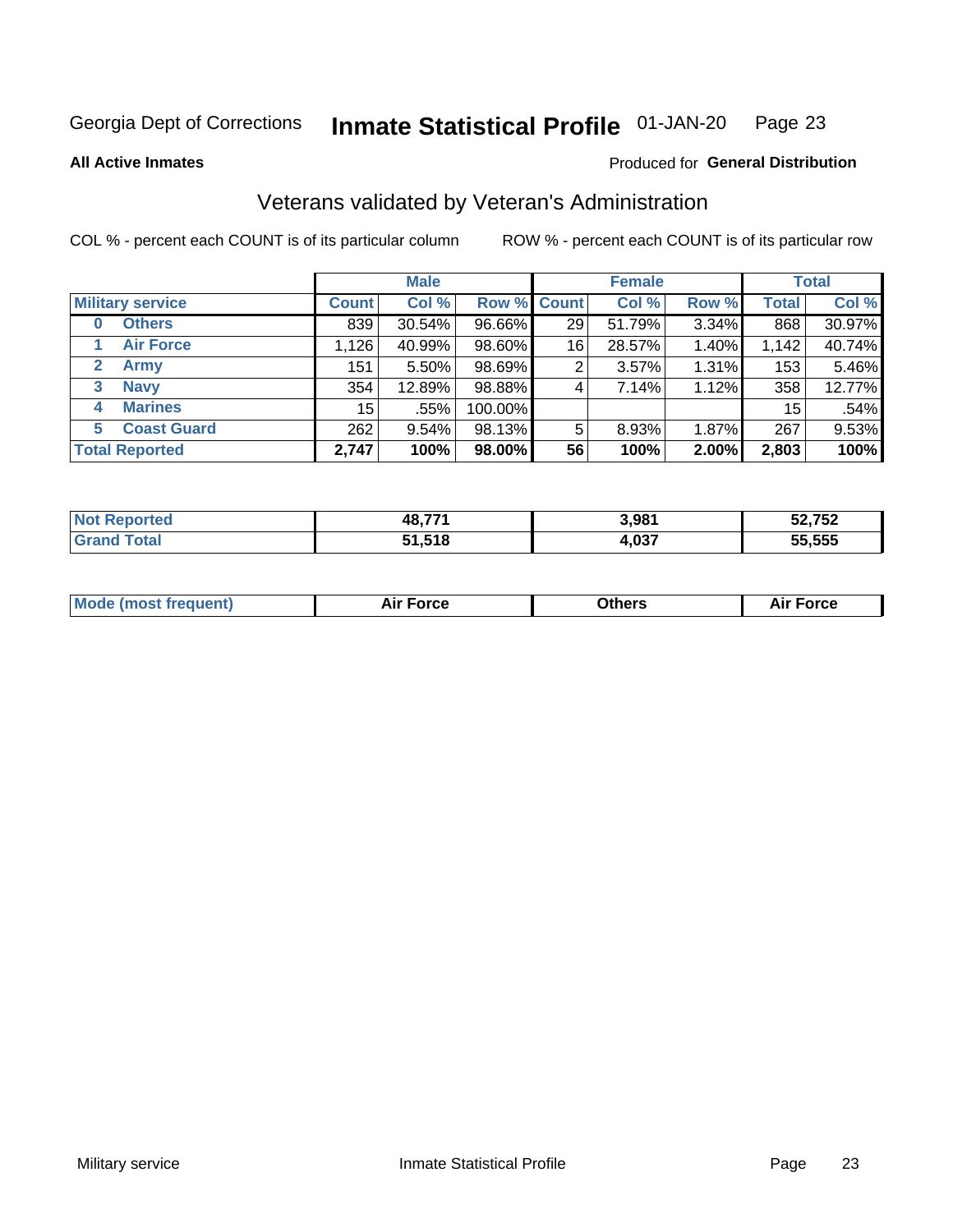#### Inmate Statistical Profile 01-JAN-20 Page 24

**All Active Inmates** 

### Produced for General Distribution

# Type of admission to prison

COL % - percent each COUNT is of its particular column

|    |                                  |              | <b>Male</b> |                    |     | <b>Female</b> |       |              | <b>Total</b> |
|----|----------------------------------|--------------|-------------|--------------------|-----|---------------|-------|--------------|--------------|
|    | <b>Type of Admission</b>         | <b>Count</b> | Col %       | <b>Row % Count</b> |     | Col %         | Row % | <b>Total</b> | Col %        |
| 16 | <b>Population Redistribution</b> | 4            | .01%        | 100.00%            |     |               |       | 4            | .01%         |
| 27 | <b>Boot Camp Plus</b>            |              | .01%        | 100.00%            |     |               |       |              | .01%         |
| 28 | <b>Initial Assignment</b>        | 9            | .02%        | 100.00%            |     |               |       | 9            | .02%         |
| 52 | <b>New Sentence</b>              | 40,809       | 79.23%      | 92.37% 3,373       |     | 83.55%        | 7.63% | 44,182       | 79.54%       |
| 53 | <b>Probation Rev Partial</b>     | 2,455        | 4.77%       | 93.52%             | 170 | 4.21%         | 6.48% | 2,625        | 4.73%        |
| 54 | <b>Probation Rev Remainder</b>   | 3,595        | 6.98%       | 93.28%             | 259 | 6.42%         | 6.72% | 3,854        | 6.94%        |
| 55 | <b>Parole Rev New Sentence</b>   | 2,821        | 5.48%       | 94.76%             | 156 | 3.86%         | 5.24% | 2,977        | 5.36%        |
| 56 | <b>Parole Rev No New</b>         | 1,748        | 3.39%       | 95.73%             | 78  | 1.93%         | 4.27% | 1,826        | 3.29%        |
|    | <b>Sentence</b>                  |              |             |                    |     |               |       |              |              |
| 57 | <b>Released In Error</b>         | 14           | .03%        | 93.33%             |     | .02%          | 6.67% | 15           | .03%         |
| 65 | <b>Return Appeal/Bond</b>        | 2            | .01%        | 100.00%            |     |               |       | 2            | .01%         |
| 67 | <b>Admit Fm Other Cust</b>       | 4            | .01%        | 100.00%            |     |               |       | 4            | .01%         |
| 69 | <b>New Sent/Par Rev Pnd</b>      | 2            | .01%        | 100.00%            |     |               |       | 2            | .01%         |
| 70 | <b>Life W/O Parole</b>           | 14           | .03%        | 100.00%            |     |               |       | 14           | .03%         |
| 72 | <b>Par Rev/Rsn Unknown</b>       | 23           | .04%        | 100.00%            |     |               |       | 23           | .04%         |
| 75 | <b>Prob Revoc/Spec Cond</b>      |              | .01%        | 100.00%            |     |               |       |              | .01%         |
| 76 | <b>Par Rev/Revoc Center</b>      |              | .01%        | 100.00%            |     |               |       |              | .01%         |
| 82 | <b>Unknown</b>                   | 6            | .01%        | 100.00%            |     |               |       | 6            | .01%         |
|    | <b>Total Reported</b>            | 51,509       | 100%        | 92.73% 4,037       |     | 100%          | 7.27% | 55,546       | 100%         |

| N<br>тео | . .<br>$-$                   |              | 1 V    |
|----------|------------------------------|--------------|--------|
| _____    | <b>540</b><br>. .<br>34<br>. | 027<br>"י טי | 55.556 |

| <b>Mode (most frequent)</b> | New Sentence | <b>New Sentence</b> | <b>New Sentence</b> |
|-----------------------------|--------------|---------------------|---------------------|
|                             |              |                     |                     |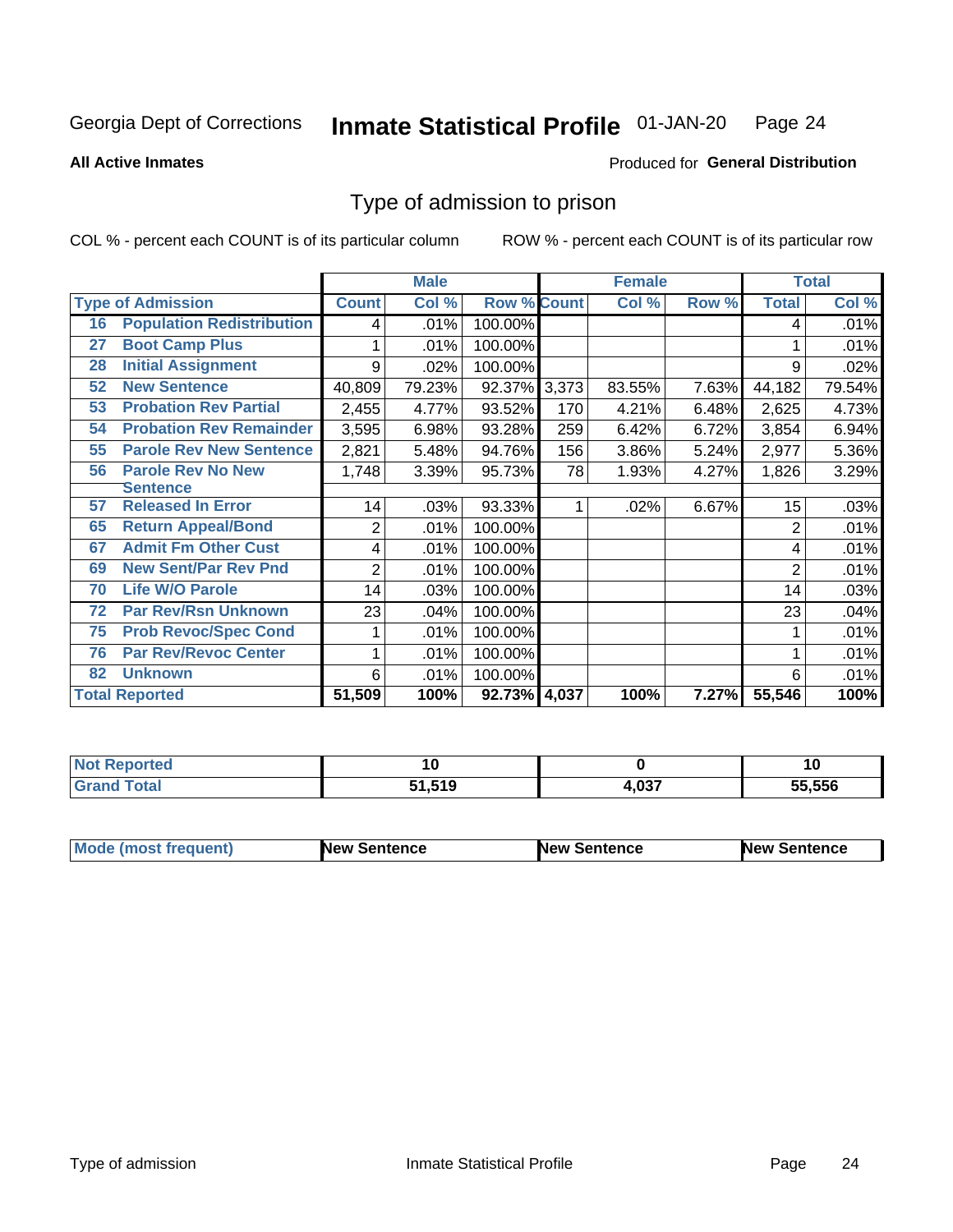#### Inmate Statistical Profile 01-JAN-20 Page 25

**All Active Inmates** 

# Produced for General Distribution

# Current / last supervision level

COL % - percent each COUNT is of its particular column

|                        |              | <b>Male</b> |                    |       | <b>Female</b> |           |              | <b>Total</b> |
|------------------------|--------------|-------------|--------------------|-------|---------------|-----------|--------------|--------------|
| <b>Security Status</b> | <b>Count</b> | Col %       | <b>Row % Count</b> |       | Col %         | Row %     | <b>Total</b> | Col %        |
| 3 Minimum              | 3,852        | 7.48%       | $69.71\%$          | 1,674 | 41.47%        | $30.29\%$ | 5,526        | $9.95\%$     |
| 4 Medium               | 37.272       | 72.36%      | 94.48%             | 2,179 | 53.98%        | $5.52\%$  | 39,451       | 71.02%       |
| 5 Close                | 10.386       | $20.16\%$   | 98.26%             | 184   | 4.56%         | $1.74\%$  | 10,570       | 19.03%       |
| <b>Total Reported</b>  | 51,510       | 100%        | 92.73%             | 4,037 | 100%          | $7.27\%$  | 55,547       | 100%         |

| <b>Still being diagnosed</b> |        |       |        |
|------------------------------|--------|-------|--------|
| <b>Not Reported</b>          |        |       |        |
| <b>Grand Total</b>           | 51,519 | 4.037 | 55,556 |

| $M_{\Omega}$ | Me<br>edium<br>____ | Мє<br>dium<br>_____ | Medium<br> |
|--------------|---------------------|---------------------|------------|
|              |                     |                     |            |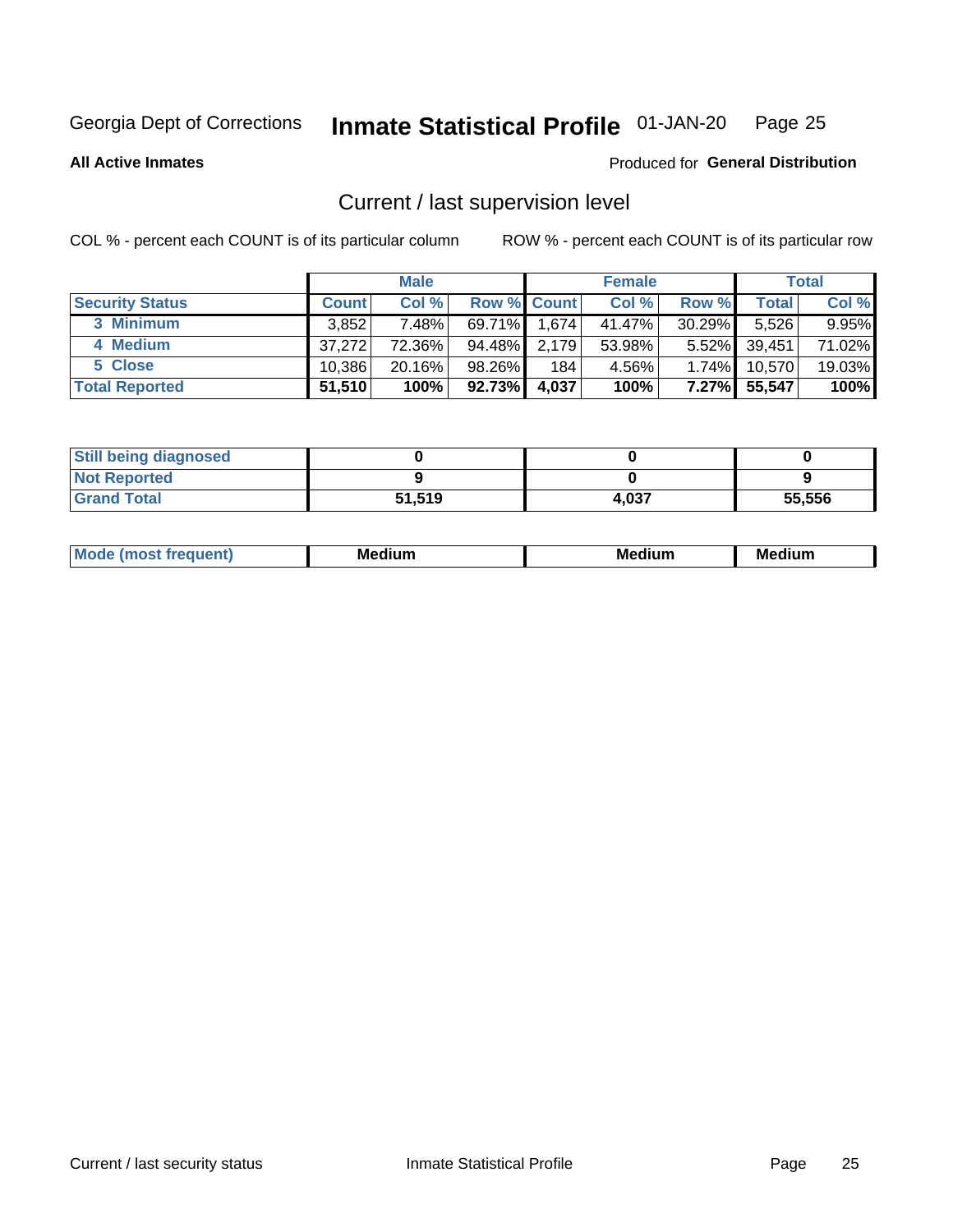#### Inmate Statistical Profile 01-JAN-20 Page 26

**All Active Inmates** 

### Produced for General Distribution

# Current / last type of institution

COL % - percent each COUNT is of its particular column

|                                   |                | <b>Male</b> |             |       | <b>Female</b> |        |              | <b>Total</b> |
|-----------------------------------|----------------|-------------|-------------|-------|---------------|--------|--------------|--------------|
| <b>Type of Institution</b>        | <b>Count</b>   | Col %       | Row % Count |       | Col %         | Row %  | <b>Total</b> | Col %        |
| <b>County Ci</b>                  | 4,982          | 9.73%       | 99.98%      |       | $.02\%$       | .02%   | 4,983        | 9.02%        |
| <b>Probation Detention Center</b> |                | .01%        | 100.00%     |       |               |        |              | .01%         |
| <b>State Prison</b>               | 36,231         | 70.75%      | 90.62%      | 3,752 | 92.96%        | 9.38%  | 39,983       | 72.37%       |
| <b>Transitional Center</b>        | 2,002          | $3.91\%$    | 89.38%      | 238   | $5.90\%$      | 10.63% | 2,240        | 4.05%        |
| <b>Private Prison</b>             | 7,983          | 15.59%      | 100.00%     |       |               |        | 7,983        | 14.45%       |
| <b>County Jail</b>                | 6              | .01%        | 100.00%     |       |               |        | 6            | .01%         |
| <b>Rsat - Center</b>              |                | .01%        | 2.22%       | 44    | 1.09%         | 97.78% | 45           | .08%         |
| <b>State Hospital</b>             | 3 <sup>1</sup> | .01%        | 75.00%      |       | .02%          | 25.00% | 4            | .01%         |
| <b>Total Reported</b>             | 51,209         | 100%        | 92.69%      | 4,036 | 100%          | 7.31%  | 55,245       | 100%         |

| $^{\dagger}$ Not $\cdot$<br>Reported |        |       |        |
|--------------------------------------|--------|-------|--------|
| Total                                | 51,209 | 4,036 | 55,245 |

| Mode (most frequent) | <b>State Prison</b> | <b>State Prison</b> | <b>State Prison</b> |
|----------------------|---------------------|---------------------|---------------------|
|                      |                     |                     |                     |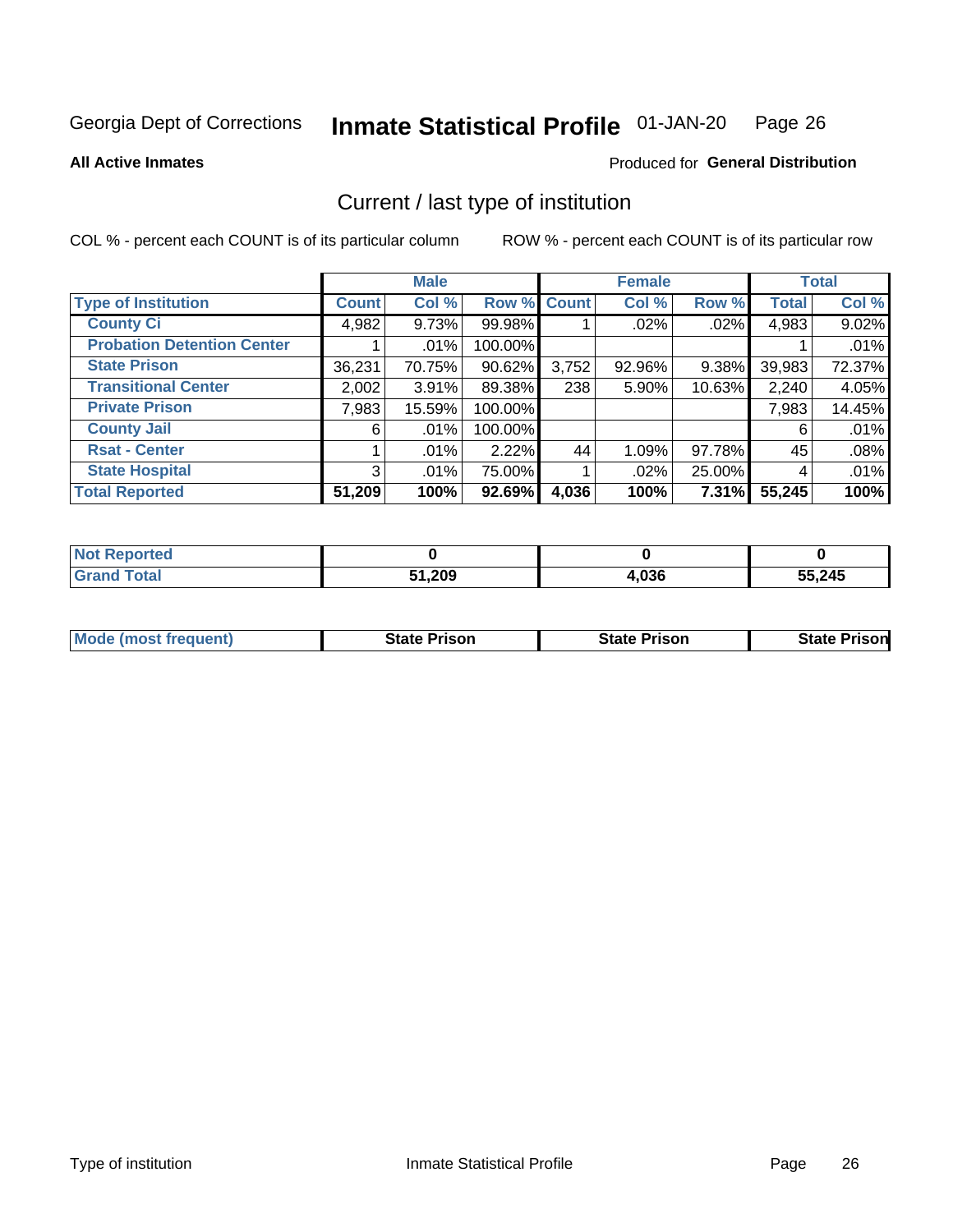#### Inmate Statistical Profile 01-JAN-20 Page 27

**All Active Inmates** 

### Produced for General Distribution

# Institution type - transitional centers

COL % - percent each COUNT is of its particular column

|                                          |                | <b>Male</b> |         |                | <b>Female</b> |         |              | <b>Total</b> |
|------------------------------------------|----------------|-------------|---------|----------------|---------------|---------|--------------|--------------|
| <b>Institution Type - Trans. Centers</b> | <b>Count</b>   | Col %       | Row %   | <b>Count</b>   | Col %         | Row %   | <b>Total</b> | Col %        |
| <b>Albany Tc</b>                         | $\overline{2}$ | .09%        | 100.00% |                |               |         | 2            | .08%         |
| <b>Arrendale State Prison</b>            |                |             |         | 132            | 35.68%        | 100.00% | 132          | 5.16%        |
| <b>Atlanta Tc</b>                        | 271            | 12.40%      | 100.00% |                |               |         | 271          | 10.60%       |
| <b>Augusta Tc</b>                        | 228            | 10.43%      | 100.00% |                |               |         | 228          | 8.92%        |
| <b>Bacon Tc</b>                          | 49             | 2.24%       | 100.00% |                |               |         | 49           | 1.92%        |
| <b>Charles D. Hudson Tc</b>              | 154            | 7.04%       | 100.00% |                |               |         | 154          | 6.03%        |
| <b>Clayton Tc</b>                        | 374            | 17.11%      | 100.00% |                |               |         | 374          | 14.63%       |
| <b>Coastal Tc</b>                        | 258            | 11.80%      | 100.00% |                |               |         | 258          | 10.09%       |
| <b>Columbus Tc</b>                       | 137            | 6.27%       | 100.00% |                |               |         | 137          | 5.36%        |
| <b>Macon Tc</b>                          | 156            | 7.14%       | 100.00% |                |               |         | 156          | 6.10%        |
| <b>Macon Womens Tc</b>                   |                |             |         | $\overline{2}$ | .54%          | 100.00% | 2            | .08%         |
| <b>Metro Tc</b>                          |                |             |         | 236            | 63.78%        | 100.00% | 236          | 9.23%        |
| <b>Phillips State Prison</b>             | 184            | 8.42%       | 100.00% |                |               |         | 184          | 7.20%        |
| <b>Savannah Mens Tc</b>                  | 1              | .05%        | 100.00% |                |               |         |              | .04%         |
| <b>Smith Tc</b>                          | 208            | 9.52%       | 100.00% |                |               |         | 208          | 8.14%        |
| <b>Valdosta Tc</b>                       | 164            | 7.50%       | 100.00% |                |               |         | 164          | 6.42%        |
| <b>Total Reported</b>                    | 2,186          | 100%        | 85.52%  | 370            | 100%          | 14.48%  | 2,556        | 100%         |

| <b>Reported</b><br><b>NOT</b> |                                   |             |       |
|-------------------------------|-----------------------------------|-------------|-------|
| `otal                         | 2,186<br>$\overline{\phantom{a}}$ | 270<br>JI U | 2,556 |

| Mode (most frequent) | <b>Clayton Tc</b> | Metro Tc | <b>Clayton Tc</b> |
|----------------------|-------------------|----------|-------------------|
|                      |                   |          |                   |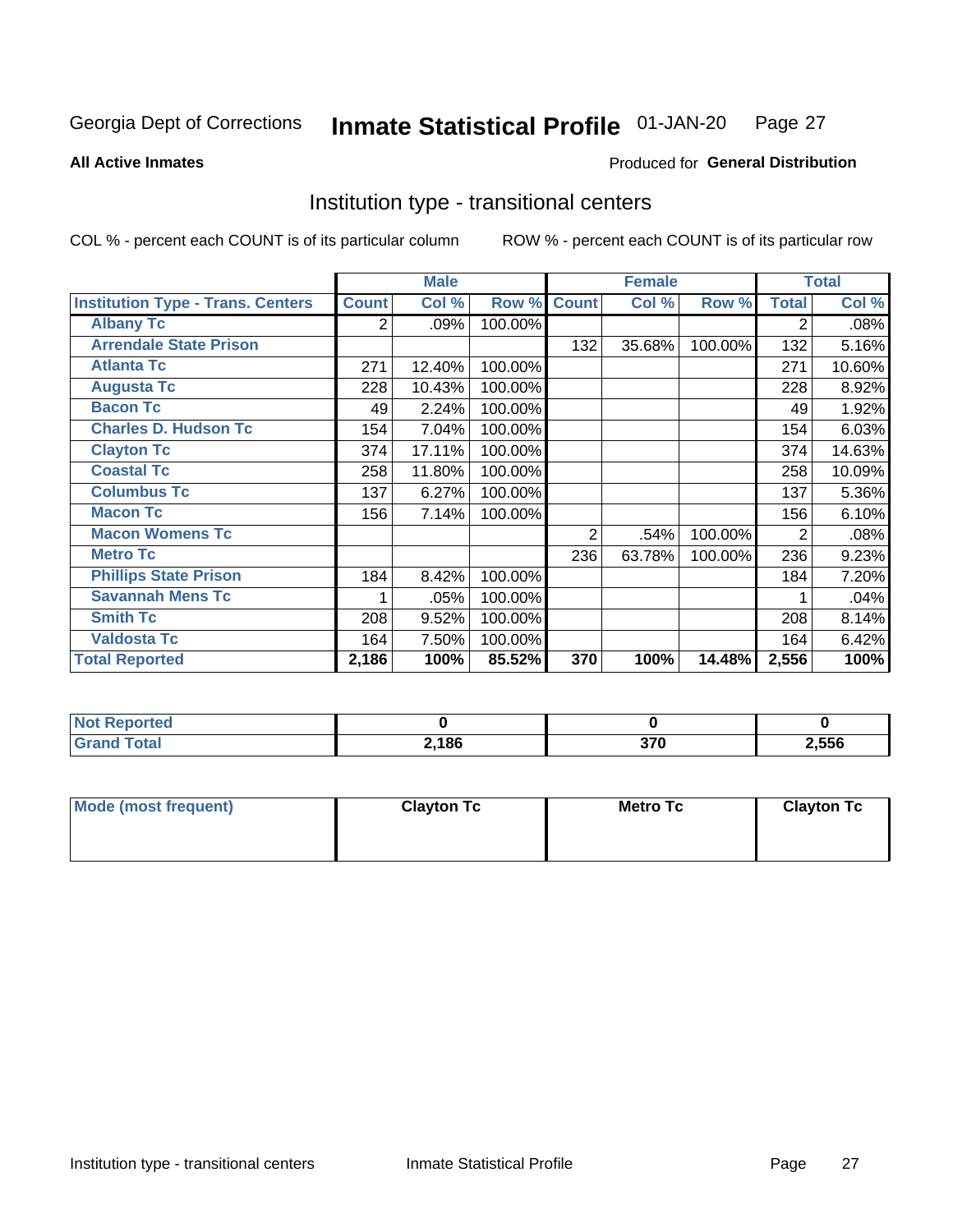#### Inmate Statistical Profile 01-JAN-20 Page 28

**All Active Inmates** 

Produced for General Distribution

## Institution type - county prisons

COL % - percent each COUNT is of its particular column

|                                          |                | <b>Male</b> |         |              | <b>Female</b> |       |                         | <b>Total</b> |
|------------------------------------------|----------------|-------------|---------|--------------|---------------|-------|-------------------------|--------------|
| <b>Institution Type - County Prisons</b> | <b>Count</b>   | Col %       | Row %   | <b>Count</b> | Col %         | Row % | <b>Total</b>            | Col %        |
| <b>Adoc</b>                              | 18             | .36%        | 100.00% |              |               |       | $\overline{18}$         | .36%         |
| <b>Baldwin County Ci</b>                 | 1              | .02%        | 100.00% |              |               |       | 1                       | .02%         |
| <b>Bulloch County Ci</b>                 | 149            | 2.99%       | 100.00% |              |               |       | 149                     | 2.99%        |
| <b>Calhoun County Ci</b>                 | 1              | .02%        | 100.00% |              |               |       | 1                       | .02%         |
| <b>Carroll County Ci</b>                 | 247            | 4.96%       | 100.00% |              |               |       | 247                     | 4.96%        |
| <b>Chattooga County Ci</b>               | 1              | .02%        | 100.00% |              |               |       | 1                       | .02%         |
| <b>Clarke County Ci</b>                  | 158            | 3.17%       | 100.00% |              |               |       | 158                     | 3.17%        |
| <b>Clayton County Ci</b>                 | 255            | 5.12%       | 100.00% |              |               |       | 255                     | 5.12%        |
| <b>Colquitt County Ci</b>                | 193            | 3.87%       | 100.00% |              |               |       | 193                     | 3.87%        |
| <b>Coweta County Ci</b>                  | 242            | 4.86%       | 100.00% |              |               |       | 242                     | 4.86%        |
| <b>Decatur County Ci</b>                 | 182            | 3.65%       | 100.00% |              |               |       | 182                     | 3.65%        |
| <b>Effingham County Ci</b>               | 194            | 3.89%       | 100.00% |              |               |       | 194                     | 3.89%        |
| <b>Floyd County Ci</b>                   | 431            | 8.65%       | 100.00% |              |               |       | 431                     | 8.65%        |
| <b>Fulton County Ci</b>                  | 8              | .16%        | 100.00% |              |               |       | 8                       | .16%         |
| <b>Gilmer County Ci</b>                  | $\overline{2}$ | .04%        | 100.00% |              |               |       | $\overline{2}$          | .04%         |
| <b>Grady County Ci</b>                   | $\overline{2}$ | .04%        | 100.00% |              |               |       | $\overline{2}$          | .04%         |
| <b>Gwinnett County Ci</b>                | 221            | 4.44%       | 100.00% |              |               |       | 221                     | 4.44%        |
| <b>Hall County Ci</b>                    | 217            | 4.36%       | 100.00% |              |               |       | 217                     | 4.35%        |
| <b>Hancock County Ci</b>                 | 1              | .02%        | 100.00% |              |               |       | 1                       | .02%         |
| <b>Harris County Ci</b>                  | 154            | 3.09%       | 100.00% |              |               |       | 154                     | 3.09%        |
| <b>Hart County Ci</b>                    | 4              | .08%        | 100.00% |              |               |       | $\overline{\mathbf{4}}$ | .08%         |
| <b>Jackson County Ci</b>                 | 152            | 3.05%       | 100.00% |              |               |       | 152                     | 3.05%        |
| <b>Jefferson County Ci</b>               | 191            | 3.83%       | 100.00% |              |               |       | 191                     | 3.83%        |
| <b>Meriwether County Ci</b>              | 2              | .04%        | 100.00% |              |               |       | $\overline{2}$          | .04%         |
| <b>Miller County Ci</b>                  | 1              | .02%        | 100.00% |              |               |       | $\mathbf{1}$            | .02%         |
| <b>Mitchell County Ci</b>                | 139            | 2.79%       | 100.00% |              |               |       | 139                     | 2.79%        |
| <b>Morgan County Ci</b>                  | 1              | .02%        | 100.00% |              |               |       | 1                       | .02%         |
| <b>Muscogee County Ci</b>                | 530            | 10.64%      | 100.00% |              |               |       | 530                     | 10.64%       |
| <b>Richmond County Ci</b>                | 237            | 4.76%       | 100.00% |              |               |       | 237                     | 4.76%        |
| <b>Screven County Ci</b>                 | 146            | 2.93%       | 100.00% |              |               |       | 146                     | 2.93%        |
| <b>Spalding County Ci</b>                | 389            | 7.81%       | 100.00% |              |               |       | 389                     | 7.81%        |
| <b>Stewart County Ci</b>                 | $\mathbf{2}$   | .04%        | 100.00% |              |               |       | $\overline{2}$          | .04%         |
| <b>Sumter County Ci</b>                  | 353            | 7.09%       | 100.00% |              |               |       | 353                     | 7.08%        |
| <b>Terrell County Ci</b>                 | 143            | 2.87%       | 100.00% |              |               |       | 143                     | 2.87%        |
| <b>Thomas County Ci</b>                  | 4              | .08%        | 100.00% |              |               |       | 4                       | .08%         |
| <b>Tift County Ci</b>                    | 3              | .06%        | 100.00% |              |               |       | 3                       | .06%         |
| <b>Upson County Ci</b>                   | 1              | .02%        | 100.00% |              |               |       | 1                       | .02%         |
| <b>Walker County Ci</b>                  | 3              | .06%        | 100.00% |              |               |       | 3                       | .06%         |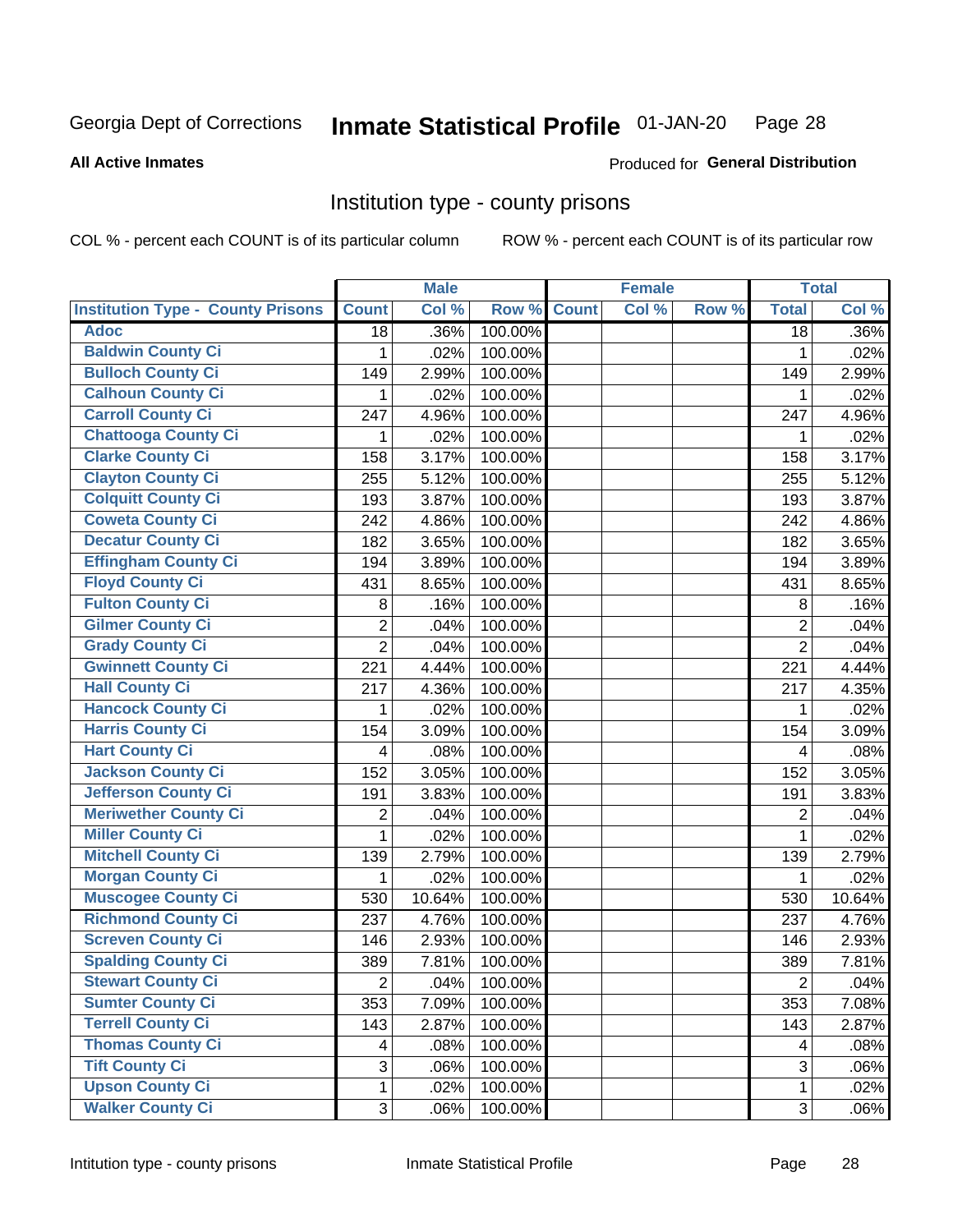#### Inmate Statistical Profile 01-JAN-20 Page 29

**All Active Inmates** 

### Produced for General Distribution

# Institution type - county prisons

COL % - percent each COUNT is of its particular column

|                                          |              | <b>Male</b> |                    | <b>Female</b> |         |       | <b>Total</b> |
|------------------------------------------|--------------|-------------|--------------------|---------------|---------|-------|--------------|
| <b>Institution Type - County Prisons</b> | <b>Count</b> | Col%        | <b>Row % Count</b> | Col%          | Row %   | Total | Col %        |
| <b>Walton County Ci</b>                  | ⌒            | $.04\%$     | 100.00%            |               |         |       | .04%         |
| <b>Wilkes County Ci</b>                  |              | $.04\%$     | 100.00%            |               |         |       | .04%         |
| <b>Womens Ci</b>                         |              |             |                    | 100.00%       | 100.00% |       | .02%         |
| <b>Total Reported</b>                    | 4.982        | 100%        | 99.98%             | 100%          | .02%    | 4,983 | 100%         |

| <b>Reported</b><br>$\sim$ |       |       |
|---------------------------|-------|-------|
|                           | 4,982 | 1,983 |

| Mode (most frequent) | <b>Muscogee County Ci</b> | <b>Womens CilMuscogee County</b> |
|----------------------|---------------------------|----------------------------------|
|                      |                           |                                  |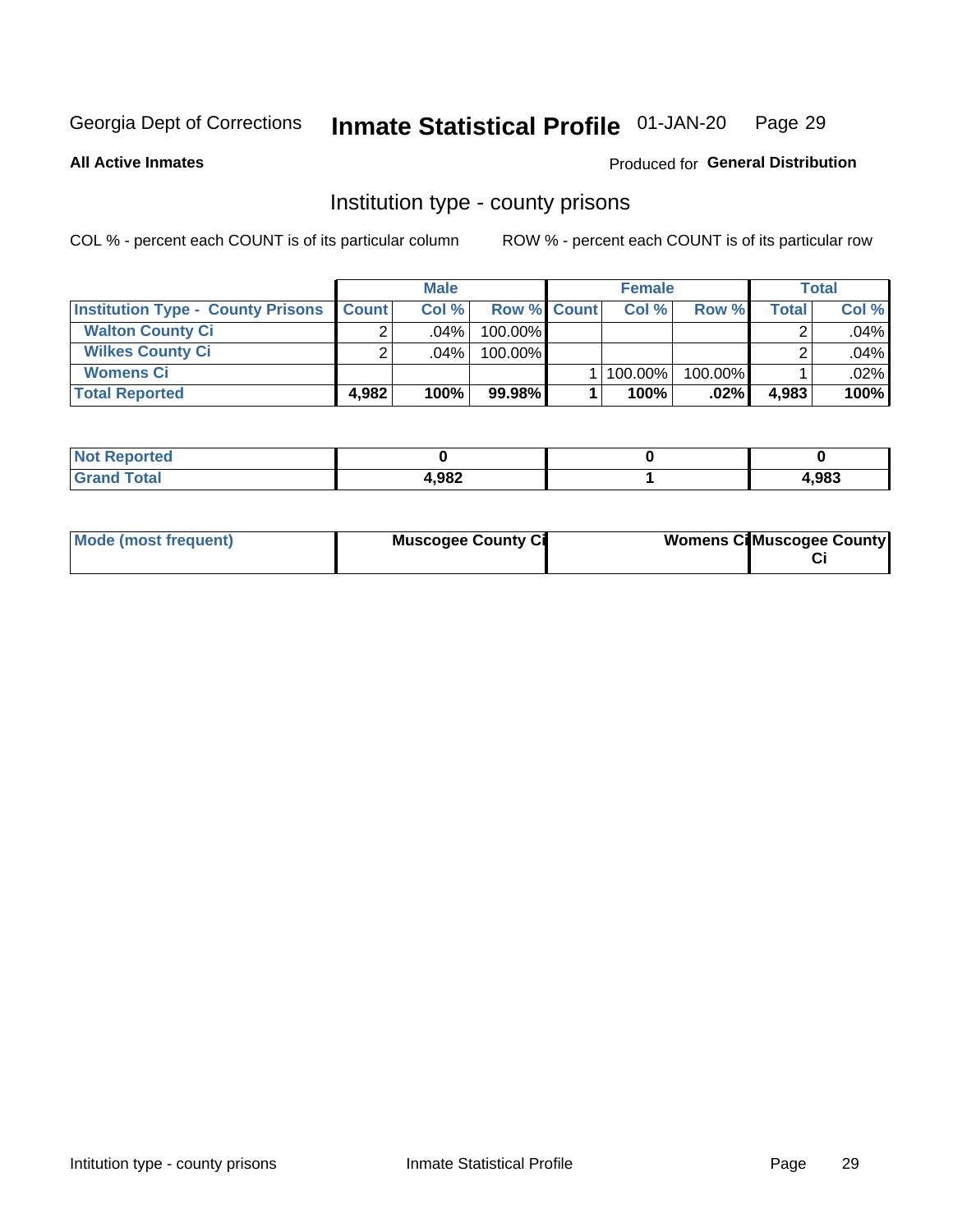#### Inmate Statistical Profile 01-JAN-20 Page 30

**All Active Inmates** 

### **Produced for General Distribution**

## Institution type - state prisons

COL % - percent each COUNT is of its particular column

|                                         |              | <b>Male</b> |         |                | <b>Female</b> |         | <b>Total</b> |       |
|-----------------------------------------|--------------|-------------|---------|----------------|---------------|---------|--------------|-------|
| <b>Institution Type - State Prisons</b> | <b>Count</b> | Col %       | Row %   | <b>Count</b>   | Col %         | Row %   | <b>Total</b> | Col % |
| <b>Arrendale State Prison</b>           |              |             |         | 1,680          | 44.78%        | 100.00% | 1,680        | 4.20% |
| <b>Augusta State Med. Prison</b>        | 1,195        | 3.30%       | 99.83%  | $\overline{2}$ | .05%          | .17%    | 1,197        | 2.99% |
| <b>Autry State Prison</b>               | 1,593        | 4.40%       | 100.00% |                |               |         | 1,593        | 3.98% |
| <b>Baldwin State Prison</b>             | 954          | 2.63%       | 100.00% |                |               |         | 954          | 2.39% |
| <b>Burruss Correctional Training</b>    | 773          | 2.13%       | 100.00% |                |               |         | 773          | 1.93% |
| <b>Ctr</b>                              |              |             |         |                |               |         |              |       |
| <b>Calhoun State Prison</b>             | 1,663        | 4.59%       | 100.00% |                |               |         | 1,663        | 4.16% |
| <b>Central State Prison</b>             | 1,157        | 3.19%       | 100.00% |                |               |         | 1,157        | 2.89% |
| <b>Chatham State Prison</b>             | 5            | .01%        | 100.00% |                |               |         | 5            | .01%  |
| <b>Coastal State Prison</b>             | 1,615        | 4.46%       | 100.00% |                |               |         | 1,615        | 4.04% |
| <b>Dodge State Prison</b>               | 1,252        | 3.46%       | 100.00% |                |               |         | 1,252        | 3.13% |
| <b>Dooly State Prison</b>               | 1,720        | 4.75%       | 100.00% |                |               |         | 1,720        | 4.30% |
| <b>Emanuel Womens Facility</b>          |              |             |         | 413            | 11.01%        | 100.00% | 413          | 1.03% |
| <b>Ga Diag Class Prison</b>             | 3,376        | 9.32%       | 100.00% |                |               |         | 3,376        | 8.44% |
| <b>Ga State Prison</b>                  | 1,407        | 3.88%       | 100.00% |                |               |         | 1,407        | 3.52% |
| <b>Hancock State Prison</b>             | 1,190        | 3.28%       | 100.00% |                |               |         | 1,190        | 2.98% |
| <b>Hays State Prison</b>                | 1,057        | 2.92%       | 100.00% |                |               |         | 1,057        | 2.64% |
| <b>Helms Facility</b>                   | 15           | .04%        | 40.54%  | 22             | .59%          | 59.46%  | 37           | .09%  |
| <b>Johnson State Prison</b>             | 1,567        | 4.33%       | 100.00% |                |               |         | 1,567        | 3.92% |
| <b>Lee State Prison</b>                 | 758          | 2.09%       | 100.00% |                |               |         | 758          | 1.90% |
| <b>Long Unit</b>                        | 227          | .63%        | 100.00% |                |               |         | 227          | .57%  |
| <b>Lowndes Unit</b>                     | 5            | .01%        | 100.00% |                |               |         | 5            | .01%  |
| <b>Macon State Prison</b>               | 1,703        | 4.70%       | 100.00% |                |               |         | 1,703        | 4.26% |
| <b>Metro Reentry Facility</b>           | 349          | .96%        | 100.00% |                |               |         | 349          | .87%  |
| <b>Metro State Prison (W)</b>           |              |             |         | 1              | .03%          | 100.00% | 1            | .01%  |
| <b>Montgomery State Prison</b>          | 422          | 1.16%       | 100.00% |                |               |         | 422          | 1.06% |
| <b>Phillips State Prison</b>            | 1,037        | 2.86%       | 100.00% |                |               |         | 1,037        | 2.59% |
| <b>Pulaski State Prison</b>             |              |             |         | 1,196          | 31.88%        | 100.00% | 1,196        | 2.99% |
| <b>Putnam State Prison</b>              | $\mathbf{1}$ | .01%        | 100.00% |                |               |         | 1            | .01%  |
| <b>Rogers State Prison</b>              | 1,453        | 4.01%       | 100.00% |                |               |         | 1,453        | 3.63% |
| <b>Rutledge State Prison</b>            | 633          | 1.75%       | 100.00% |                |               |         | 633          | 1.58% |
| <b>Smith State Prison</b>               | 1,518        | 4.19%       | 100.00% |                |               |         | 1,518        | 3.80% |
| <b>Telfair State Prison</b>             | 1,399        | 3.86%       | 100.00% |                |               |         | 1,399        | 3.50% |
| <b>Valdosta State Prison</b>            | 804          | 2.22%       | 100.00% |                |               |         | 804          | 2.01% |
| <b>Walker State Prison</b>              | 419          | 1.16%       | 100.00% |                |               |         | 419          | 1.05% |
| <b>Ware State Prison</b>                | 1,544        | 4.26%       | 100.00% |                |               |         | 1,544        | 3.86% |
| <b>Washington State Prison</b>          | 1,570        | 4.33%       | 100.00% |                |               |         | 1,570        | 3.93% |
| <b>Wayne State Prison</b>               | 1            | .01%        | 100.00% |                |               |         | 1            | .01%  |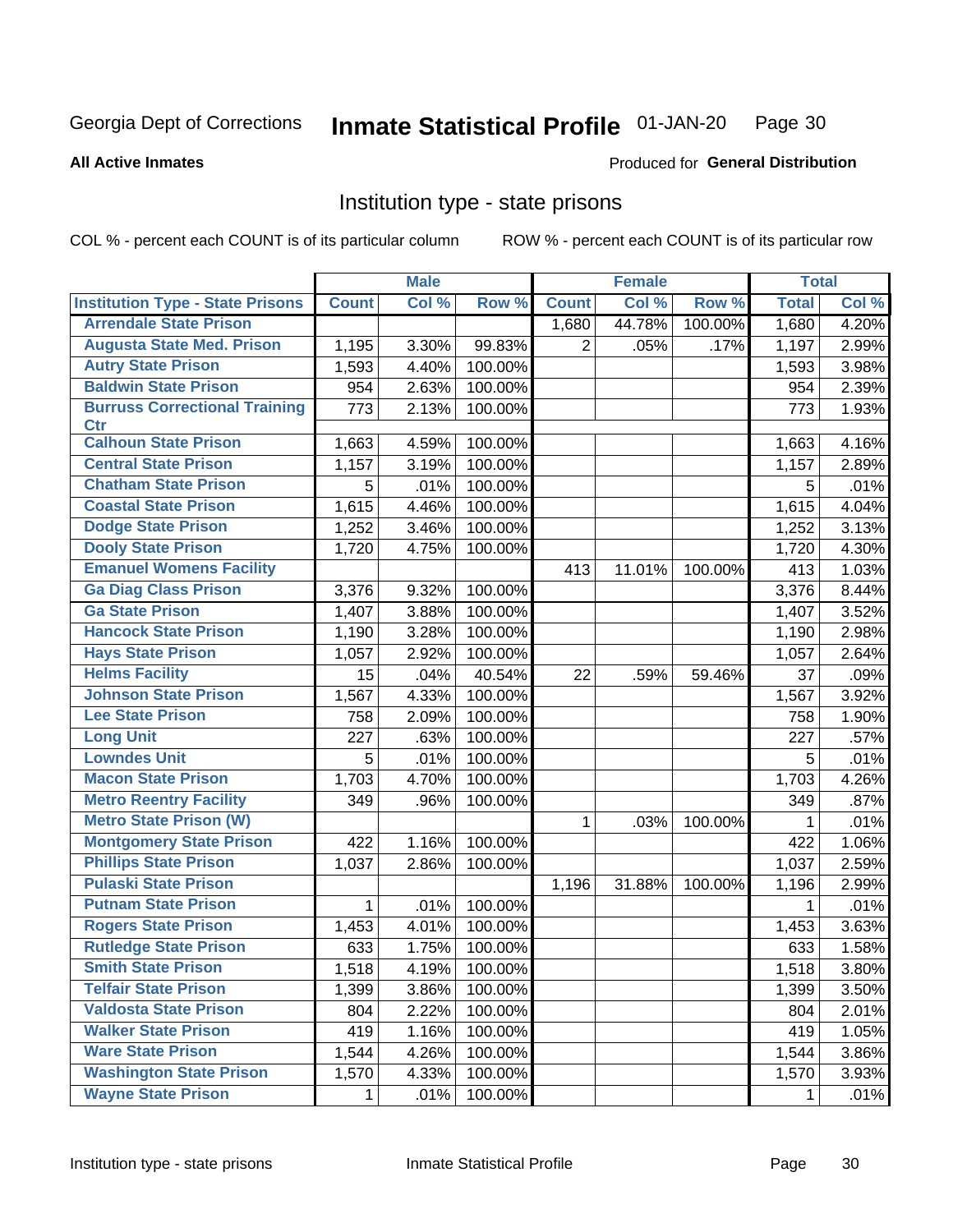#### Inmate Statistical Profile 01-JAN-20 Page 31

**All Active Inmates** 

Produced for General Distribution

# Institution type - state prisons

COL % - percent each COUNT is of its particular column

|                                         | <b>Male</b>                 |        |                               |              | <b>Female</b> | <b>Total</b>                          |              |       |
|-----------------------------------------|-----------------------------|--------|-------------------------------|--------------|---------------|---------------------------------------|--------------|-------|
| <b>Institution Type - State Prisons</b> | <b>Count</b>                | Col %  | Row %                         | <b>Count</b> | Col %         | Row %                                 | <b>Total</b> | Col % |
| <b>Whitworth Women'S Facility</b>       |                             |        |                               | 438          | 11.67%        | 100.00%                               | 438          | 1.10% |
| <b>Wilcox State Prison</b>              | 1,849                       | 5.10%  | 100.00%                       |              |               |                                       | 1,849        | 4.62% |
| <b>Total Reported</b>                   | 36,231                      | 100%   | 90.62%                        | 3,752        | 100%          | 9.38%                                 | 39,983       | 100%  |
| <b>Not Reported</b>                     |                             | 0      |                               |              | 0             |                                       | 0            |       |
| <b>Grand Total</b>                      |                             | 36,231 |                               | 3,752        |               |                                       | 39,983       |       |
| <b>Mode (most frequent)</b>             | <b>Ga Diag Class Prison</b> |        | <b>Arrendale State Prison</b> |              |               | <b>Ga Diag Class</b><br><b>Prison</b> |              |       |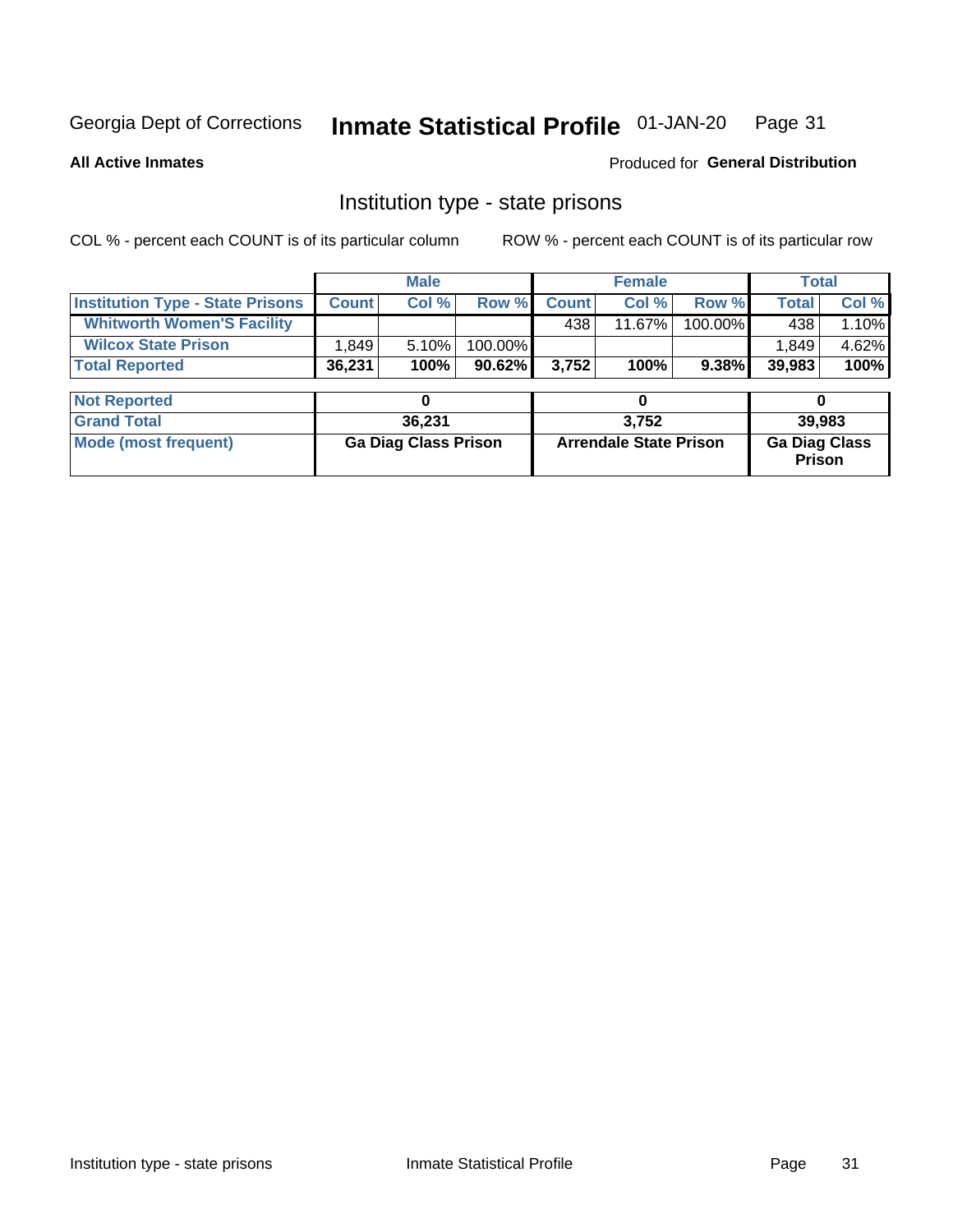#### Inmate Statistical Profile 01-JAN-20 Page 32

**All Active Inmates** 

### Produced for General Distribution

# Institution type - private prisons

COL % - percent each COUNT is of its particular column

|                                           |                   | <b>Male</b> |                    | <b>Female</b> |       |                    | <b>Total</b> |
|-------------------------------------------|-------------------|-------------|--------------------|---------------|-------|--------------------|--------------|
| <b>Institution Type - Private Prisons</b> | <b>Count</b>      | Col %       | <b>Row % Count</b> | Col %         | Row % | Total <sub>1</sub> | Col %        |
| <b>Coffee Corr Facility</b>               | 2.660             | 33.32%      | 100.00%            |               |       | 2,660              | 33.32%       |
| <b>Jenkins Corr Facility</b>              | .150 <sup>1</sup> | $14.41\%$   | $100.00\%$         |               |       | 1,150              | 14.41%       |
| <b>Riverbend Corr Facility</b>            | 1.513             | 18.95%      | 100.00%            |               |       | 1,513              | 18.95%       |
| <b>Wheeler Corr Facility</b>              | 2.660             | 33.32%      | 100.00%            |               |       | 2,660              | 33.32%       |
| <b>Total Reported</b>                     | 7,983             | 100%        | 100%               |               | %।    | 7,983              | 100%         |

| <b>Reported</b><br>' NO) - |       |       |
|----------------------------|-------|-------|
| <b>otal</b>                | 7,983 | 7,983 |

| Mode (most frequent) | <b>Coffee Corr Facility</b> | <b>Null</b> | <b>Coffee Corr</b><br><b>Facility</b> |
|----------------------|-----------------------------|-------------|---------------------------------------|
|----------------------|-----------------------------|-------------|---------------------------------------|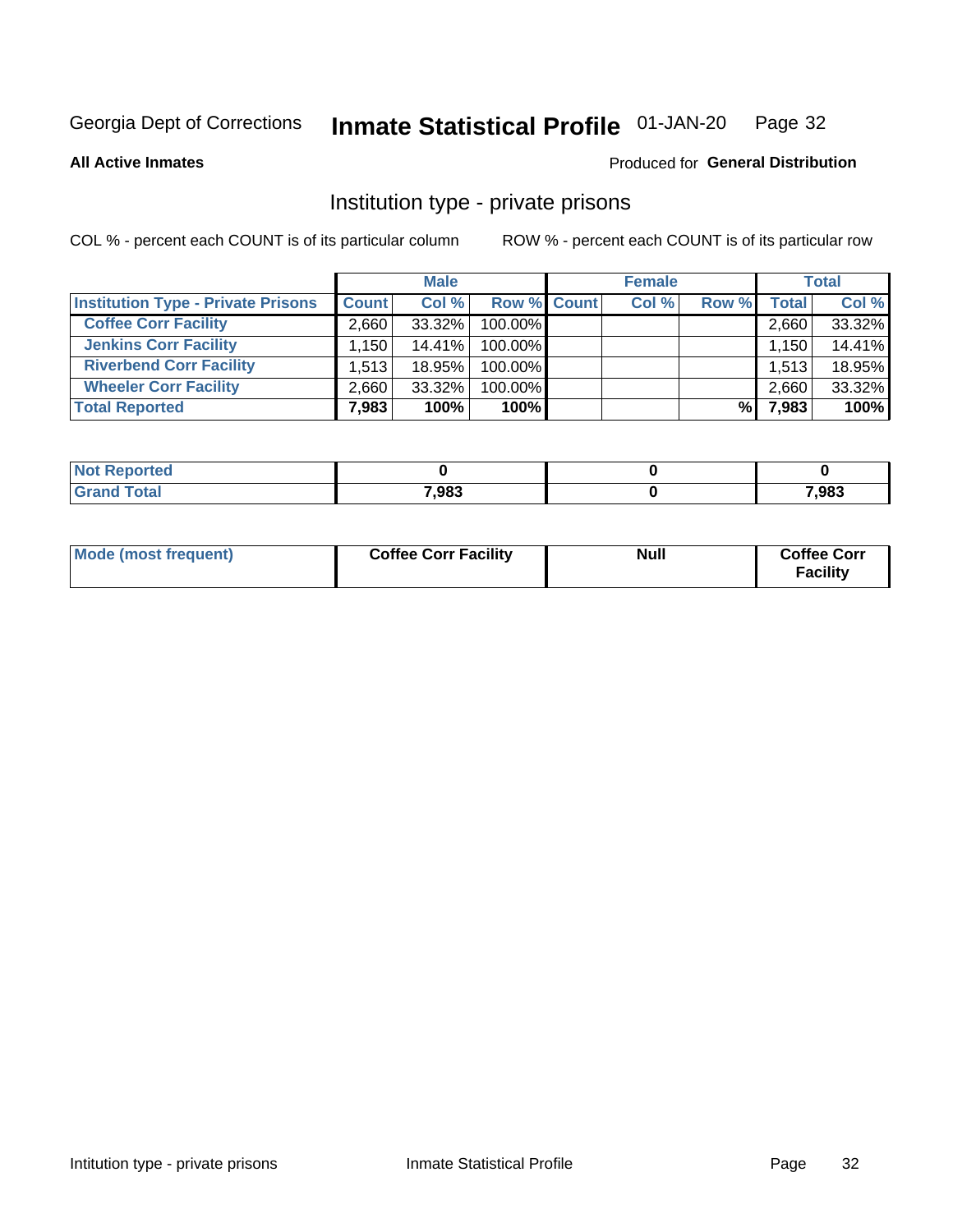#### Inmate Statistical Profile 01-JAN-20 Page 33

**All Active Inmates** 

### **Produced for General Distribution**

# Institution type - inmate boot camp

COL % - percent each COUNT is of its particular column

|                                      |                  | <b>Male</b> |              |              | <b>Female</b> |             | <b>Total</b> |
|--------------------------------------|------------------|-------------|--------------|--------------|---------------|-------------|--------------|
| <b>Institution Type - Boot Camps</b> | <b>I</b> Count I | Col %       | <b>Row %</b> | <b>Count</b> | Col %         | Row % Total | Col %        |
| <b>Total Rported</b>                 |                  |             |              |              |               |             |              |

| <b>Not Reported</b>            |  |  |
|--------------------------------|--|--|
| <b>Total</b><br>C <sub>r</sub> |  |  |

| Mod<br>uamo | Nul.<br>$- - - - - -$ | <b>Null</b> | . .<br>uu.<br>------ |
|-------------|-----------------------|-------------|----------------------|
|             |                       |             |                      |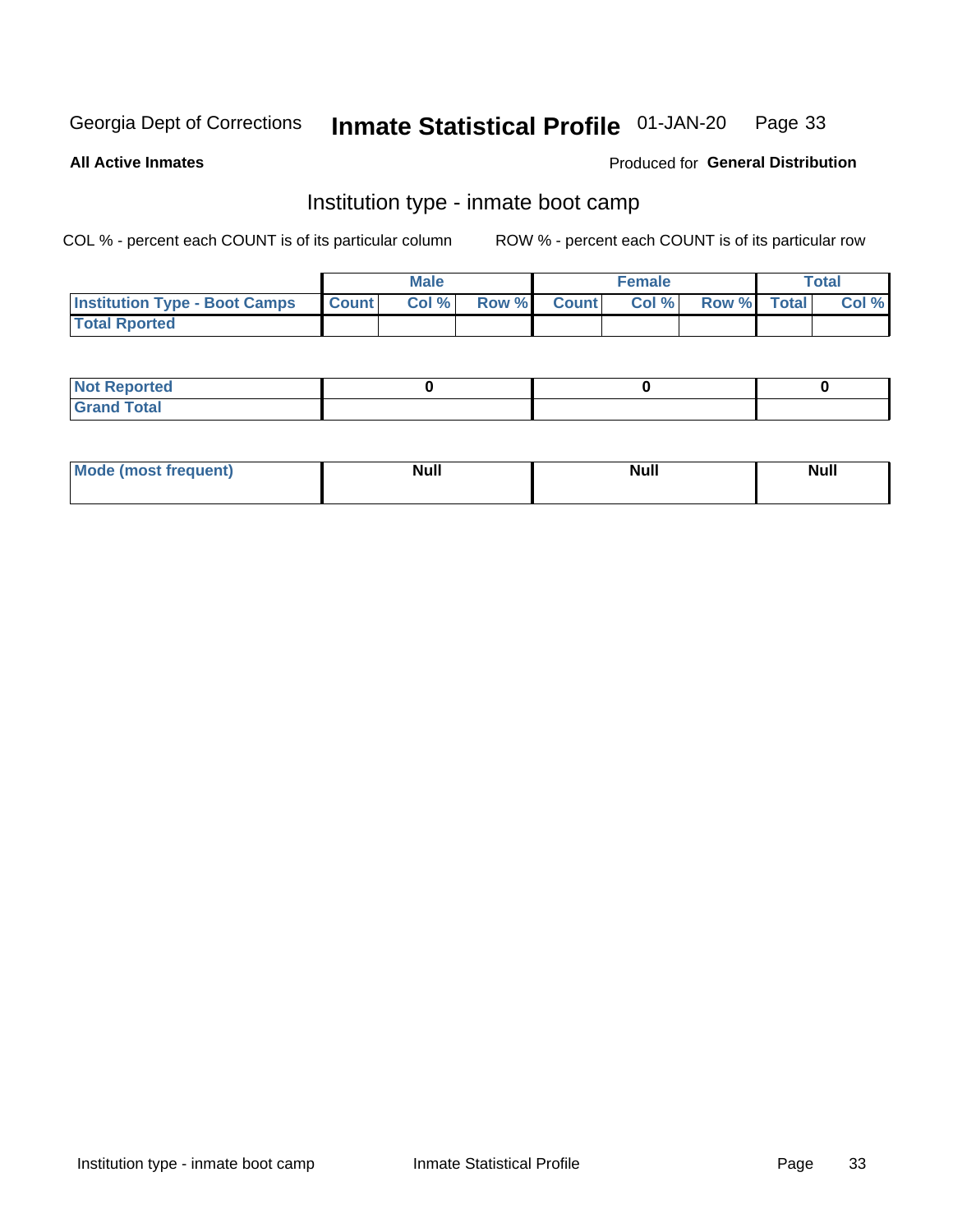#### Inmate Statistical Profile 01-JAN-20 Page 34

**All Active Inmates** 

### Produced for General Distribution

# Number of disciplinary reports

COL % - percent each COUNT is of its particular column

|                                       |              | <b>Male</b> |             |       | <b>Female</b> |        |        | <b>Total</b> |
|---------------------------------------|--------------|-------------|-------------|-------|---------------|--------|--------|--------------|
| <b>Number of Disciplinary Reports</b> | <b>Count</b> | Col %       | Row % Count |       | Col %         | Row %  | Total  | Col %        |
|                                       | 24,999       | 48.52%      | 89.60%      | 2,903 | 71.91%        | 10.40% | 27,902 | 50.22%       |
|                                       | 6,480        | 12.58%      | 93.80%      | 428   | 10.60%        | 6.20%  | 6,908  | 12.43%       |
|                                       | 3,664        | 7.11%       | 95.67%      | 166   | 4.11%         | 4.33%  | 3,830  | 6.89%        |
| 3                                     | 2,540        | 4.93%       | 95.96%      | 107   | 2.65%         | 4.04%  | 2,647  | 4.76%        |
|                                       | 1,817        | 3.53%       | 96.29%      | 70    | 1.73%         | 3.71%  | 1,887  | 3.40%        |
| 5                                     | .470         | 2.85%       | 97.16%      | 43    | 1.07%         | 2.84%  | 1,513  | 2.72%        |
| <b>More Than 5</b>                    | 10,549       | 20.48%      | 97.06%      | 320   | 7.93%         | 2.94%  | 10,869 | 19.56%       |
| <b>Total Reported</b>                 | 51,519       | 100%        | 92.73%      | 4,037 | 100%          | 7.27%  | 55,556 | 100%         |

| วrted<br>NO. |        |                     |        |
|--------------|--------|---------------------|--------|
| <b>Total</b> | 51,519 | <b>027</b><br>4,VJ. | 55.556 |

| Mean (average)       | 4.55 | 1.84 | 4.35 |
|----------------------|------|------|------|
| Median (middle)      |      |      |      |
| Mode (most frequent) |      |      |      |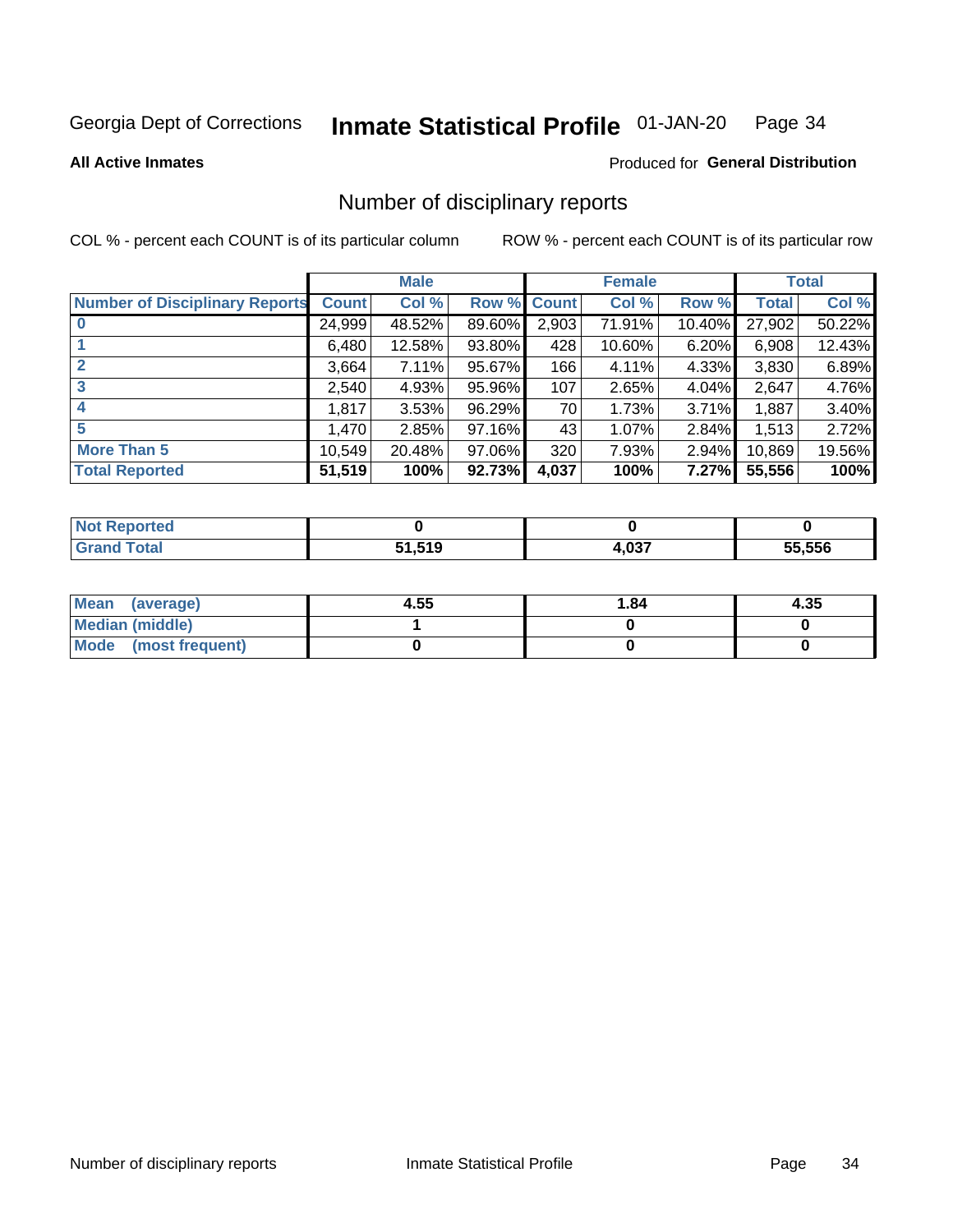#### Inmate Statistical Profile 01-JAN-20 Page 35

**All Active Inmates** 

### Produced for General Distribution

# Number of transfers

COL % - percent each COUNT is of its particular column

|                            |              | <b>Male</b> |             |       | <b>Female</b> |          |        | <b>Total</b> |
|----------------------------|--------------|-------------|-------------|-------|---------------|----------|--------|--------------|
| <b>Number of Transfers</b> | <b>Count</b> | Col %       | Row % Count |       | Col %         | Row %    | Total  | Col %        |
|                            | 3,947        | 7.66%       | 81.13%      | 918   | 22.74%        | 18.87%   | 4,865  | 8.76%        |
|                            | 16,602       | 32.23%      | 90.73%      | 1,697 | 42.04%        | $9.27\%$ | 18,299 | 32.94%       |
| $\mathbf{2}$               | 8,058        | 15.64%      | 91.18%      | 779   | 19.30%        | 8.82%    | 8,837  | 15.91%       |
| 3                          | 5,365        | 10.41%      | 95.26%      | 267   | 6.61%         | 4.74%    | 5,632  | 10.14%       |
|                            | 3,583        | 6.95%       | 96.55%      | 128   | 3.17%         | 3.45%    | 3,711  | 6.68%        |
| 5                          | 2,640        | 5.12%       | 97.20%      | 76    | 1.88%         | 2.80%    | 2,716  | 4.89%        |
| <b>More Than 5</b>         | 11,324       | 21.98%      | 98.50%      | 172   | 4.26%         | $1.50\%$ | 11,496 | 20.69%       |
| <b>Total Reported</b>      | 51,519       | 100%        | 92.73%      | 4,037 | 100%          | 7.27%    | 55,556 | 100.0%       |

| <b>Not Reported</b> |        |                |        |
|---------------------|--------|----------------|--------|
| <b>Total</b>        | 51,519 | . ሰ?7<br>4,UJ. | 55.556 |

| Mean (average)       | 4.15 | 1.59 | 3.96 |
|----------------------|------|------|------|
| Median (middle)      |      |      |      |
| Mode (most frequent) |      |      |      |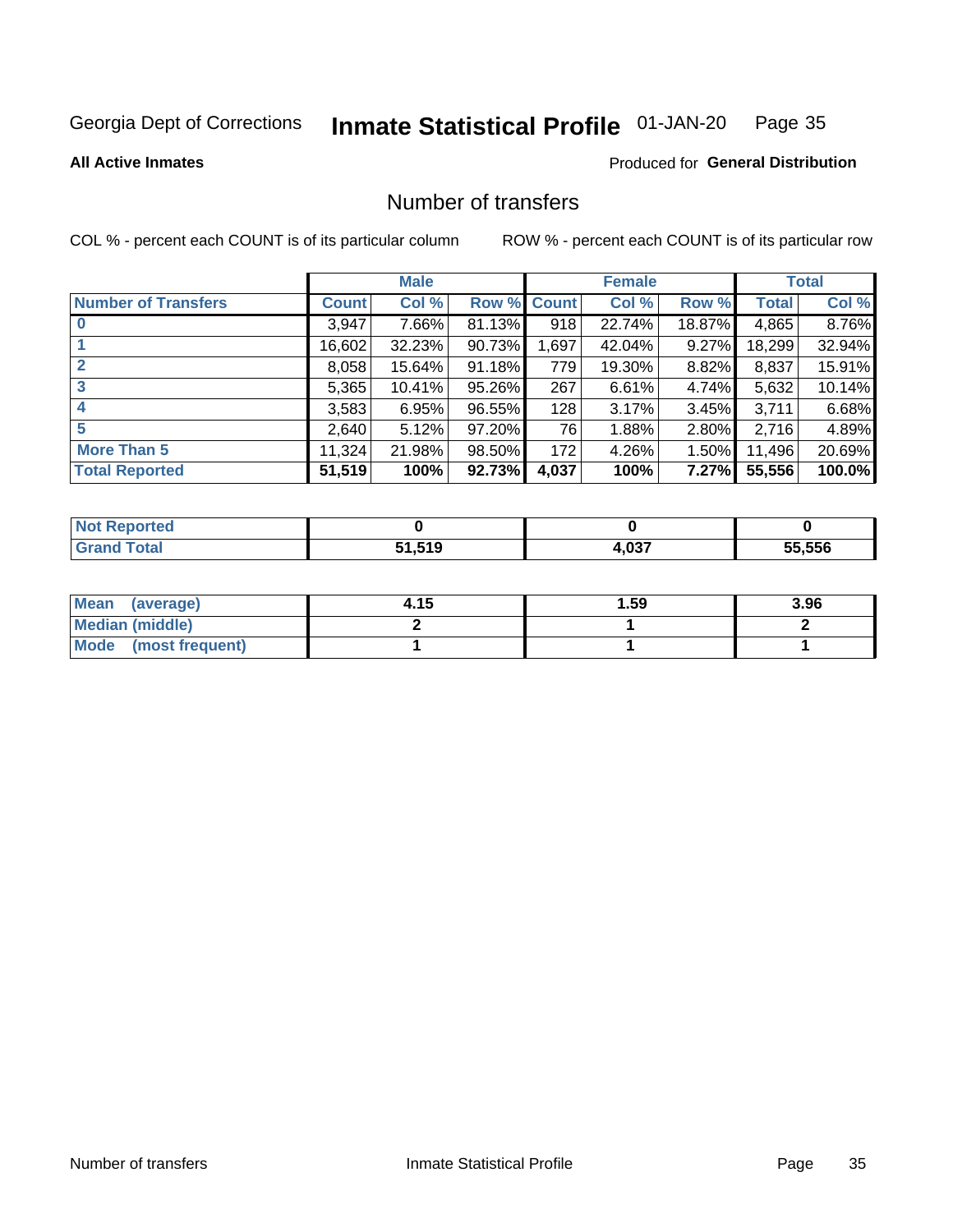#### Inmate Statistical Profile 01-JAN-20 Page 36

**All Active Inmates** 

Produced for General Distribution

# Number of escapes

COL % - percent each COUNT is of its particular column

|                          |              | <b>Male</b> |                    |       | <b>Female</b> |          |              | <b>Total</b> |
|--------------------------|--------------|-------------|--------------------|-------|---------------|----------|--------------|--------------|
| <b>Number of Escapes</b> | <b>Count</b> | Col %       | <b>Row % Count</b> |       | Col %         | Row %    | <b>Total</b> | Col %        |
|                          | 50,954       | 98.90%      | 92.68%             | 4,025 | 99.70%        | 7.32%    | 54,979       | 98.96%       |
|                          | 539          | 1.05%       | $97.82\%$          | 12    | $0.30\%$      | 2.18%    | 551          | 0.99%        |
|                          | 23           | 0.04%       | 100.00%            |       |               |          | 23           | 0.04%        |
|                          |              | 0.01%       | 100.00%            |       |               |          |              | 0.01%        |
|                          |              | 0.01%       | 100.00%            |       |               |          |              | 0.01%        |
| <b>Total Reported</b>    | 51,519       | 100%        | $92.73\%$          | 4,037 | 100%          | $7.27\%$ | 55,556       | 100.0%       |

| <b>Not Reported</b> |        |       |        |
|---------------------|--------|-------|--------|
| Total               | 51,519 | 4,037 | 55.556 |

| Mean (average)       |  | ו ש. |
|----------------------|--|------|
| Median (middle)      |  |      |
| Mode (most frequent) |  |      |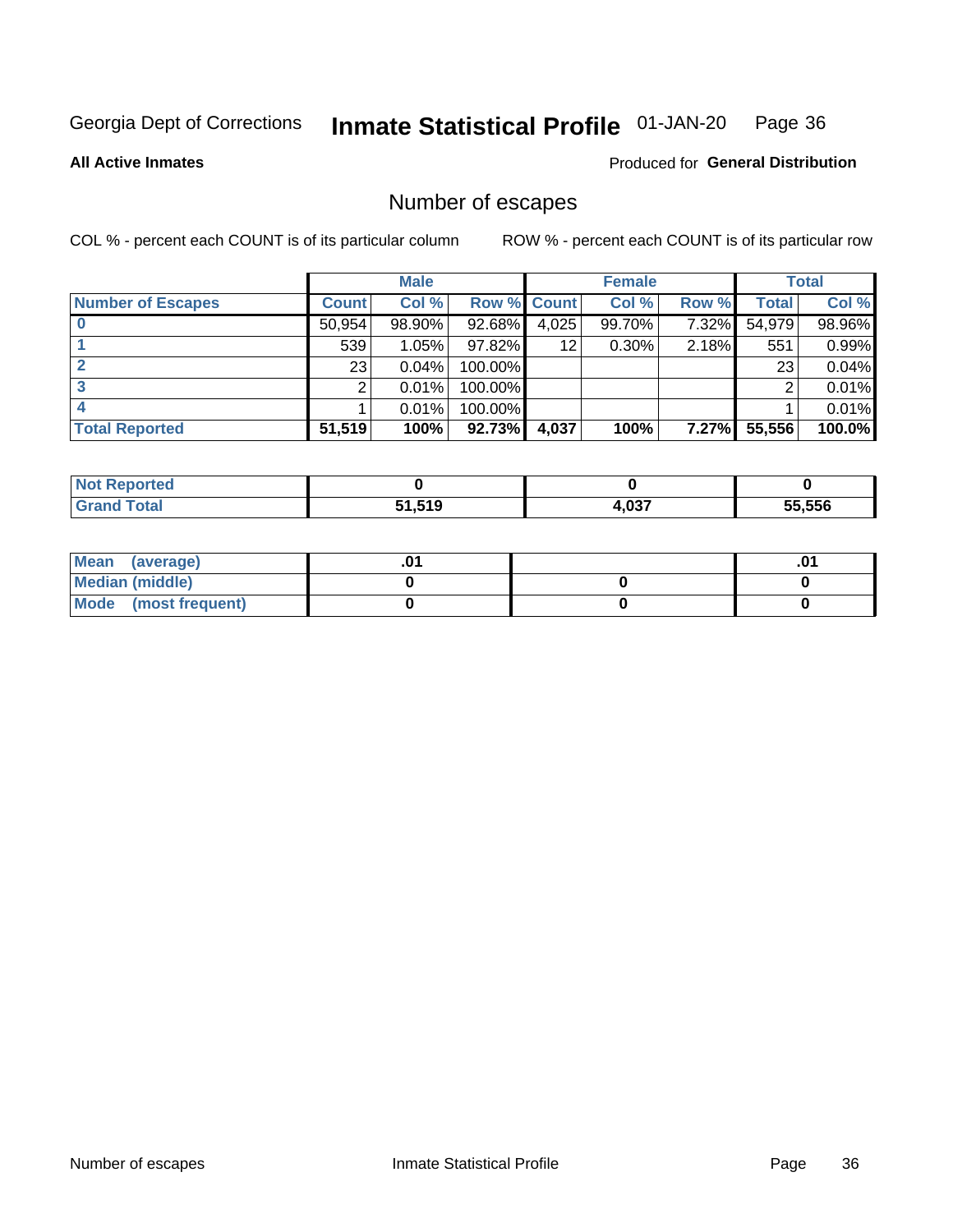#### Inmate Statistical Profile 01-JAN-20 Page 37

**All Active Inmates** 

### Produced for General Distribution

# Split sentences - Probation to follow

COL % - percent each COUNT is of its particular column

|                            |              | <b>Male</b> |                    |     | <b>Female</b> |          |        | <b>Total</b> |
|----------------------------|--------------|-------------|--------------------|-----|---------------|----------|--------|--------------|
| <b>Probation to follow</b> | <b>Count</b> | Col%        | <b>Row % Count</b> |     | Col %         | Row %    | Total  | Col %        |
| <b>Yes</b>                 | 39.010       | 75.72%      | $92.61\%$ 3.112    |     | 77.09%        | $7.39\%$ | 42,122 | 75.82%       |
| <b>No</b>                  | 12.509       | 24.28%      | 93.11%             | 925 | 22.91%        | $6.89\%$ | 13.434 | 24.18%       |
| <b>Total Reported</b>      | 51,519       | 100%        | 92.73% 4,037       |     | 100%          | $7.27\%$ | 55,556 | 100%         |

| ______ | <b>FA FAA</b><br>. | -ממ"<br>- 00 | 55.556 |
|--------|--------------------|--------------|--------|
|        |                    |              |        |

| <b>Mode</b><br>reauent)<br>Yes<br>v.c<br>0٥<br>.<br>. .<br>$\sim$ |
|-------------------------------------------------------------------|
|-------------------------------------------------------------------|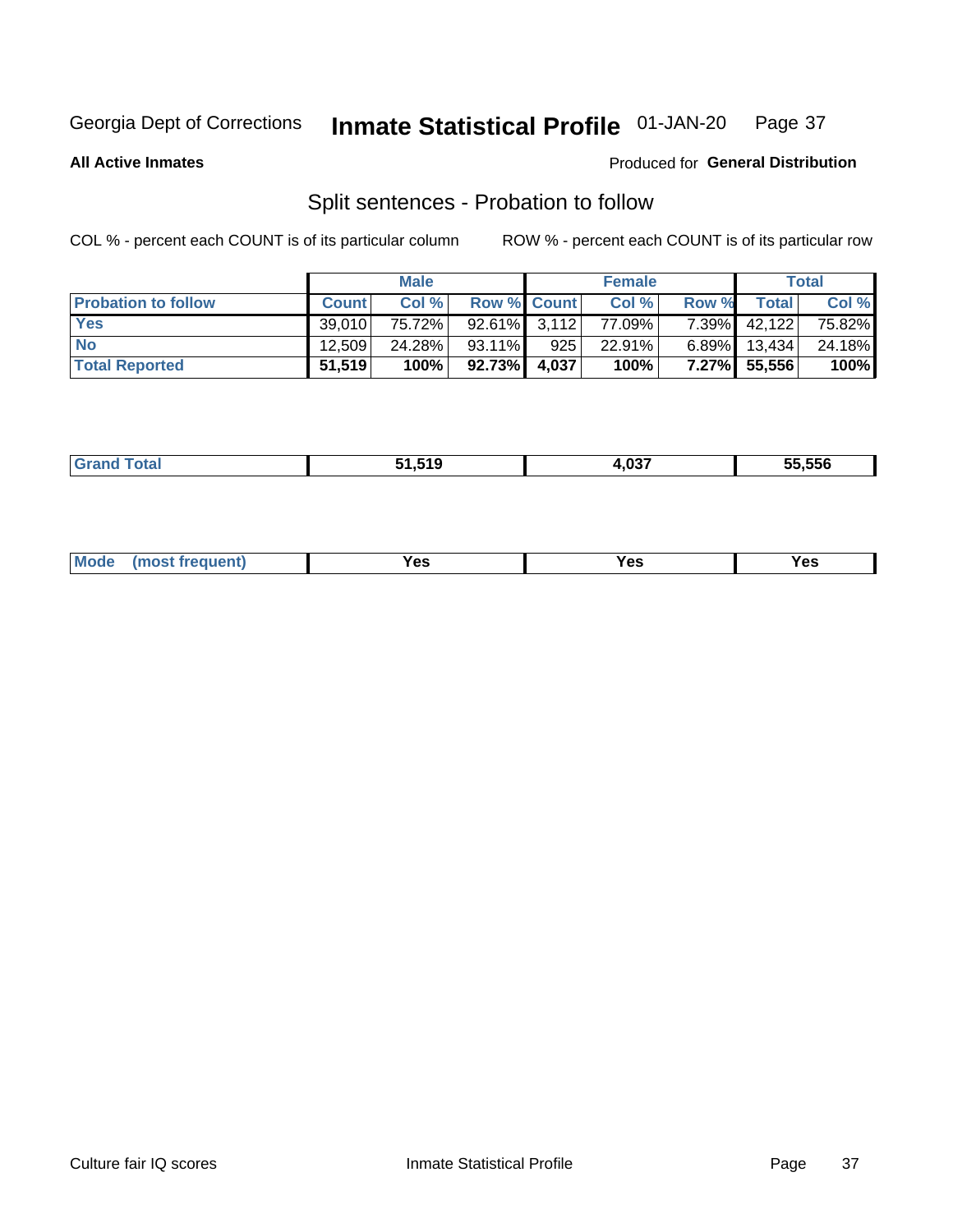### **Inmate Statistical Profile 01-JAN-20** Page 38

### **All Active Inmates**

# Produced for General Distribution

# Probable future release type of still active inmates

COL % - percent each COUNT is of its particular column

|                                         |              | <b>Male</b> |                    |     | <b>Female</b> |          | <b>Total</b> |        |
|-----------------------------------------|--------------|-------------|--------------------|-----|---------------|----------|--------------|--------|
| <b>Probable Future Release Type</b>     | <b>Count</b> | Col %       | <b>Row % Count</b> |     | Col %         | Row %    | <b>Total</b> | Col %  |
| <b>Paroled with probation to follow</b> | 22,002       | 44.03%      | 91.26% 2,107       |     | 53.14%        | 8.74%    | 24,109       | 44.70% |
| Paroled w/o probation to follow         | 5,869        | 11.75%      | $90.98\%$          | 582 | 14.68%        | $9.02\%$ | 6,451        | 11.96% |
| <b>Maxout with probation to follow</b>  | 14.474       | 28.97%      | 94.02%             | 921 | 23.23%        | 5.98%    | 15,395       | 28.54% |
| <b>Maxout w/o probation to follow</b>   | 1,957        | $3.92\%$    | 94.00%             | 125 | 3.15%         | $6.00\%$ | 2,082        | 3.86%  |
| Life, LWOP or death sentence            | 5,667        | 11.34%      | 96.10%             | 230 | 5.80%         | 3.90%    | 5,897        | 10.93% |
| <b>Total Reported</b>                   | 49,969       | 100%        | $92.65\%$ 3,965    |     | 100%          | 7.35%    | 53,934       | 100%   |

| 7560   |        |       |        |
|--------|--------|-------|--------|
| $F0+0$ | 49,969 | 3,965 | 53,934 |

| <b>Mode (most frequent)</b> | <b>PAR with PROB follow</b> | <b>PAR with PROB follow</b> | <b>PAR with PROB</b> |
|-----------------------------|-----------------------------|-----------------------------|----------------------|
|                             |                             |                             | follow               |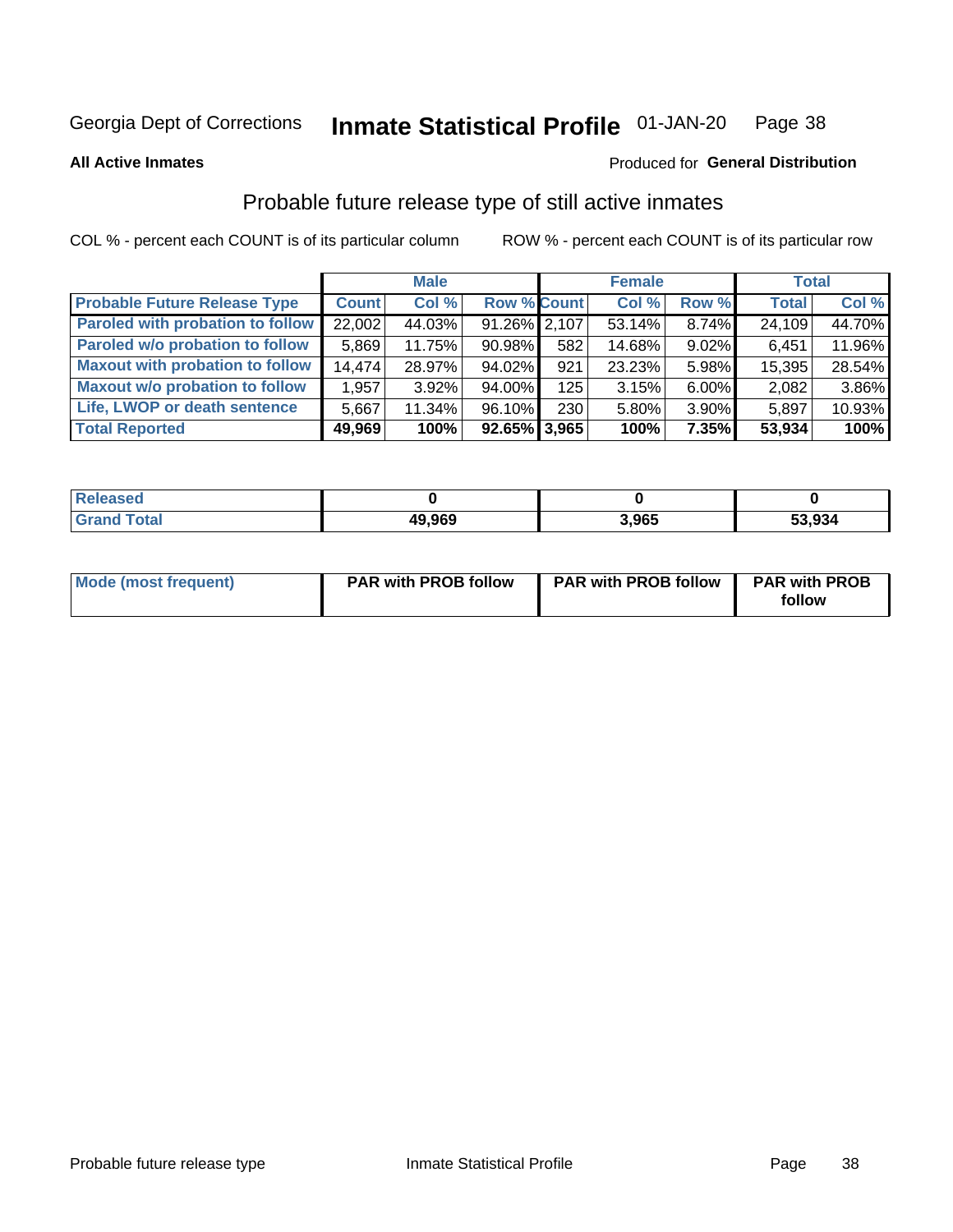## **All Active Inmates**

## Produced for General Distribution

## Time served in current (or last) institution

COL % - percent each COUNT is of its particular column

|                            |              | <b>Male</b> |        |              | <b>Female</b> |        |              | <b>Total</b> |
|----------------------------|--------------|-------------|--------|--------------|---------------|--------|--------------|--------------|
| <b>Time In Institution</b> | <b>Count</b> | Col %       | Row %  | <b>Count</b> | Col %         | Row %  | <b>Total</b> | Col %        |
| 0 to 3 months              | 12,236       | 23.75%      | 91.72% | 1,105        | 27.37%        | 8.28%  | 13,341       | 24.01%       |
| 3.01 to 6 months           | 8,159        | 15.84%      | 92.90% | 624          | 15.46%        | 7.10%  | 8,783        | 15.81%       |
| 6.01 to 9 months           | 5,502        | 10.68%      | 91.61% | 504          | 12.48%        | 8.39%  | 6,006        | 10.81%       |
| 9.01 to 12 months          | 4,333        | 8.41%       | 92.92% | 330          | 8.17%         | 7.08%  | 4,663        | 8.39%        |
| 12.01 to 18 months         | 5,409        | 10.50%      | 94.04% | 343          | 8.50%         | 5.96%  | 5,752        | 10.35%       |
| <b>18.01 to 24 months</b>  | 3,509        | 6.81%       | 92.54% | 283          | 7.01%         | 7.46%  | 3,792        | 6.83%        |
| $2.01$ to 3 years          | 4,259        | 8.27%       | 94.27% | 259          | 6.42%         | 5.73%  | 4,518        | 8.13%        |
| $3.01$ to 4 years          | 2,397        | 4.65%       | 94.86% | 130          | 3.22%         | 5.14%  | 2,527        | 4.55%        |
| 4.01 to 5 years            | 1,839        | 3.57%       | 94.74% | 102          | 2.53%         | 5.26%  | 1,941        | 3.49%        |
| 5.01 to 6 years            | 1,163        | 2.26%       | 94.55% | 67           | 1.66%         | 5.45%  | 1,230        | 2.21%        |
| 6.01 to 7 years            | 667          | 1.29%       | 91.12% | 65           | 1.61%         | 8.88%  | 732          | 1.32%        |
| 7.01 to 8 years            | 482          | 0.94%       | 92.51% | 39           | 0.97%         | 7.49%  | 521          | 0.94%        |
| $8.01$ to 9 years          | 324          | 0.63%       | 80.80% | 77           | 1.91%         | 19.20% | 401          | 0.72%        |
| 9.01 to 10 years           | 242          | 0.47%       | 90.30% | 26           | 0.64%         | 9.70%  | 268          | 0.48%        |
| Over 10 years              | 998          | 1.94%       | 92.32% | 83           | 2.06%         | 7.68%  | 1,081        | 1.95%        |
| <b>Total Reported</b>      | 51,519       | 100%        | 92.73% | 4,037        | 100%          | 7.27%  | 55,556       | 100%         |

| onred |                  |             |        |
|-------|------------------|-------------|--------|
| nta.  | 51 51Q<br>. . טו | 027<br>י כט | 55.556 |

| <b>Mean</b><br>(average) | 25 months | 20 months | 25 months |
|--------------------------|-----------|-----------|-----------|
| Median (middle)          | 9 months  | 8 months  | 9 months  |
| Mode<br>(most frequent)  | 0 months  | months    | ∖ months  |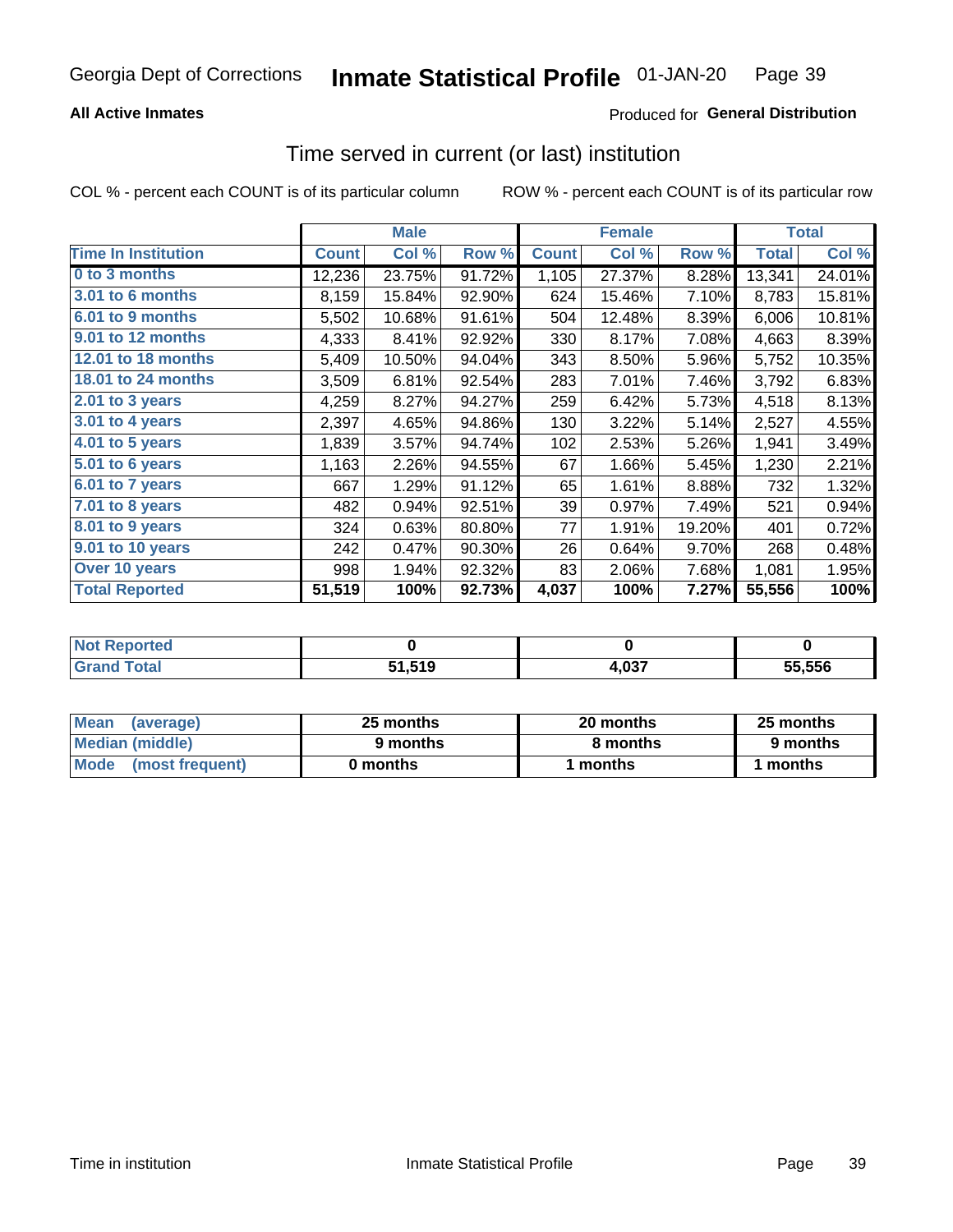### **All Active Inmates**

### Produced for General Distribution

## Highest grade level attained

COL % - percent each COUNT is of its particular column

|                              |                 | <b>Male</b> |         |                | <b>Female</b> |        |                  | <b>Total</b> |
|------------------------------|-----------------|-------------|---------|----------------|---------------|--------|------------------|--------------|
| <b>Grade Level</b>           | <b>Count</b>    | Col %       | Row %   | <b>Count</b>   | Col %         | Row %  | <b>Total</b>     | Col %        |
| No school at all             | $\overline{12}$ | 0.03%       | 100.00% |                |               |        | $\overline{12}$  | 0.03%        |
| <b>Grade 1</b>               | 22              | 0.06%       | 100.00% |                |               |        | 22               | $0.06\%$     |
| <b>Grade 2</b>               | 28              | 0.08%       | 96.55%  | 1              | 0.04%         | 3.45%  | 29               | 0.08%        |
| Grade 3                      | 63              | 0.18%       | 98.44%  | $\mathbf{1}$   | 0.04%         | 1.56%  | 64               | 0.17%        |
| Grade 4                      | 70              | 0.19%       | 93.33%  | 5              | 0.22%         | 6.67%  | 75               | 0.20%        |
| Grade 5                      | 92              | 0.26%       | 95.83%  | 4              | 0.18%         | 4.17%  | 96               | 0.25%        |
| Grade 6                      | 328             | 0.91%       | 95.63%  | 15             | 0.67%         | 4.37%  | 343              | 0.90%        |
| <b>Grade 7</b>               | 645             | 1.80%       | 95.13%  | 33             | 1.46%         | 4.87%  | 678              | 1.78%        |
| Grade 8                      | 2,303           | 6.42%       | 94.12%  | 144            | 6.39%         | 5.88%  | 2,447            | 6.41%        |
| Grade 9                      | 4,435           | 12.35%      | 95.89%  | 190            | 8.43%         | 4.11%  | 4,625            | 12.12%       |
| Grade 10                     | 6,057           | 16.87%      | 95.84%  | 263            | 11.67%        | 4.16%  | 6,320            | 16.57%       |
| Grade 11                     | 5,973           | 16.64%      | 95.29%  | 295            | 13.09%        | 4.71%  | 6,268            | 16.43%       |
| <b>Grade 12 or GED</b>       | 12,549          | 34.96%      | 93.55%  | 865            | 38.38%        | 6.45%  | 13,414           | 35.16%       |
| <b>Some tech school</b>      | 246             | 0.69%       | 84.25%  | 46             | 2.04%         | 15.75% | 292              | 0.77%        |
| <b>Completed tech school</b> | 259             | 0.72%       | 83.28%  | 52             | 2.31%         | 16.72% | 311              | 0.82%        |
| College, 1 year              | 980             | 2.73%       | 91.50%  | 91             | 4.04%         | 8.50%  | 1,071            | 2.81%        |
| College, 2 year              | 1,086           | 3.03%       | 87.72%  | 152            | 6.74%         | 12.28% | 1,238            | 3.24%        |
| College, 3 year              | 296             | 0.82%       | 88.36%  | 39             | 1.73%         | 11.64% | 335              | 0.88%        |
| <b>Bachelor's degree</b>     | 362             | 1.01%       | 88.73%  | 46             | 2.04%         | 11.27% | 408              | 1.07%        |
| <b>Master's degree</b>       | 59              | 0.16%       | 88.06%  | 8              | 0.35%         | 11.94% | 67               | 0.18%        |
| Ph.D. degree                 | 7               | 0.02%       | 77.78%  | $\overline{c}$ | 0.09%         | 22.22% | $\boldsymbol{9}$ | 0.02%        |
| Law degree                   | 16              | 0.04%       | 94.12%  | $\mathbf{1}$   | 0.04%         | 5.88%  | 17               | 0.04%        |
| <b>Some medical school</b>   | 2               | 0.01%       | 66.67%  | 1              | 0.04%         | 33.33% | 3                | 0.01%        |
| <b>Medical degree</b>        | 7               | 0.02%       | 100.00% |                |               |        | $\overline{7}$   | 0.02%        |
|                              | 1               | 0.01%       | 100.00% |                |               |        | 1                | 0.01%        |
| <b>Total Reported</b>        | 35,898          | 100%        | 94.09%  | 2,254          | 100%          | 5.91%  | 38,152           | 100.0%       |

| $\overline{ }$<br>. . <del>.</del> . | ,783         | $\Lambda$ 0 $\Lambda$<br>. |
|--------------------------------------|--------------|----------------------------|
| 51,519                               | 027<br>4.UJ. | $F = F = \infty$           |

| ∣Mean<br>(average)   | 10.85           | 11.39           | 10.88           |  |
|----------------------|-----------------|-----------------|-----------------|--|
| Median (middle)      | Grade 11        | Grade 12 or GED | Grade 11        |  |
| Mode (most frequent) | Grade 12 or GED | Grade 12 or GED | Grade 12 or GED |  |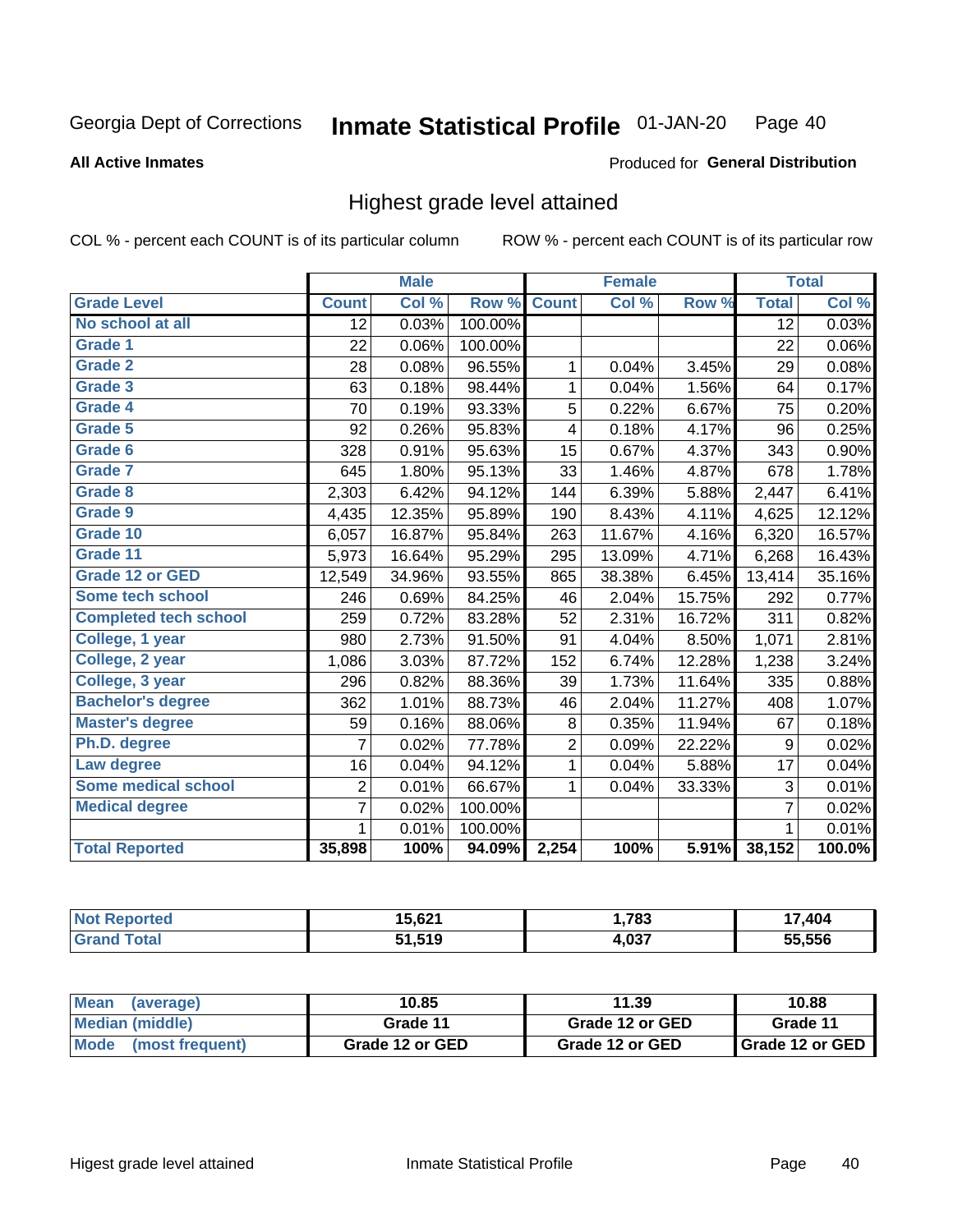#### Inmate Statistical Profile 01-JAN-20 Page 41

### **All Active Inmates**

## **Produced for General Distribution**

# Culture fair IQ scores

COL % - percent each COUNT is of its particular column

|                       |                | <b>Male</b> |        |              | <b>Female</b> |          |              | <b>Total</b> |
|-----------------------|----------------|-------------|--------|--------------|---------------|----------|--------------|--------------|
| <b>IQ Scores</b>      | <b>Count</b>   | Col %       | Row %  | <b>Count</b> | Col %         | Row %    | <b>Total</b> | Col %        |
| $60 - 69$             | 961            | 2.33%       | 93.21% | 70           | 2.00%         | 6.79%    | 1,031        | 2.30%        |
| $70 - 79$             | 2,756          | 6.67%       | 91.53% | 255          | 7.27%         | 8.47%    | 3,011        | 6.72%        |
| $80 - 89$             | 5,997          | 14.51%      | 87.82% | 832          | 23.73%        | 12.18%   | 6,829        | 15.24%       |
| $90 - 99$             | 11,295         | 27.34%      | 89.22% | 1,365        | 38.93%        | 10.78%   | 12,660       | 28.24%       |
| $100 - 109$           | 11,567         | 28.00%      | 95.19% | 585          | 16.69%        | 4.81%    | 12,152       | 27.11%       |
| $110 - 119$           | 7,189          | 17.40%      | 96.97% | 225          | 6.42%         | $3.03\%$ | 7,414        | 16.54%       |
| $120 - 129$           | 1,494          | 3.62%       | 92.74% | 117          | 3.34%         | 7.26%    | 1,611        | 3.59%        |
| $130 - 139$           | 57             | 0.14%       | 57.00% | 43           | 1.23%         | 43.00%   | 100          | 0.22%        |
| 140 & Up              | $\overline{2}$ | 0.01%       | 12.50% | 14           | 0.40%         | 87.50%   | 16           | 0.04%        |
| <b>Total Reported</b> | 41,318         | 100%        | 92.18% | 3,506        | 100.0%        | 7.82%    | 44,824       | 100%         |

| <b>Not Reported</b>         | 9.484  | 368   | 9,852  |
|-----------------------------|--------|-------|--------|
| <b>Not Valid (under 60)</b> | 717    | 163   | 880    |
| <b>Grand Total</b>          | 51,519 | 4,037 | 55,556 |

| <b>Mean</b><br>(average) | 98  | 95 | 98 |
|--------------------------|-----|----|----|
| Median (middle)          | 99  | 94 | 99 |
| Mode<br>(most frequent)  | 101 | 92 | 99 |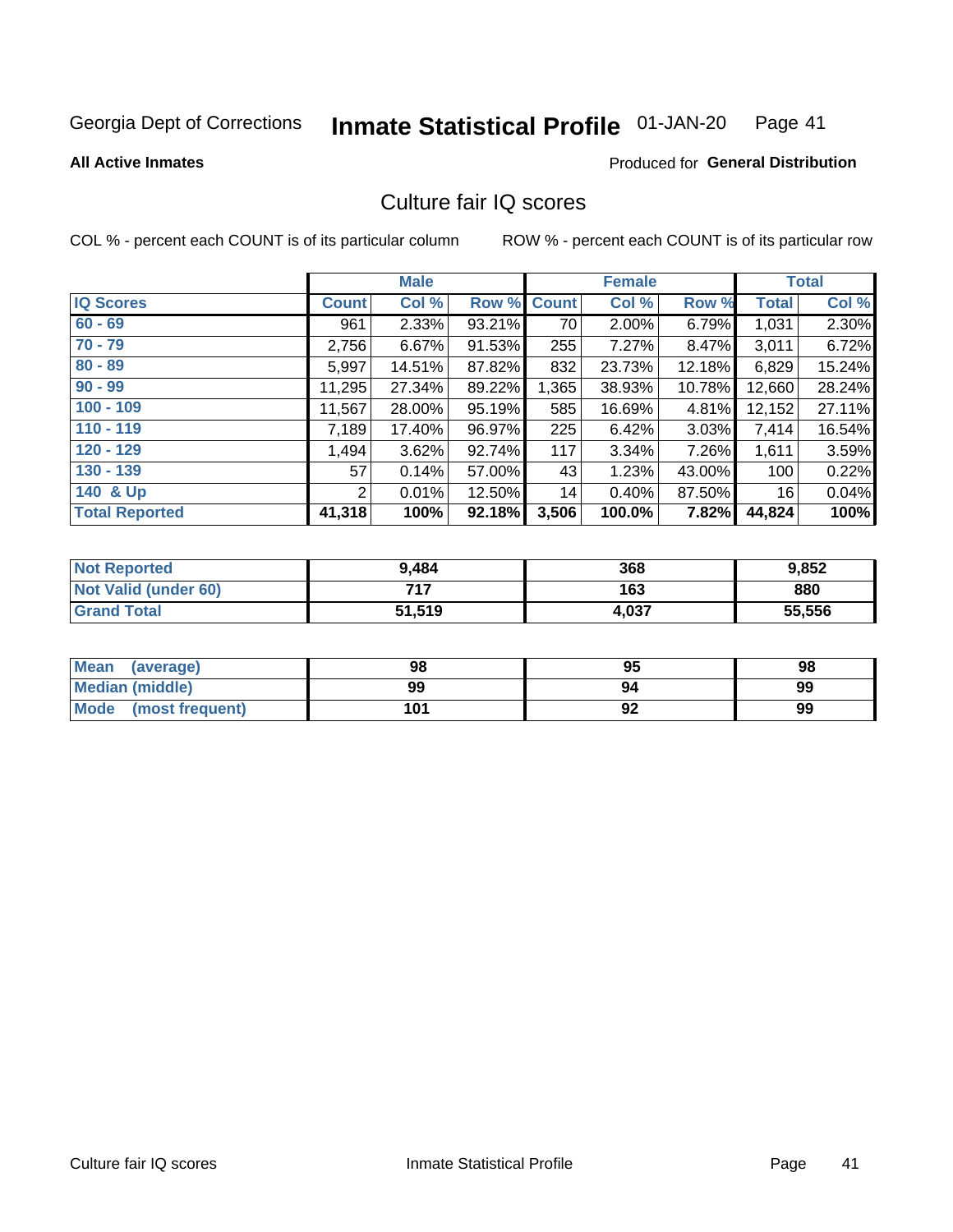#### **Inmate Statistical Profile 01-JAN-20** Page 42

**All Active Inmates** 

## Produced for General Distribution

# Wide Range Achievement Test (WRAT) reading score

COL % - percent each COUNT is of its particular column

|                           |              | <b>Male</b> |        |              | <b>Female</b> |        |              | <b>Total</b> |
|---------------------------|--------------|-------------|--------|--------------|---------------|--------|--------------|--------------|
| <b>WRAT Reading Score</b> | <b>Count</b> | Col %       | Row %  | <b>Count</b> | Col %         | Row %  | <b>Total</b> | Col %        |
| $0.1$ to $0.9$            | 879          | 1.93%       | 99.43% | 5            | 0.14%         | 0.57%  | 884          | 1.80%        |
| 1.0 to 1.9                | 899          | 1.97%       | 98.57% | 13           | 0.35%         | 1.43%  | 912          | 1.85%        |
| 2.0 to 2.9                | 1,580        | 3.47%       | 97.23% | 45           | 1.23%         | 2.77%  | 1,625        | 3.30%        |
| 3.0 to 3.9                | 3,125        | 6.86%       | 96.51% | 113          | 3.08%         | 3.49%  | 3,238        | 6.58%        |
| 4.0 to 4.9                | 3,781        | 8.30%       | 94.69% | 212          | 5.78%         | 5.31%  | 3,993        | 8.11%        |
| 5.0 to 5.9                | 3,713        | 8.15%       | 95.16% | 189          | 5.15%         | 4.84%  | 3,902        | 7.92%        |
| 6.0 to 6.9                | 4,036        | 8.85%       | 94.54% | 233          | 6.35%         | 5.46%  | 4,269        | 8.67%        |
| 7.0 to 7.9                | 2,008        | 4.41%       | 95.08% | 104          | 2.84%         | 4.92%  | 2,112        | 4.29%        |
| 8.0 to 8.9                | 3,639        | 7.98%       | 94.10% | 228          | 6.22%         | 5.90%  | 3,867        | 7.85%        |
| 9.0 to 9.9                | 1,875        | 4.11%       | 93.47% | 131          | 3.57%         | 6.53%  | 2,006        | 4.07%        |
| 10.0 to 10.9              | 2,925        | 6.42%       | 92.01% | 254          | 6.92%         | 7.99%  | 3,179        | 6.46%        |
| 11.0 to 11.9              | 3,598        | 7.89%       | 89.30% | 431          | 11.75%        | 10.70% | 4,029        | 8.18%        |
| 12.0 to 12.9              | 12,986       | 28.49%      | 88.78% | 1,641        | 44.74%        | 11.22% | 14,627       | 29.70%       |
| 13                        | 535          | 1.17%       | 88.58% | 69           | 1.88%         | 11.42% | 604          | 1.23%        |
| <b>Total Reported</b>     | 45,579       | 100%        | 92.55% | 3,668        | 100%          | 7.45%  | 49,247       | 100.0%       |

| ™reu.<br>NO | 5.940  | 369             | 6,309  |
|-------------|--------|-----------------|--------|
|             | 51,519 | $\sim$<br>4,0J. | 55.556 |

| <b>Mean</b><br>(average)       | 8.51 | 10.22 | 8.64 |
|--------------------------------|------|-------|------|
| <b>Median (middle)</b>         | 8.9  | 11.9  | 8.9  |
| <b>Mode</b><br>(most frequent) | 12.9 | 12.9  | 12.9 |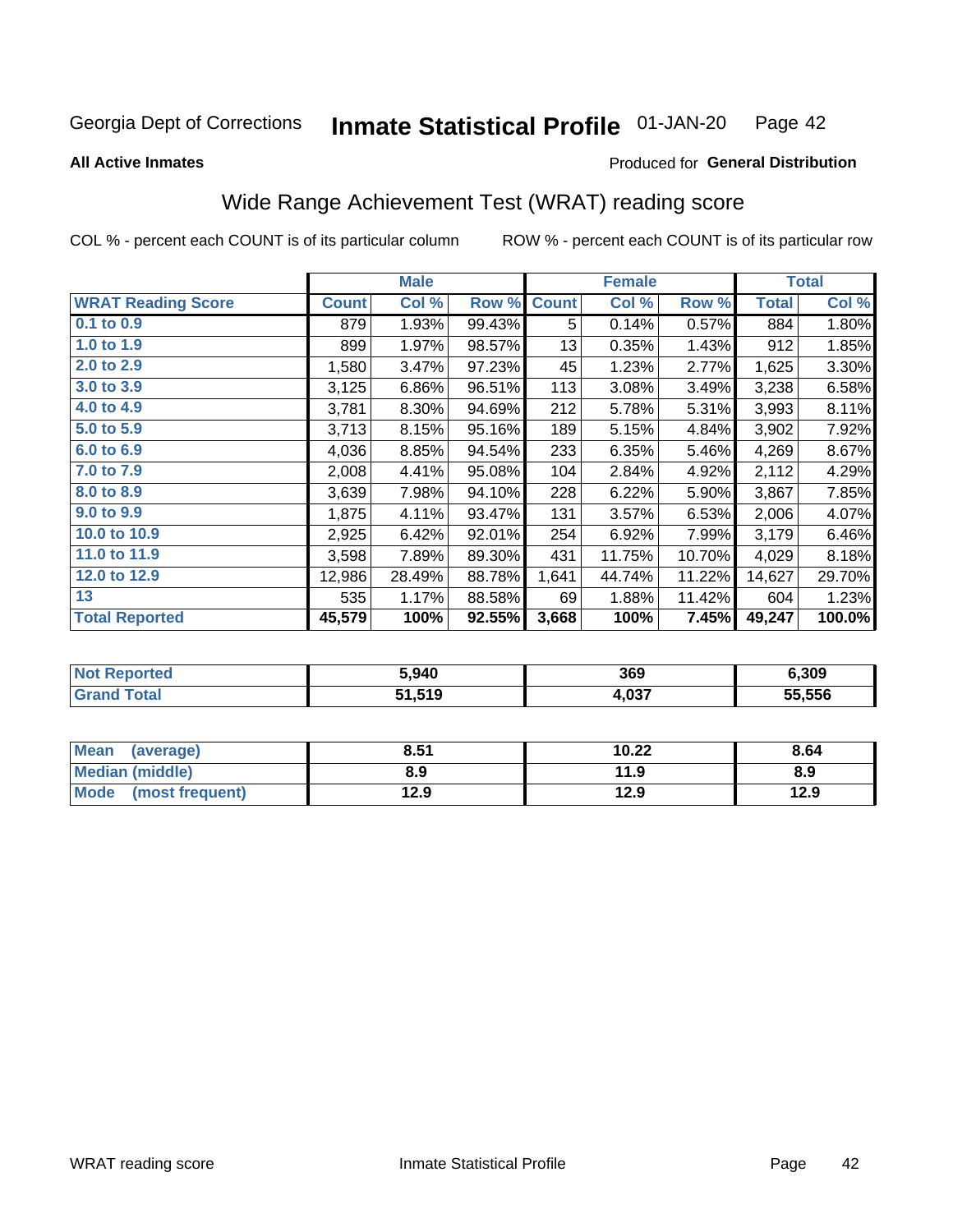#### **Inmate Statistical Profile 01-JAN-20** Page 43

**All Active Inmates** 

### Produced for General Distribution

# Wide Range Achievement Test (WRAT) math score

COL % - percent each COUNT is of its particular column

|                              |              | <b>Male</b> |        |              | <b>Female</b> |        |              | <b>Total</b> |
|------------------------------|--------------|-------------|--------|--------------|---------------|--------|--------------|--------------|
| <b>WRAT Mathematic Score</b> | <b>Count</b> | Col %       | Row %  | <b>Count</b> | Col %         | Row %  | <b>Total</b> | Col %        |
| $0.1$ to $0.9$               | 271          | 0.59%       | 99.63% | 1            | 0.03%         | 0.37%  | 272          | 0.55%        |
| 1.0 to 1.9                   | 463          | 1.02%       | 98.30% | 8            | 0.22%         | 1.70%  | 471          | 0.96%        |
| 2.0 to 2.9                   | 1,175        | 2.58%       | 96.71% | 40           | 1.09%         | 3.29%  | 1,215        | 2.47%        |
| 3.0 to 3.9                   | 2,923        | 6.41%       | 96.60% | 103          | 2.81%         | 3.40%  | 3,026        | 6.14%        |
| 4.0 to 4.9                   | 5,847        | 12.83%      | 93.30% | 420          | 11.44%        | 6.70%  | 6,267        | 12.72%       |
| 5.0 to 5.9                   | 7,340        | 16.10%      | 91.86% | 650          | 17.70%        | 8.14%  | 7,990        | 16.22%       |
| 6.0 to 6.9                   | 8,568        | 18.80%      | 91.39% | 807          | 21.98%        | 8.61%  | 9,375        | 19.03%       |
| 7.0 to 7.9                   | 3,654        | 8.02%       | 93.19% | 267          | 7.27%         | 6.81%  | 3,921        | 7.96%        |
| 8.0 to 8.9                   | 4,297        | 9.43%       | 90.31% | 461          | 12.55%        | 9.69%  | 4,758        | 9.66%        |
| 9.0 to 9.9                   | 2,627        | 5.76%       | 92.86% | 202          | 5.50%         | 7.14%  | 2,829        | 5.74%        |
| 10.0 to 10.9                 | 918          | 2.01%       | 98.50% | 14           | 0.38%         | 1.50%  | 932          | 1.89%        |
| 11.0 to 11.9                 | 1,350        | 2.96%       | 89.34% | 161          | 4.38%         | 10.66% | 1,511        | 3.07%        |
| 12.0 to 12.9                 | 6,085        | 13.35%      | 92.13% | 520          | 14.16%        | 7.87%  | 6,605        | 13.41%       |
| 13                           | 64           | 0.14%       | 78.05% | 18           | 0.49%         | 21.95% | 82           | 0.17%        |
| <b>Total Reported</b>        | 45,582       | 100%        | 92.54% | 3,672        | 100%          | 7.46%  | 49,254       | 100%         |

| <b>Not Reported</b>   | 5,937  | 365   | 6,302  |
|-----------------------|--------|-------|--------|
| <b>Total</b><br>Grand | 51,519 | 4,037 | 55,556 |

| Mean (average)       | 7.16 | 7.56 | 7.19 |
|----------------------|------|------|------|
| Median (middle)      | 6.5  | 6.9  | დ.g  |
| Mode (most frequent) | 12.9 | 12.9 | 12.9 |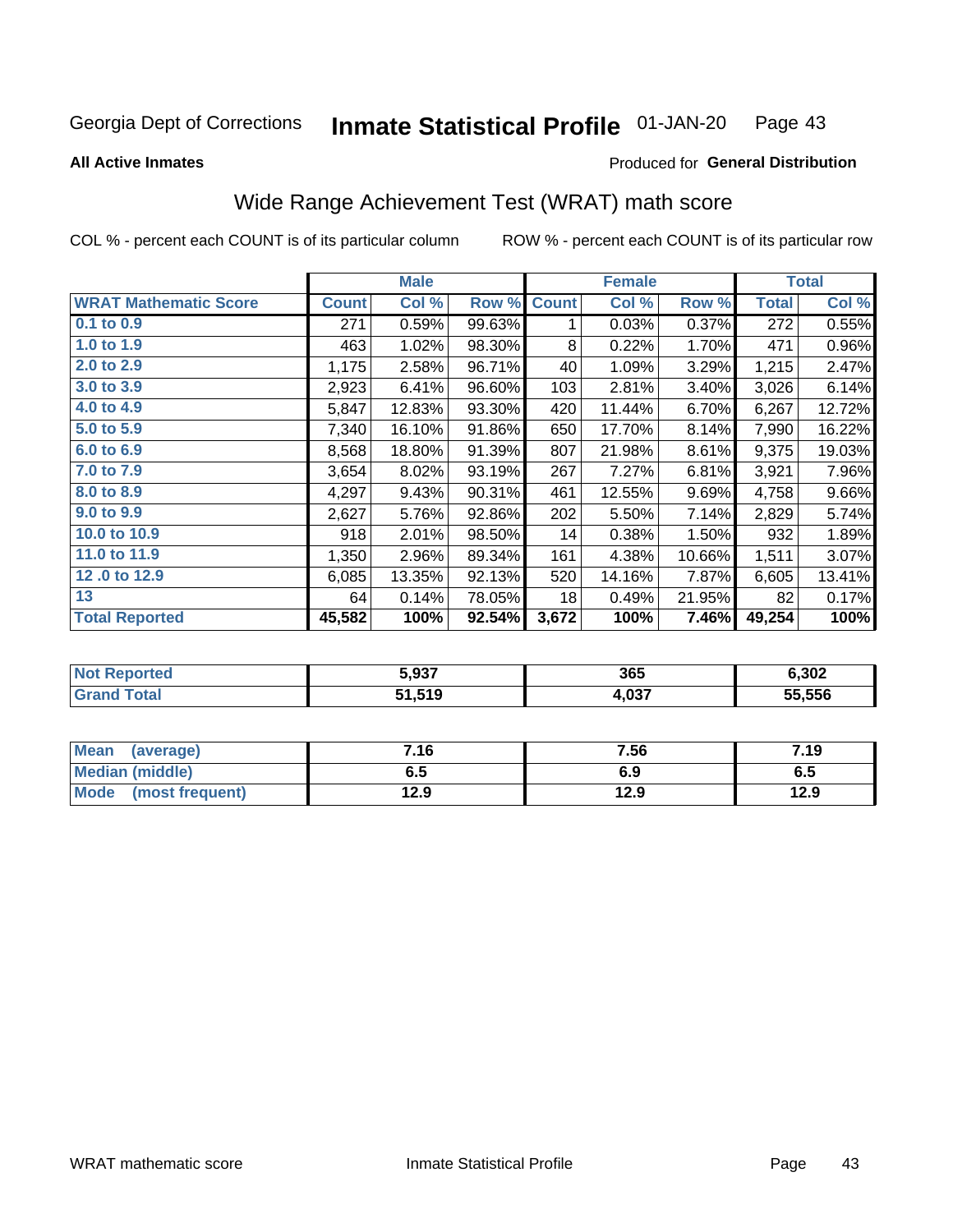### Inmate Statistical Profile 01-JAN-20 Page 44

### **All Active Inmates**

## Produced for General Distribution

# Wide Range Achievement Test (WRAT) spelling score

COL % - percent each COUNT is of its particular column

|                            |              | <b>Male</b> |        |                 | <b>Female</b> |        |              | <b>Total</b> |
|----------------------------|--------------|-------------|--------|-----------------|---------------|--------|--------------|--------------|
| <b>WRAT Spelling Score</b> | <b>Count</b> | Col %       | Row %  | <b>Count</b>    | Col %         | Row %  | <b>Total</b> | Col %        |
| 0.1 to 0.9                 | 954          | 2.09%       | 99.48% | 5               | 0.14%         | 0.52%  | 959          | 1.95%        |
| 1.0 to 1.9                 | 1,266        | 2.78%       | 98.83% | 15 <sub>1</sub> | 0.41%         | 1.17%  | 1,281        | 2.60%        |
| 2.0 to 2.9                 | 2,433        | 5.34%       | 98.26% | 43              | 1.17%         | 1.74%  | 2,476        | 5.03%        |
| 3.0 to 3.9                 | 3,596        | 7.89%       | 98.01% | 73              | 1.99%         | 1.99%  | 3,669        | 7.45%        |
| 4.0 to 4.9                 | 3,120        | 6.84%       | 96.98% | 97              | 2.64%         | 3.02%  | 3,217        | 6.53%        |
| 5.0 to 5.9                 | 4,254        | 9.33%       | 94.87% | 230             | 6.26%         | 5.13%  | 4,484        | 9.10%        |
| 6.0 to 6.9                 | 4,210        | 9.23%       | 94.88% | 227             | 6.18%         | 5.12%  | 4,437        | 9.01%        |
| 7.0 to 7.9                 | 3,981        | 8.73%       | 93.78% | 264             | 7.19%         | 6.22%  | 4,245        | 8.62%        |
| 8.0 to 8.9                 | 3,963        | 8.69%       | 93.09% | 294             | 8.01%         | 6.91%  | 4,257        | 8.64%        |
| 9.0 to 9.9                 | 2,183        | 4.79%       | 92.46% | 178             | 4.85%         | 7.54%  | 2,361        | 4.79%        |
| 10.0 to 10.9               | 2,195        | 4.81%       | 92.54% | 177             | 4.82%         | 7.46%  | 2,372        | 4.81%        |
| 11.0 to 11.9               | 3,126        | 6.86%       | 88.81% | 394             | 10.73%        | 11.19% | 3,520        | 7.14%        |
| 12.0 to 12.9               | 10,063       | 22.07%      | 86.02% | 1,636           | 44.55%        | 13.98% | 11,699       | 23.75%       |
| 13                         | 250          | 0.55%       | 86.51% | 39              | 1.06%         | 13.49% | 289          | 0.59%        |
| <b>Total Reported</b>      | 45,594       | 100%        | 92.55% | 3,672           | 100%          | 7.45%  | 49,266       | 100.0%       |

| NO | 5,925  | 365          | 6,290  |
|----|--------|--------------|--------|
|    | 51,519 | 027<br>4.VJ. | 55.556 |

| <b>Mean</b><br>(average) | 7.86 | 10.21 | 8.04 |
|--------------------------|------|-------|------|
| Median (middle)          | .    | 11.6  | ه. ، |
| Mode (most frequent)     | 12.9 | 12.9  | 12.9 |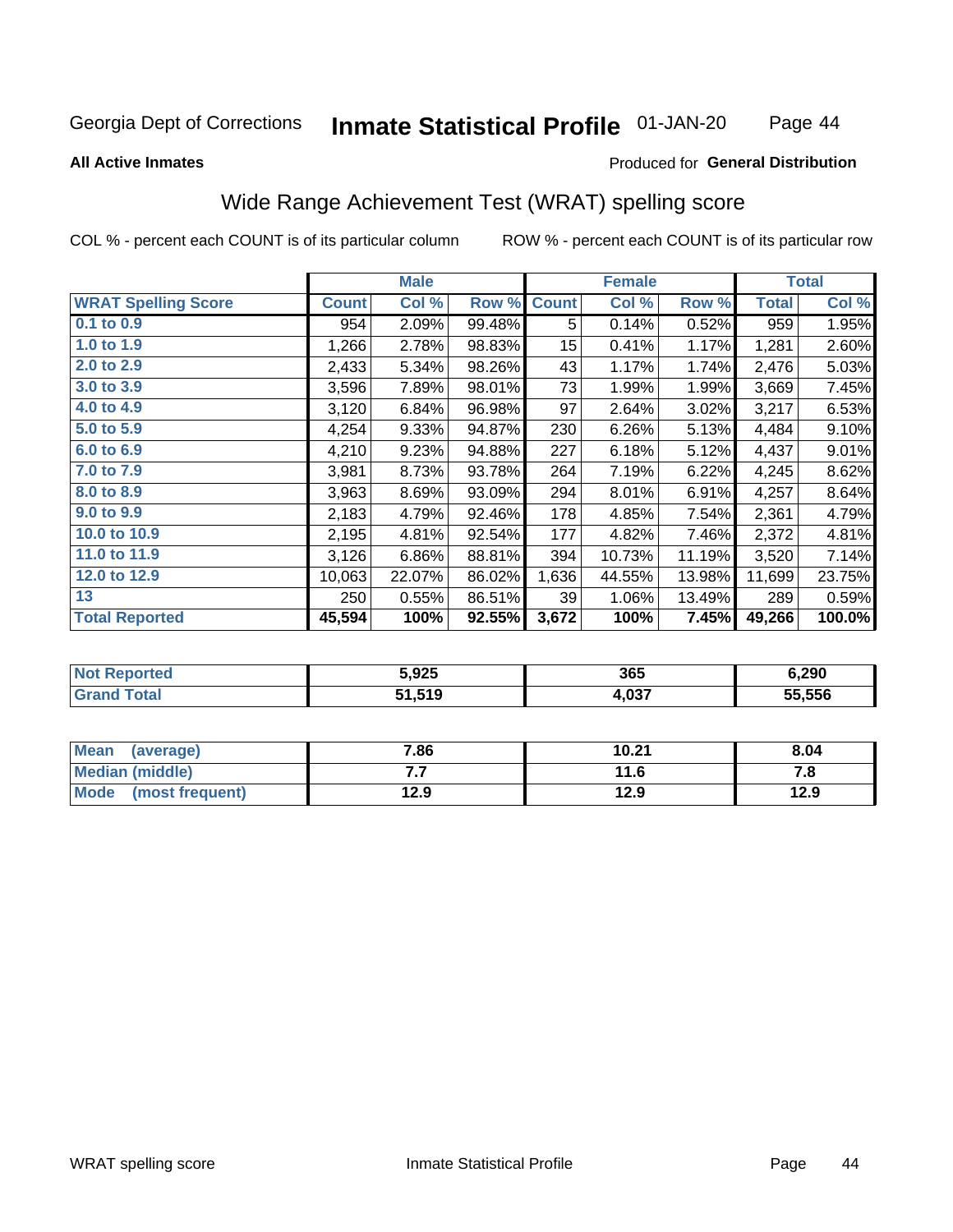#### Inmate Statistical Profile 01-JAN-20 Page 45

**All Active Inmates** 

## **Produced for General Distribution**

# Current / last mental health treatment level

COL % - percent each COUNT is of its particular column

|                                    |              | <b>Male</b> |         |              | <b>Female</b> |        |        | <b>Total</b> |
|------------------------------------|--------------|-------------|---------|--------------|---------------|--------|--------|--------------|
| <b>Mental Health Treatment Lev</b> | <b>Count</b> | Col %       | Row %   | <b>Count</b> | Col %         | Row %  | Total  | Col %        |
| 1 No problem at current time       | 8,536        | 48.85%      | 92.45%  | 697          | 22.16%        | 7.55%  | 9,233  | 44.78%       |
| 2 Receiving outpatient             | 7,170        | 41.03%      | 74.91%  | 2,402        | 76.35%        | 25.09% | 9,572  | 46.42%       |
| <b>Treatment</b>                   |              |             |         |              |               |        |        |              |
| 3 Inpatient, moderate              | 1,397        | 7.99%       | 97.49%  | 36           | 1.14%         | 2.51%  | 1,433  | 6.95%        |
| <b>Treatment</b>                   |              |             |         |              |               |        |        |              |
| 4 Inpatient, intensive             | 344          | 1.97%       | 96.90%  | 11           | 0.35%         | 3.10%  | 355    | 1.72%        |
| <b>Treatment</b>                   |              |             |         |              |               |        |        |              |
| 5 Undergoing crisis                | 26           | 0.15%       | 100.00% |              |               |        | 26     | 0.13%        |
| <b>stabilization</b>               |              |             |         |              |               |        |        |              |
| <b>6 Hospital for criminally</b>   |              | 0.01%       | 100.00% |              |               |        |        | 0.01%        |
| Tnsane                             |              |             |         |              |               |        |        |              |
| <b>Total Evaluated</b>             | 17,474       | 100%        | 84.74%  | 3,146        | 100%          | 15.26% | 20,620 | 100.0%       |

| Never had MH evaluation | 34,045 | 891   | 34,936 |
|-------------------------|--------|-------|--------|
| $\tau$ otal             | 51,519 | 4,037 | 55.556 |

| <b>Median (middle)</b>         | <b>Receiving outpatient</b><br>treatment | <b>Receiving outpatient</b><br>treatment | <b>Receiving</b><br>outpatient<br>treatment |  |  |
|--------------------------------|------------------------------------------|------------------------------------------|---------------------------------------------|--|--|
| <b>Mode</b><br>(most frequent) | No problem at current time               | <b>Receiving outpatient</b><br>treatment | Receiving<br>outpatient<br>treatment        |  |  |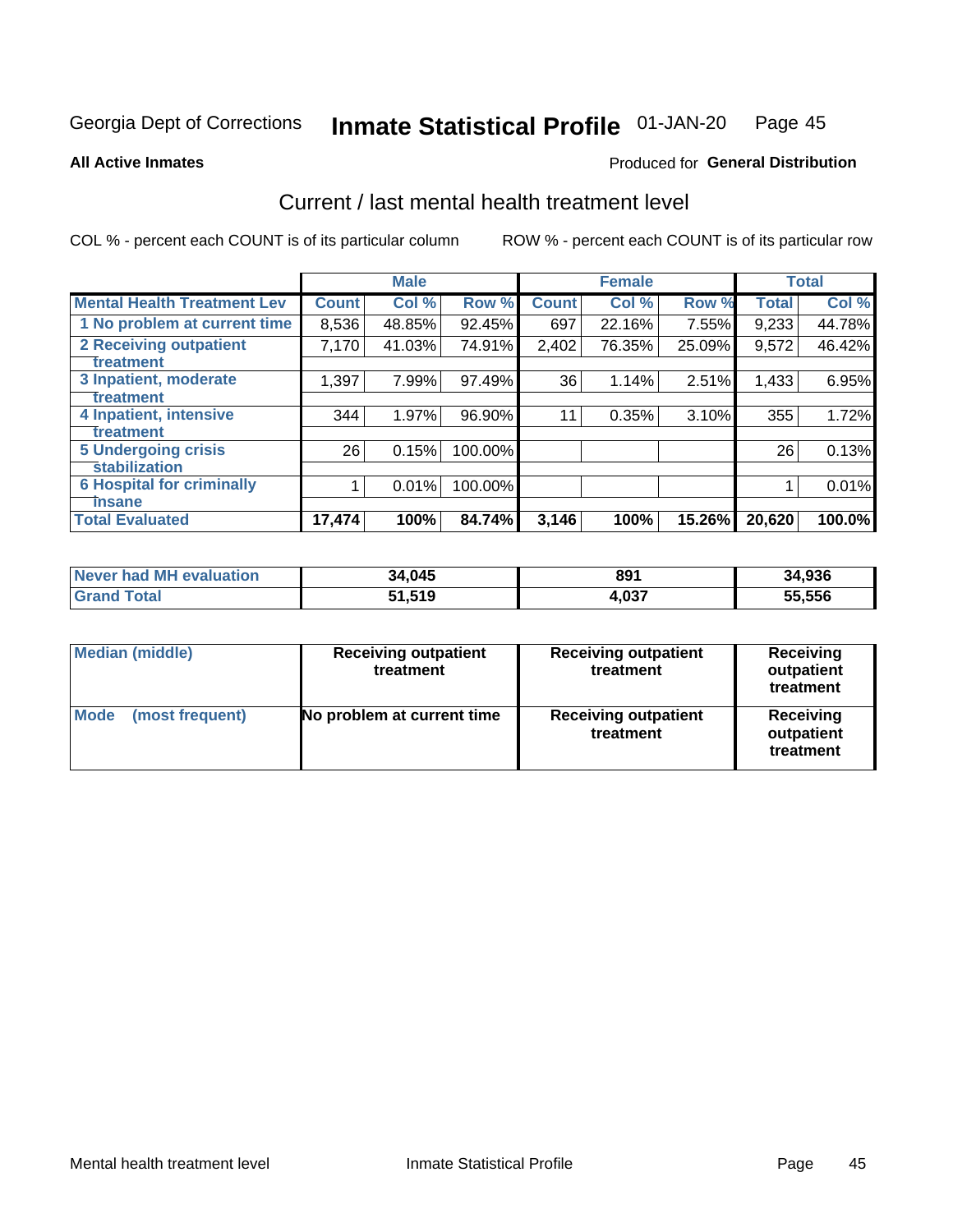## **All Active Inmates**

## Produced for General Distribution

# PULHESDWIT medical scale - 'P' overall condition ('P'hysical)

COL % - percent each COUNT is of its particular column

|                                  |                 | <b>Male</b> |        |              | <b>Female</b> |        |              | <b>Total</b> |
|----------------------------------|-----------------|-------------|--------|--------------|---------------|--------|--------------|--------------|
| <b>'P' Overall Condition</b>     | <b>Count</b>    | Col %       | Row %  | <b>Count</b> | Col %         | Row %  | <b>Total</b> | Col %        |
| 1 No medical illness             | 34,570          | 74.47%      | 93.79% | 2,290        | 61.98%        | 6.21%  | 36,860       | 73.54%       |
| 2 Well-controlled chronic        | 10,829          | 23.33%      | 89.26% | 1,303        | 35.26%        | 10.74% | 12,132       | 24.21%       |
| <b>lillness</b>                  |                 |             |        |              |               |        |              |              |
| 3 Poorly-controlled chronic      | 936             | 2.02%       | 92.31% | 78           | 2.11%         | 7.69%  | 1,014        | 2.02%        |
| <b>illness</b>                   |                 |             |        |              |               |        |              |              |
| 4 Significant problems requiring | 80 <sup>1</sup> | 0.17%       | 87.91% | 11           | 0.30%         | 12.09% | 91           | 0.18%        |
| special housing                  |                 |             |        |              |               |        |              |              |
| 5 Terminal illness, < 6 months   | 8               | 0.02%       | 88.89% |              | 0.03%         | 11.11% | 9            | 0.02%        |
| to live                          |                 |             |        |              |               |        |              |              |
| 6 Inmate is pregnant             |                 | 0.01%       | 7.69%  | 12           | 0.32%         | 92.31% | 13           | 0.03%        |
| <b>Total Reported</b>            | 46,424          | 100%        | 92.63% | 3,695        | 100%          | 7.37%  | 50,119       | 100%         |

| leu | 5,095        | 342  | 107<br>TJ 1 |
|-----|--------------|------|-------------|
|     | <b>F</b> 4 0 | .037 | 55.556      |

| Mode<br>(most frequent) |  | <sup>1</sup> No medical illness | 1 No medical illness | 1 No medical<br>illness |
|-------------------------|--|---------------------------------|----------------------|-------------------------|
|-------------------------|--|---------------------------------|----------------------|-------------------------|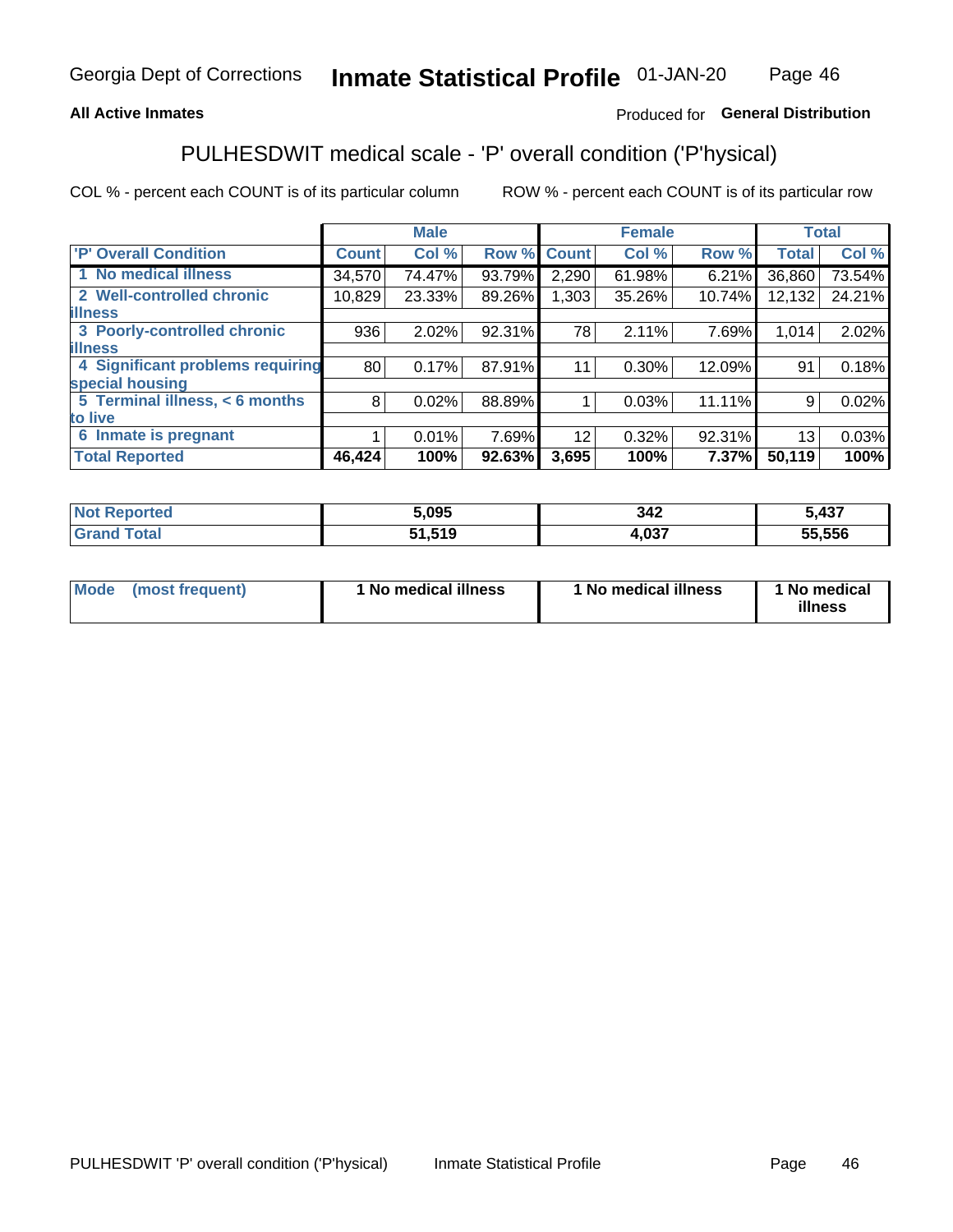### **All Active Inmates**

## Produced for General Distribution

# PULHESDWIT medical scale - 'U' upper body

COL % - percent each COUNT is of its particular column

|                              |              | <b>Male</b> |         |              | <b>Female</b> |        |              | <b>Total</b> |
|------------------------------|--------------|-------------|---------|--------------|---------------|--------|--------------|--------------|
| <b>U' Upper Body</b>         | <b>Count</b> | Col %       | Row %   | <b>Count</b> | Col %         | Row %  | <b>Total</b> | Col %        |
| 1 Upper bones, joints,       | 44,248       | 95.72%      | 92.70%  | 3,486        | 94.34%        | 7.30%  | 47,734       | 95.62%       |
| muscles all OK               |              |             |         |              |               |        |              |              |
| 2 One or both arms minimally | 1,718        | 3.72%       | 90.42%  | 182          | 4.93%         | 9.58%  | 1,900        | 3.81%        |
| limited                      |              |             |         |              |               |        |              |              |
| 3 One or both arms           | 211          | 0.46%       | 89.79%  | 24           | 0.65%         | 10.21% | 235          | 0.47%        |
| <b>moderately limited</b>    |              |             |         |              |               |        |              |              |
| 4 One arm disabled,          | 46           | 0.10%       | 93.88%  | 3            | 0.08%         | 6.12%  | 49           | 0.10%        |
| paralyzed, or amputated      |              |             |         |              |               |        |              |              |
| 5 Both arms disabled,        | 3            | 0.01%       | 100.00% |              |               |        | 3            | 0.01%        |
| paralyzed, or amputated      |              |             |         |              |               |        |              |              |
| <b>Total Reported</b>        | 46,226       | 100%        | 92.60%  | 3,695        | 100%          | 7.40%  | 49,921       | 100.0%       |

| <b>Not Reported</b> | 5,293  | 342   | 5,635  |
|---------------------|--------|-------|--------|
| <b>Grand Total</b>  | 51,519 | 4,037 | 55,556 |

|  | Mode (most frequent) | 1 Upper bones, joints,<br>muscles all OK | 1 Upper bones, joints,<br>muscles all OK | 1 Upper bones,<br>ljoints, muscles all<br>ΟK |
|--|----------------------|------------------------------------------|------------------------------------------|----------------------------------------------|
|--|----------------------|------------------------------------------|------------------------------------------|----------------------------------------------|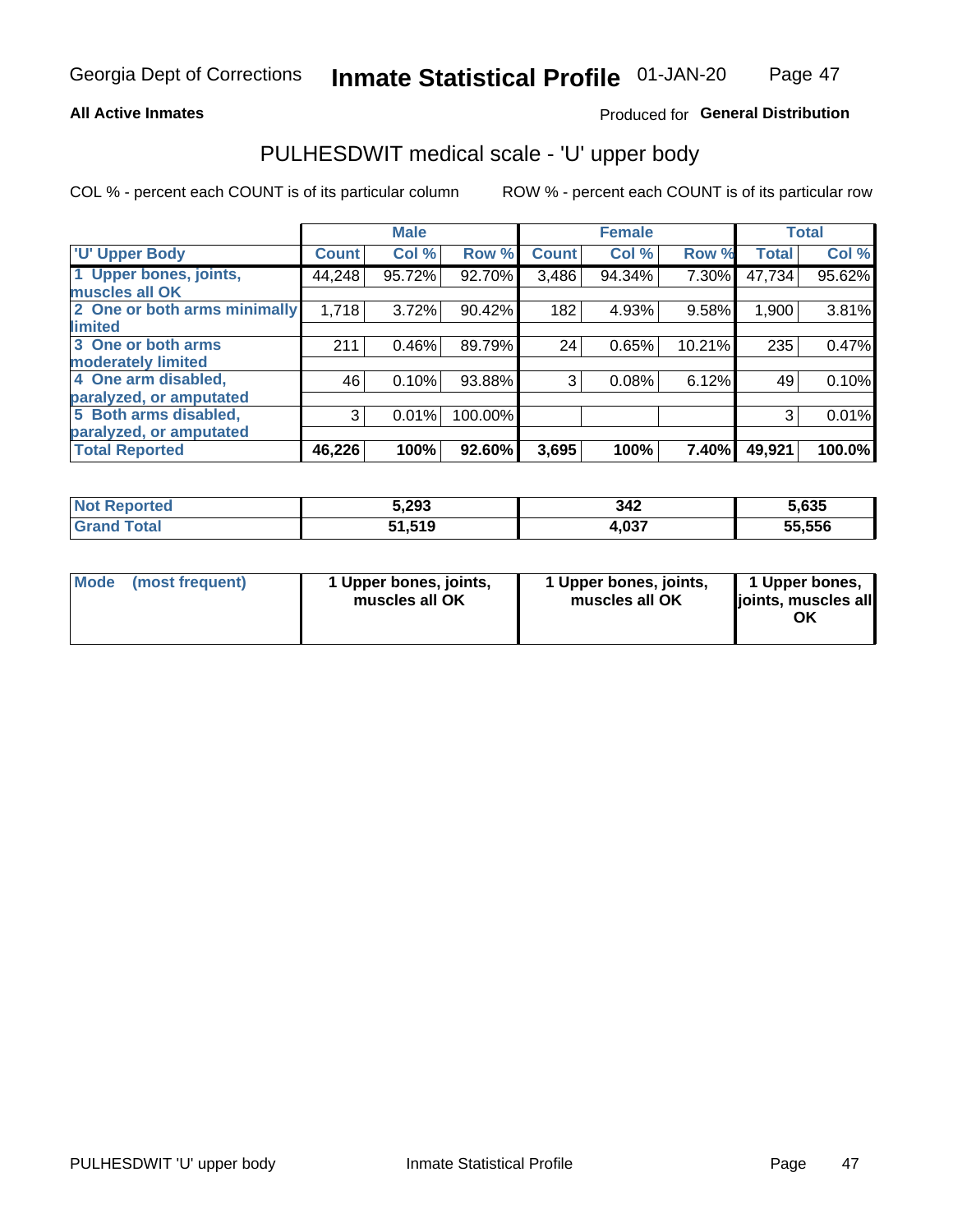### **All Active Inmates**

## Produced for General Distribution

# PULHESDWIT medical scale - 'L' lower body

COL % - percent each COUNT is of its particular column

|                                |              | <b>Male</b> |         |              | <b>Female</b> |       |              | <b>Total</b> |
|--------------------------------|--------------|-------------|---------|--------------|---------------|-------|--------------|--------------|
| 'L' Lower Body                 | <b>Count</b> | Col %       | Row %   | <b>Count</b> | Col %         | Row % | <b>Total</b> | Col %        |
| 1 Lower bones, joints,         | 41,833       | 90.49%      | 92.72%  | 3,286        | 89.00%        | 7.28% | 45,119       | 90.38%       |
| muscles all OK                 |              |             |         |              |               |       |              |              |
| 2 One or both legs minimally   | 3,643        | 7.88%       | 91.14%  | 354          | 9.59%         | 8.86% | 3,997        | 8.01%        |
| limited                        |              |             |         |              |               |       |              |              |
| 3 One or both legs             | 607          | 1.31%       | 93.38%  | 43           | 1.16%         | 6.62% | 650          | 1.30%        |
| moderately limited             |              |             |         |              |               |       |              |              |
| 4 One leg disabled, paralyzed, | 126          | 0.27%       | 93.33%  | 9            | 0.24%         | 6.67% | 135          | 0.27%        |
| or amputated                   |              |             |         |              |               |       |              |              |
| 5 Both legs disabled,          | 19           | 0.04%       | 100.00% |              |               |       | 19           | 0.04%        |
| paralyzed, or amputated        |              |             |         |              |               |       |              |              |
| <b>Total Reported</b>          | 46,228       | 100%        | 92.60%  | 3,692        | 100%          | 7.40% | 49,920       | 100%         |

| <b>Not Reported</b> | 5,291  | 345   | 5.636  |
|---------------------|--------|-------|--------|
| Total<br>'Grand     | 51,519 | 4,037 | 55.556 |

|  | Mode (most frequent) | 1 Lower bones, joints,<br>muscles all OK | 1 Lower bones, joints,<br>muscles all OK | 1 Lower bones,<br>joints, muscles all<br>ΟK |
|--|----------------------|------------------------------------------|------------------------------------------|---------------------------------------------|
|--|----------------------|------------------------------------------|------------------------------------------|---------------------------------------------|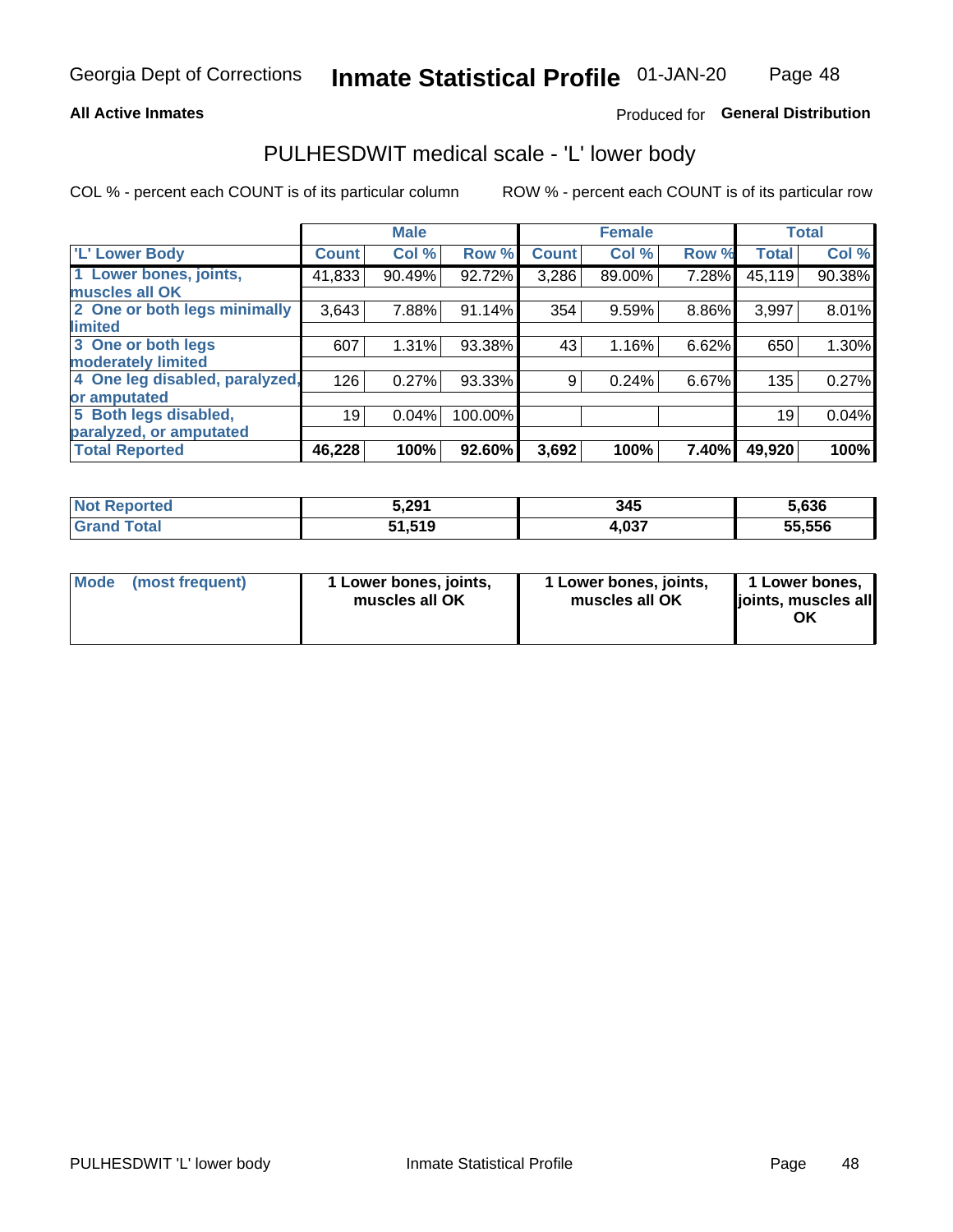### **All Active Inmates**

## Produced for General Distribution

## PULHESDWIT medical scale - 'H' hearing

COL % - percent each COUNT is of its particular column

|                                |              | <b>Male</b> |             |       | <b>Female</b> |        | <b>Total</b> |        |
|--------------------------------|--------------|-------------|-------------|-------|---------------|--------|--------------|--------|
| <b>'H' Hearing</b>             | <b>Count</b> | Col %       | Row % Count |       | Col %         | Row %  | <b>Total</b> | Col %  |
| 1 Normal hearing both ears     | 45,553       | 98.62%      | 92.63%      | 3,626 | 98.27%        | 7.37%  | 49,179       | 98.59% |
| 2 Some loss in one ear with    | 487          | 1.05%       | 90.52%      | 51    | 1.38%         | 9.48%  | 538          | 1.08%  |
| other OK, or mild loss in both |              |             |             |       |               |        |              |        |
| 3 Total loss in one ear with   | 100          | 0.22%       | 93.46%      |       | 0.19%         | 6.54%  | 107          | 0.21%  |
| mild loss in other             |              |             |             |       |               |        |              |        |
| 4 Severe loss in both ears     | 31           | 0.07%       | 86.11%      | 5     | 0.14%         | 13.89% | 36           | 0.07%  |
| 5 Total loss in both ears,     | 20           | 0.04%       | 95.24%      |       | 0.03%         | 4.76%  | 21           | 0.04%  |
| requiring special housing      |              |             |             |       |               |        |              |        |
| <b>Total Reported</b>          | 46,191       | 100%        | $92.60\%$   | 3,690 | 100%          | 7.40%  | 49,881       | 100%   |

| orted<br><b>NOT</b> | 5,328               | 347                         | ,675   |
|---------------------|---------------------|-----------------------------|--------|
| $f$ $f \circ f$     | 51 510<br>J I J I J | <b>027</b><br>H.UJ <i>I</i> | 55,556 |

| Mode (most frequent) | 1 Normal hearing both ears 11 Normal hearing both ears 1 Normal hearing | both ears |
|----------------------|-------------------------------------------------------------------------|-----------|
|                      |                                                                         |           |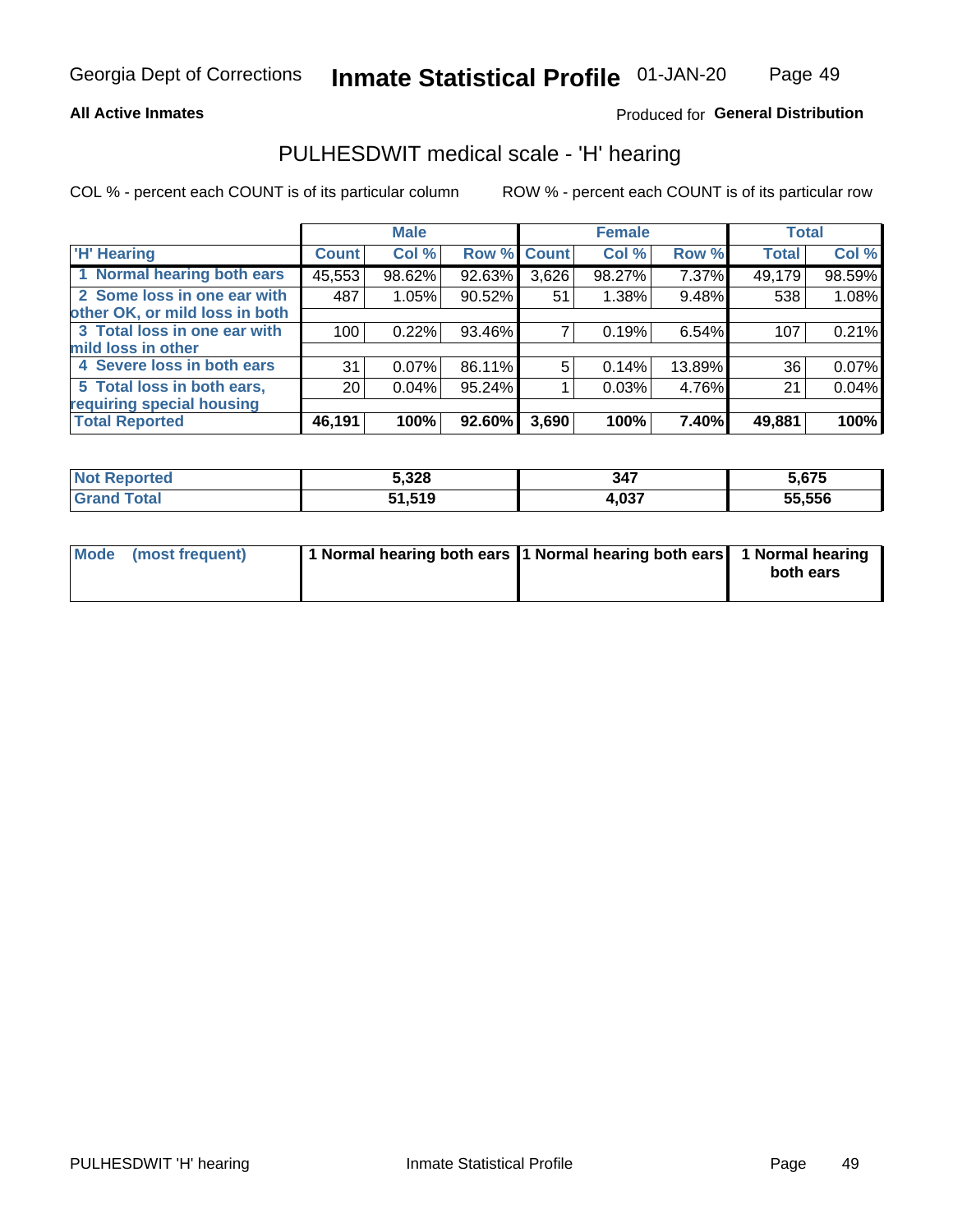### **All Active Inmates**

## Produced for General Distribution

## PULHESDWIT medical scale - 'E' vision

COL % - percent each COUNT is of its particular column

|                                 |              | <b>Male</b> |        |              | <b>Female</b> |        |              | <b>Total</b> |
|---------------------------------|--------------|-------------|--------|--------------|---------------|--------|--------------|--------------|
| <b>E' Vision</b>                | <b>Count</b> | Col %       | Row %  | <b>Count</b> | Col %         | Row %  | <b>Total</b> | Col %        |
| 1 Correctable to 20/40 in both  | 35,783       | 78.09%      | 95.01% | ا 879.ا      | 51.25%        | 4.99%  | 37,662       | 76.10%       |
| eyes                            |              |             |        |              |               |        |              |              |
| 2 Correctable to 20/70 in one   | 8,939        | 19.51%      | 85.68% | 1,494        | 40.75%        | 14.32% | 10,433       | 21.08%       |
| eye, may be blind in other      |              |             |        |              |               |        |              |              |
| 3 Correctable to 20/200 in one  | 910          | 1.99%       | 78.72% | 246          | 6.71%         | 21.28% | 1,156        | 2.34%        |
| eye, may be blind in other      |              |             |        |              |               |        |              |              |
| 4 One eye not correctable to    | 173          | 0.38%       | 79.36% | 45           | 1.23%         | 20.64% | 218          | 0.44%        |
| 20/200, other may be blind      |              |             |        |              |               |        |              |              |
| 5 Blind in both eyes, requiring | 20           | 0.04%       | 90.91% | 2            | 0.05%         | 9.09%  | 22           | 0.04%        |
| special housing                 |              |             |        |              |               |        |              |              |
| <b>Total Reported</b>           | 45,825       | 100%        | 92.59% | 3,666        | 100%          | 7.41%  | 49,491       | 100%         |

| <b>Not Reported</b> | 5,694  | 27'<br>υı | 6,065  |
|---------------------|--------|-----------|--------|
| <b>Total</b>        | 51,519 | 4,037     | 55,556 |

| Mode (most frequent) | 1 Correctable to 20/40 in both<br>eves | 1 Correctable to 20/40 in   1 Correctable to  <br>both eves | 20/40 in both eyes |
|----------------------|----------------------------------------|-------------------------------------------------------------|--------------------|
|                      |                                        |                                                             |                    |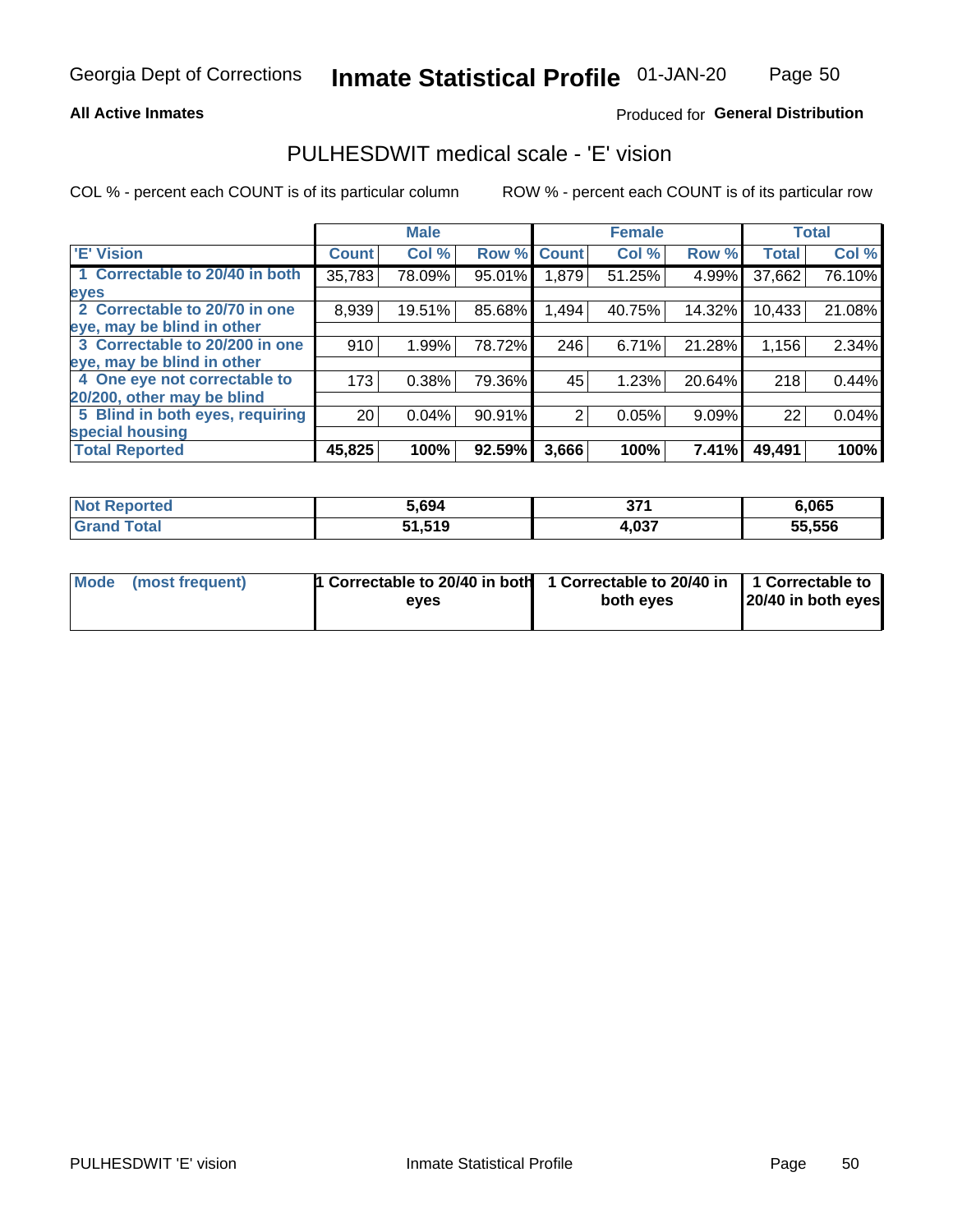### **All Active Inmates**

## Produced for General Distribution

# PULHESDWIT medical scale - 'S' pSychiatric

COL % - percent each COUNT is of its particular column

|                                        |              | <b>Male</b> |         |              | <b>Female</b> |          |              | <b>Total</b> |
|----------------------------------------|--------------|-------------|---------|--------------|---------------|----------|--------------|--------------|
| 'S' pSychiatric                        | <b>Count</b> | Col %       | Row %   | <b>Count</b> | Col %         | Row %    | <b>Total</b> | Col %        |
| 1 No impairment or disorders           | 41,026       | 89.96%      | 96.93%  | ا 300. ا     | 37.62%        | $3.07\%$ | 42,326       | 86.28%       |
| 2 Stable, or in remission, or          | 3,641        | 7.98%       | 63.04%  | 2,135        | 61.78%        | 36.96%   | 5,776        | 11.77%       |
| mild impairment or retardation         |              |             |         |              |               |          |              |              |
| 3 Requires moderate inpatient          | 754          | 1.65%       | 97.92%  | 16           | 0.46%         | 2.08%    | 770          | 1.57%        |
| treatment                              |              |             |         |              |               |          |              |              |
| 4 Requires intensive inpatient         | 176          | 0.39%       | 97.24%  | 5            | 0.14%         | 2.76%    | 181          | 0.37%        |
| treatment                              |              |             |         |              |               |          |              |              |
| <b>5 Requires Crisis Stabilization</b> | 6            | 0.01%       | 100.00% |              |               |          | 6            | 0.01%        |
| Unit (CSU) inpatient care              |              |             |         |              |               |          |              |              |
| <b>Total Reported</b>                  | 45,603       | 100%        | 92.96%  | 3,456        | 100%          | 7.04%    | 49,059       | 100%         |

| <b>Not Reported</b> | 5,916  | 581   | 6,497  |
|---------------------|--------|-------|--------|
| <b>Total</b>        | 51,519 | 4,037 | 55,556 |

| Mode (most frequent) | <b>t No impairment or disorders 2 Stable, or in remission, 1 No impairment or</b> |                       |           |
|----------------------|-----------------------------------------------------------------------------------|-----------------------|-----------|
|                      |                                                                                   | or mild impairment or | disorders |
|                      |                                                                                   | retardation           |           |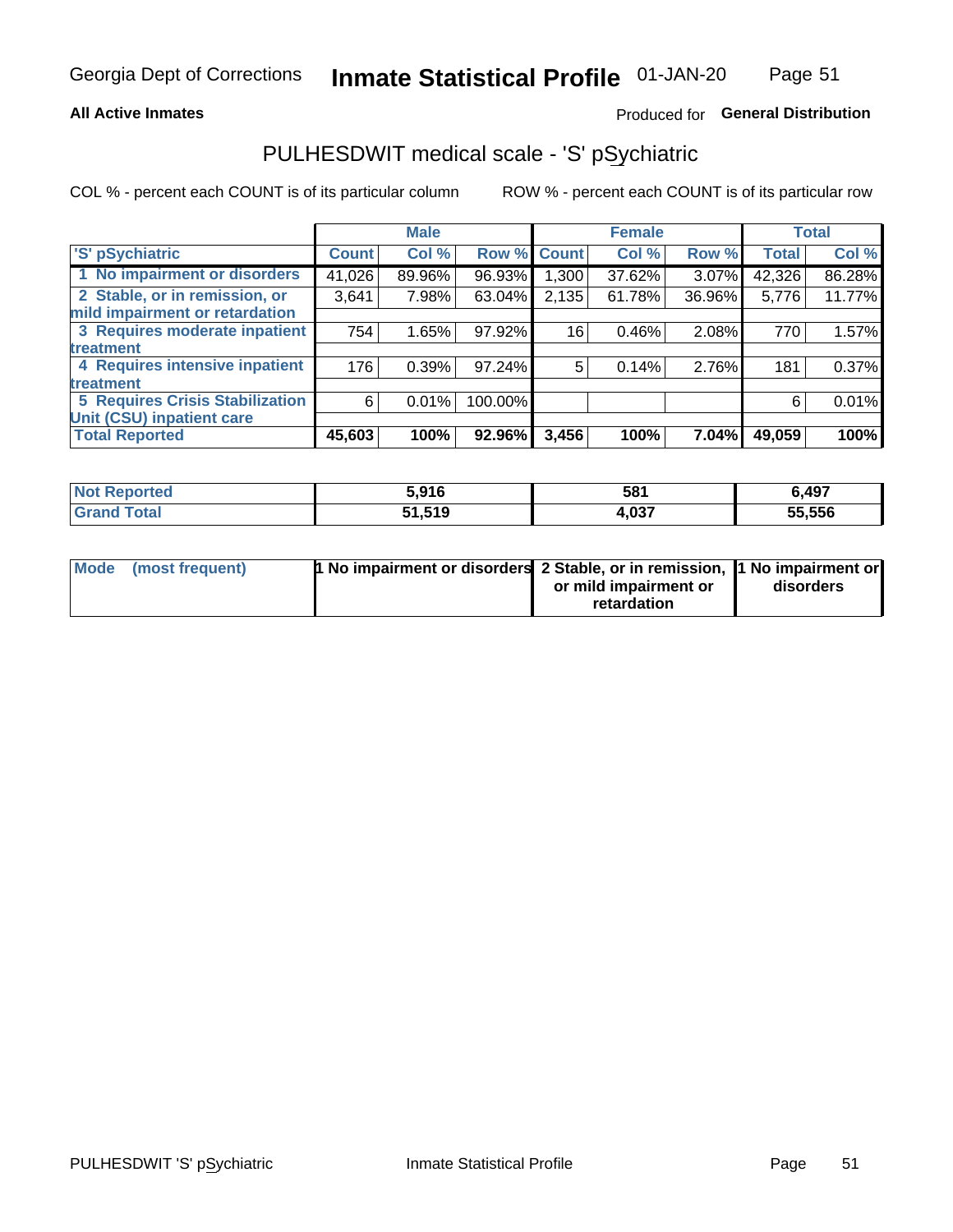## **All Active Inmates**

## Produced for General Distribution

# PULHESDWIT medical scale - 'D' dental

COL % - percent each COUNT is of its particular column

|                                 |              | <b>Male</b> |        |              | <b>Female</b> |          |              | <b>Total</b> |
|---------------------------------|--------------|-------------|--------|--------------|---------------|----------|--------------|--------------|
| <b>D'</b> Dental                | <b>Count</b> | Col %       | Row %  | <b>Count</b> | Col %         | Row %    | <b>Total</b> | Col %        |
| 1 Minimal routine dental health | 25,587       | 58.97%      | 91.13% | 2,489        | 71.13%        | $8.87\%$ | 28,076       | 59.88%       |
| <b>needs</b>                    |              |             |        |              |               |          |              |              |
| 2 Moderate cavities and/or gum  | 15,440       | 35.58%      | 95.74% | 687          | 19.63%        | 4.26%    | 16,127       | 34.39%       |
| disease                         |              |             |        |              |               |          |              |              |
| 3 Extensive gum disease         | 2,331        | 5.37%       | 87.93% | 320          | 9.15%         | 12.07%   | 2,651        | 5.65%        |
| and/or widespread decay         |              |             |        |              |               |          |              |              |
| 4 Urgent need for dental        | 34           | 0.08%       | 91.89% | 3            | 0.09%         | $8.11\%$ | 37           | 0.08%        |
| <b>services</b>                 |              |             |        |              |               |          |              |              |
| <b>Total Reported</b>           | 43,392       | 100%        | 92.54% | 3,499        | 100%          | 7.46%    | 46,891       | 100%         |

| orted<br>NOT. | 107<br>14I | 538   | 8,665  |
|---------------|------------|-------|--------|
| <b>Total</b>  | 51,519     | +,037 | 55.556 |

| <b>Mode</b> | (most frequent) | Minimal routine dental<br>health needs | 1 Minimal routine dental 11 Minimal routine<br>health needs | dental health<br>needs |
|-------------|-----------------|----------------------------------------|-------------------------------------------------------------|------------------------|
|-------------|-----------------|----------------------------------------|-------------------------------------------------------------|------------------------|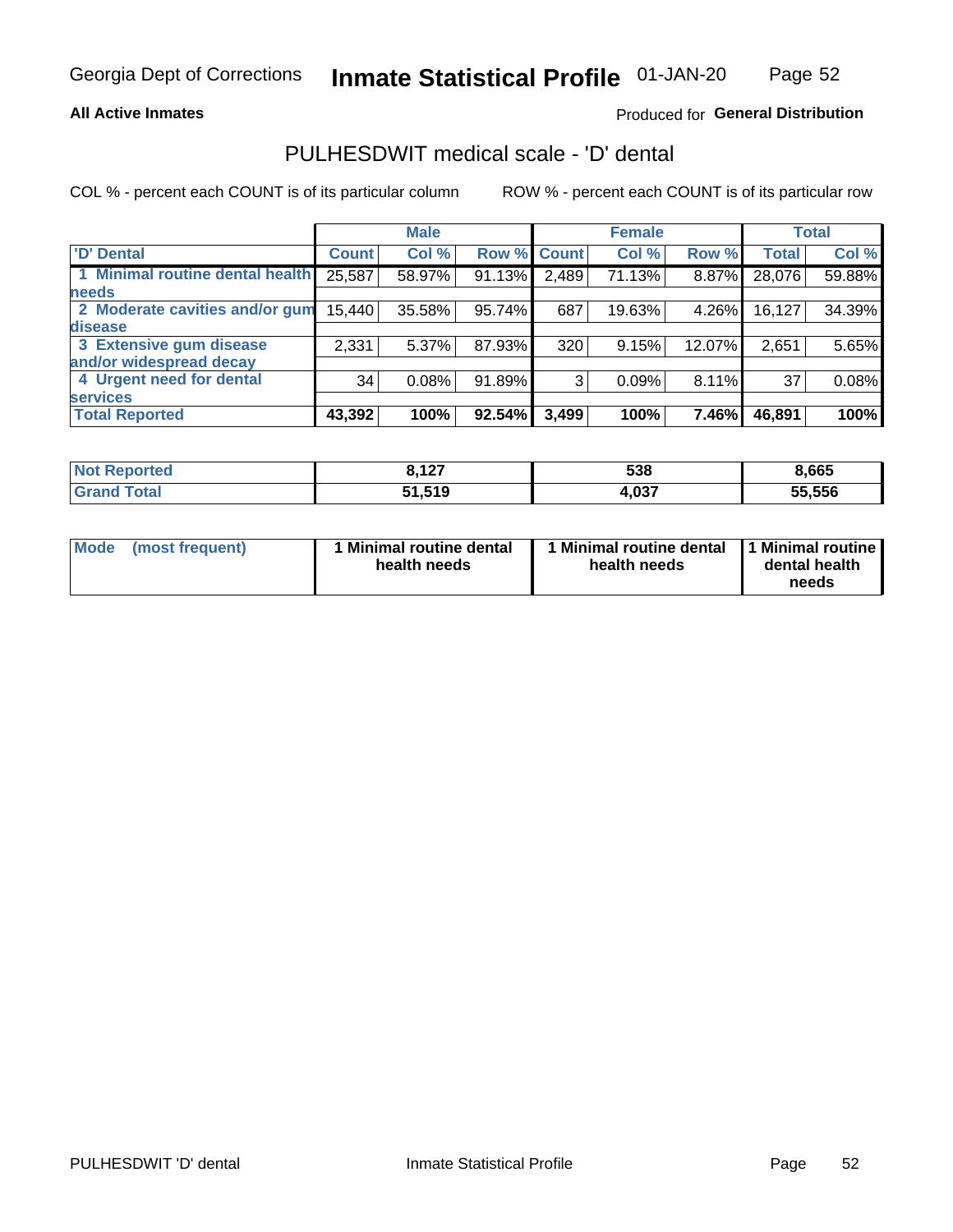### **All Active Inmates**

## Produced for General Distribution

# PULHESDWIT medical scale - 'W' work ability

COL % - percent each COUNT is of its particular column

|                                 |              | <b>Male</b> |        |             | <b>Female</b> |        |              | <b>Total</b> |
|---------------------------------|--------------|-------------|--------|-------------|---------------|--------|--------------|--------------|
| <b>W' work ability</b>          | <b>Count</b> | Col %       |        | Row % Count | Col %         | Row %  | <b>Total</b> | Col %        |
| 1 Unrestricted work or activity | 39,213       | 84.85%      | 93.18% | 2,869       | 77.71%        | 6.82%  | 42,082       | 84.33%       |
| 2 Minor restrictions on type of | 5,581        | 12.08%      | 88.62% | 717         | 19.42%        | 11.38% | 6,298        | 12.62%       |
| <b>work</b>                     |              |             |        |             |               |        |              |              |
| 3 Moderate restrictions on type | 980          | 2.12%       | 92.98% | 74          | 2.00%         | 7.02%  | 1,054        | 2.11%        |
| lof work                        |              |             |        |             |               |        |              |              |
| 4 Major restrictions on type of | 299          | 0.65%       | 94.03% | 19          | 0.51%         | 5.97%  | 318          | 0.64%        |
| <b>work</b>                     |              |             |        |             |               |        |              |              |
| 5 Cannot work under any         | 139          | $0.30\%$    | 91.45% | 13          | 0.35%         | 8.55%  | 152          | 0.30%        |
| <b>circumstances</b>            |              |             |        |             |               |        |              |              |
| <b>Total Reported</b>           | 46,212       | 100%        | 92.60% | 3,692       | 100%          | 7.40%  | 49,904       | 100%         |

| <b>Not Reported</b> | 5,307  | 345   | 5,652  |
|---------------------|--------|-------|--------|
| Total               | 51,519 | 4,037 | 55,556 |

| Mode            | 1 Unrestricted work or | 1 Unrestricted work or | 1 Unrestricted   |
|-----------------|------------------------|------------------------|------------------|
| (most frequent) | activity               | activity               | work or activity |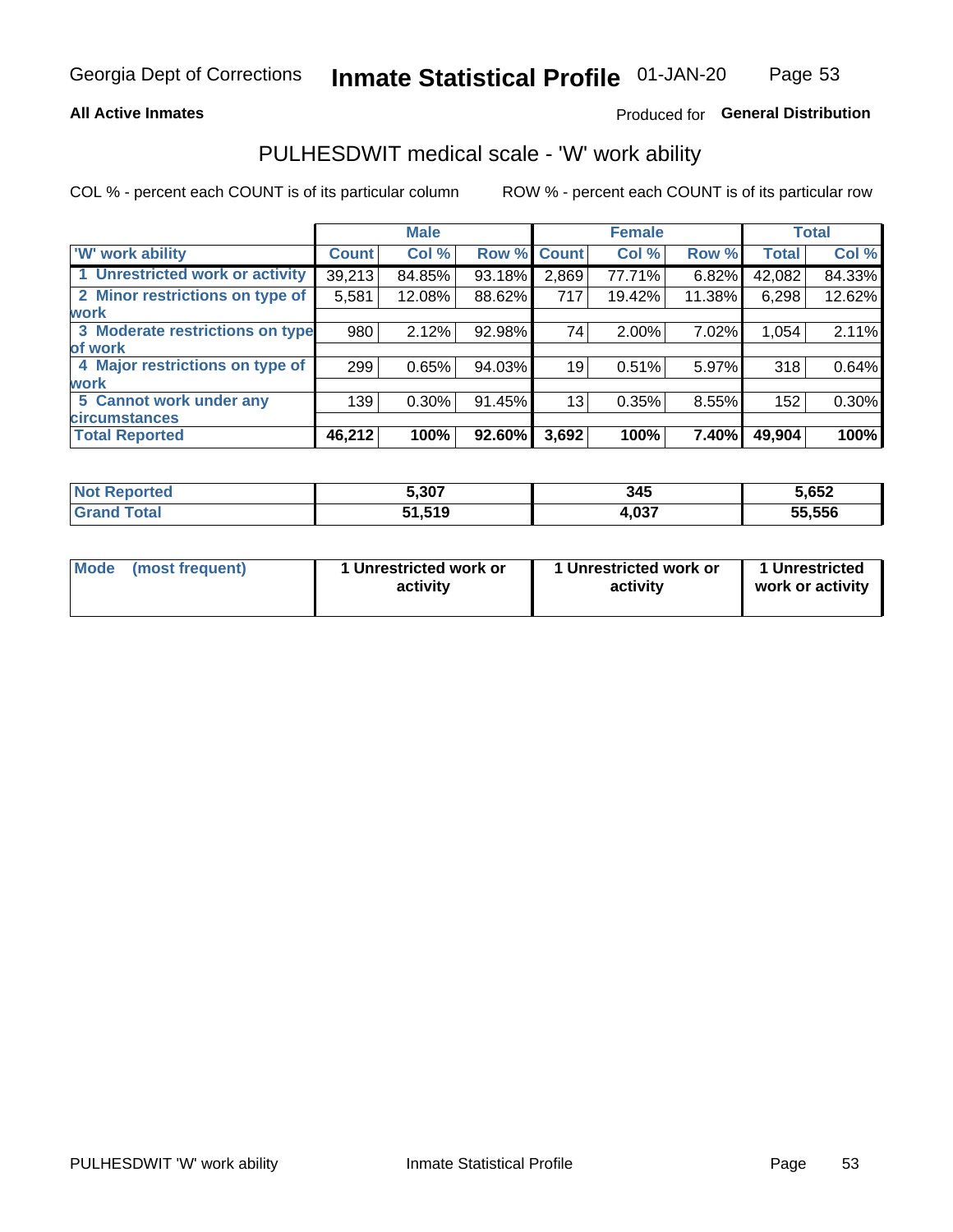## **All Active Inmates**

## Produced for General Distribution

# PULHESDWIT medical scale - 'I' impairment

COL % - percent each COUNT is of its particular column ROW % - percent each COUNT is of its particular row

|                                 |              | <b>Male</b> |             |       | <b>Female</b> |       |              | <b>Total</b> |
|---------------------------------|--------------|-------------|-------------|-------|---------------|-------|--------------|--------------|
| <b>T' Impairment</b>            | <b>Count</b> | Col %       | Row % Count |       | Col %         | Row % | <b>Total</b> | Col %        |
| 1 No impairments or             | 45,732       | 98.97%      | 92.56%      | 3,674 | 99.54%        | 7.44% | 49,406       | 99.02%       |
| disabilities                    |              |             |             |       |               |       |              |              |
| 2 Wheelchair-bound but          | 274          | 0.59%       | 97.51%      | 7     | 0.19%         | 2.49% | 281          | 0.56%        |
| otherwise OK                    |              |             |             |       |               |       |              |              |
| 3 Needs low-level Assisted      | 54           | 0.12%       | 93.10%      | 4     | 0.11%         | 6.90% | 58           | 0.12%        |
| <b>Living (level I)</b>         |              |             |             |       |               |       |              |              |
| 4 Needs moderate Assisted       | 25           | 0.05%       | 100.00%     |       |               |       | 25           | 0.05%        |
| <b>Living (level II)</b>        |              |             |             |       |               |       |              |              |
| <b>5 Needs maximal Assisted</b> | 121          | 0.26%       | 95.28%      | 6     | 0.16%         | 4.72% | 127          | 0.25%        |
| <b>Living (level III)</b>       |              |             |             |       |               |       |              |              |
| <b>Total Reported</b>           | 46,206       | 100%        | 92.60%      | 3,691 | 100%          | 7.40% | 49,897       | 100%         |

| oorted<br>NO) | こつイつ<br>ว.ง เ ง | 346   | 5,659  |
|---------------|-----------------|-------|--------|
| `otal         | 51,519          | 4,037 | 55,556 |

| Mode | (most frequent) | 1 No impairments or<br>disabilities | 1 No impairments or<br>disabilities | 1 No impairments<br>or disabilities |
|------|-----------------|-------------------------------------|-------------------------------------|-------------------------------------|
|------|-----------------|-------------------------------------|-------------------------------------|-------------------------------------|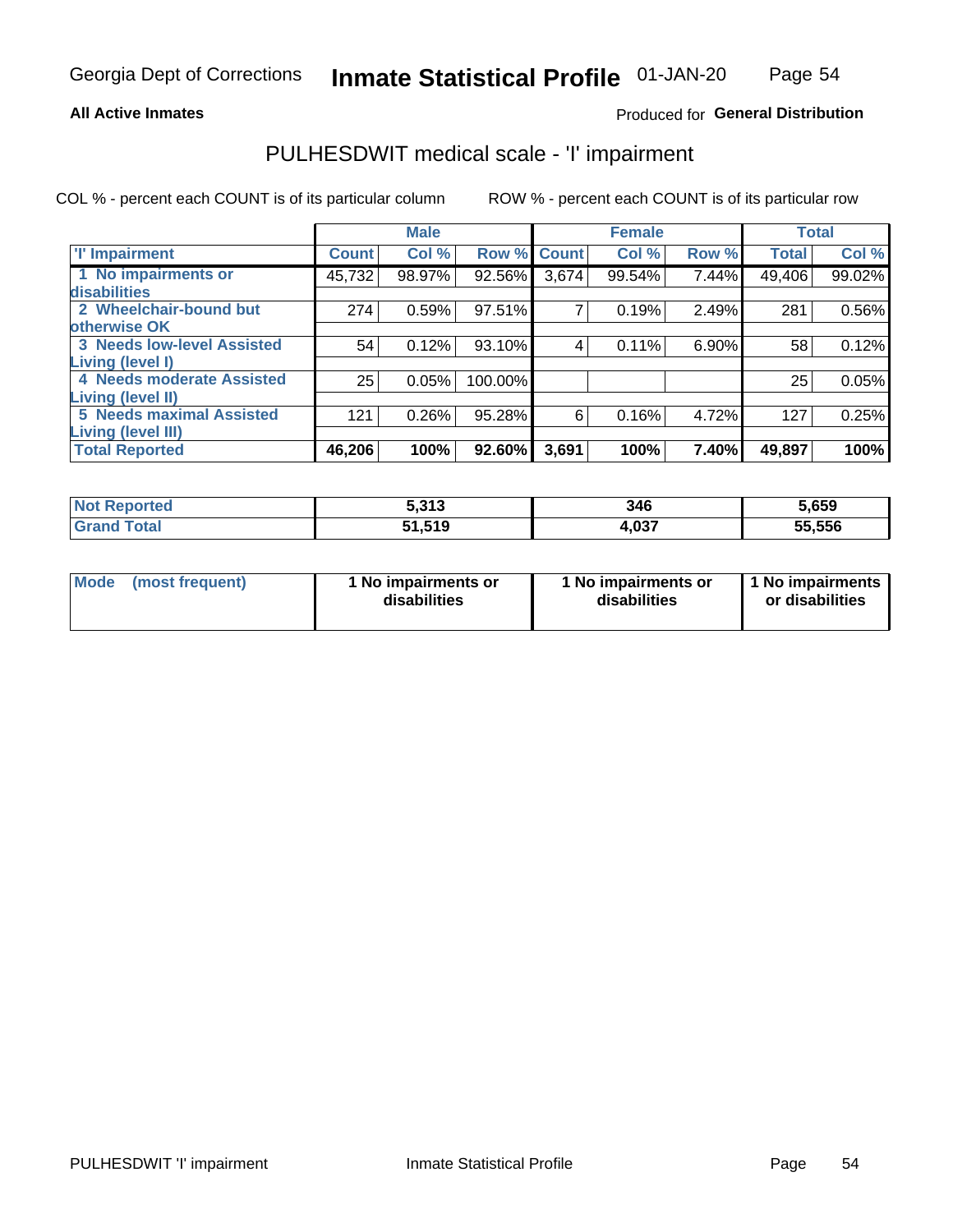## **All Active Inmates**

## Produced fo General Distribution

# PULHESDWIT medical scale - 'T' transportability

COL % - percent each COUNT is of its particular column

|                              |                    | <b>Male</b> |         |              | <b>Female</b> |       |              | <b>Total</b> |
|------------------------------|--------------------|-------------|---------|--------------|---------------|-------|--------------|--------------|
| <b>T' Transportability</b>   | Count <sup>!</sup> | Col %       | Row %   | <b>Count</b> | Col %         | Row % | <b>Total</b> | Col %        |
| 1 Can be transported in any  | 46,083             | 99.18%      | 92.63%  | 3,667        | 99.59%        | 7.37% | 49,750       | 99.21%       |
| ordinary approved vehicle    |                    |             |         |              |               |       |              |              |
| 2 Wheelchair-bound, not      | 87                 | 0.19%       | 96.67%  | 3            | 0.08%         | 3.33% | 90           | 0.18%        |
| needing special vehicle      |                    |             |         |              |               |       |              |              |
| 3 Wheelchair-bound, requires | 21                 | 0.05%       | 100.00% |              |               |       | 21           | 0.04%        |
| special vehicle              |                    |             |         |              |               |       |              |              |
| 4 Needs specially-equipped   | 5                  | 0.01%       | 100.00% |              |               |       | 5            | 0.01%        |
| medical vehicle              |                    |             |         |              |               |       |              |              |
| <b>5 Requires ambulance</b>  | 268                | 0.58%       | 95.71%  | 12           | 0.33%         | 4.29% | 280          | 0.56%        |
| transport                    |                    |             |         |              |               |       |              |              |
| <b>Total Reported</b>        | 46, 464            | 100%        | 92.66%  | 3,682        | 100%          | 7.34% | 50,146       | 100%         |

| orted | 5,055  | 355   | 5,410  |
|-------|--------|-------|--------|
|       | 51.519 | 1,037 | 55,556 |

|  | Mode (most frequent) | 1 Can be transported in any 1 Can be transported in any<br>ordinary approved vehicle   ordinary approved vehicle   transported in any |  | 1 Can be<br>  ordinary approved  <br>vehicle |
|--|----------------------|---------------------------------------------------------------------------------------------------------------------------------------|--|----------------------------------------------|
|--|----------------------|---------------------------------------------------------------------------------------------------------------------------------------|--|----------------------------------------------|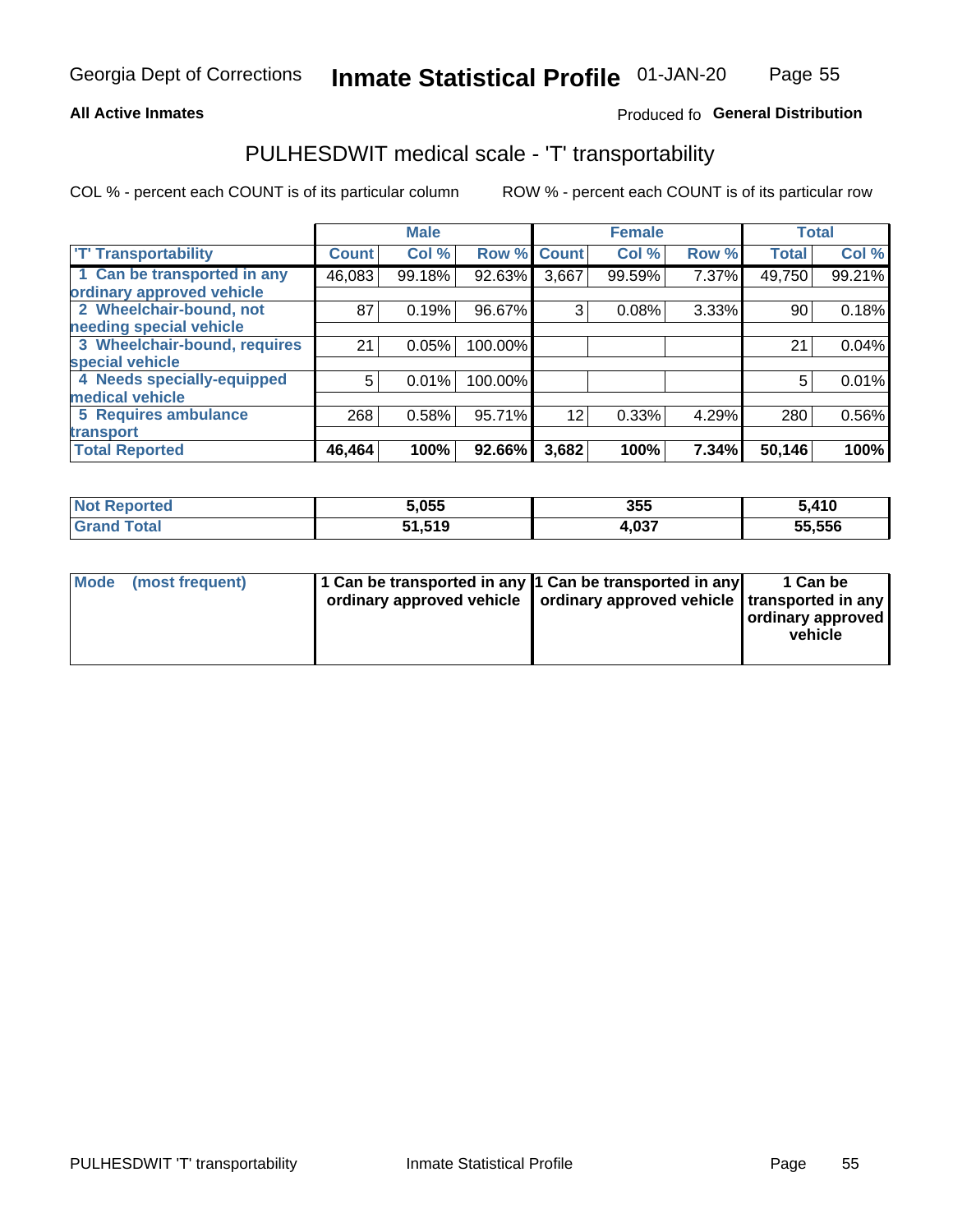#### **Inmate Statistical Profile 01-JAN-20** Page 56

**All Active Inmates** 

### **Produced for General Distribution**

# Number of prior Georgia incarcerations

COL % - percent each COUNT is of its particular column

|                                       |              | <b>Male</b> |                    |       | <b>Female</b> |       |        | <b>Total</b> |
|---------------------------------------|--------------|-------------|--------------------|-------|---------------|-------|--------|--------------|
| <b>Num of Prior GA Incarcerations</b> | <b>Count</b> | Col %       | <b>Row % Count</b> |       | Col %         | Row % | Total  | Col %        |
| $\bf{0}$                              | 28,526       | 55.37%      | 90.71%             | 2,921 | 72.36%        | 9.29% | 31,447 | 56.60%       |
|                                       | 9,508        | 18.46%      | 94.21%             | 584   | 14.47%        | 5.79% | 10,092 | 18.17%       |
| $\mathbf{2}$                          | 5,511        | 10.70%      | 95.53%             | 258   | 6.39%         | 4.47% | 5,769  | 10.38%       |
| 3                                     | 3,344        | 6.49%       | 96.87%             | 108   | 2.68%         | 3.13% | 3,452  | 6.21%        |
| 4                                     | 1,902        | 3.69%       | 96.89%             | 61    | 1.51%         | 3.11% | 1,963  | 3.53%        |
| 5                                     | 1,105        | 2.14%       | 95.84%             | 48'   | 1.19%         | 4.16% | 1,153  | 2.08%        |
| <b>More Than 5</b>                    | 1,623        | 3.15%       | 96.61%             | 57    | 1.41%         | 3.39% | 1,680  | 3.02%        |
| <b>Total Reported</b>                 | 51,519       | 100%        | 92.73%             | 4,037 | 100.0%        | 7.27% | 55,556 | 100%         |

| eported<br>NO1 |        |                   |        |
|----------------|--------|-------------------|--------|
| `otal<br>Gr:   | 51,519 | <b>027</b><br>,vj | 55,556 |

| Mean (average)         | 1.08 | .58 | 1.04 |
|------------------------|------|-----|------|
| <b>Median (middle)</b> |      |     |      |
| Mode (most frequent)   |      |     |      |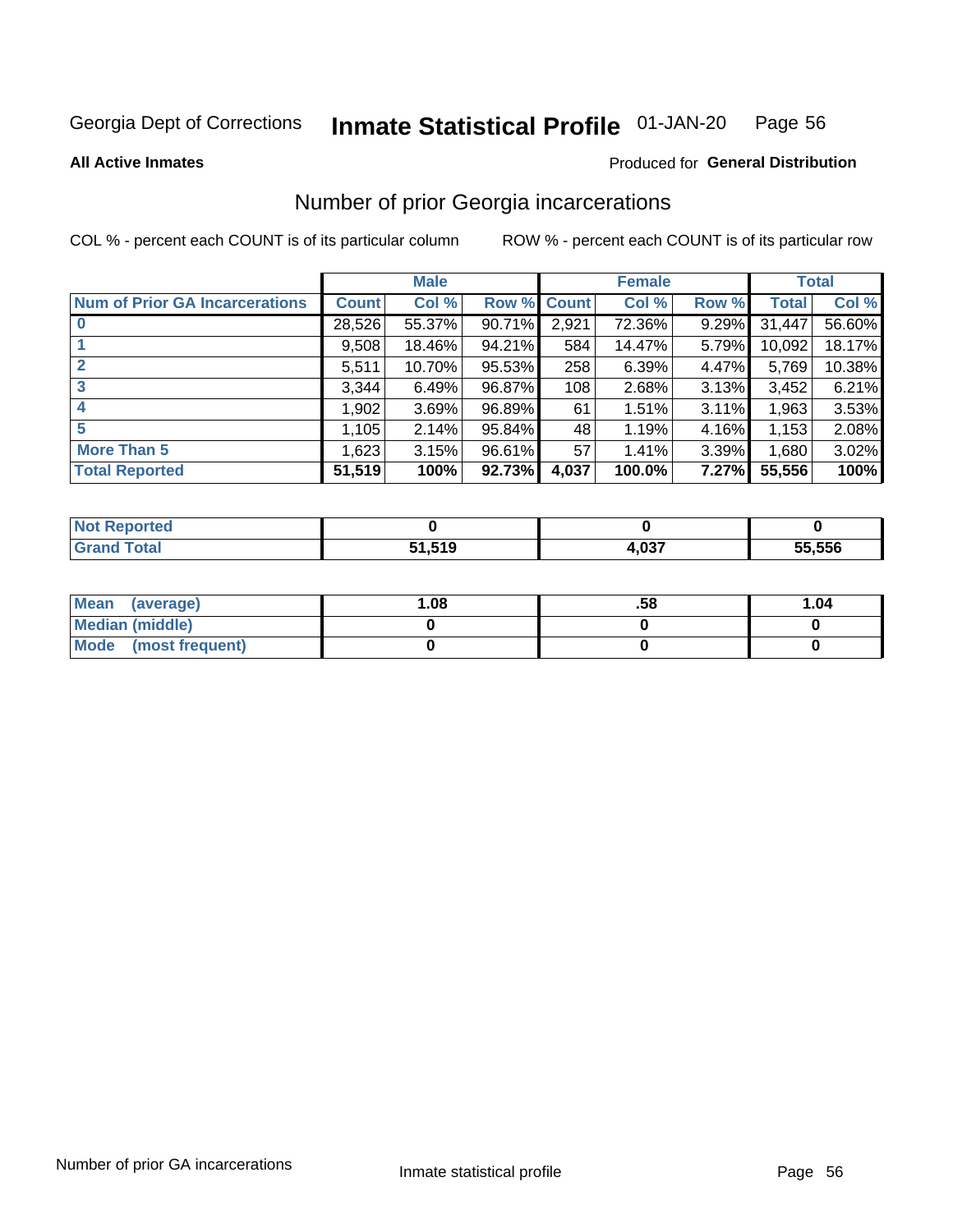#### **Inmate Statistical Profile 01-JAN-20** Page 57

**All Active Inmates** 

### Produced for General Distribution

## Prison sentence in years

COL % - percent each COUNT is of its particular column

ROW % - percent each COUNT is of its particular row

|                                 |              | <b>Male</b> |        |              | <b>Female</b> |        |              | <b>Total</b> |
|---------------------------------|--------------|-------------|--------|--------------|---------------|--------|--------------|--------------|
| <b>Prison Sentence In Years</b> | <b>Count</b> | Col %       | Row %  | <b>Count</b> | Col %         | Row %  | <b>Total</b> | Col %        |
| $0 - 1$                         | 564          | 1.09%       | 92.31% | 47           | 1.16%         | 7.69%  | 611          | 1.10%        |
| $1.1 - 2$                       | 817          | 1.59%       | 89.98% | 91           | 2.25%         | 10.02% | 908          | 1.63%        |
| $2.1 - 3$                       | 1,239        | 2.40%       | 86.70% | 190          | 4.71%         | 13.30% | 1,429        | 2.57%        |
| $3.1 - 4$                       | 1,023        | 1.99%       | 88.73% | 130          | 3.22%         | 11.27% | 1,153        | 2.08%        |
| $4.1 - 5$                       | 1,936        | 3.76%       | 89.88% | 218          | 5.40%         | 10.12% | 2,154        | 3.88%        |
| $5.1 - 6$                       | 1,141        | 2.21%       | 89.70% | 131          | 3.24%         | 10.30% | 1,272        | 2.29%        |
| $6.1 - 7$                       | 1,090        | 2.12%       | 90.91% | 109          | 2.70%         | 9.09%  | 1,199        | 2.16%        |
| $7.1 - 8$                       | 1,178        | 2.29%       | 92.18% | 100          | 2.48%         | 7.82%  | 1,278        | 2.30%        |
| $8.1 - 9$                       | 1,253        | 2.43%       | 93.16% | 92           | 2.28%         | 6.84%  | 1,345        | 2.42%        |
| $9.1 - 10$                      | 3,566        | 6.92%       | 89.76% | 407          | 10.08%        | 10.24% | 3,973        | 7.15%        |
| $10.1 - 12$                     | 2,213        | 4.30%       | 90.73% | 226          | 5.60%         | 9.27%  | 2,439        | 4.39%        |
| $12.1 - 15$                     | 4,966        | 9.64%       | 91.96% | 434          | 10.75%        | 8.04%  | 5,400        | 9.72%        |
| $15.1 - 20$                     | 9,518        | 18.47%      | 93.08% | 708          | 17.54%        | 6.92%  | 10,226       | 18.41%       |
| 20.1 - Over                     | 11,883       | 23.07%      | 94.35% | 711          | 17.61%        | 5.65%  | 12,594       | 22.67%       |
| <b>Life</b>                     | 7,405        | 14.37%      | 95.11% | 381          | 9.44%         | 4.89%  | 7,786        | 14.01%       |
| <b>Life Without Parole</b>      | 1,577        | 3.06%       | 96.45% | 58           | 1.44%         | 3.55%  | 1,635        | 2.94%        |
| <b>Death</b>                    | 82           | 0.16%       | 98.80% |              | 0.02%         | 1.20%  | 83           | 0.15%        |
| <b>Youthful Offenders</b>       | 68           | 0.13%       | 95.77% | 3            | 0.07%         | 4.23%  | 71           | 0.13%        |
| <b>Total Reported</b>           | 51,519       | 100%        | 92.73% | 4,037        | 100%          | 7.27%  | 55,556       | 100%         |

| <b>Not</b><br>Reported |                 |     |        |
|------------------------|-----------------|-----|--------|
| <b>cotal</b>           | <b>-40</b><br>. | 027 | 55,556 |

### **Determinate (numeric) sentences only**

| <b>Mean</b> | −∪.0U | 24.86 | 25.58 |
|-------------|-------|-------|-------|
|             |       |       |       |

All sentences (including determinate), with life, life without parole, and death sentences figured at 45 years

| Mean | 36.55 | 38.18 | 36.60 |
|------|-------|-------|-------|
|      |       |       |       |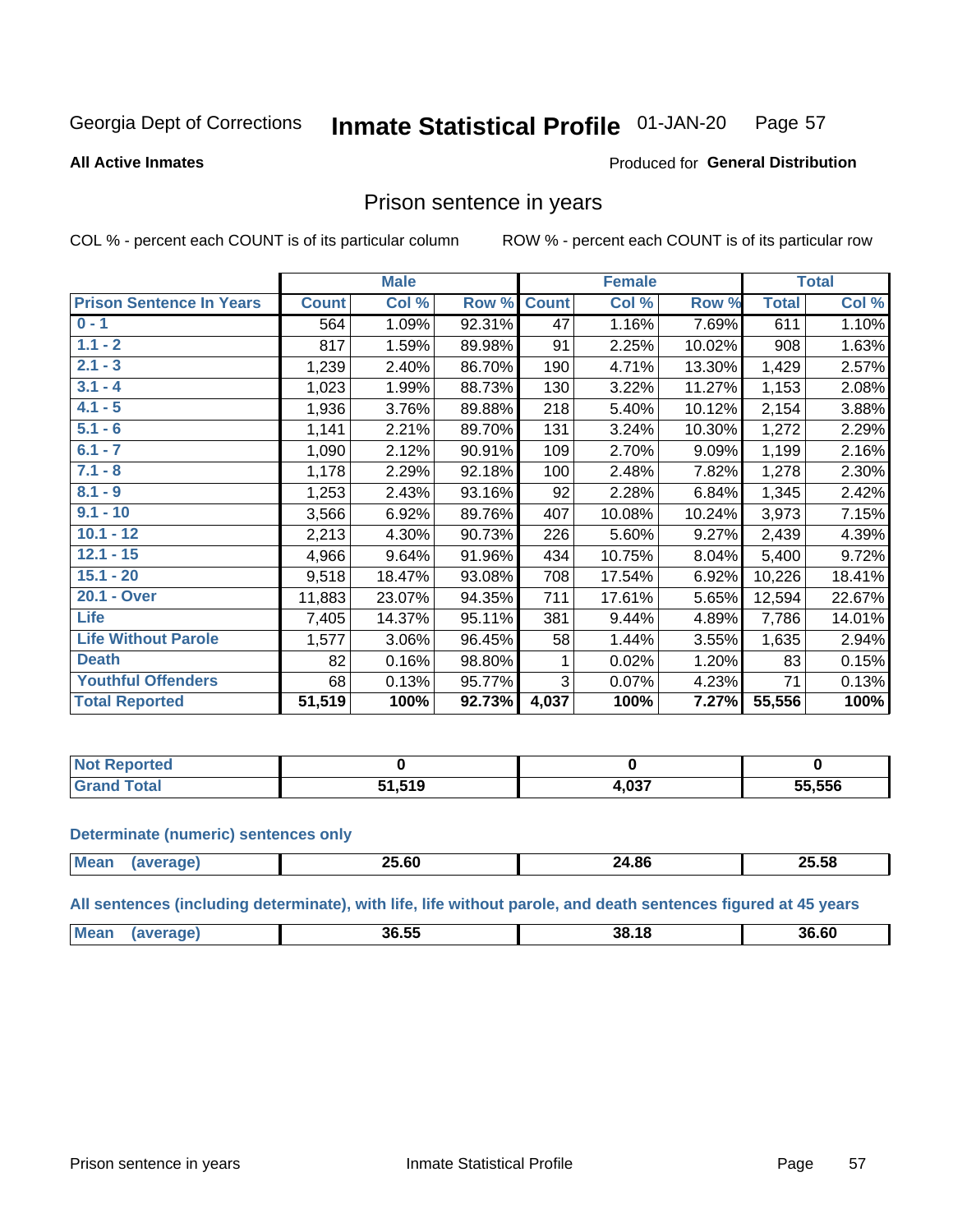#### Inmate Statistical Profile 01-JAN-20 Page 58

### **All Active Inmates**

### **Produced for General Distribution**

# Primary offense, broken out into felonies vs misdemeanors

COL % - percent each COUNT is of its particular column

|                                  | <b>Male</b>  |        |             | <b>Female</b> |         |          | Total        |        |  |
|----------------------------------|--------------|--------|-------------|---------------|---------|----------|--------------|--------|--|
| <b>Felonies and Misdemeanors</b> | <b>Count</b> | Col %  | Row % Count |               | Col %   | Row %    | <b>Total</b> | Col %  |  |
| <b>Felonies</b>                  | 51,275       | 99.80% | $92.72\%$   | 4.028         | 99.93%  | 7.28%    | 55,303       | 99.81% |  |
| <b>Misdemeanors</b>              | 103          | .20%   | 97.17%      |               | $.07\%$ | $2.83\%$ | 106          | .19%   |  |
| <b>Total Reported</b>            | 51,378       | 100%   | $92.73\%$   | 4,031         | 100%    | 7.27%    | 55,409       | 100%   |  |

| <b>Not Reported</b>   | 14.             |        |        |
|-----------------------|-----------------|--------|--------|
| Total<br><b>Grand</b> | 31 510<br>נו טו | 51,384 | 55.556 |

| M      | .    | nes | onies |
|--------|------|-----|-------|
| nuenti | ____ | .   | .     |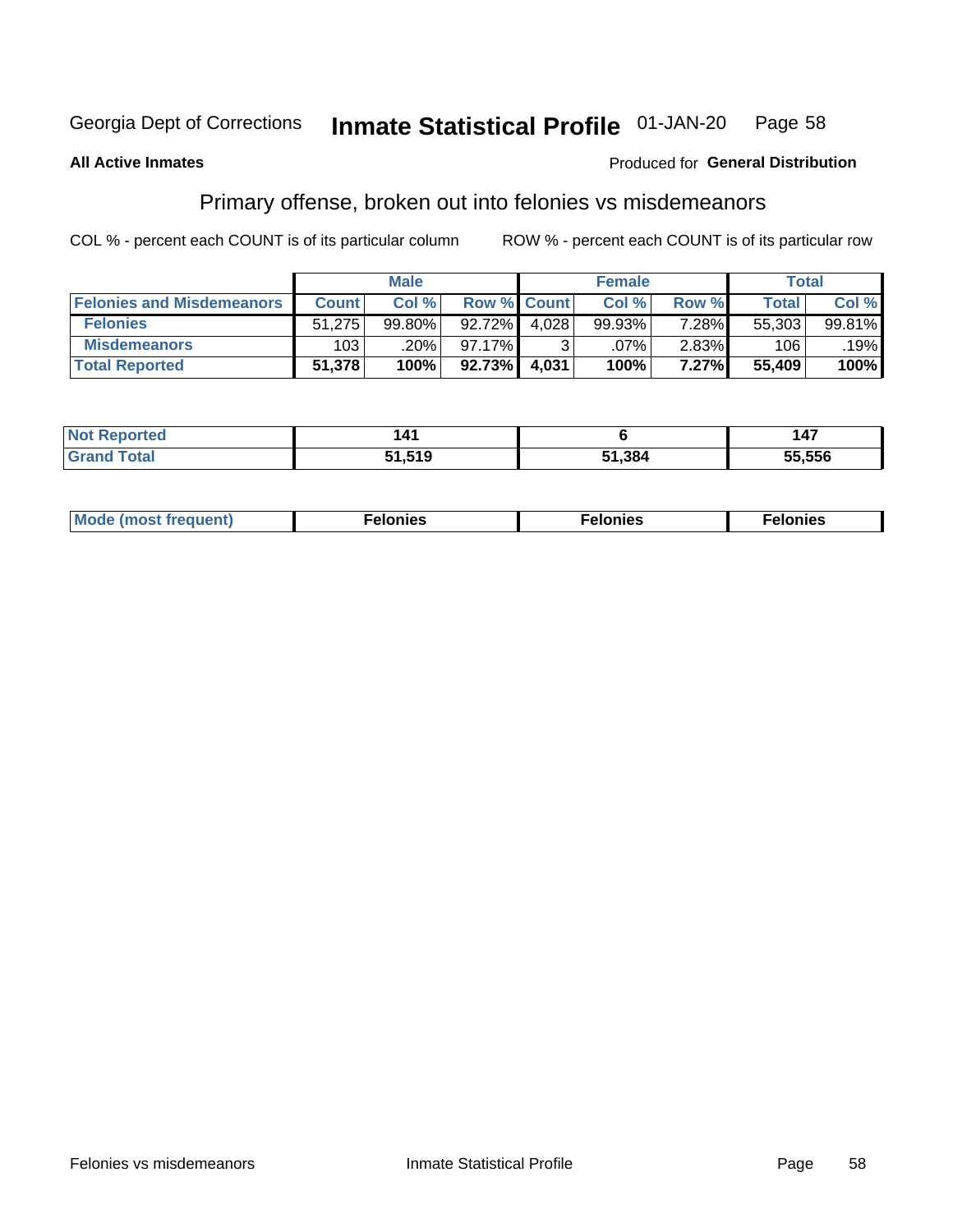### Inmate Statistical Profile 01-JAN-20 Page 59

**All Active Inmates** 

### Produced for General Distribution

# Primary offense, broken out into six broad crime categories

COL % - percent each COUNT is of its particular column

|   |                         | <b>Male</b>  |        |             | <b>Female</b> |        |          | <b>Total</b> |        |  |
|---|-------------------------|--------------|--------|-------------|---------------|--------|----------|--------------|--------|--|
|   | <b>Crime Categories</b> | <b>Count</b> | Col %  | Row % Count |               | Col %  | Row %    | <b>Total</b> | Col %  |  |
|   | <b>Violent</b>          | 27,062       | 52.63% | 93.68%      | 1,827         | 45.26% | 6.32%    | 28,889       | 52.09% |  |
| 2 | <b>Sex Crime</b>        | 8,798        | 17.11% | 98.47%      | 137           | 3.39%  | $1.53\%$ | 8,935        | 16.11% |  |
| 3 | <b>Property</b>         | 7,410        | 14.41% | 89.55%      | 865           | 21.43% | 10.45%   | 8,275        | 14.92% |  |
| 4 | <b>Drug</b>             | 5,244        | 10.20% | 84.46%      | 965           | 23.90% | 15.54%   | 6,209        | 11.20% |  |
| 5 | <b>Habit/DUI</b>        | 97           | .19%   | 85.84%      | 16            | .40%   | 14.16%   | 113          | .20%   |  |
| 6 | <b>Other</b>            | 2,811        | 5.47%  | 92.53%      | 227           | 5.62%  | 7.47%    | 3,038        | 5.48%  |  |
|   | <b>Total Reported</b>   | 51,422       | 100%   | 92.72%      | 4,037         | 100%   | 7.28%    | 55,459       | 100%   |  |

| rted<br>NO | --     |                 | רח     |
|------------|--------|-----------------|--------|
|            | 51,519 | $\sim$<br>ີ.∪ພ. | 55,556 |

| <b>Mode</b><br>t frequent)<br>THOS | .<br>iolent | 'iolent | <b>Violent</b> |
|------------------------------------|-------------|---------|----------------|
|                                    |             |         |                |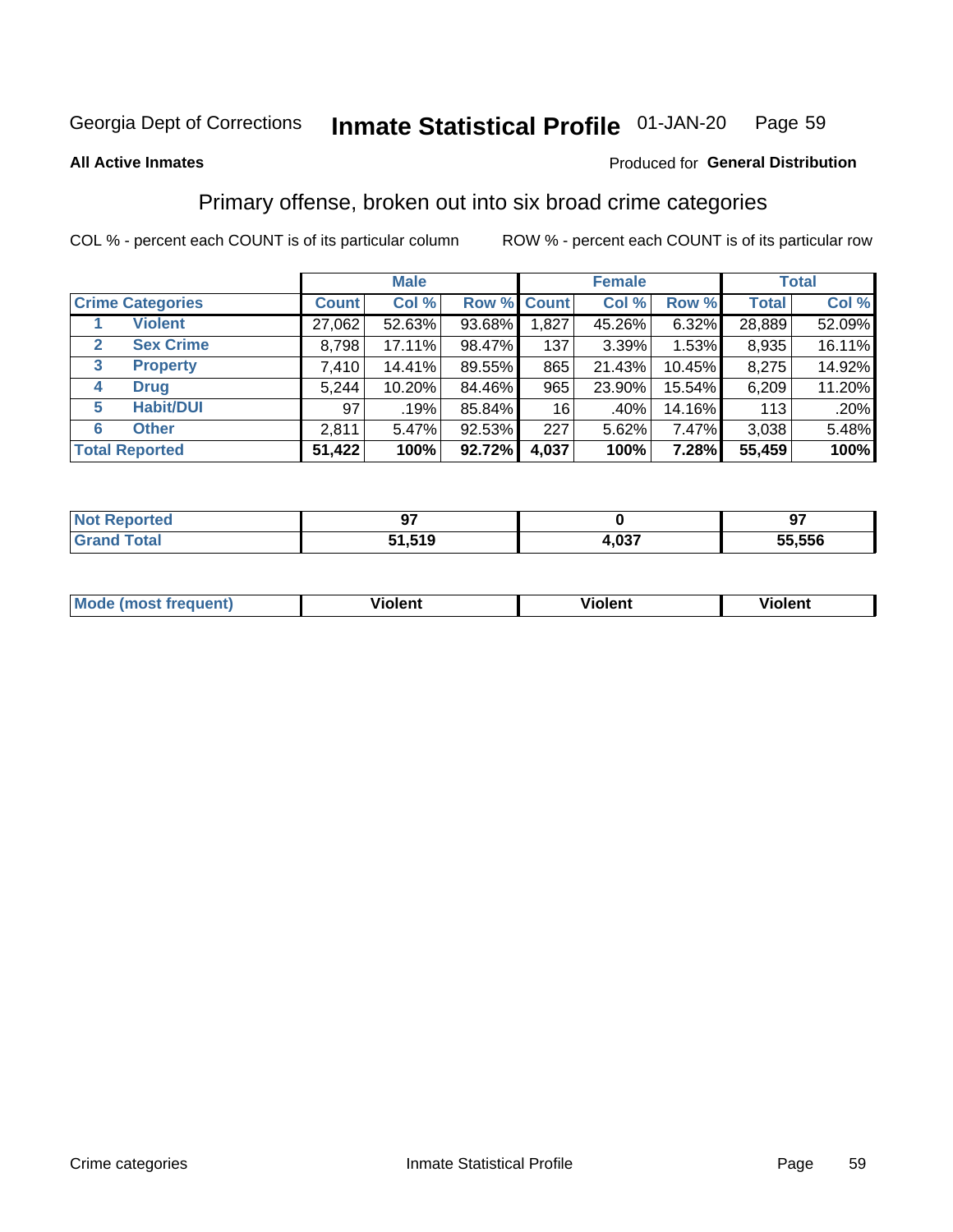#### **Inmate Statistical Profile 01-JAN-20** Page 60

### **All Active Inmates**

## **Produced for General Distribution**

# Primary offense, detailed offense code

COL % - percent each COUNT is of its particular column

|                                                   |                         | <b>Male</b> |                   |                  | <b>Female</b> |         |                | <b>Total</b> |
|---------------------------------------------------|-------------------------|-------------|-------------------|------------------|---------------|---------|----------------|--------------|
| <b>Primary Offense</b>                            | <b>Count</b>            | Col %       | Row %             | <b>Count</b>     | Col %         | Row %   | <b>Total</b>   | Col %        |
| <b>Abandmnt Of Contrid Subst</b>                  | 1                       | .01%        | 100.00%           |                  |               |         | 1              | .01%         |
| (4160)<br><b>Abuse Neglect Elder/Disab (2812)</b> |                         |             |                   |                  |               |         |                |              |
| Agg Asit W Intnt To Rape (2095)                   | 45                      | .09%        | 68.18%<br>100.00% | 21               | .52%          | 31.82%  | 66             | .12%         |
| <b>Agg Sex Battery Atmpt (2099)</b>               | 71                      | .14%        |                   |                  |               |         | 71             | .13%         |
| <b>Aggrav Assault (1302)</b>                      | 3                       | .01%        | 100.00%           |                  |               |         | 3              | .01%         |
|                                                   | 5,446                   | 10.59%      | 94.35%            | 326              | 8.08%         | 5.65%   | 5,772          | 10.41%       |
| <b>Aggrav Assault Peace Ofcr</b><br>(1314)        | 369                     | .72%        | 94.62%            | 21               | .52%          | 5.38%   | 390            | .70%         |
| <b>Aggrav Battery (1305)</b>                      | 1,362                   | 2.65%       | 93.22%            | 99               | 2.45%         | 6.78%   | 1,461          | 2.63%        |
| <b>Aggrav Battery Peace Ofcr</b><br>(1315)        | 33                      | .06%        | 97.06%            | 1                | .02%          | 2.94%   | 34             | .06%         |
| <b>Aggrav Ch Molest Atmpt (2096)</b>              | $\overline{4}$          | .01%        | 100.00%           |                  |               |         | 4              | .01%         |
| <b>Aggrav Child Molestation (2021)</b>            | 1,316                   | 2.56%       | 98.43%            | 21               | .52%          | 1.57%   | 1,337          | 2.41%        |
| <b>Aggrav Cruelty To Animals</b><br>(2972)        | 14                      | .03%        | 93.33%            | 1                | .02%          | 6.67%   | 15             | .03%         |
| <b>Aggrav Sexual Battery (2009)</b>               | 239                     | .46%        | 99.17%            | $\overline{2}$   | .05%          | .83%    | 241            | .43%         |
| <b>Aggrav Sodomy (2003)</b>                       | 232                     | .45%        | 98.72%            | $\overline{3}$   | .07%          | 1.28%   | 235            | .42%         |
| <b>Aggrav Stalking (1321)</b>                     | 316                     | .61%        | 96.05%            | 13               | .32%          | 3.95%   | 329            | .59%         |
| <b>Aggravated Assault On 65+</b><br>(1304)        | 5                       | .01%        | 71.43%            | $\overline{2}$   | .05%          | 28.57%  | 7              | .01%         |
| <b>Aiding Escape (2502)</b>                       |                         |             |                   | 1                | .02%          | 100.00% | 1              | .01%         |
| <b>Alter Id (1506)</b>                            | $\overline{2}$          | .01%        | 100.00%           |                  |               |         | $\overline{2}$ | .01%         |
| <b>Armed Robbery (1902)</b>                       | 5,746                   | 11.17%      | 96.46%            | 211              | 5.23%         | 3.54%   | 5,957          | 10.74%       |
| Arson 1st Degree (1401)                           | 59                      | .11%        | 86.76%            | $\boldsymbol{9}$ | .22%          | 13.24%  | 68             | .12%         |
| <b>Arson 2nd Degree (1402)</b>                    | 10                      | .02%        | 90.91%            | 1                | .02%          | 9.09%   | 11             | .02%         |
| <b>Arson 3rd Degree (1403)</b>                    | 6                       | .01%        | 100.00%           |                  |               |         | 6              | .01%         |
| Ass W/ Int Transmit Hiv (1313)                    | 1                       | .01%        | 50.00%            | 1                | .02%          | 50.00%  | $\overline{2}$ | .01%         |
| <b>Atmpt Aggrav Assault (1303)</b>                | 10                      | .02%        | 100.00%           |                  |               |         | 10             | .02%         |
| <b>Atmpt Aggrav Sodomy (2093)</b>                 | $\overline{\mathbf{4}}$ | .01%        | 100.00%           |                  |               |         | 4              | .01%         |
| <b>Atmpt Armed Robbery (1992)</b>                 | 92                      | .18%        | 93.88%            | 6                | .15%          | 6.12%   | 98             | .18%         |
| <b>Atmpt Burglary (1690)</b>                      | 24                      | .05%        | 96.00%            | 1                | .02%          | 4.00%   | 25             | .05%         |
| <b>Atmpt Child Molestation (2094)</b>             | 45                      | .09%        | 100.00%           |                  |               |         | 45             | .08%         |
| <b>Atmpt Kidnap (1390)</b>                        | $\overline{c}$          | .01%        | 100.00%           |                  |               |         | $\overline{2}$ | .01%         |
| <b>Atmpt Murder (1190)</b>                        | 160                     | .31%        | 93.02%            | 12               | .30%          | 6.98%   | 172            | .31%         |
| Atmpt Rape (2091)                                 | 52                      | .10%        | 98.11%            |                  | .02%          | 1.89%   | 53             | .10%         |
| <b>Atmpt Robbery (1991)</b>                       | 34                      | .07%        | 100.00%           |                  |               |         | 34             | .06%         |
| <b>Atmpt Sodomy (2092)</b>                        | 1                       | .01%        | 100.00%           |                  |               |         | 1              | .01%         |
| <b>Atmpt Theft By Taking (1812)</b>               | $\overline{c}$          | .01%        | 100.00%           |                  |               |         | $\overline{2}$ | .01%         |
| <b>Atmpt Viol Substance Act (4090)</b>            | 15                      | .03%        | 83.33%            | 3                | .07%          | 16.67%  | 18             | .03%         |
| <b>Att/Consprcy Commt C/S/Of</b>                  | 44                      | .09%        | 80.00%            | 11               | .27%          | 20.00%  | 55             | .10%         |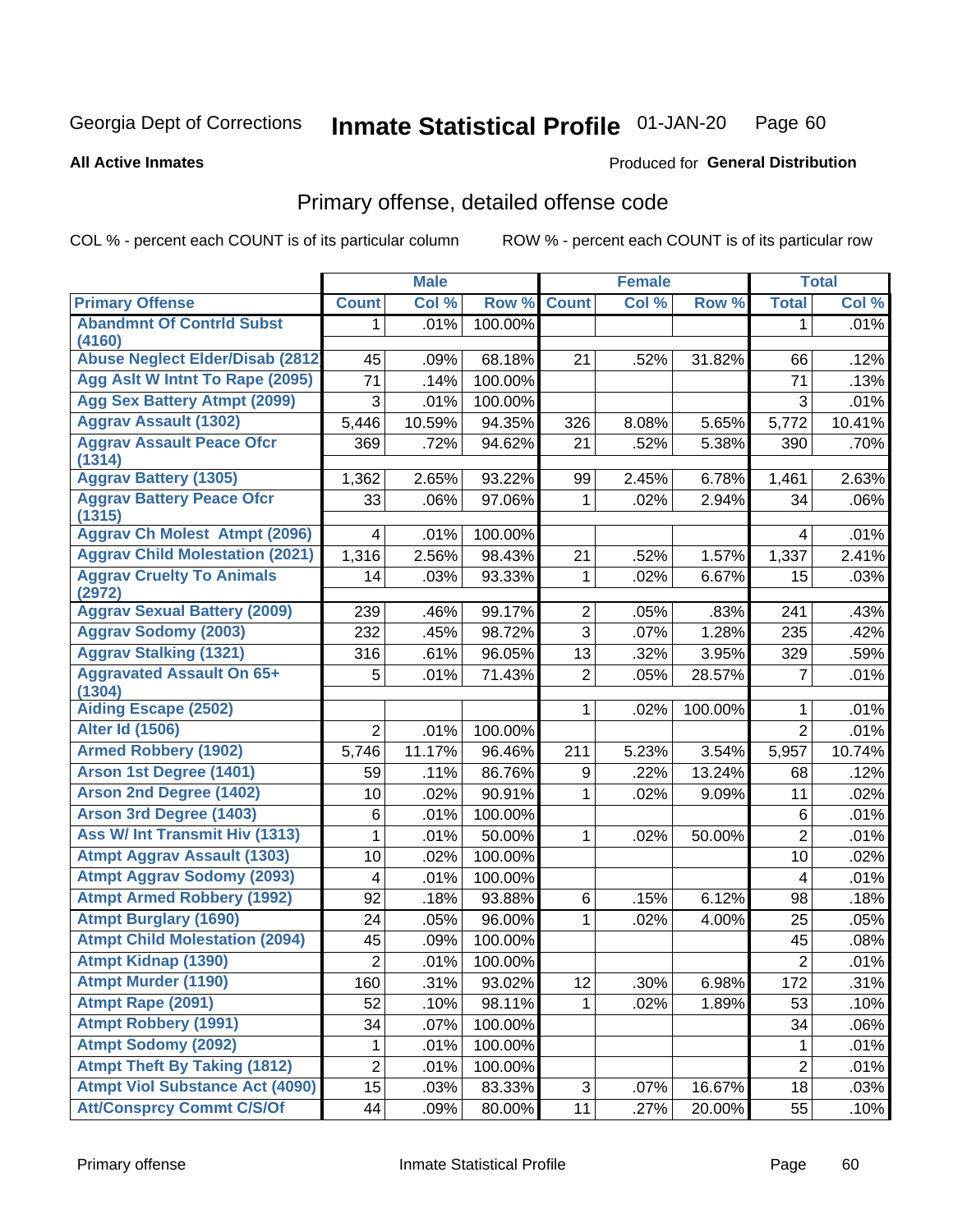#### Inmate Statistical Profile 01-JAN-20 Page 61

### **All Active Inmates**

## **Produced for General Distribution**

# Primary offense, detailed offense code

COL % - percent each COUNT is of its particular column

|                                            |                         | <b>Male</b> |         |                | <b>Female</b> |         |                | <b>Total</b> |
|--------------------------------------------|-------------------------|-------------|---------|----------------|---------------|---------|----------------|--------------|
| <b>Primary Offense</b>                     | <b>Count</b>            | Col %       | Row %   | <b>Count</b>   | Col %         | Row %   | <b>Total</b>   | Col %        |
| (4134)                                     |                         |             |         |                |               |         |                |              |
| <b>Bad Checks (1704)</b>                   | 1                       | .01%        | 100.00% |                |               |         | 1              | .01%         |
| <b>Bail Jumping (2511)</b>                 | 6                       | .01%        | 100.00% |                |               |         | 6              | .01%         |
| <b>Bestiality (2004)</b>                   | 1                       | .01%        | 100.00% |                |               |         | 1              | .01%         |
| <b>Bigamy (2007)</b>                       | 3                       | .01%        | 100.00% |                |               |         | 3              | .01%         |
| <b>Bribery Govt Officer (2301)</b>         |                         |             |         | 1              | .02%          | 100.00% | $\mathbf{1}$   | .01%         |
| Burg 1st Aft 6/30/12 (1611)                | 2,077                   | 4.04%       | 93.39%  | 147            | 3.64%         | 6.61%   | 2,224          | 4.01%        |
| Burg 2nd Aft 6/30/12 (1612)                | 744                     | 1.45%       | 96.75%  | 25             | .62%          | 3.25%   | 769            | 1.39%        |
| Burg Bef 7/1/12 (1601)                     | 1,863                   | 3.62%       | 97.23%  | 53             | 1.31%         | 2.77%   | 1,916          | 3.45%        |
| <b>Carry Pistl Without Licns (2903)</b>    |                         | .01%        | 100.00% |                |               |         | 1              | .01%         |
| <b>Carry Weapon At School (2915)</b>       | 6                       | .01%        | 100.00% |                |               |         | 6              | .01%         |
| <b>Child Molestation (2019)</b>            | 2,694                   | 5.24%       | 97.82%  | 60             | 1.49%         | 2.18%   | 2,754          | 4.97%        |
| <b>Cnspire Traffic Cntrl Sub (4130)</b>    | 5                       | .01%        | 100.00% |                |               |         | 5              | .01%         |
| <b>Computer Pornography (1760)</b>         | 105                     | .20%        | 100.00% |                |               |         | 105            | .19%         |
| <b>Computer Theft (1761)</b>               | 2                       | .01%        | 28.57%  | 5              | .12%          | 71.43%  | 7              | .01%         |
| <b>Computer Trespass (1762)</b>            | $\overline{2}$          | .01%        | 66.67%  | 1              | .02%          | 33.33%  | 3              | .01%         |
| <b>Conceal Death Of Another (1125)</b>     | 14                      | .03%        | 70.00%  | 6              | .15%          | 30.00%  | 20             | .04%         |
| <b>Conspiracy (9901)</b>                   | 21                      | .04%        | 84.00%  | 4              | .10%          | 16.00%  | 25             | .05%         |
| <b>Convsn Paymnts Real Propy</b><br>(1811) | 1                       | .01%        | 100.00% |                |               |         | 1              | .01%         |
| Crim Use W/Alt Id Mark (7010)              | 3                       | .01%        | 100.00% |                |               |         | 3              | .01%         |
| <b>Crml Atmpt Felony (7027)</b>            | $\overline{\mathbf{4}}$ | .01%        | 66.67%  | $\overline{2}$ | .05%          | 33.33%  | 6              | .01%         |
| <b>Crmnl Atmpt (9905)</b>                  | $\overline{2}$          | .01%        | 100.00% |                |               |         | $\overline{2}$ | .01%         |
| Crmnl Damage 1st Degree (1501)             | 22                      | .04%        | 100.00% |                |               |         | 22             | .04%         |
| <b>Crmnl Damage 2nd Degree</b>             | 81                      | .16%        | 93.10%  | 6              | .15%          | 6.90%   | 87             | .16%         |
| (1502)                                     |                         |             |         |                |               |         |                |              |
| <b>Crmnl Interfere Govt Prop (2613)</b>    | 20                      | .04%        | 90.91%  | $\overline{2}$ | .05%          | 9.09%   | 22             | .04%         |
| <b>Crmnl Poss Explosives (1404)</b>        | 1                       | .01%        | 100.00% |                |               |         | 1              | .01%         |
| <b>Crmnl Solicitation (9910)</b>           | 4                       | .01%        | 100.00% |                |               |         | 4              | .01%         |
| <b>Cruelty To An Inmate (2810)</b>         | 1                       | .01%        | 100.00% |                |               |         | 1              | .01%         |
| <b>Cruelty To Animals (2971)</b>           | 1                       | .01%        | 100.00% |                |               |         | 1              | .01%         |
| <b>Cruelty To Children (2801)</b>          | 317                     | .62%        | 72.87%  | 118            | 2.92%         | 27.13%  | 435            | .78%         |
| <b>Cruelty To Elder Person (2811)</b>      | 25                      | .05%        | 65.79%  | 13             | .32%          | 34.21%  | 38             | .07%         |
| <b>Distr Mat Depict Nudity (2102)</b>      |                         | .01%        | 100.00% |                |               |         | 1              | .01%         |
| Dogfighting (2718)                         | 1                       | .01%        | 100.00% |                |               |         | 1              | .01%         |
| Drv W/ Improp Veh Reg (7013)               | 3                       | .01%        | 100.00% |                |               |         | 3              | .01%         |
| <b>Drv W/Susp License (7011)</b>           | 1                       | .01%        | 100.00% |                |               |         | 1              | .01%         |
| <b>Drvng Habtl Violator (5004)</b>         | 8                       | .02%        | 80.00%  | $\overline{2}$ | .05%          | 20.00%  | 10             | .02%         |
| <b>Embracery (2407)</b>                    | $\mathbf{1}$            | .01%        | 100.00% |                |               |         | $\mathbf 1$    | .01%         |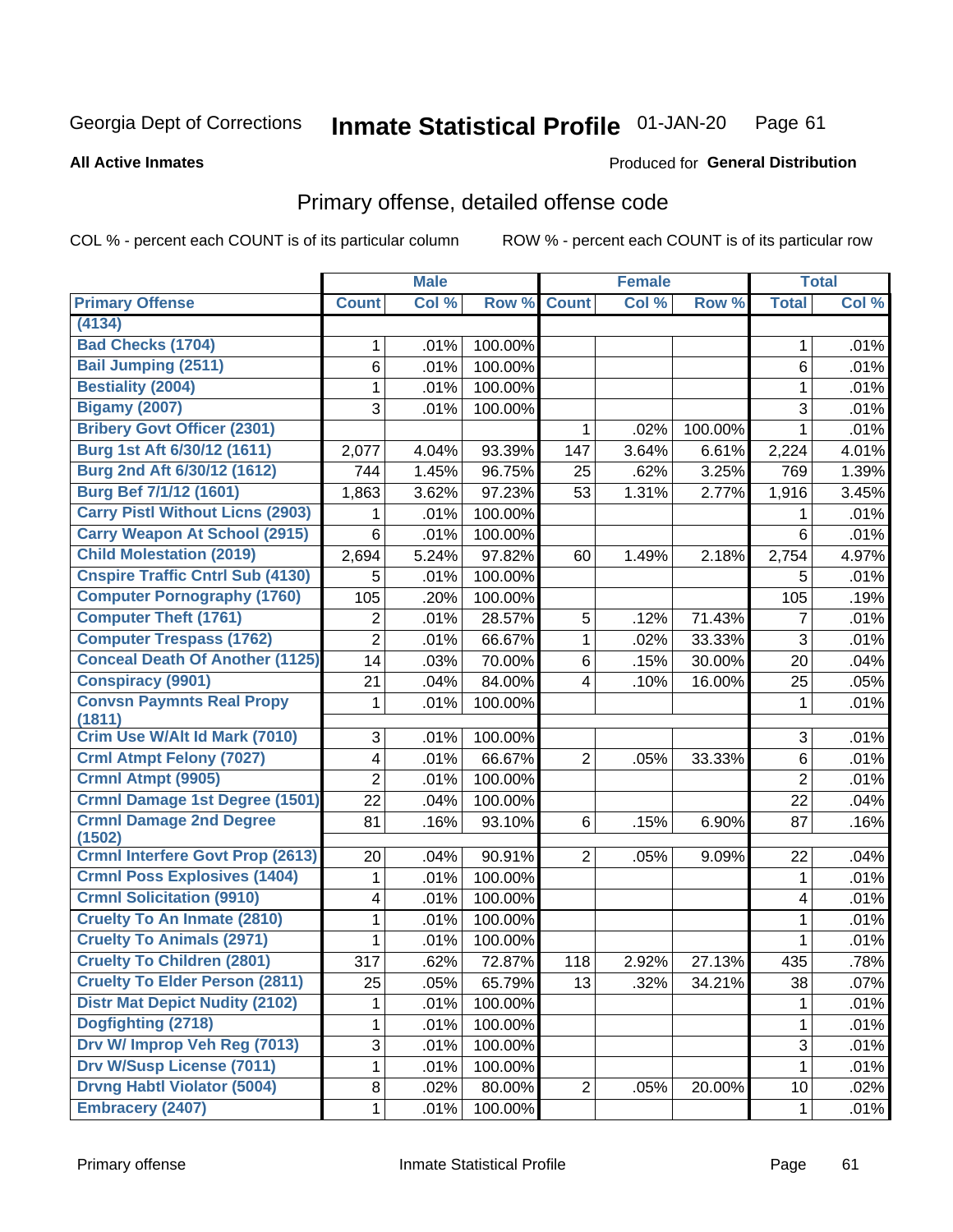#### Inmate Statistical Profile 01-JAN-20 Page 62

### **All Active Inmates**

# **Produced for General Distribution**

# Primary offense, detailed offense code

COL % - percent each COUNT is of its particular column

|                                            |                | <b>Male</b> |         |                | <b>Female</b> |        |                | <b>Total</b> |
|--------------------------------------------|----------------|-------------|---------|----------------|---------------|--------|----------------|--------------|
| <b>Primary Offense</b>                     | <b>Count</b>   | Col %       | Row %   | <b>Count</b>   | Col %         | Row %  | <b>Total</b>   | Col %        |
| <b>Entering Vehicle (1880)</b>             | 103            | .20%        | 95.37%  | 5              | .12%          | 4.63%  | 108            | .19%         |
| <b>Entice Child Attempted (2090)</b>       | 6              | .01%        | 100.00% |                |               |        | 6              | .01%         |
| <b>Enticing Child-Indec Purp (2020)</b>    | 80             | .16%        | 91.95%  | 7              | .17%          | 8.05%  | 87             | .16%         |
| <b>Escape (2501)</b>                       | 39             | .08%        | 90.70%  | 4              | .10%          | 9.30%  | 43             | .08%         |
| <b>Exploit Disabled/Elder (7022)</b>       | 14             | .03%        | 60.87%  | 9              | .22%          | 39.13% | 23             | .04%         |
| <b>False Certificates (2311)</b>           | 2              | .01%        | 100.00% |                |               |        | $\overline{2}$ | .01%         |
| <b>False Imprisonment (1308)</b>           | 209            | .41%        | 95.43%  | 10             | .25%          | 4.57%  | 219            | .39%         |
| <b>False Public Alarm (2609)</b>           | 1              | .01%        | 100.00% |                |               |        | 1              | .01%         |
| <b>False Statements Govt (2408)</b>        | 22             | .04%        | 66.67%  | 11             | .27%          | 33.33% | 33             | .06%         |
| <b>Family Violence Battery (1301)</b>      | 163            | .32%        | 98.19%  | 3              | .07%          | 1.81%  | 166            | .30%         |
| Feticide (1121)                            | 2              | .01%        | 100.00% |                |               |        | $\mathbf 2$    | .01%         |
| <b>Feticide By Vehicle (1118)</b>          | 6              | .01%        | 100.00% |                |               |        | 6              | .01%         |
| <b>Financial Identity Fraud (1756)</b>     | 68             | .13%        | 73.12%  | 25             | .62%          | 26.88% | 93             | .17%         |
| <b>Fleeing/Eluding Police (2316)</b>       | 544            | 1.06%       | 94.77%  | 30             | .74%          | 5.23%  | 574            | 1.03%        |
| Forg 1st Aft 6/30/12 (1711)                | 117            | .23%        | 73.58%  | 42             | 1.04%         | 26.42% | 159            | .29%         |
| Forg 1st Bef 7/1/12 (1701)                 | 147            | .29%        | 72.41%  | 56             | 1.39%         | 27.59% | 203            | .37%         |
| Forg 2nd Aft 6/30/12 (1712)                | 40             | .08%        | 78.43%  | 11             | .27%          | 21.57% | 51             | .09%         |
| Forg 2nd Bef 7/1/12 (1702)                 | 3              | .01%        | 75.00%  | 1              | .02%          | 25.00% | 4              | .01%         |
| Forg 3rd Aft 6/30/12 (1713)                | 54             | .11%        | 83.08%  | 11             | .27%          | 16.92% | 65             | .12%         |
| Forg 4th Aft 6/30/12 (1714)                | 14             | .03%        | 73.68%  | 5              | .12%          | 26.32% | 19             | .03%         |
| <b>Forgery Credit Card (1752)</b>          | 5              | .01%        | 71.43%  | $\overline{2}$ | .05%          | 28.57% | $\overline{7}$ | .01%         |
| <b>Fraudulent Access Compute</b>           | 1              | .01%        | 100.00% |                |               |        | 1              | .01%         |
| (1796)                                     |                |             |         |                |               |        |                |              |
| <b>Fraudulent Checks (1750)</b>            | 1              | .01%        | 50.00%  | 1              | .02%          | 50.00% | $\overline{2}$ | .01%         |
| <b>Fraudulent Credit Card (1753)</b>       | 68             | .13%        | 66.67%  | 34             | .84%          | 33.33% | 102            | .18%         |
| <b>Gang Participation (9914)</b>           | 56             | .11%        | 96.55%  | $\overline{2}$ | .05%          | 3.45%  | 58             | .10%         |
| <b>Guard Line W/Weapon/Drugs</b><br>(2963) | 24             | .05%        | 61.54%  | 15             | .37%          | 38.46% | 39             | .07%         |
| <b>Habit Traf Viol/Impaired (5005)</b>     | 6              | .01%        | 100.00% |                |               |        | 6              | .01%         |
| <b>Habit Traf Viol/Other (5006)</b>        | 6              | .01%        | 66.67%  | 3              | .07%          | 33.33% | 9              | .02%         |
| <b>Hijacking Motor Vehicle (1911)</b>      | 46             | .09%        | 97.87%  | 1              | .02%          | 2.13%  | 47             | .08%         |
| <b>Hindering Appreh Or Pun (2503)</b>      | 5              | .01%        | 71.43%  | $\overline{2}$ | .05%          | 28.57% | $\overline{7}$ | .01%         |
| Hit-Run W/Injury/Fatality (5007)           | 40             | .08%        | 86.96%  | 6              | .15%          | 13.04% | 46             | .08%         |
| Home Invasion 1st Degree (7007)            | 22             | .04%        | 88.00%  | 3              | .07%          | 12.00% | 25             | .05%         |
| <b>Home Invasion 2nd Degree</b>            | $\overline{2}$ | .01%        | 100.00% |                |               |        | $\overline{2}$ | .01%         |
| (7008)                                     |                |             |         |                |               |        |                |              |
| <b>Homicide By Vessel (1124)</b>           | 40             | .08%        | 86.96%  | 6              | .15%          | 13.04% | 46             | .08%         |
| <b>Illegal Attm To Obt Drugs (4011)</b>    | 1              | .01%        | 50.00%  | 1              | .02%          | 50.00% | $\overline{2}$ | .01%         |
| <b>Impersonating Officer (2405)</b>        | $\mathfrak{S}$ | .01%        | 100.00% |                |               |        | 3              | .01%         |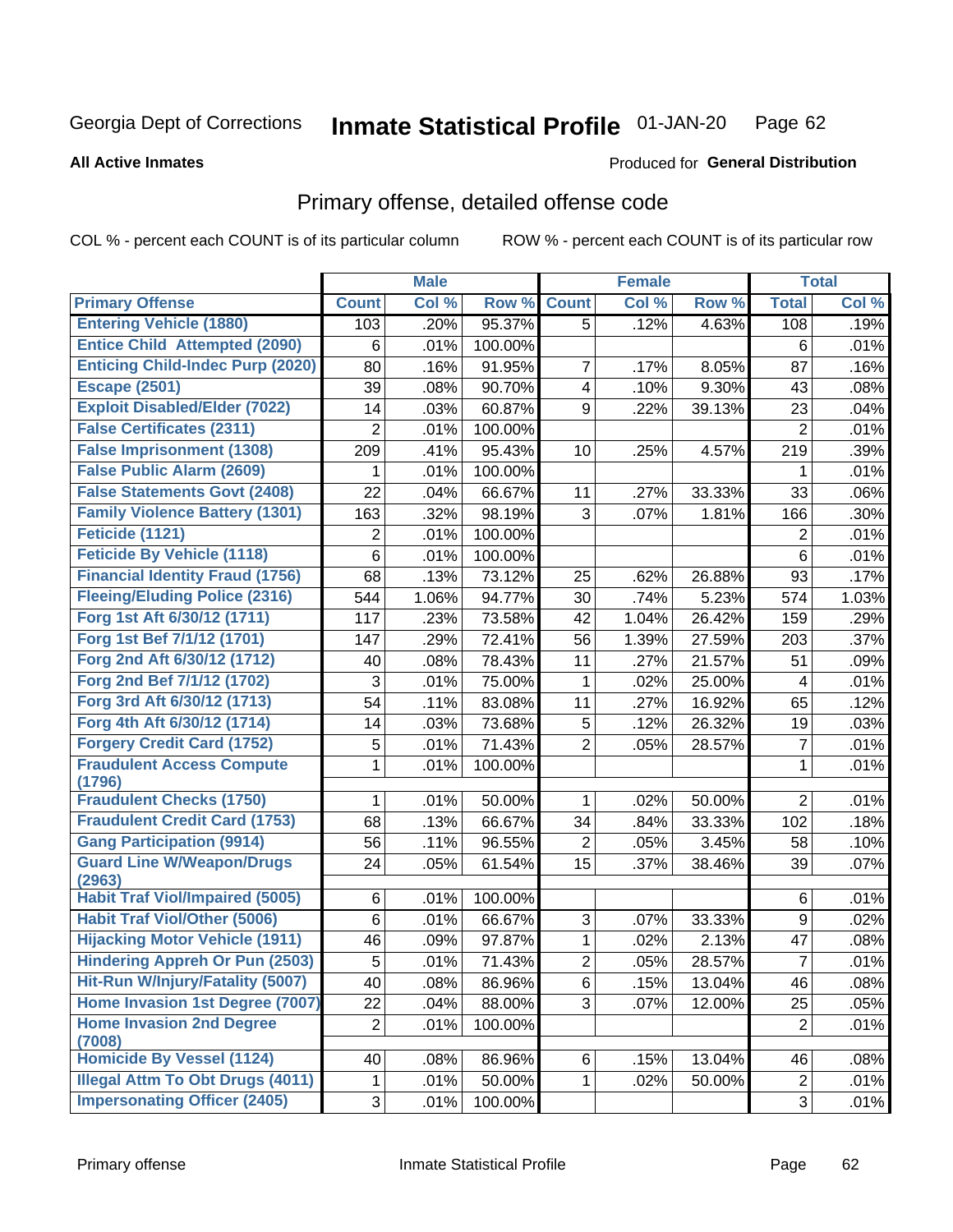#### **Inmate Statistical Profile 01-JAN-20** Page 63

### **All Active Inmates**

### **Produced for General Distribution**

## Primary offense, detailed offense code

COL % - percent each COUNT is of its particular column

|                                          |                | <b>Male</b> |         |                | <b>Female</b> |        |                         | <b>Total</b> |
|------------------------------------------|----------------|-------------|---------|----------------|---------------|--------|-------------------------|--------------|
| <b>Primary Offense</b>                   | <b>Count</b>   | Col %       | Row %   | <b>Count</b>   | Col %         | Row %  | <b>Total</b>            | Col %        |
| <b>Impersonation (2404)</b>              | $\overline{2}$ | .01%        | 66.67%  | 1              | .02%          | 33.33% | 3                       | .01%         |
| <b>Incest (2006)</b>                     | 227            | .44%        | 99.56%  | 1              | .02%          | .44%   | 228                     | .41%         |
| <b>Incest Atmpt (2098)</b>               | 1              | .01%        | 100.00% |                |               |        | 1                       | .01%         |
| <b>Inciting To Insurrection (2203)</b>   | 2              | .01%        | 66.67%  | 1              | .02%          | 33.33% | 3                       | .01%         |
| <b>Influencing Witness (2313)</b>        | 7              | .01%        | 100.00% |                |               |        | $\overline{7}$          | .01%         |
| <b>Injury By Vehicle (1318)</b>          | 103            | .20%        | 83.74%  | 20             | .50%          | 16.26% | 123                     | .22%         |
| <b>Insurance Fraud (7023)</b>            | $\overline{2}$ | .01%        | 100.00% |                |               |        | 2                       | .01%         |
| <b>Insurrection (2202)</b>               | 3              | .01%        | 75.00%  | 1              | .02%          | 25.00% | 4                       | .01%         |
| <b>Interfere Electronic Dvce (2614)</b>  | 1              | .01%        | 100.00% |                |               |        | $\mathbf{1}$            | .01%         |
| <b>Interference With Custody (1312)</b>  | 14             | .03%        | 87.50%  | $\overline{2}$ | .05%          | 12.50% | 16                      | .03%         |
| <b>Involuntary Manslaughter (1103)</b>   | 172            | .33%        | 87.76%  | 24             | .59%          | 12.24% | 196                     | .35%         |
| Kidnapping (1311)                        | 1,470          | 2.86%       | 96.84%  | 48             | 1.19%         | 3.16%  | 1,518                   | 2.74%        |
| <b>Livestock Theft (1817)</b>            | 5              | .01%        | 100.00% |                |               |        | 5                       | .01%         |
| <b>Lottery Violation (2730)</b>          | $\overline{2}$ | .01%        | 66.67%  | 1              | .02%          | 33.33% | $\overline{3}$          | .01%         |
| Manf Methamph 200-399 Gm                 | 7              | .01%        | 100.00% |                |               |        | $\overline{7}$          | .01%         |
| (4144)                                   |                |             |         |                |               |        |                         |              |
| <b>Manf Methamph 28-199 Gm</b><br>(4143) | 12             | .02%        | 92.31%  | 1              | .02%          | 7.69%  | 13                      | .02%         |
| Manf Methamph 400+ Gm (4145)             | 1              | .01%        | 100.00% |                |               |        | $\mathbf{1}$            | .01%         |
| <b>Manf Methamph Unspec Amt</b>          | 97             | .19%        | 90.65%  | 10             | .25%          | 9.35%  | 107                     | .19%         |
| (4147)                                   |                |             |         |                |               |        |                         |              |
| <b>Manufac Marijuana (7012)</b>          | 30             | .06%        | 93.75%  | $\overline{2}$ | .05%          | 6.25%  | 32                      | .06%         |
| <b>Manufact Meth Near Child (2803)</b>   | 12             | .02%        | 75.00%  | 4              | .10%          | 25.00% | 16                      | .03%         |
| <b>Misc Assault/Battery (1300)</b>       | 12             | .02%        | 100.00% |                |               |        | 12                      | .02%         |
| <b>Misc Correctionl Inst Off (6200)</b>  | 7              | .01%        | 100.00% |                |               |        | $\overline{7}$          | .01%         |
| <b>Misc Drugs Trafficking (4100)</b>     | 4              | .01%        | 100.00% |                |               |        | $\overline{4}$          | .01%         |
| <b>Misc Forgery (1700)</b>               | 4              | .01%        | 100.00% |                |               |        | $\overline{\mathbf{4}}$ | .01%         |
| <b>Misc Fraud (1799)</b>                 | 10             | .02%        | 62.50%  | 6              | .15%          | 37.50% | 16                      | .03%         |
| <b>Misc Homicide Offense (1100)</b>      | 6              | .01%        | 85.71%  | 1              | .02%          | 14.29% | $\overline{7}$          | .01%         |
| <b>Misc Mrals/Pblic H/Safty (6000)</b>   | 3              | .01%        | 100.00% |                |               |        | $\mathfrak{S}$          | .01%         |
| <b>Misc Obscenity (2100)</b>             | 8              | .02%        | 100.00% |                |               |        | $\overline{8}$          | .01%         |
| <b>Misc Public Order (2200)</b>          | 1              | .01%        | 100.00% |                |               |        | $\mathbf{1}$            | .01%         |
| <b>Misc Sexual Offense (2000)</b>        | 22             | .04%        | 95.65%  | 1              | .02%          | 4.35%  | 23                      | .04%         |
| <b>Murder (1101)</b>                     | 6,275          | 12.20%      | 93.49%  | 437            | 10.82%        | 6.51%  | 6,712                   | 12.10%       |
| <b>Murder Conspire To Commit</b>         | 16             | .03%        | 88.89%  | $\overline{c}$ | .05%          | 11.11% | 18                      | .03%         |
| (1191)<br>Mutiny In Penal Inst (2507)    |                |             |         |                |               |        |                         |              |
| Necrophilia (2022)                       | 11             | .02%        | 100.00% |                |               |        | 11                      | .02%         |
| <b>Obstr Of Law Enf Officer (2314)</b>   | 1              | .01%        | 100.00% |                |               |        | 1                       | .01%         |
|                                          | 385            | .75%        | 92.33%  | 32             | .79%          | 7.67%  | 417                     | .75%         |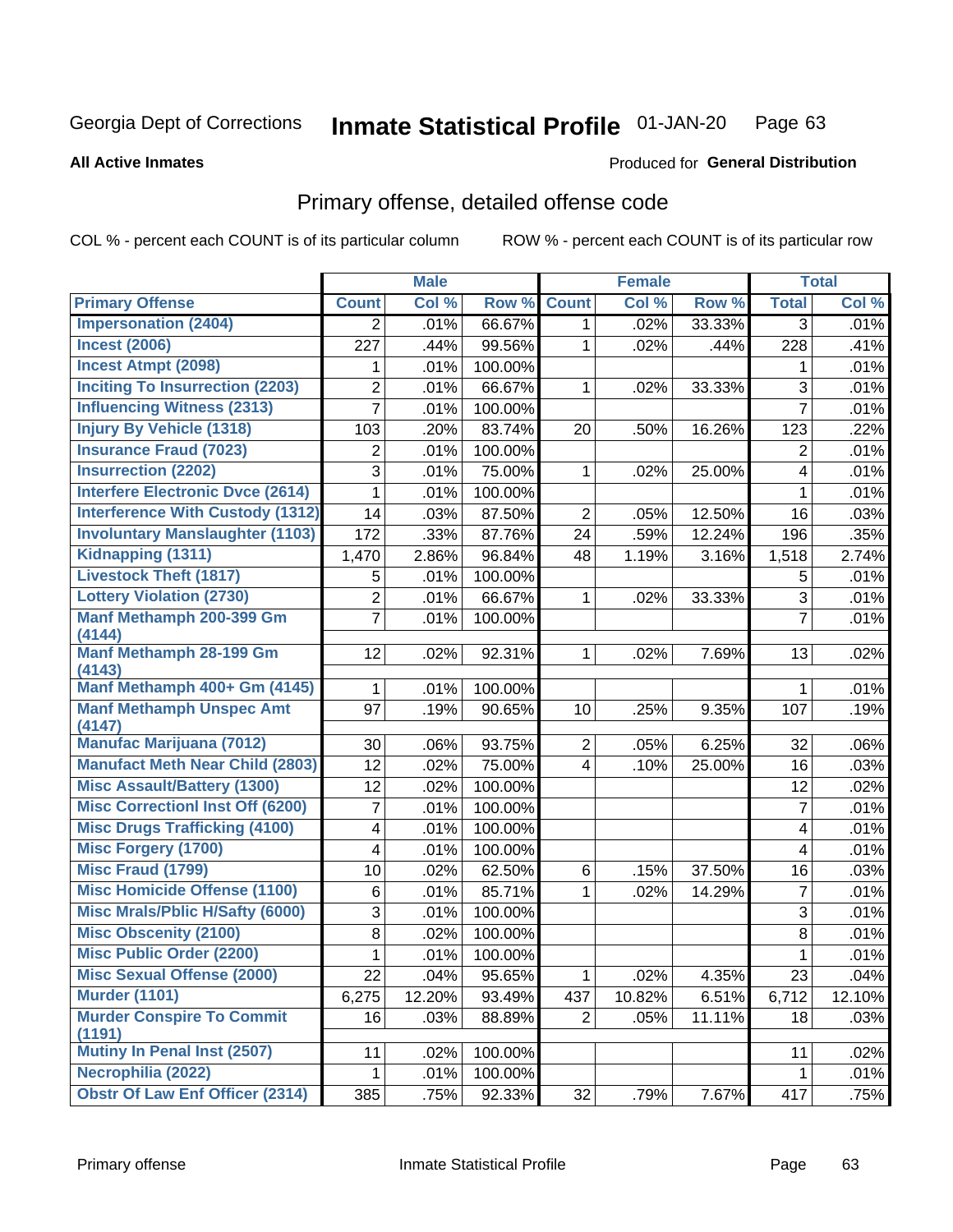#### Inmate Statistical Profile 01-JAN-20 Page 64

### **All Active Inmates**

## **Produced for General Distribution**

# Primary offense, detailed offense code

COL % - percent each COUNT is of its particular column

|                                            |                 | <b>Male</b> |         |                | <b>Female</b> |        |                | <b>Total</b> |
|--------------------------------------------|-----------------|-------------|---------|----------------|---------------|--------|----------------|--------------|
| <b>Primary Offense</b>                     | <b>Count</b>    | Col %       | Row %   | <b>Count</b>   | Col %         | Row %  | <b>Total</b>   | Col %        |
| <b>Pandering By Compulsion (2017)</b>      | 3               | .01%        | 100.00% |                |               |        | 3              | .01%         |
| Party To A Crime (9911)                    | 1               | .01%        | 100.00% |                |               |        | 1              | .01%         |
| Peeping Tom (3002)                         | 15              | .03%        | 100.00% |                |               |        | 15             | .03%         |
| Perjury (2401)                             | $\overline{2}$  | .01%        | 66.67%  | 1              | .02%          | 33.33% | 3              | .01%         |
| Pimping A Minor Under 18 (2016)            | 8               | .02%        | 88.89%  | 1              | .02%          | 11.11% | 9              | .02%         |
| Poss Alprazolam (7003)                     | 11              | .02%        | 84.62%  | $\overline{2}$ | .05%          | 15.38% | 13             | .02%         |
| Poss By Inm Proh Items (7015)              | 12              | .02%        | 66.67%  | 6              | .15%          | 33.33% | 18             | .03%         |
| <b>Poss Contraband Articles (5171)</b>     | 1               | .01%        | 100.00% |                |               |        | 1              | .01%         |
| <b>Poss Dep Stim Cntrf Drugs</b><br>(4007) | 59              | .11%        | 60.20%  | 39             | .97%          | 39.80% | 98             | .18%         |
| <b>Poss Drug Related Matri (4016)</b>      | 25              | .05%        | 75.76%  | 8              | .20%          | 24.24% | 33             | .06%         |
| Poss Ephedrine (4030)                      | $\overline{2}$  | .01%        | 100.00% |                |               |        | $\overline{2}$ | .01%         |
| Poss Firearm 1st Offender (2913)           | 132             | .26%        | 91.67%  | 12             | .30%          | 8.33%  | 144            | .26%         |
| <b>Poss Firearm Convct Felon</b><br>(2914) | 1,255           | 2.44%       | 96.39%  | 47             | 1.16%         | 3.61%  | 1,302          | 2.35%        |
| Poss Hydrocodone (7004)                    | 15              | .03%        | 68.18%  | $\overline{7}$ | .17%          | 31.82% | 22             | .04%         |
| <b>Poss Knife During Crime (2911)</b>      | 5               | .01%        | 100.00% |                |               |        | 5              | .01%         |
| Poss Mda/Extsy (4033)                      | 3               | .01%        | 100.00% |                |               |        | 3              | .01%         |
| Poss Methamphetamine (4031)                | 558             | 1.09%       | 73.42%  | 202            | 5.00%         | 26.58% | 760            | 1.37%        |
| <b>Poss Narcotics Opiates (4006)</b>       | 58              | .11%        | 69.05%  | 26             | .64%          | 30.95% | 84             | .15%         |
| <b>Poss Of Certain Weapons (2912)</b>      | 23              | .04%        | 95.83%  | 1              | .02%          | 4.17%  | 24             | .04%         |
| <b>Poss Of Cocaine (4022)</b>              | 296             | .58%        | 86.05%  | 48             | 1.19%         | 13.95% | 344            | .62%         |
| <b>Poss Of Firearm Dur Crime</b><br>(2910) | 1,041           | 2.02%       | 94.98%  | 55             | 1.36%         | 5.02%  | 1,096          | 1.98%        |
| Poss Of Marijuana (4009)                   | 63              | .12%        | 95.45%  | 3              | .07%          | 4.55%  | 66             | .12%         |
| <b>Poss Tools Commit Crime (1602)</b>      | 17              | .03%        | 94.44%  | 1              | .02%          | 5.56%  | 18             | .03%         |
| Poss W Int Dis Other Drug (4053)           | 109             | .21%        | 84.50%  | 20             | .50%          | 15.50% | 129            | .23%         |
| <b>Poss W Int Dist Cocaine (4050)</b>      | 235             | .46%        | 96.71%  | 8              | .20%          | 3.29%  | 243            | .44%         |
| Poss W Int Dist Marijuana (4051)           | 612             | 1.19%       | 93.15%  | 45             | 1.11%         | 6.85%  | 657            | 1.18%        |
| Poss W Int Dist Meth (4052)                | 523             | 1.02%       | 76.91%  | 157            | 3.89%         | 23.09% | 680            | 1.23%        |
| Poss Within 1000 Hous Pjt (7009)           | 8               | .02%        | 88.89%  | 1              | .02%          | 11.11% | 9              | .02%         |
| <b>Poss Wpn Drugs By Prisnr</b>            | $\overline{26}$ | .05%        | 89.66%  | 3              | .07%          | 10.34% | 29             | .05%         |
| (2965)                                     |                 |             |         |                |               |        |                |              |
| <b>Prov Sex Mater To Minors (2110)</b>     | $\mathbf{1}$    | .01%        | 100.00% |                |               |        | 1              | .01%         |
| <b>Racketeering (3404)</b>                 | 128             | .25%        | 75.29%  | 42             | 1.04%         | 24.71% | 170            | .31%         |
| <b>Rape (2001)</b>                         | 1,864           | 3.62%       | 99.52%  | 9              | .22%          | .48%   | 1,873          | 3.38%        |
| <b>Reck Cond Infected Person</b><br>(1317) | 10              | .02%        | 83.33%  | $\overline{2}$ | .05%          | 16.67% | 12             | .02%         |
| <b>Recv Gds Srvs Fraud Obtnd</b><br>(1755) | $\mathbf{1}$    | .01%        | 100.00% |                |               |        | $\mathbf 1$    | .01%         |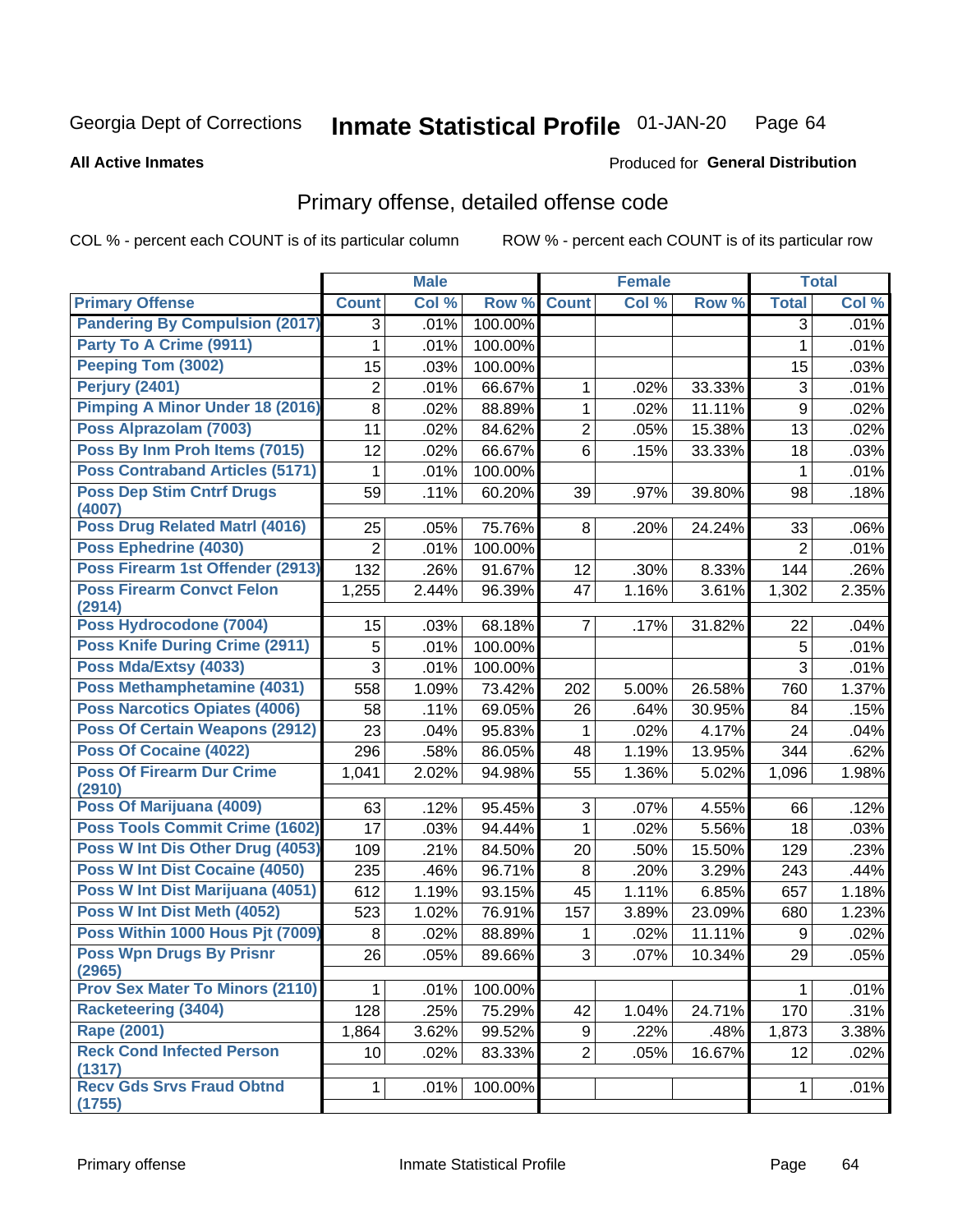#### Inmate Statistical Profile 01-JAN-20 Page 65

**All Active Inmates** 

## **Produced for General Distribution**

# Primary offense, detailed offense code

COL % - percent each COUNT is of its particular column

|                                            |                | <b>Male</b> |         |                | <b>Female</b>       |        |              | <b>Total</b> |
|--------------------------------------------|----------------|-------------|---------|----------------|---------------------|--------|--------------|--------------|
| <b>Primary Offense</b>                     | <b>Count</b>   | Col %       | Row %   | <b>Count</b>   | Col %               | Row %  | <b>Total</b> | Col %        |
| <b>Remov/Atmpt Wpn Pub Offl</b>            | 3              | .01%        | 100.00% |                |                     |        | 3            | .01%         |
| (7021)                                     |                |             |         |                |                     |        |              |              |
| <b>Robbery (1901)</b>                      | 1,032          | 2.01%       | 93.65%  | 70             | 1.73%               | 6.35%  | 1,102        | 1.99%        |
| <b>Robbery By Force (1903)</b>             | 207            | .40%        | 94.95%  | 11             | .27%                | 5.05%  | 218          | .39%         |
| <b>Robbery By Intimidation (1904)</b>      | 246            | .48%        | 93.54%  | 17             | .42%                | 6.46%  | 263          | .47%         |
| <b>Robbery By Sudden Snatch</b><br>(1905)  | 128            | .25%        | 92.09%  | 11             | .27%                | 7.91%  | 139          | .25%         |
| S/D Cocaine (4021)                         | 332            | .65%        | 97.08%  | 10             | .25%                | 2.92%  | 342          | .62%         |
| S/D Cont Sub Public (4017)                 | 27             | .05%        | 100.00% |                |                     |        | 27           | .05%         |
| S/D Cont Sub School (4018)                 | 24             | .05%        | 96.00%  | 1              | .02%                | 4.00%  | 25           | .05%         |
| S/D Dep Stim Cntrf Drugs (4002)            | 38             | .07%        | 84.44%  | $\overline{7}$ | .17%                | 15.56% | 45           | .08%         |
| <b>S/D Narcotics Opiates (4001)</b>        | 17             | .03%        | 85.00%  | 3              | .07%                | 15.00% | 20           | .04%         |
| S/D Of Marijuana (4004)                    | 192            | .37%        | 96.97%  | 6              | .15%                | 3.03%  | 198          | .36%         |
| Sale Mda/Extsy (4034)                      | $\overline{2}$ | .01%        | 100.00% |                |                     |        | 2            | .01%         |
| Sale Methamphetamine (4032)                | 221            | .43%        | 76.21%  | 69             | $\overline{1.71\%}$ | 23.79% | 290          | .52%         |
| <b>Sex Exploitation Child (2843)</b>       | 263            | .51%        | 99.62%  | 1              | .02%                | .38%   | 264          | .48%         |
| <b>Sex Offender Fail Registr (2026)</b>    | 551            | 1.07%       | 98.75%  | $\overline{7}$ | .17%                | 1.25%  | 558          | 1.01%        |
| <b>Sex Offender Fail To Move (2028)</b>    | 3              | .01%        | 100.00% |                |                     |        | 3            | .01%         |
| Sexl/Asslt/Agn/Pers/Cstdy (2023)           | 23             | .04%        | 92.00%  | $\overline{2}$ | .05%                | 8.00%  | 25           | .05%         |
| <b>Sexual Aslt By Therapist (2024)</b>     | $\overline{2}$ | .01%        | 66.67%  | $\mathbf{1}$   | .02%                | 33.33% | 3            | .01%         |
| <b>Sexual Battery (2011)</b>               | 174            | .34%        | 98.86%  | $\overline{2}$ | .05%                | 1.14%  | 176          | .32%         |
| <b>Simple Battery (1316)</b>               | 19             | .04%        | 95.00%  | 1              | .02%                | 5.00%  | 20           | .04%         |
| <b>Sodomy (2002)</b>                       | 22             | .04%        | 100.00% |                |                     |        | 22           | .04%         |
| <b>Solicit Sodomy From Minor</b>           | 6              | .01%        | 85.71%  | 1              | .02%                | 14.29% | 7            | .01%         |
| (2025)                                     |                |             |         |                |                     |        |              |              |
| <b>Stalking (1320)</b>                     | $\overline{2}$ | .01%        | 66.67%  | 1              | .02%                | 33.33% | 3            | .01%         |
| <b>Statutory Rape (2018)</b>               | 748            | 1.45%       | 97.91%  | 16             | .40%                | 2.09%  | 764          | 1.38%        |
| <b>Tampering With Evidence (2315)</b>      | 11             | .02%        | 57.89%  | 8              | .20%                | 42.11% | 19           | .03%         |
| <b>Telecommunications Fraud</b><br>(1759)  | $\overline{2}$ | .01%        | 66.67%  | 1              | .02%                | 33.33% | 3            | .01%         |
| <b>Terrorist Threats &amp; Acts (1307)</b> | 367            | .71%        | 94.59%  | 21             | .52%                | 5.41%  | 388          | .70%         |
| <b>Theft Bring Prop In State (1815)</b>    | 12             | .02%        | 85.71%  | $\overline{c}$ | .05%                | 14.29% | 14           | .03%         |
| <b>Theft By Conversion (1808)</b>          | 26             | .05%        | 78.79%  | $\overline{7}$ | .17%                | 21.21% | 33           | .06%         |
| <b>Theft By Deception (1803)</b>           | 35             | .07%        | 72.92%  | 13             | .32%                | 27.08% | 48           | .09%         |
| Theft By Rec Stolen Prop (1806)            | 468            | .91%        | 89.83%  | 53             | 1.31%               | 10.17% | 521          | .94%         |
| <b>Theft By Shoplifting (1821)</b>         | 435            | .85%        | 73.11%  | 160            | 3.96%               | 26.89% | 595          | 1.07%        |
| <b>Theft By Taking (1802)</b>              | 634            | 1.23%       | 83.20%  | 128            | 3.17%               | 16.80% | 762          | 1.37%        |
| <b>Theft Credit Card (1751)</b>            | 24             | .05%        | 80.00%  | 6              | .15%                | 20.00% | 30           | .05%         |
| <b>Theft Motorveh Or Part (1813)</b>       | 26             | .05%        | 96.30%  | $\mathbf{1}$   | .02%                | 3.70%  | 27           | .05%         |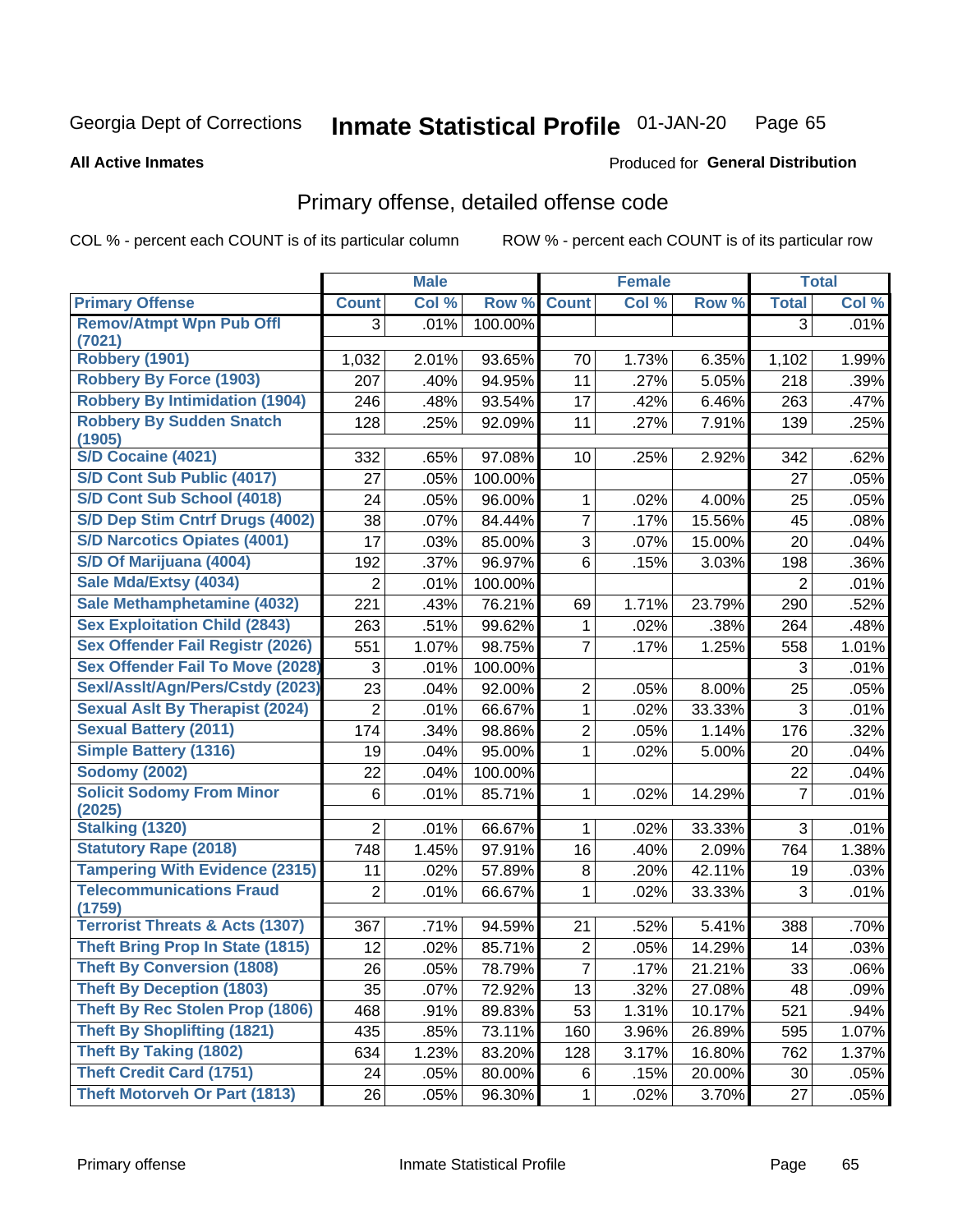#### Inmate Statistical Profile 01-JAN-20 Page 66

### **All Active Inmates**

## **Produced for General Distribution**

# Primary offense, detailed offense code

COL % - percent each COUNT is of its particular column

|                                            |                         | <b>Male</b> |         |                | <b>Female</b> |         |                 | <b>Total</b> |
|--------------------------------------------|-------------------------|-------------|---------|----------------|---------------|---------|-----------------|--------------|
| <b>Primary Offense</b>                     | <b>Count</b>            | Col %       | Row %   | <b>Count</b>   | Col %         | Row %   | <b>Total</b>    | Col %        |
| <b>Theft Of Lost Property (1805)</b>       | 1.                      | .01%        | 50.00%  | 1              | .02%          | 50.00%  | $\overline{2}$  | .01%         |
| <b>Theft Of Services (1807)</b>            | $\overline{\mathbf{c}}$ | .01%        | 66.67%  | 1              | .02%          | 33.33%  | 3               | .01%         |
| <b>Theft Recv Prop Out State (1816)</b>    | 5                       | .01%        | 100.00% |                |               |         | 5               | .01%         |
| <b>Traf Amphtmine 200-399 Gm</b>           | 5                       | .01%        | 83.33%  | 1              | .02%          | 16.67%  | 6               | .01%         |
| (4127)                                     |                         |             |         |                |               |         |                 |              |
| <b>Traf Amphtmine 28-199 Gm</b><br>(4126)  | 8                       | .02%        | 61.54%  | 5              | .12%          | 38.46%  | 13              | .02%         |
| Traf Amphtmine 400+ Gm (4128)              | 4                       | .01%        | 100.00% |                |               |         | 4               | .01%         |
| <b>Traf Cocaine 201-400 Gm (4102)</b>      | 84                      | .16%        | 97.67%  | $\overline{c}$ | .05%          | 2.33%   | 86              | .16%         |
| <b>Traf Cocaine 401+ Gm (4103)</b>         | 86                      | .17%        | 95.56%  | $\overline{4}$ | .10%          | 4.44%   | 90              | .16%         |
| Traf Cocaine Less 200 Gm (4101)            | 175                     | .34%        | 96.69%  | 6              | .15%          | 3.31%   | 181             | .33%         |
| <b>Traf Marijna 10-2000 Lb (4121)</b>      | 52                      | .10%        | 98.11%  | 1              | .02%          | 1.89%   | 53              | .10%         |
| <b>Traf Marijna 10001+ Lb (4123)</b>       |                         |             |         | 1              | .02%          | 100.00% | 1               | .01%         |
| Traf Mda/Extsy 200-399gm<br>(4151)         | $\overline{2}$          | .01%        | 100.00% |                |               |         | $\overline{2}$  | .01%         |
| <b>Traf Mda/Extsy 28-199gm (4150)</b>      | 10                      | .02%        | 100.00% |                |               |         | 10              | .02%         |
| Traf Mda/Extsy 400+Gm (4152)               | 4                       | .01%        | 100.00% |                |               |         | 4               | .01%         |
| Traf Methamph 200-399 Gm                   | 140                     | .27%        | 83.83%  | 27             | .67%          | 16.17%  | 167             | .30%         |
| (4141)                                     |                         |             |         |                |               |         |                 |              |
| <b>Traf Methamph 28-199 Gm</b>             | 473                     | .92%        | 78.57%  | 129            | 3.20%         | 21.43%  | 602             | 1.09%        |
| (4140)                                     |                         |             |         |                |               |         |                 |              |
| Traf Methamph 400+ Gm (4142)               | 94                      | .18%        | 85.45%  | 16             | .40%          | 14.55%  | 110             | .20%         |
| <b>Traf Methamph Unspec Amt</b><br>(4146)  | 109                     | .21%        | 81.95%  | 24             | .59%          | 18.05%  | 133             | .24%         |
| <b>Traf Methaqualone&lt; 400 Gm</b>        | $\overline{2}$          | .01%        | 100.00% |                |               |         | $\overline{2}$  | .01%         |
| (4124)                                     |                         |             |         |                |               |         |                 |              |
| <b>Traf Narcotic 15-28 Gm (4112)</b>       | 37                      | .07%        | 90.24%  | 4              | .10%          | 9.76%   | 41              | .07%         |
| Traf Narcotic 29+ Gm (4113)                | 33                      | .06%        | 94.29%  | $\overline{2}$ | .05%          | 5.71%   | 35              | .06%         |
| <b>Traf Narcotic Less 14 Gm (4111)</b>     | 50                      | .10%        | 84.75%  | 9              | .22%          | 15.25%  | 59              | .11%         |
| <b>Traffick Labor Servitude (1330)</b>     | $\overline{2}$          | .01%        | 100.00% |                |               |         | $\overline{2}$  | .01%         |
| <b>Traffick Sexual Servitude (1331)</b>    | 24                      | .05%        | 88.89%  | 3              | .07%          | 11.11%  | 27              | .05%         |
| <b>Transactions Cntrft Drugs (4132)</b>    | 1                       | .01%        | 100.00% |                |               |         | 1               | .01%         |
| <b>Unauth Dist Contrild Sub (4135)</b>     | 1                       | .01%        | 50.00%  | 1              | .02%          | 50.00%  | $\overline{2}$  | .01%         |
| <b>Unknown Offense (9999)</b>              | 11                      | .02%        | 91.67%  | $\mathbf{1}$   | .02%          | 8.33%   | $\overline{12}$ | $.02\%$      |
| Uniwfl Mfg/Del/Dist N-C S (4014)           | 3                       | .01%        | 100.00% |                |               |         | 3               | .01%         |
| <b>Use Comm Facity Vio C Sub</b><br>(4133) | 12                      | .02%        | 92.31%  | $\mathbf{1}$   | .02%          | 7.69%   | 13              | .02%         |
| <b>Vandalism To Church Etc (1505)</b>      | 3                       | .01%        | 100.00% |                |               |         | $\mathbf{3}$    | .01%         |
| <b>Vehicular Homicide (1123)</b>           | 332                     | .65%        | 78.12%  | 93             | 2.30%         | 21.88%  | 425             | .77%         |
| <b>Viol Dngrous Drgs Act (4013)</b>        | 196                     | .38%        | 83.76%  | 38             | .94%          | 16.24%  | 234             | .42%         |
| Viol Ga Cntrl Sbst Act (4012)              | 3                       | .01%        | 100.00% |                |               |         | 3               | .01%         |
|                                            |                         |             |         |                |               |         |                 |              |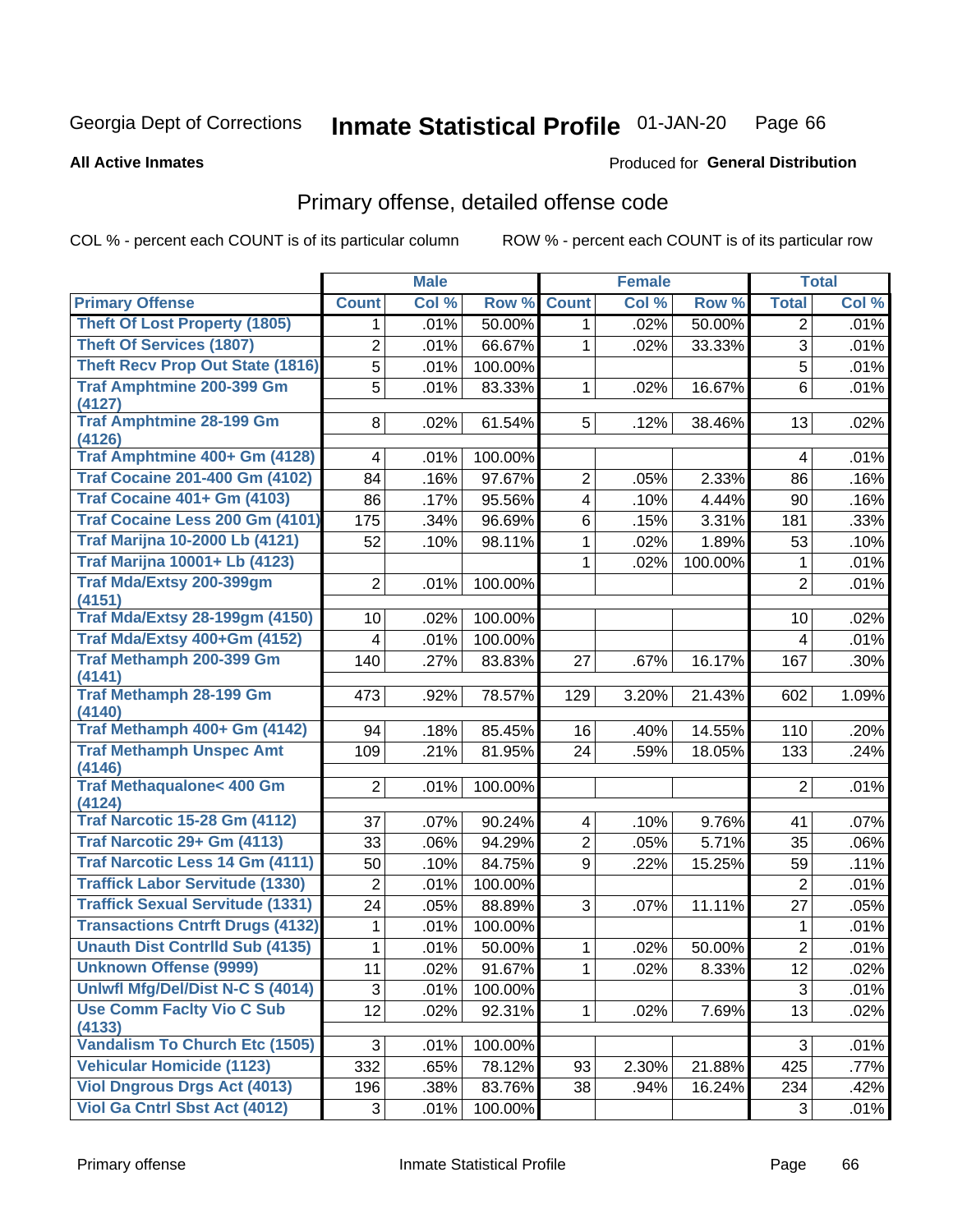#### Inmate Statistical Profile 01-JAN-20 Page 67

### **All Active Inmates**

## **Produced for General Distribution**

# Primary offense, detailed offense code

COL % - percent each COUNT is of its particular column

|                                         |                         | <b>Male</b> |         |                | <b>Female</b> |         |                 | <b>Total</b> |
|-----------------------------------------|-------------------------|-------------|---------|----------------|---------------|---------|-----------------|--------------|
| <b>Primary Offense</b>                  | <b>Count</b>            | Col %       | Row %   | <b>Count</b>   | Col %         | Row %   | <b>Total</b>    | Col %        |
| <b>Viol Motor Vehicle Laws (5001)</b>   | $\overline{32}$         | .06%        | 86.49%  | $\overline{5}$ | .12%          | 13.51%  | $\overline{37}$ | .07%         |
| <b>Viol Oath Public Offcr (2302)</b>    | $\overline{4}$          | .01%        | 80.00%  | $\mathbf{1}$   | .02%          | 20.00%  | 5               | .01%         |
| <b>Violatn Othr States Law (8001)</b>   | 47                      | .09%        | 87.04%  | $\overline{7}$ | .17%          | 12.96%  | 54              | .10%         |
| <b>Vol Manslaughter Of Fetus</b>        | 3                       | .01%        | 100.00% |                |               |         | 3               | .01%         |
| (1119)                                  |                         |             |         |                |               |         |                 |              |
| <b>Voluntary Manslaughter (1102)</b>    | 1,125                   | 2.19%       | 87.89%  | 155            | 3.84%         | 12.11%  | 1,280           | 2.31%        |
| <b>Abandonment Of Dep Child (11)</b>    | $\overline{\mathbf{4}}$ | .01%        | 100.00% |                |               |         | $\overline{4}$  | .01%         |
| <b>Assault &amp; Battery (21)</b>       | $\overline{5}$          | .01%        | 100.00% |                |               |         | $\overline{5}$  | .01%         |
| <b>Bad Checks (52)</b>                  | $\overline{2}$          | .01%        | 66.67%  | 1              | .02%          | 33.33%  | 3               | .01%         |
| <b>Burglary (45)</b>                    | 9                       | .02%        | 100.00% |                |               |         | $\mathsf g$     | .02%         |
| <b>Cheating &amp; Swindling (51)</b>    | 1                       | .01%        | 100.00% |                |               |         | 1               | .01%         |
| <b>Cpwl &amp; Concealed Weapon (93)</b> | $\overline{5}$          | .01%        | 100.00% |                |               |         | 5               | .01%         |
| <b>Crmnl Attempt (98)</b>               | 1                       | .01%        | 100.00% |                |               |         | $\mathbf{1}$    | .01%         |
| <b>Dui</b> (72)                         | 5                       | .01%        | 100.00% |                |               |         | 5               | .01%         |
| Escape (92)                             | $\overline{3}$          | .01%        | 100.00% |                |               |         | 3               | .01%         |
| Forgery (55)                            | $\overline{3}$          | .01%        | 100.00% |                |               |         | $\overline{3}$  | .01%         |
| Lottery (54)                            | $\mathbf{1}$            | .01%        | 100.00% |                |               |         | $\mathbf{1}$    | .01%         |
| <b>Misc Misdemeanor (500)</b>           | $\overline{2}$          | .01%        | 100.00% |                |               |         | $\overline{2}$  | .01%         |
| <b>Obstr Of Law Enf Officer (73)</b>    | 1                       | .01%        | 100.00% |                |               |         | 1               | .01%         |
| <b>Other Misdemeanor (99)</b>           | 16                      | .03%        | 94.12%  | 1              | .02%          | 5.88%   | 17              | .03%         |
| <b>Pointing Gun At Another (96)</b>     | 1                       | .01%        | 100.00% |                |               |         | $\mathbf{1}$    | .01%         |
| Poss Ntp Whiskey (64)                   | $\overline{2}$          | .01%        | 100.00% |                |               |         | $\overline{2}$  | .01%         |
| Poss Of Marijuana (70)                  | 1                       | .01%        | 100.00% |                |               |         | 1               | .01%         |
| <b>Prostitution (81)</b>                |                         |             |         | 1              | .02%          | 100.00% | $\mathbf{1}$    | .01%         |
| <b>Public Drunkenness (61)</b>          | 4                       | .01%        | 100.00% |                |               |         | 4               | .01%         |
| <b>Public Indecency (83)</b>            | 1                       | .01%        | 100.00% |                |               |         | 1               | .01%         |
| Simple Assault (24)                     | 1                       | .01%        | 100.00% |                |               |         | $\mathbf{1}$    | .01%         |
| <b>Simple Battery (25)</b>              | 2                       | .01%        | 100.00% |                |               |         | $\overline{2}$  | .01%         |
| <b>Statutory Rape (89)</b>              | 1                       | .01%        | 100.00% |                |               |         | 1               | .01%         |
| <b>Theft By Taking - Larceny (41)</b>   | 25                      | .05%        | 100.00% |                |               |         | 25              | .05%         |
| Viol Motor Veh Law (71)                 | 3                       | .01%        | 100.00% |                |               |         | 3               | .01%         |
| <b>Wife Beating (28)</b>                | $\overline{2}$          | .01%        | 100.00% |                |               |         | $\overline{2}$  | .01%         |
| <b>Total Rported</b>                    | 51,422                  | 101%        | 92.72%  | 4,037          | 100%          | 7.28%   | 55,459          | 101%         |

| rtea | $\sim$     |       | 97     |
|------|------------|-------|--------|
|      | <b>E40</b> | 4,037 | 55.556 |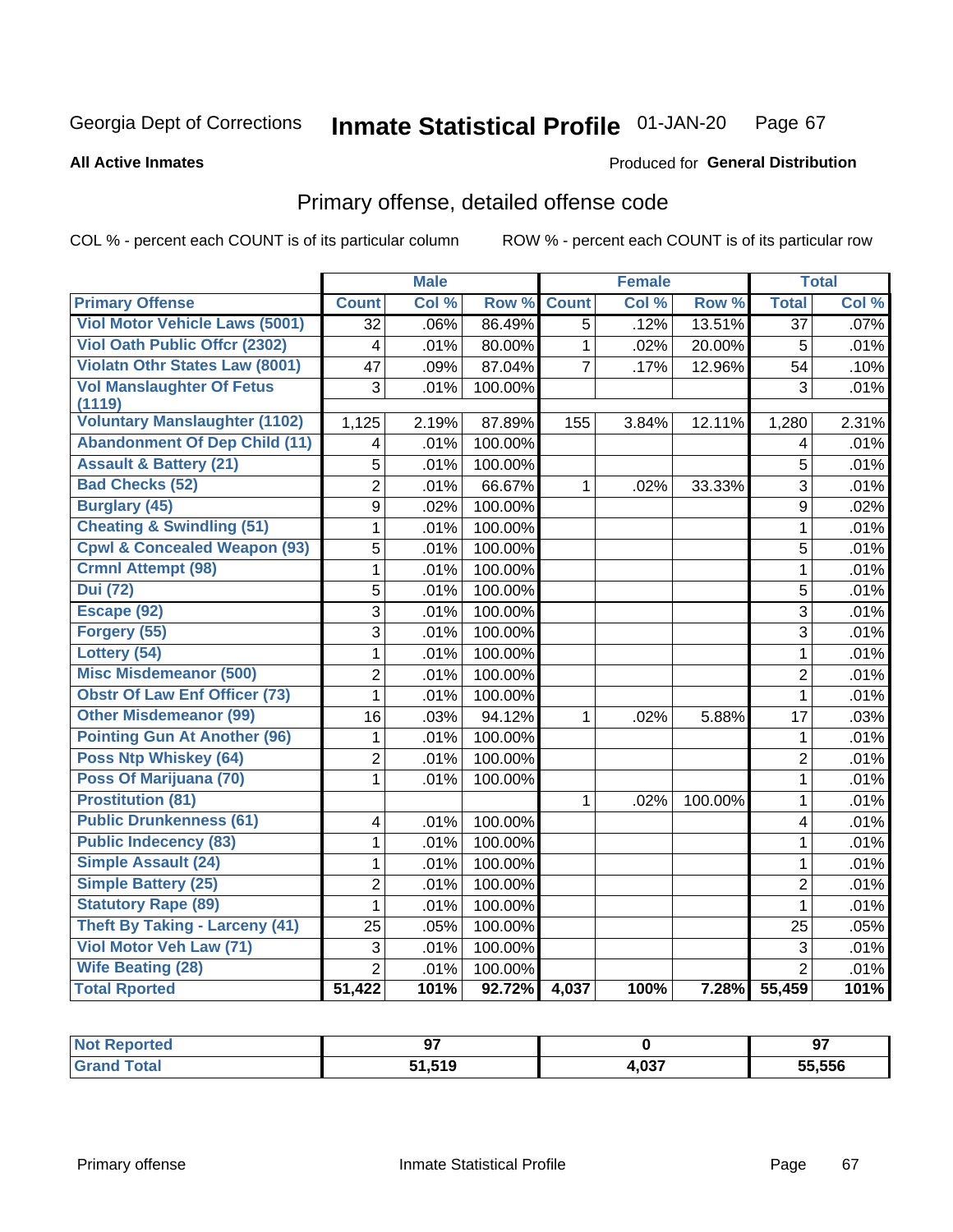#### Inmate Statistical Profile 01-JAN-20 Page 68

**All Active Inmates** 

**Produced for General Distribution** 

# Primary offense, detailed offense code

COL % - percent each COUNT is of its particular column

|                      | Male        | <b>Female</b> | Total       |
|----------------------|-------------|---------------|-------------|
| Mode (most frequent) | 1101 Murder | 1101 Murder   | 1101 Murder |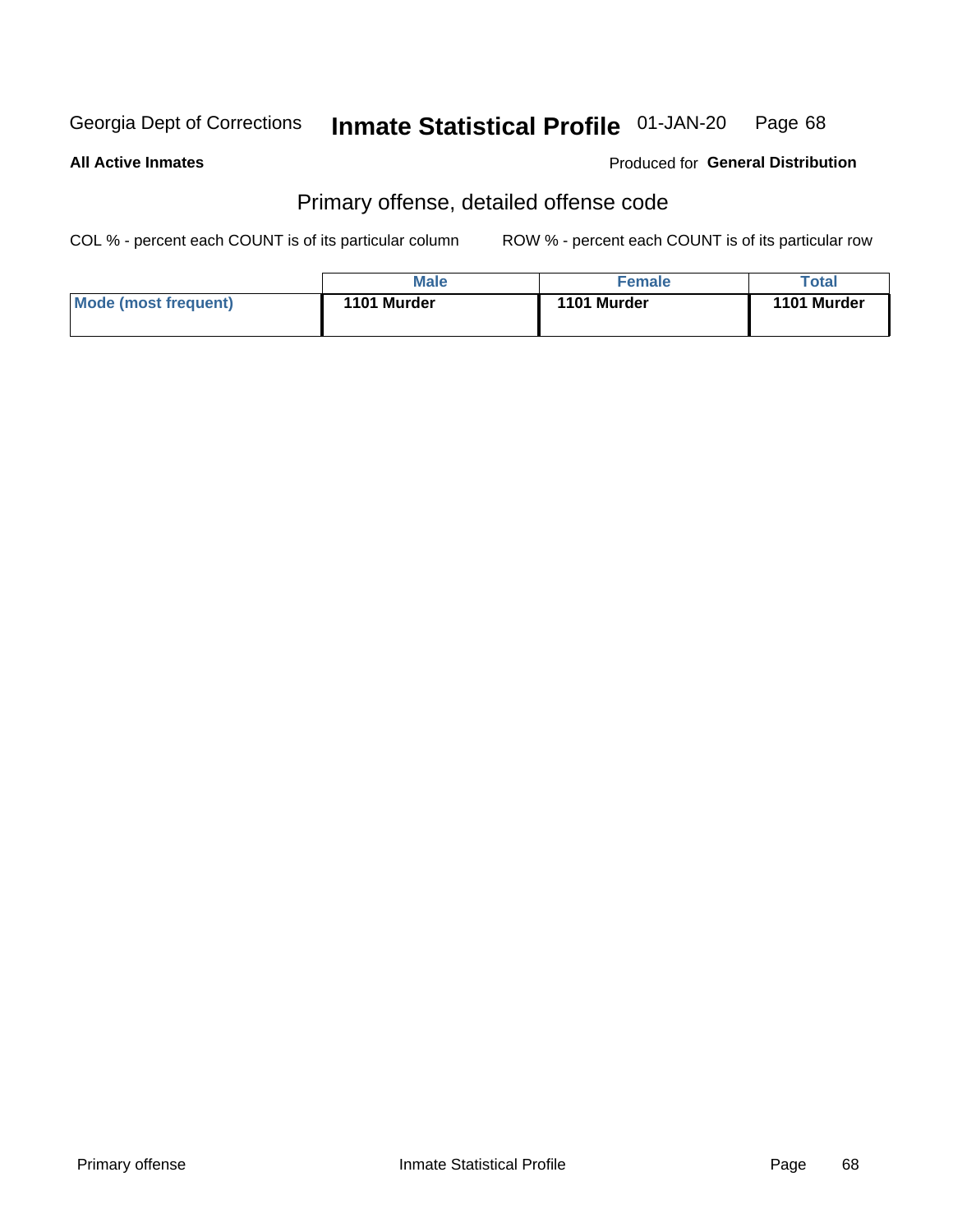#### Inmate Statistical Profile 01-JAN-20 Page 68

### **All Active Inmates**

# Produced for General Distribution

# County of conviction of primary offense

COL % - percent each COUNT is of its particular column

|     |                             |              | <b>Male</b> |         |                         | <b>Female</b> |        |                  | <b>Total</b> |
|-----|-----------------------------|--------------|-------------|---------|-------------------------|---------------|--------|------------------|--------------|
|     | <b>County of Conviction</b> | <b>Count</b> | Col %       | Row %   | <b>Count</b>            | Col %         | Row %  | <b>Total</b>     | Col %        |
| 000 | <b>Unknown</b>              | 195          | .38%        | 94.20%  | 12                      | .30%          | 5.80%  | $\overline{207}$ | .37%         |
| 001 | <b>Appling County</b>       | 120          | .23%        | 95.24%  | 6                       | .15%          | 4.76%  | 126              | .23%         |
| 002 | <b>Atkinson County</b>      | 53           | .10%        | 88.33%  | $\overline{7}$          | .17%          | 11.67% | 60               | .11%         |
| 003 | <b>Bacon County</b>         | 92           | .18%        | 93.88%  | $\,6$                   | .15%          | 6.12%  | 98               | .18%         |
| 004 | <b>Baker County</b>         | 9            | .02%        | 75.00%  | 3                       | .07%          | 25.00% | 12               | .02%         |
| 005 | <b>Baldwin County</b>       | 308          | .60%        | 92.22%  | 26                      | .64%          | 7.78%  | 334              | .60%         |
| 006 | <b>Banks County</b>         | 71           | .14%        | 94.67%  | $\overline{\mathbf{4}}$ | .10%          | 5.33%  | 75               | .13%         |
| 007 | <b>Barrow County</b>        | 351          | .68%        | 90.23%  | 38                      | .94%          | 9.77%  | 389              | .70%         |
| 008 | <b>Bartow County</b>        | 609          | 1.18%       | 86.38%  | 96                      | 2.38%         | 13.62% | 705              | 1.27%        |
| 009 | <b>Ben Hill County</b>      | 249          | .48%        | 95.04%  | 13                      | .32%          | 4.96%  | 262              | .47%         |
| 010 | <b>Berrien County</b>       | 100          | .19%        | 95.24%  | 5                       | .12%          | 4.76%  | 105              | .19%         |
| 011 | <b>Bibb County</b>          | 1,173        | 2.28%       | 94.22%  | 72                      | 1.78%         | 5.78%  | 1,245            | 2.24%        |
| 012 | <b>Bleckley County</b>      | 66           | .13%        | 92.96%  | 5                       | .12%          | 7.04%  | 71               | .13%         |
| 013 | <b>Brantley County</b>      | 92           | .18%        | 86.79%  | 14                      | .35%          | 13.21% | 106              | .19%         |
| 014 | <b>Brooks County</b>        | 52           | .10%        | 98.11%  | 1                       | .02%          | 1.89%  | 53               | .10%         |
| 015 | <b>Bryan County</b>         | 57           | .11%        | 100.00% |                         |               |        | 57               | .10%         |
| 016 | <b>Bulloch County</b>       | 541          | 1.05%       | 92.64%  | 43                      | 1.07%         | 7.36%  | 584              | 1.05%        |
| 017 | <b>Burke County</b>         | 228          | .44%        | 96.61%  | 8                       | .20%          | 3.39%  | 236              | .42%         |
| 018 | <b>Butts County</b>         | 130          | .25%        | 91.55%  | 12                      | .30%          | 8.45%  | 142              | .26%         |
| 019 | <b>Calhoun County</b>       | 29           | .06%        | 90.63%  | 3                       | .07%          | 9.38%  | 32               | .06%         |
| 020 | <b>Camden County</b>        | 197          | .38%        | 92.06%  | 17                      | .42%          | 7.94%  | 214              | .39%         |
| 021 | <b>Candler County</b>       | 114          | .22%        | 94.21%  | $\overline{7}$          | .17%          | 5.79%  | 121              | .22%         |
| 022 | <b>Carroll County</b>       | 627          | 1.22%       | 91.00%  | 62                      | 1.54%         | 9.00%  | 689              | 1.24%        |
| 023 | <b>Catoosa County</b>       | 347          | .67%        | 89.66%  | 40                      | .99%          | 10.34% | 387              | .70%         |
| 024 | <b>Charlton County</b>      | 76           | .15%        | 90.48%  | $\,8\,$                 | .20%          | 9.52%  | 84               | .15%         |
| 025 | <b>Chatham County</b>       | 1,983        | 3.85%       | 95.47%  | 94                      | 2.33%         | 4.53%  | 2,077            | 3.74%        |
| 026 | <b>Chattahoochee County</b> | 24           | .05%        | 100.00% |                         |               |        | 24               | .04%         |
| 027 | <b>Chattooga County</b>     | 237          | .46%        | 88.43%  | 31                      | .77%          | 11.57% | 268              | .48%         |
| 028 | <b>Cherokee County</b>      | 587          | 1.14%       | 90.59%  | 61                      | 1.51%         | 9.41%  | 648              | 1.17%        |
| 029 | <b>Clarke County</b>        | 574          | 1.11%       | 92.73%  | 45                      | 1.11%         | 7.27%  | 619              | 1.11%        |
| 030 | <b>Clay County</b>          | 23           | .04%        | 85.19%  | 4                       | .10%          | 14.81% | 27               | .05%         |
| 031 | <b>Clayton County</b>       | 1,347        | 2.61%       | 93.54%  | 93                      | 2.30%         | 6.46%  | 1,440            | 2.59%        |
| 032 | <b>Clinch County</b>        | 45           | .09%        | 91.84%  | 4                       | .10%          | 8.16%  | 49               | .09%         |
| 033 | <b>Cobb County</b>          | 2,691        | 5.22%       | 91.78%  | 241                     | 5.97%         | 8.22%  | 2,932            | 5.28%        |
| 034 | <b>Coffee County</b>        | 213          | .41%        | 93.83%  | 14                      | .35%          | 6.17%  | 227              | .41%         |
| 035 | <b>Colquitt County</b>      | 229          | .44%        | 96.62%  | 8                       | .20%          | 3.38%  | 237              | .43%         |
| 036 | <b>Columbia County</b>      | 432          | .84%        | 90.38%  | 46                      | 1.14%         | 9.62%  | 478              | .86%         |
| 037 | <b>Cook County</b>          | 111          | .22%        | 91.74%  | 10                      | .25%          | 8.26%  | 121              | .22%         |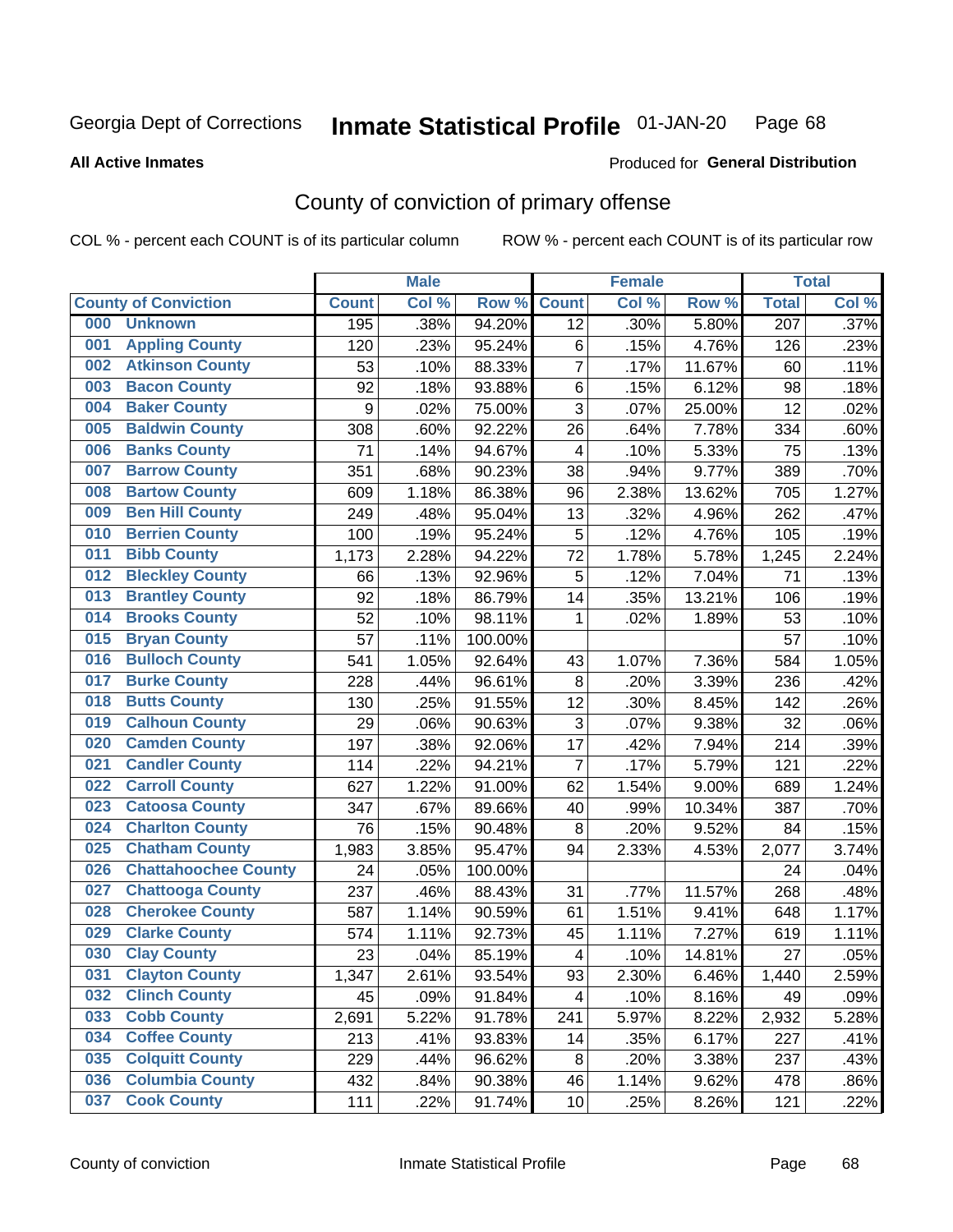#### Inmate Statistical Profile 01-JAN-20 Page 69

### **All Active Inmates**

## Produced for General Distribution

# County of conviction of primary offense

COL % - percent each COUNT is of its particular column

|                                |              | <b>Male</b> |         |                | <b>Female</b> |        |                  | <b>Total</b> |
|--------------------------------|--------------|-------------|---------|----------------|---------------|--------|------------------|--------------|
| <b>County of Conviction</b>    | <b>Count</b> | Col %       | Row %   | <b>Count</b>   | Col %         | Row %  | <b>Total</b>     | Col %        |
| <b>Coweta County</b><br>038    | 637          | 1.24%       | 93.13%  | 47             | 1.16%         | 6.87%  | 684              | 1.23%        |
| <b>Crawford County</b><br>039  | 24           | .05%        | 96.00%  | 1              | .02%          | 4.00%  | 25               | .04%         |
| <b>Crisp County</b><br>040     | 343          | .67%        | 93.72%  | 23             | .57%          | 6.28%  | 366              | .66%         |
| <b>Dade County</b><br>041      | 101          | .20%        | 94.39%  | 6              | .15%          | 5.61%  | 107              | .19%         |
| <b>Dawson County</b><br>042    | 99           | .19%        | 94.29%  | 6              | .15%          | 5.71%  | 105              | .19%         |
| 043<br><b>Decatur County</b>   | 245          | .48%        | 94.59%  | 14             | .35%          | 5.41%  | 259              | .47%         |
| <b>Dekalb County</b><br>044    | 2,928        | 5.68%       | 94.82%  | 160            | 3.96%         | 5.18%  | 3,088            | 5.56%        |
| <b>Dodge County</b><br>045     | 143          | .28%        | 92.86%  | 11             | .27%          | 7.14%  | 154              | .28%         |
| <b>Dooly County</b><br>046     | 128          | .25%        | 93.43%  | 9              | .22%          | 6.57%  | 137              | .25%         |
| 047<br><b>Dougherty County</b> | 832          | 1.61%       | 95.63%  | 38             | .94%          | 4.37%  | 870              | 1.57%        |
| <b>Douglas County</b><br>048   | 1,025        | 1.99%       | 91.35%  | 97             | 2.40%         | 8.65%  | 1,122            | 2.02%        |
| <b>Early County</b><br>049     | 84           | .16%        | 96.55%  | 3              | .07%          | 3.45%  | 87               | .16%         |
| <b>Echols County</b><br>050    | 11           | .02%        | 84.62%  | $\overline{2}$ | .05%          | 15.38% | 13               | .02%         |
| 051<br><b>Effingham County</b> | 264          | .51%        | 89.19%  | 32             | .79%          | 10.81% | 296              | .53%         |
| <b>Elbert County</b><br>052    | 145          | .28%        | 92.95%  | 11             | .27%          | 7.05%  | 156              | .28%         |
| <b>Emanuel County</b><br>053   | 172          | .33%        | 91.98%  | 15             | .37%          | 8.02%  | 187              | .34%         |
| <b>Evans County</b><br>054     | 92           | .18%        | 94.85%  | 5              | .12%          | 5.15%  | 97               | .17%         |
| <b>Fannin County</b><br>055    | 98           | .19%        | 87.50%  | 14             | .35%          | 12.50% | 112              | .20%         |
| <b>Fayette County</b><br>056   | 345          | .67%        | 91.76%  | 31             | .77%          | 8.24%  | 376              | .68%         |
| <b>Floyd County</b><br>057     | 878          | 1.70%       | 91.17%  | 85             | 2.11%         | 8.83%  | 963              | 1.73%        |
| <b>Forsyth County</b><br>058   | 370          | .72%        | 91.58%  | 34             | .84%          | 8.42%  | 404              | .73%         |
| <b>Franklin County</b><br>059  | 156          | .30%        | 86.67%  | 24             | .59%          | 13.33% | 180              | .32%         |
| <b>Fulton County</b><br>060    | 5,036        | 9.78%       | 95.92%  | 214            | 5.30%         | 4.08%  | 5,250            | 9.45%        |
| <b>Gilmer County</b><br>061    | 105          | .20%        | 91.30%  | 10             | .25%          | 8.70%  | 115              | .21%         |
| <b>Glascock County</b><br>062  | 9            | .02%        | 100.00% |                |               |        | $\boldsymbol{9}$ | .02%         |
| 063<br><b>Glynn County</b>     | 548          | 1.06%       | 93.52%  | 38             | .94%          | 6.48%  | 586              | 1.05%        |
| <b>Gordon County</b><br>064    | 406          | .79%        | 88.65%  | 52             | 1.29%         | 11.35% | 458              | .82%         |
| <b>Grady County</b><br>065     | 151          | .29%        | 96.79%  | 5              | .12%          | 3.21%  | 156              | .28%         |
| <b>Greene County</b><br>066    | 114          | .22%        | 89.06%  | 14             | .35%          | 10.94% | 128              | .23%         |
| <b>Gwinnett County</b><br>067  | 2,673        | 5.19%       | 93.07%  | 199            | 4.93%         | 6.93%  | 2,872            | 5.17%        |
| <b>Habersham County</b><br>068 | 131          | .25%        | 90.34%  | 14             | .35%          | 9.66%  | 145              | .26%         |
| 069<br><b>Hall County</b>      | 708          | 1.37%       | 91.12%  | 69             | 1.71%         | 8.88%  | 777              | 1.40%        |
| <b>Hancock County</b><br>070   | 42           | .08%        | 91.30%  | 4              | .10%          | 8.70%  | 46               | .08%         |
| <b>Haralson County</b><br>071  | 111          | .22%        | 89.52%  | 13             | .32%          | 10.48% | 124              | .22%         |
| 072<br><b>Harris County</b>    | 138          | .27%        | 94.52%  | 8              | .20%          | 5.48%  | 146              | .26%         |
| <b>Hart County</b><br>073      | 186          | .36%        | 93.00%  | 14             | .35%          | 7.00%  | 200              | .36%         |
| <b>Heard County</b><br>074     | 53           | .10%        | 96.36%  | $\overline{2}$ | .05%          | 3.64%  | 55               | .10%         |
| <b>Henry County</b><br>075     | 749          | 1.45%       | 88.95%  | 93             | 2.30%         | 11.05% | 842              | 1.52%        |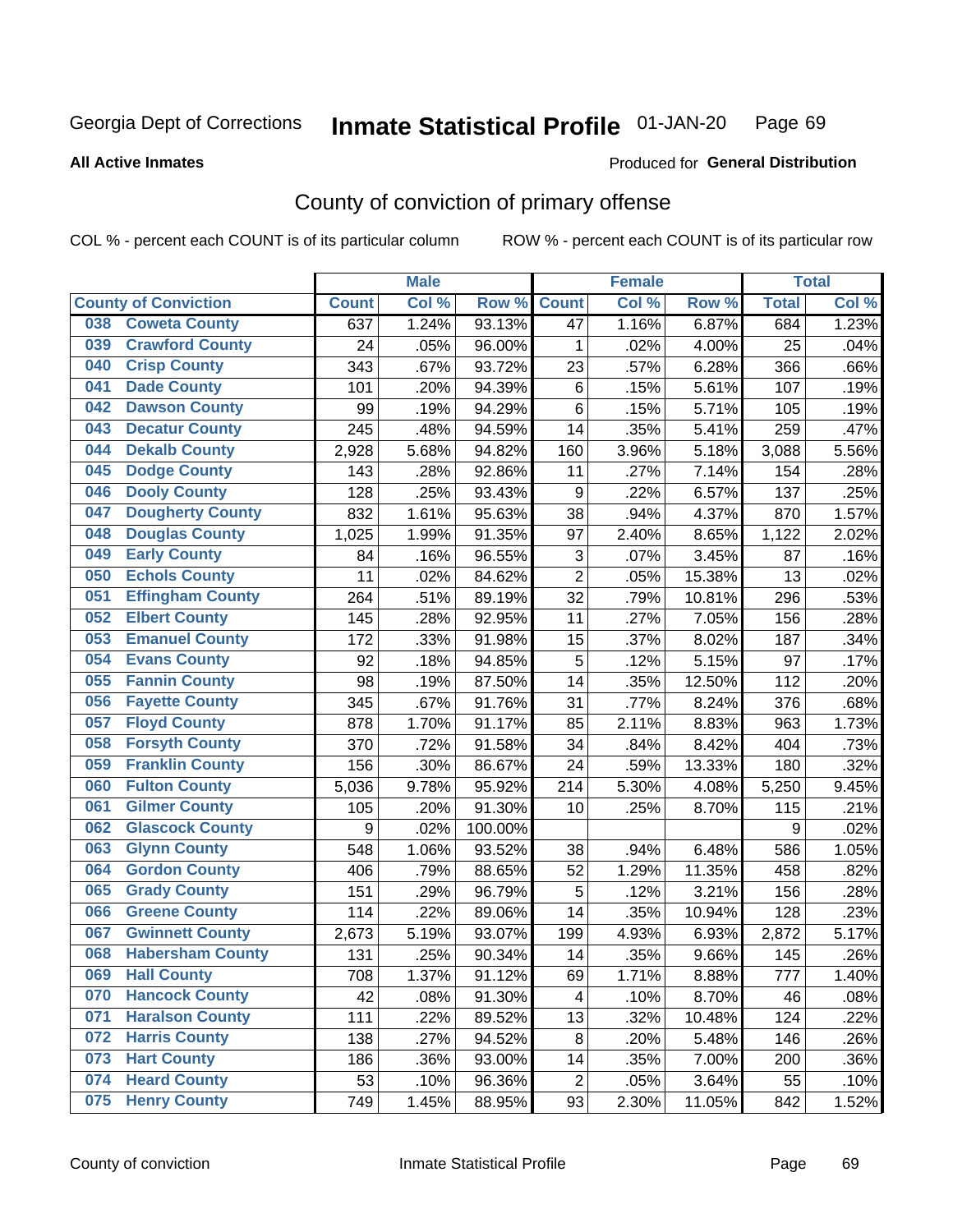#### Inmate Statistical Profile 01-JAN-20 Page 70

### **All Active Inmates**

## Produced for General Distribution

# County of conviction of primary offense

COL % - percent each COUNT is of its particular column

|                                 |              | <b>Male</b> |         |                         | <b>Female</b> |        |              | <b>Total</b> |
|---------------------------------|--------------|-------------|---------|-------------------------|---------------|--------|--------------|--------------|
| <b>County of Conviction</b>     | <b>Count</b> | Col %       | Row %   | <b>Count</b>            | Col %         | Row %  | <b>Total</b> | Col %        |
| <b>Houston County</b><br>076    | 705          | 1.37%       | 92.64%  | 56                      | 1.39%         | 7.36%  | 761          | 1.37%        |
| <b>Irwin County</b><br>077      | 67           | .13%        | 94.37%  | 4                       | .10%          | 5.63%  | 71           | .13%         |
| <b>Jackson County</b><br>078    | 292          | .57%        | 94.19%  | 18                      | .45%          | 5.81%  | 310          | .56%         |
| <b>Jasper County</b><br>079     | 66           | .13%        | 89.19%  | 8                       | .20%          | 10.81% | 74           | .13%         |
| <b>Jeff Davis County</b><br>080 | 92           | .18%        | 94.85%  | $\overline{5}$          | .12%          | 5.15%  | 97           | .17%         |
| 081<br><b>Jefferson County</b>  | 163          | .32%        | 93.14%  | 12                      | .30%          | 6.86%  | 175          | .31%         |
| <b>Jenkins County</b><br>082    | 79           | .15%        | 95.18%  | $\overline{\mathbf{4}}$ | .10%          | 4.82%  | 83           | .15%         |
| <b>Johnson County</b><br>083    | 42           | .08%        | 93.33%  | 3                       | .07%          | 6.67%  | 45           | .08%         |
| <b>Jones County</b><br>084      | 202          | .39%        | 88.21%  | 27                      | .67%          | 11.79% | 229          | .41%         |
| <b>Lamar County</b><br>085      | 67           | .13%        | 90.54%  | $\overline{7}$          | .17%          | 9.46%  | 74           | .13%         |
| <b>Lanier County</b><br>086     | 42           | .08%        | 95.45%  | $\overline{2}$          | .05%          | 4.55%  | 44           | .08%         |
| <b>Laurens County</b><br>087    | 301          | .58%        | 91.77%  | 27                      | .67%          | 8.23%  | 328          | .59%         |
| <b>Lee County</b><br>088        | 72           | .14%        | 87.80%  | 10                      | .25%          | 12.20% | 82           | .15%         |
| <b>Liberty County</b><br>089    | 226          | .44%        | 94.96%  | 12                      | .30%          | 5.04%  | 238          | .43%         |
| <b>Lincoln County</b><br>090    | 37           | .07%        | 94.87%  | $\mathbf 2$             | .05%          | 5.13%  | 39           | .07%         |
| <b>Long County</b><br>091       | 60           | .12%        | 90.91%  | 6                       | .15%          | 9.09%  | 66           | .12%         |
| <b>Lowndes County</b><br>092    | 455          | .88%        | 95.59%  | 21                      | .52%          | 4.41%  | 476          | .86%         |
| <b>Lumpkin County</b><br>093    | 97           | .19%        | 90.65%  | 10                      | .25%          | 9.35%  | 107          | .19%         |
| <b>Macon County</b><br>094      | 45           | .09%        | 95.74%  | $\overline{2}$          | .05%          | 4.26%  | 47           | .08%         |
| <b>Madison County</b><br>095    | 150          | .29%        | 89.29%  | 18                      | .45%          | 10.71% | 168          | .30%         |
| <b>Marion County</b><br>096     | 33           | .06%        | 94.29%  | $\overline{2}$          | .05%          | 5.71%  | 35           | .06%         |
| <b>Mcduffie County</b><br>097   | 192          | .37%        | 96.00%  | 8                       | .20%          | 4.00%  | 200          | .36%         |
| <b>Mcintosh County</b><br>098   | 63           | .12%        | 88.73%  | 8                       | .20%          | 11.27% | 71           | .13%         |
| <b>Meriwether County</b><br>099 | 194          | .38%        | 91.51%  | 18                      | .45%          | 8.49%  | 212          | .38%         |
| <b>Miller County</b><br>100     | 37           | .07%        | 100.00% |                         |               |        | 37           | .07%         |
| <b>Mitchell County</b><br>101   | 147          | .29%        | 94.23%  | 9                       | .22%          | 5.77%  | 156          | .28%         |
| <b>Monroe County</b><br>102     | 155          | .30%        | 93.37%  | 11                      | .27%          | 6.63%  | 166          | .30%         |
| <b>Montgomery County</b><br>103 | 33           | .06%        | 86.84%  | 5                       | .12%          | 13.16% | 38           | .07%         |
| <b>Morgan County</b><br>104     | 139          | .27%        | 91.45%  | 13                      | .32%          | 8.55%  | 152          | .27%         |
| <b>Murray County</b><br>105     | 228          | .44%        | 91.94%  | 20                      | .50%          | 8.06%  | 248          | .45%         |
| <b>Muscogee County</b><br>106   | 1,247        | 2.42%       | 94.33%  | 75                      | 1.86%         | 5.67%  | 1,322        | 2.38%        |
| 107<br><b>Newton County</b>     | 728          | 1.41%       | 91.34%  | 69                      | 1.71%         | 8.66%  | 797          | 1.43%        |
| <b>Oconee County</b><br>108     | 53           | .10%        | 98.15%  | 1                       | .02%          | 1.85%  | 54           | .10%         |
| <b>Oglethorpe County</b><br>109 | 70           | .14%        | 97.22%  | $\overline{2}$          | .05%          | 2.78%  | 72           | .13%         |
| <b>Paulding County</b><br>110   | 237          | .46%        | 92.58%  | 19                      | .47%          | 7.42%  | 256          | .46%         |
| <b>Peach County</b><br>111      | 88           | .17%        | 95.65%  | 4                       | .10%          | 4.35%  | 92           | .17%         |
| <b>Pickens County</b><br>112    | 105          | .20%        | 88.24%  | 14                      | .35%          | 11.76% | 119          | .21%         |
| <b>Pierce County</b><br>$113$   | 124          | .24%        | 91.85%  | 11                      | .27%          | 8.15%  | 135          | .24%         |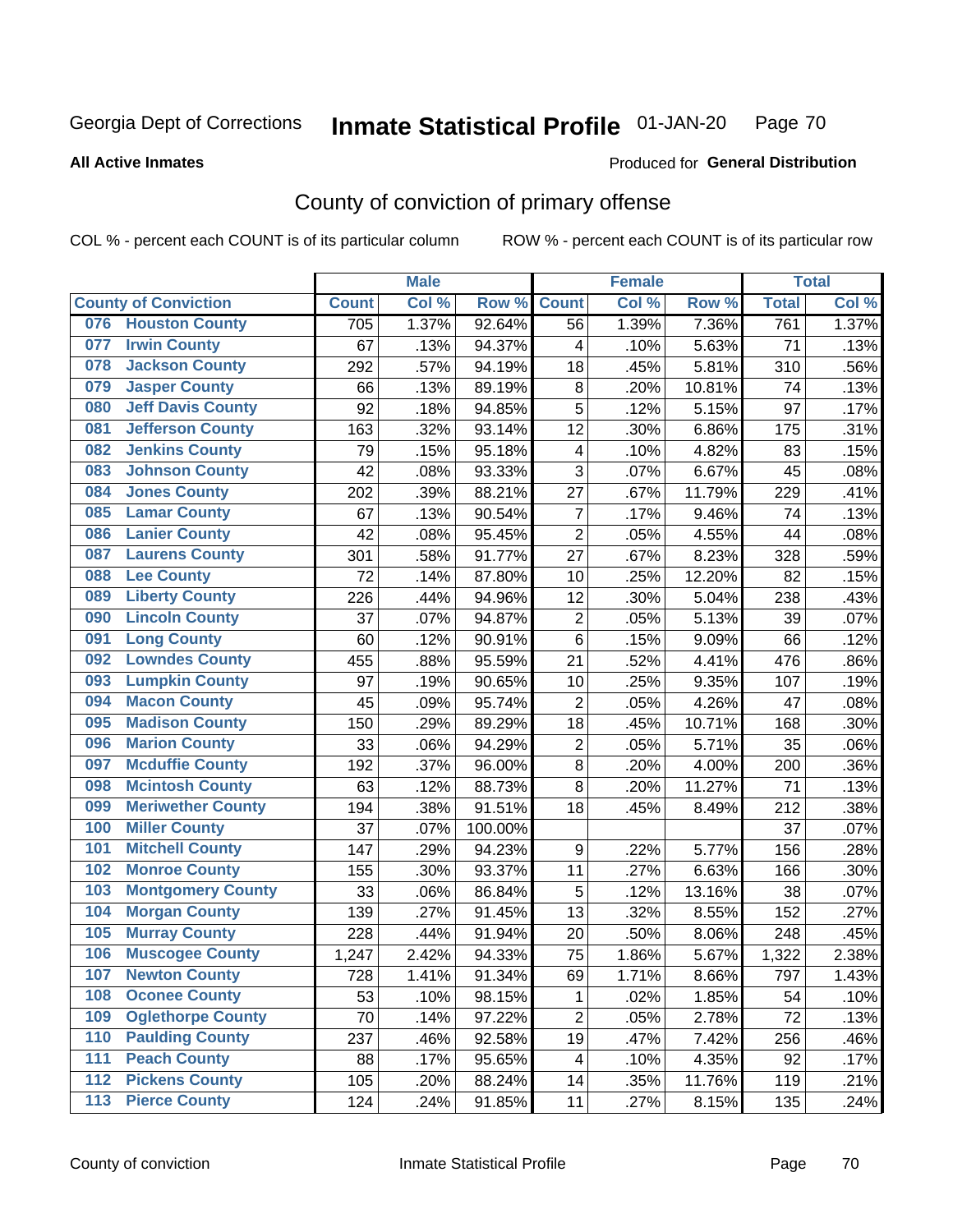#### Inmate Statistical Profile 01-JAN-20 Page 71

### **All Active Inmates**

## Produced for General Distribution

# County of conviction of primary offense

COL % - percent each COUNT is of its particular column

|                                          |              | <b>Male</b> |         |                  | <b>Female</b> |        |                 | <b>Total</b> |
|------------------------------------------|--------------|-------------|---------|------------------|---------------|--------|-----------------|--------------|
| <b>County of Conviction</b>              | <b>Count</b> | Col %       | Row %   | <b>Count</b>     | Col %         | Row %  | <b>Total</b>    | Col %        |
| <b>Pike County</b><br>114                | 44           | .09%        | 93.62%  | $\overline{3}$   | .07%          | 6.38%  | $\overline{47}$ | .08%         |
| <b>Polk County</b><br>$\overline{115}$   | 198          | .38%        | 90.00%  | 22               | .54%          | 10.00% | 220             | .40%         |
| <b>Pulaski County</b><br>116             | 45           | .09%        | 93.75%  | 3                | .07%          | 6.25%  | 48              | .09%         |
| 117<br><b>Putnam County</b>              | 171          | .33%        | 95.53%  | 8                | .20%          | 4.47%  | 179             | .32%         |
| <b>Quitman County</b><br>118             | 16           | .03%        | 94.12%  | $\mathbf{1}$     | .02%          | 5.88%  | 17              | .03%         |
| <b>Rabun County</b><br>119               | 74           | .14%        | 90.24%  | 8                | .20%          | 9.76%  | 82              | .15%         |
| <b>Randolph County</b><br>120            | 59           | .11%        | 93.65%  | 4                | .10%          | 6.35%  | 63              | .11%         |
| <b>Richmond County</b><br>121            | 1,927        | 3.74%       | 93.32%  | 138              | 3.42%         | 6.68%  | 2,065           | 3.72%        |
| <b>Rockdale County</b><br>122            | 482          | .94%        | 91.46%  | 45               | 1.11%         | 8.54%  | 527             | .95%         |
| <b>Schley County</b><br>123              | 16           | .03%        | 100.00% |                  |               |        | 16              | .03%         |
| <b>Screven County</b><br>124             | 121          | .23%        | 96.03%  | 5                | .12%          | 3.97%  | 126             | .23%         |
| <b>Seminole County</b><br>125            | 67           | .13%        | 88.16%  | 9                | .22%          | 11.84% | 76              | .14%         |
| <b>Spalding County</b><br>126            | 510          | .99%        | 91.40%  | 48               | 1.19%         | 8.60%  | 558             | 1.00%        |
| <b>Stephens County</b><br>127            | 142          | .28%        | 89.31%  | 17               | .42%          | 10.69% | 159             | .29%         |
| <b>Stewart County</b><br>128             | 31           | .06%        | 93.94%  | $\overline{2}$   | .05%          | 6.06%  | 33              | .06%         |
| <b>Sumter County</b><br>129              | 207          | .40%        | 94.52%  | 12               | .30%          | 5.48%  | 219             | .39%         |
| <b>Talbot County</b><br>130              | 25           | .05%        | 92.59%  | $\overline{c}$   | .05%          | 7.41%  | 27              | .05%         |
| <b>Taliaferro County</b><br>131          | 12           | .02%        | 92.31%  | $\mathbf{1}$     | .02%          | 7.69%  | 13              | .02%         |
| <b>Tattnall County</b><br>132            | 204          | .40%        | 87.18%  | 30               | .74%          | 12.82% | 234             | .42%         |
| <b>Taylor County</b><br>133              | 71           | .14%        | 93.42%  | 5                | .12%          | 6.58%  | 76              | .14%         |
| <b>Telfair County</b><br>134             | 108          | .21%        | 94.74%  | 6                | .15%          | 5.26%  | 114             | .21%         |
| <b>Terrell County</b><br>135             | 87           | .17%        | 93.55%  | 6                | .15%          | 6.45%  | 93              | .17%         |
| <b>Thomas County</b><br>136              | 204          | .40%        | 95.77%  | $\boldsymbol{9}$ | .22%          | 4.23%  | 213             | .38%         |
| <b>Tift County</b><br>137                | 329          | .64%        | 94.00%  | 21               | .52%          | 6.00%  | 350             | .63%         |
| <b>Toombs County</b><br>138              | 330          | .64%        | 89.92%  | 37               | .92%          | 10.08% | 367             | .66%         |
| <b>Towns County</b><br>139               | 56           | .11%        | 74.67%  | 19               | .47%          | 25.33% | 75              | .13%         |
| <b>Treutlen County</b><br>140            | 72           | .14%        | 94.74%  | 4                | .10%          | 5.26%  | 76              | .14%         |
| 141<br><b>Troup County</b>               | 649          | 1.26%       | 92.85%  | 50               | 1.24%         | 7.15%  | 699             | 1.26%        |
| <b>Turner County</b><br>142              | 67           | .13%        | 95.71%  | $\sqrt{3}$       | .07%          | 4.29%  | 70              | .13%         |
| <b>Twiggs County</b><br>$\overline{143}$ | 53           | .10%        | 94.64%  | 3                | .07%          | 5.36%  | 56              | .10%         |
| <b>Union County</b><br>144               | 127          | .25%        | 82.47%  | 27               | .67%          | 17.53% | 154             | .28%         |
| 145<br><b>Upson County</b>               | 180          | .35%        | 87.80%  | 25               | .62%          | 12.20% | 205             | $.37\%$      |
| <b>Walker County</b><br>146              | 447          | .87%        | 90.12%  | 49               | 1.21%         | 9.88%  | 496             | .89%         |
| <b>Walton County</b><br>147              | 683          | 1.33%       | 90.95%  | 68               | 1.68%         | 9.05%  | 751             | 1.35%        |
| <b>Ware County</b><br>148                | 308          | .60%        | 91.94%  | 27               | .67%          | 8.06%  | 335             | .60%         |
| <b>Warren County</b><br>149              | 34           | .07%        | 91.89%  | 3                | .07%          | 8.11%  | 37              | .07%         |
| <b>Washington County</b><br>150          | 196          | .38%        | 92.02%  | 17               | .42%          | 7.98%  | 213             | .38%         |
| <b>Wayne County</b><br>151               | 182          | .35%        | 90.10%  | 20               | .50%          | 9.90%  | 202             | .36%         |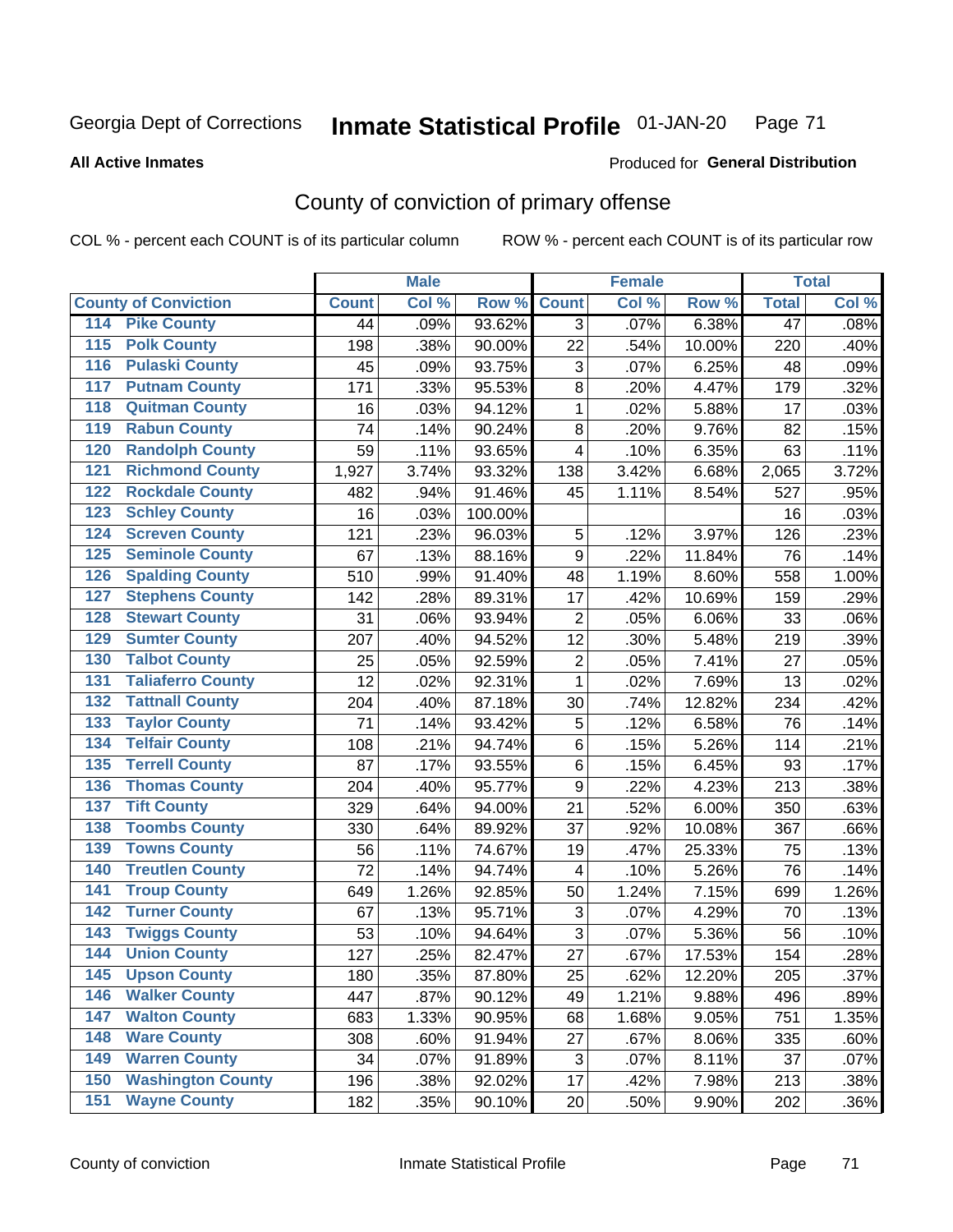#### Inmate Statistical Profile 01-JAN-20 Page 72

**All Active Inmates** 

## **Produced for General Distribution**

# County of conviction of primary offense

COL % - percent each COUNT is of its particular column

|                                |              | <b>Male</b> |             |       | <b>Female</b> |        |              | <b>Total</b> |
|--------------------------------|--------------|-------------|-------------|-------|---------------|--------|--------------|--------------|
| <b>County of Conviction</b>    | <b>Count</b> | Col %       | Row % Count |       | Col %         | Row %  | <b>Total</b> | Col %        |
| <b>Webster County</b><br>152   | 6            | .01%        | 75.00%      | 2     | .05%          | 25.00% | 8            | .01%         |
| <b>Wheeler County</b><br>153   | 18           | .03%        | 100.00%     |       |               |        | 18           | .03%         |
| <b>White County</b><br>154     | 97           | .19%        | 87.39%      | 14    | .35%          | 12.61% | 111          | .20%         |
| <b>Whitfield County</b><br>155 | 777          | 1.51%       | 85.95%      | 127   | 3.15%         | 14.05% | 904          | 1.63%        |
| <b>Wilcox County</b><br>156    | 58           | $.11\%$     | 95.08%      | 3     | $.07\%$       | 4.92%  | 61           | .11%         |
| <b>Wilkes County</b><br>157    | 66           | .13%        | 97.06%      | 2     | .05%          | 2.94%  | 68           | .12%         |
| <b>Wilkinson County</b><br>158 | 52           | .10%        | 92.86%      | 4     | .10%          | 7.14%  | 56           | .10%         |
| <b>Worth County</b><br>159     | 116          | .23%        | 92.80%      | 9     | .22%          | 7.20%  | 125          | .22%         |
| <b>Total Rported</b>           | 51,519       | 100%        | 92.73%      | 4,037 | 100%          | 7.27%  | 55,556       | 100%         |

| <b>Not Reported</b> |        |       |        |
|---------------------|--------|-------|--------|
| <b>Grand Total</b>  | 51,519 | 4,037 | 55,556 |

| Mode (most frequent) | <b>Fulton County</b> | <b>Cobb County</b> | <b>Fulton County</b> |
|----------------------|----------------------|--------------------|----------------------|
|                      |                      |                    |                      |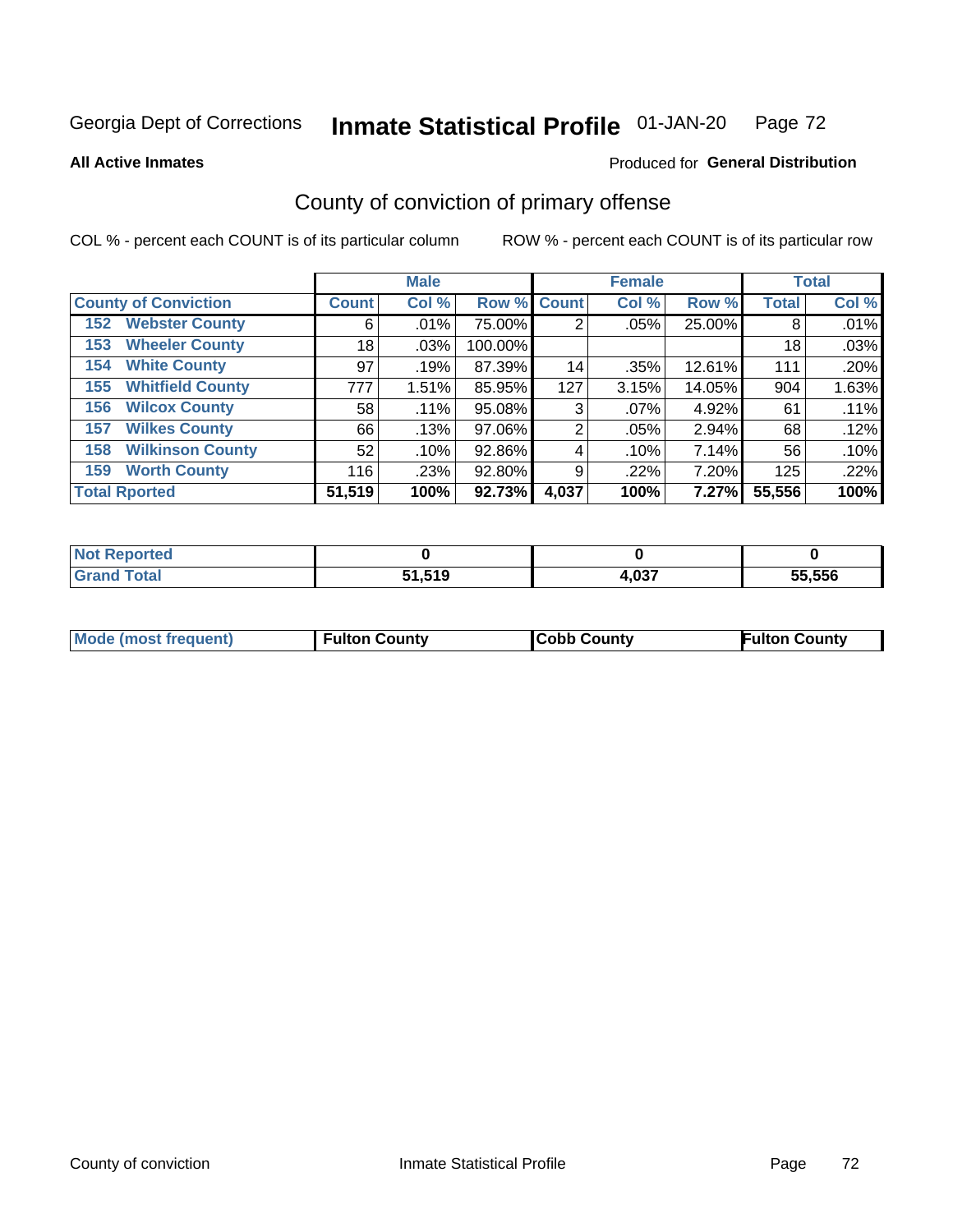## Georgia Dept of Corrections **All Active Inmates**

#### Inmate Statistical Profile 01-JAN-20 Page 73

Produced for General Distribution

# Circuit of conviction of primary offense

|                         |                                 | <b>Male</b>  |       |        |                 | <b>Female</b> |        | <b>Total</b>     |       |
|-------------------------|---------------------------------|--------------|-------|--------|-----------------|---------------|--------|------------------|-------|
|                         | <b>Circuit of Conviction</b>    | <b>Count</b> | Col % | Row %  | <b>Count</b>    | Col %         | Row %  | <b>Total</b>     | Col % |
| 1                       | <b>Alapaha Circuit</b>          | 351          | .68%  | 92.61% | $\overline{28}$ | .70%          | 7.39%  | $\overline{379}$ | .68%  |
| $\overline{2}$          | <b>Alcovy Circuit</b>           | 1,411        | 2.75% | 91.15% | 137             | 3.40%         | 8.85%  | 1,548            | 2.80% |
| $\overline{\mathbf{3}}$ | <b>Atlanta Circuit</b>          | 5,036        | 9.81% | 95.92% | 214             | 5.32%         | 4.08%  | 5,250            | 9.49% |
| 4                       | <b>Atlantic Circuit</b>         | 702          | 1.37% | 92.01% | 61              | 1.52%         | 7.99%  | 763              | 1.38% |
| $\overline{5}$          | <b>Augusta Circuit</b>          | 2,587        | 5.04% | 93.09% | 192             | 4.77%         | 6.91%  | 2,779            | 5.02% |
| $\overline{6}$          | <b>Blue Ridge Circuit</b>       | 587          | 1.14% | 90.59% | 61              | 1.52%         | 9.41%  | 648              | 1.17% |
| $\overline{\mathbf{7}}$ | <b>Brunswick Circuit</b>        | 1,139        | 2.22% | 92.98% | 86              | 2.14%         | 7.02%  | 1,225            | 2.21% |
| $\overline{\mathbf{8}}$ | <b>Chattahoochee Circuit</b>    | 1,538        | 3.00% | 94.36% | 92              | 2.29%         | 5.64%  | 1,630            | 2.94% |
| $\overline{9}$          | <b>Cherokee Circuit</b>         | 1,015        | 1.98% | 87.27% | 148             | 3.68%         | 12.73% | 1,163            | 2.10% |
| 10                      | <b>Clayton Circuit</b>          | 1,347        | 2.62% | 93.54% | 93              | 2.31%         | 6.46%  | 1,440            | 2.60% |
| $\overline{11}$         | <b>Cobb Circuit</b>             | 2,691        | 5.24% | 91.78% | 241             | 5.99%         | 8.22%  | 2,932            | 5.30% |
| $\overline{12}$         | <b>Conasauga Circuit</b>        | 1,005        | 1.96% | 87.24% | 147             | 3.65%         | 12.76% | 1,152            | 2.08% |
| 13                      | <b>Cordele Circuit</b>          | 778          | 1.52% | 94.19% | 48              | 1.19%         | 5.81%  | 826              | 1.49% |
| $\overline{14}$         | <b>Coweta Circuit</b>           | 2,160        | 4.21% | 92.35% | 179             | 4.45%         | 7.65%  | 2,339            | 4.23% |
| 15                      | <b>Dougherty Circuit</b>        | 832          | 1.62% | 95.63% | 38              | .94%          | 4.37%  | 870              | 1.57% |
| 16                      | <b>Dublin Circuit</b>           | 468          | .91%  | 92.67% | 37              | .92%          | 7.33%  | 505              | .91%  |
| 17                      | <b>Eastern Circuit</b>          | 1,983        | 3.86% | 95.47% | 94              | 2.34%         | 4.53%  | 2,077            | 3.75% |
| 18                      | <b>Flint Circuit</b>            | 749          | 1.46% | 88.95% | 93              | 2.31%         | 11.05% | 842              | 1.52% |
| 19                      | <b>Griffin Circuit</b>          | 1,079        | 2.10% | 90.98% | 107             | 2.66%         | 9.02%  | 1,186            | 2.14% |
| 20                      | <b>Gwinnett Circuit</b>         | 2,673        | 5.21% | 93.07% | 199             | 4.94%         | 6.93%  | 2,872            | 5.19% |
| $\overline{21}$         | <b>Houston Circuit</b>          | 705          | 1.37% | 92.64% | 56              | 1.39%         | 7.36%  | 761              | 1.37% |
| $\overline{22}$         | <b>Lookout Mountain Circuit</b> | 1,132        | 2.21% | 89.98% | 126             | 3.13%         | 10.02% | 1,258            | 2.27% |
| 23                      | <b>Macon Circuit</b>            | 1,285        | 2.50% | 94.35% | 77              | 1.91%         | 5.65%  | 1,362            | 2.46% |
| $\overline{24}$         | <b>Middle Circuit</b>           | 975          | 1.90% | 91.72% | 88              | 2.19%         | 8.28%  | 1,063            | 1.92% |
| 25                      | <b>Mountain Circuit</b>         | 347          | .68%  | 89.90% | 39              | .97%          | 10.10% | 386              | .70%  |
| 26                      | <b>Northeastern Circuit</b>     | 807          | 1.57% | 91.50% | 75              | 1.86%         | 8.50%  | 882              | 1.59% |
| $\overline{27}$         | <b>Northern Circuit</b>         | 707          | 1.38% | 91.11% | 69              | 1.71%         | 8.89%  | 776              | 1.40% |
| 28                      | <b>Ocmulgee Circuit</b>         | 1,094        | 2.13% | 91.32% | 104             | 2.58%         | 8.68%  | 1,198            | 2.16% |
| 29                      | <b>Oconee Circuit</b>           | 413          | .80%  | 93.23% | 30              | .75%          | 6.77%  | 443              | .80%  |
| 30                      | <b>Ogeechee Circuit</b>         | 1,005        | 1.96% | 92.29% | 84              | 2.09%         | 7.71%  | 1,089            | 1.97% |
| $\overline{31}$         | <b>Pataula Circuit</b>          | 373          | .73%  | 93.25% | 27              | .67%          | 6.75%  | 400              | .72%  |
| 32                      | <b>Piedmont Circuit</b>         | 714          | 1.39% | 92.25% | 60              | 1.49%         | 7.75%  | 774              | 1.40% |
| 33                      | <b>Rome Circuit</b>             | 878          | 1.71% | 91.17% | 85              | 2.11%         | 8.83%  | 963              | 1.74% |
| 34                      | <b>South Georgia Circuit</b>    | 581          | 1.13% | 94.47% | 34              | .84%          | 5.53%  | 615              | 1.11% |
| 35                      | <b>Southern Circuit</b>         | 951          | 1.85% | 95.87% | 41              | 1.02%         | 4.13%  | 992              | 1.79% |
| 36                      | <b>Southwestern Circuit</b>     | 377          | .73%  | 93.09% | 28              | .70%          | 6.91%  | 405              | .73%  |
| 37                      | <b>Stone Mountain Circuit</b>   | 2,928        | 5.70% | 94.82% | 160             | 3.98%         | 5.18%  | 3,088            | 5.58% |
| 38                      | <b>Tallapoosa Circuit</b>       | 309          | .60%  | 89.83% | 35              | .87%          | 10.17% | 344              | .62%  |
| 39                      | <b>Tifton Circuit</b>           | 579          | 1.13% | 93.99% | 37              | .92%          | 6.01%  | 616              | 1.11% |
| 40                      | <b>Toombs Circuit</b>           | 350          | .68%  | 95.63% | 16              | .40%          | 4.37%  | 366              | .66%  |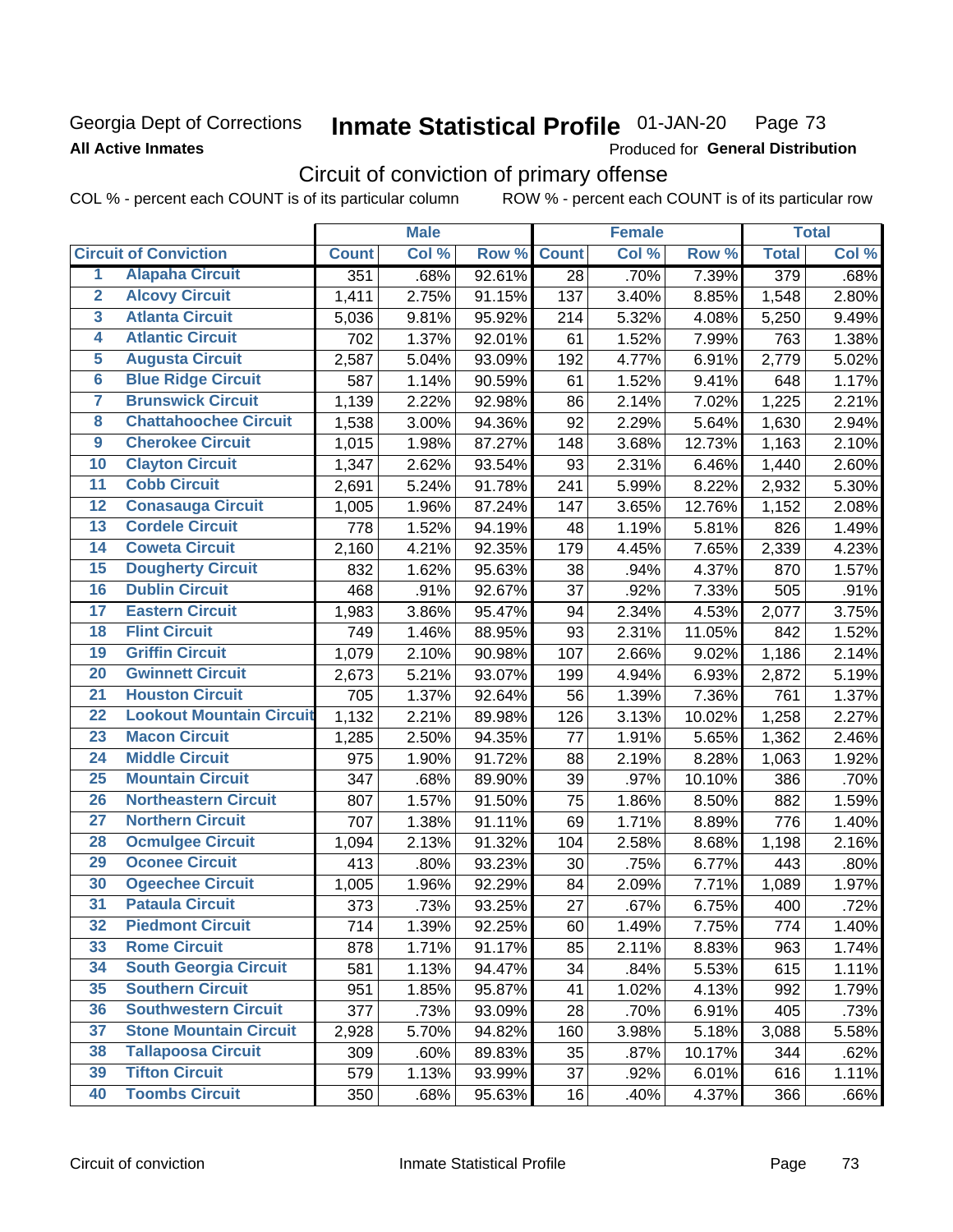## Georgia Dept of Corrections **All Active Inmates**

#### Inmate Statistical Profile 01-JAN-20 Page 74

Produced for General Distribution

# Circuit of conviction of primary offense

|                                        |              | <b>Male</b> |        |              | <b>Female</b> | <b>Total</b> |              |       |
|----------------------------------------|--------------|-------------|--------|--------------|---------------|--------------|--------------|-------|
| <b>Circuit of Conviction</b>           | <b>Count</b> | Col %       | Row %  | <b>Count</b> | Col %         | Row %        | <b>Total</b> | Col % |
| <b>Waycross Circuit</b><br>41          | 905          | 1.76%       | 91.88% | 80           | 1.99%         | 8.12%        | 985          | 1.78% |
| <b>Western Circuit</b><br>42           | 627          | 1.22%       | 93.16% | 46           | 1.14%         | 6.84%        | 673          | 1.22% |
| <b>Rockdale Circuit</b><br>43          | 482          | .94%        | 91.46% | 45           | 1.12%         | 8.54%        | 527          | .95%  |
| <b>Douglas Circuit</b><br>44           | 1,025        | 2.00%       | 91.35% | 97           | 2.41%         | 8.65%        | 1,122        | 2.03% |
| <b>Appalachian Circuit</b><br>45       | 308          | $.60\%$     | 89.02% | 38           | .94%          | 10.98%       | 346          | .63%  |
| <b>Enotah Circuit</b><br>46            | 377          | .73%        | 84.34% | 70           | 1.74%         | 15.66%       | 447          | .81%  |
| <b>Bell-Forsyth J.C.</b><br>47         | 370          | .72%        | 91.58% | 34           | .84%          | 8.42%        | 404          | .73%  |
| <b>Towaliga Judicial Circuit</b><br>48 | 352          | .69%        | 92.15% | 30           | .75%          | 7.85%        | 382          | .69%  |
| <b>Paulding Circuit</b><br>49          | 237          | .46%        | 92.58% | 19           | .47%          | 7.42%        | 256          | .46%  |
| <b>Total Rported</b>                   | 51,324       | 100%        | 92.73% | 4,025        | 100%          | 7.27%        | 55,349       | 100%  |
| <b>Not Reported</b>                    |              | 195         |        |              | 12            |              |              | 207   |

| Grar<br>Total               | 51,519  | 4,037 | 55,556  |
|-----------------------------|---------|-------|---------|
| <b>Mode (most frequent)</b> | Atlanta | Cobb  | Atlanta |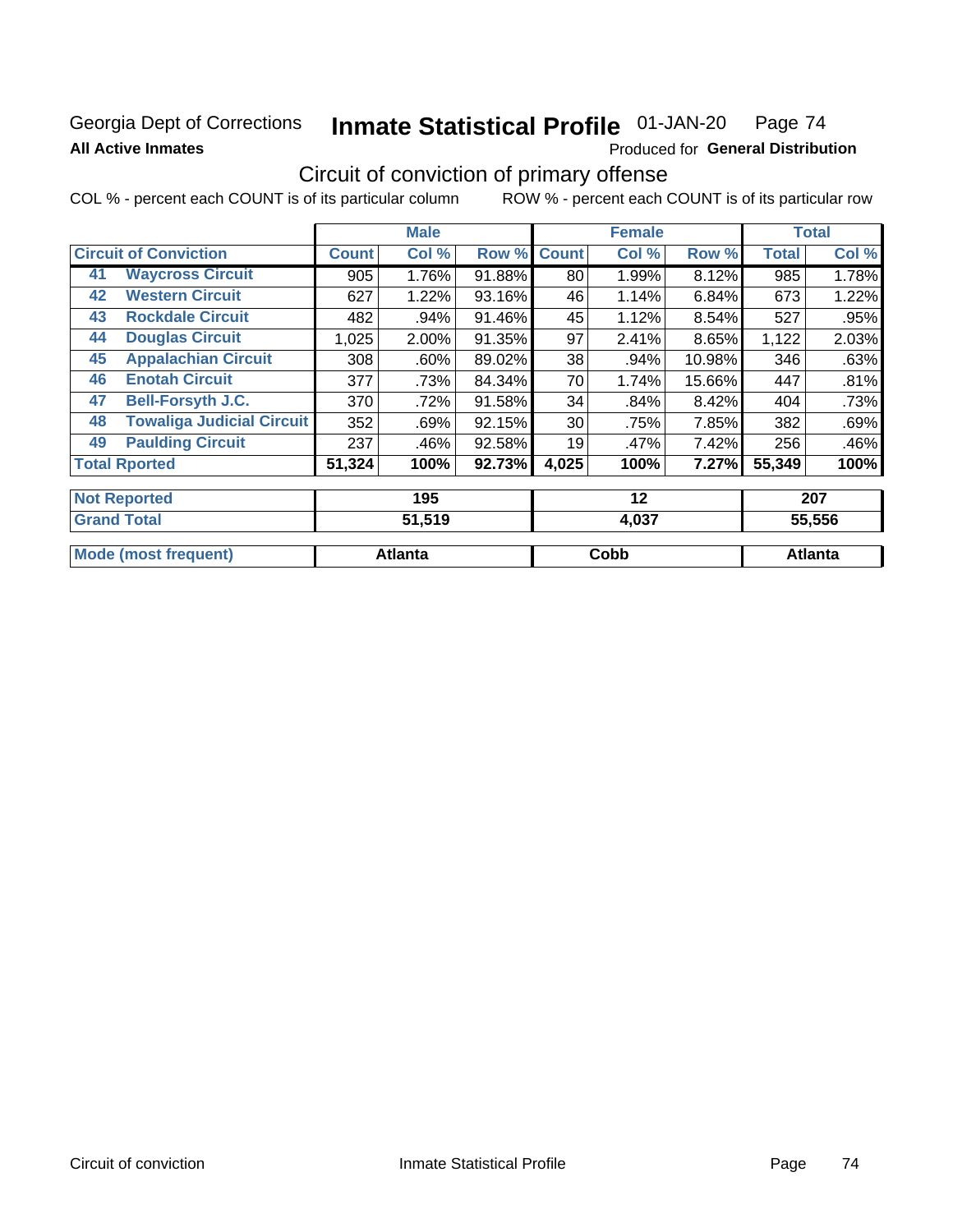### **All Active Inmates**

#### Produced for **General Distribution**

## Years served (jail + prison) in this incarceration

COL % - percent each COUNT is of its particular column ROW % - percent each COUNT is of its particular row

|                       |              | <b>Male</b> |                  |              | <b>Female</b> |                  | <b>Total</b> |        |
|-----------------------|--------------|-------------|------------------|--------------|---------------|------------------|--------------|--------|
| <b>Years Served</b>   | <b>Count</b> | Col %       | Row <sup>%</sup> | <b>Count</b> | Col %         | Row <sup>%</sup> | <b>Total</b> | Col %  |
| Less than one year    | 10,114       | 19.65%      | 90.64%           | 1,045        | 25.90%        | 9.36%            | 11,159       | 20.11% |
| 1 to 1.99 years       | 7,577        | 14.72%      | 90.29%           | 815          | 20.20%        | 9.71%            | 8,392        | 15.12% |
| 2 to 2.99 years       | 5,518        | 10.72%      | 91.72%           | 498          | 12.34%        | 8.28%            | 6,016        | 10.84% |
| $3$ to $3.99$ years   | 4,178        | 8.12%       | 92.74%           | 327          | 8.10%         | 7.26%            | 4,505        | 8.12%  |
| 4 to 4.99 years       | 3,373        | 6.55%       | 92.54%           | 272          | 6.74%         | 7.46%            | 3,645        | 6.57%  |
| 5 to 5.99 years       | 2,616        | 5.08%       | 93.16%           | 192          | 4.76%         | 6.84%            | 2,808        | 5.06%  |
| 6 to 6.99 years       | 2,262        | 4.39%       | 93.74%           | 151          | 3.74%         | 6.26%            | 2,413        | 4.35%  |
| 7 to 7.99 years       | 2,014        | 3.91%       | 94.20%           | 124          | 3.07%         | 5.80%            | 2,138        | 3.85%  |
| 8 to 8.99 years       | 1,791        | 3.48%       | 93.97%           | 115          | 2.85%         | 6.03%            | 1,906        | 3.43%  |
| 9 to 9.99 years       | 1,334        | 2.59%       | 94.41%           | 79           | 1.96%         | 5.59%            | 1,413        | 2.55%  |
| 10 to 10.99 years     | 1,116        | 2.17%       | 94.98%           | 59           | 1.46%         | 5.02%            | 1,175        | 2.12%  |
| 11 to 11.99 years     | 969          | 1.88%       | 95.28%           | 48           | 1.19%         | 4.72%            | 1,017        | 1.83%  |
| 12 to 12.99 years     | 972          | 1.89%       | 95.95%           | 41           | 1.02%         | 4.05%            | 1,013        | 1.83%  |
| 13 to 13.99 years     | 790          | 1.53%       | 96.70%           | 27           | 0.67%         | 3.30%            | 817          | 1.47%  |
| 14 to 14.99 years     | 648          | 1.26%       | 94.74%           | 36           | 0.89%         | 5.26%            | 684          | 1.23%  |
| 15 to 15.99 years     | 507          | 0.99%       | 94.59%           | 29           | 0.72%         | 5.41%            | 536          | 0.97%  |
| 16 to 16.99 years     | 523          | 1.02%       | 95.26%           | 26           | 0.64%         | 4.74%            | 549          | 0.99%  |
| 17 to 17.99 years     | 480          | 0.93%       | 95.24%           | 24           | 0.59%         | 4.76%            | 504          | 0.91%  |
| 18 to 18.99 years     | 470          | 0.91%       | 97.31%           | 13           | 0.32%         | 2.69%            | 483          | 0.87%  |
| 19 to 19.99 years     | 433          | 0.84%       | 96.65%           | 15           | 0.37%         | 3.35%            | 448          | 0.81%  |
| 20 to 20.99 years     | 349          | 0.68%       | 94.84%           | 19           | 0.47%         | 5.16%            | 368          | 0.66%  |
| 21 to 21.99 years     | 325          | 0.63%       | 95.31%           | 16           | 0.40%         | 4.69%            | 341          | 0.61%  |
| 22 to 22.99 years     | 367          | 0.71%       | 97.61%           | 9            | 0.22%         | 2.39%            | 376          | 0.68%  |
| 23 to 23.99 years     | 350          | 0.68%       | 97.77%           | 8            | 0.20%         | 2.23%            | 358          | 0.65%  |
| 24 to 24.99 years     | 322          | 0.63%       | 96.41%           | 12           | 0.30%         | 3.59%            | 334          | 0.60%  |
| 25 to 25.99 years     | 274          | 0.53%       | 97.51%           | 7            | 0.17%         | 2.49%            | 281          | 0.51%  |
| 26 to 26.99 years     | 245          | 0.48%       | 97.61%           | 6            | 0.15%         | 2.39%            | 251          | 0.45%  |
| 27 to 27.99 years     | 164          | 0.32%       | 97.62%           | 4            | 0.10%         | 2.38%            | 168          | 0.30%  |
| 28 to 28.99 years     | 185          | 0.36%       | 96.86%           | 6            | 0.15%         | 3.14%            | 191          | 0.34%  |
| 29 to 29.99 years     | 129          | 0.25%       | 96.99%           | 4            | 0.10%         | 3.01%            | 133          | 0.24%  |
| Thirty + years        | 1,073        | 2.08%       | 99.26%           | 8            | 0.20%         | 0.74%            | 1,081        | 1.95%  |
| <b>Total Reported</b> | 51,468       | 100%        | 92.73%           | 4,035        | 100%          | 7.27%            | 55,503       | 100.0% |

| <b>Not Reported</b>     | 51                        |                    | 53            |
|-------------------------|---------------------------|--------------------|---------------|
| <b>Grand Total</b>      | 55,556<br>51,519<br>4,037 |                    |               |
| Mean<br>(average)       | 6.74                      | 4.19               | 6.55          |
| <b>Median (middle)</b>  | 3.59                      | 2.26               | 3.47          |
| Mode<br>(most frequent) | Less than one year        | Less than one year | Less than one |

**year**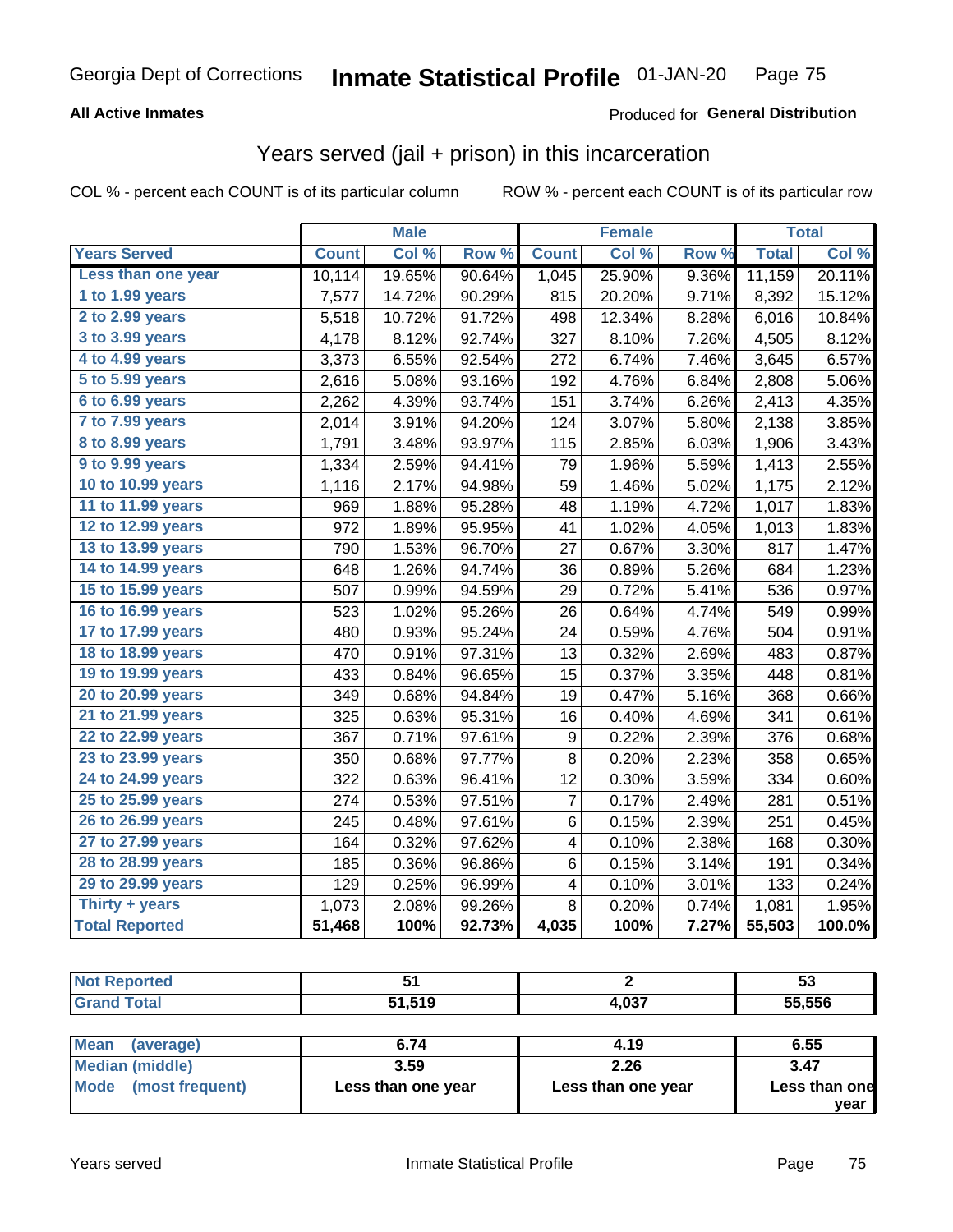### **All Active Inmates**

Produced for **General Distribution**

## Results of most recent HIV tests

|                         | <b>Male</b>  |          | <b>Female</b> |              |          | Total |        |        |
|-------------------------|--------------|----------|---------------|--------------|----------|-------|--------|--------|
| <b>HIV Test Results</b> | <b>Count</b> | Col %    | Row %I        | <b>Count</b> | Col %    | Row % | Total  | Col %  |
| <b>Positive</b>         | 645          | $1.40\%$ | $93.21\%$     | 47           | $1.41\%$ | 6.79% | 692    | 1.41%  |
| <b>Negative</b>         | 45,266       | 98.59%   | 93.25%        | 3,277        | 98.59%   | 6.75% | 48,543 | 98.59% |
| Indeterminate           | ົ            | 0.01%    | 100.00%       |              |          |       |        | 0.01%  |
| <b>Total Reported</b>   | 45,914       | 100%     | $93.25\%$     | 3,324        | 100%     | 6.75% | 49,238 | 100.0% |

| <b>Not Reported</b> | 5,605  | 74.2<br>. . U | 6,318  |
|---------------------|--------|---------------|--------|
| Total               | 51,519 | 4,037         | 55,556 |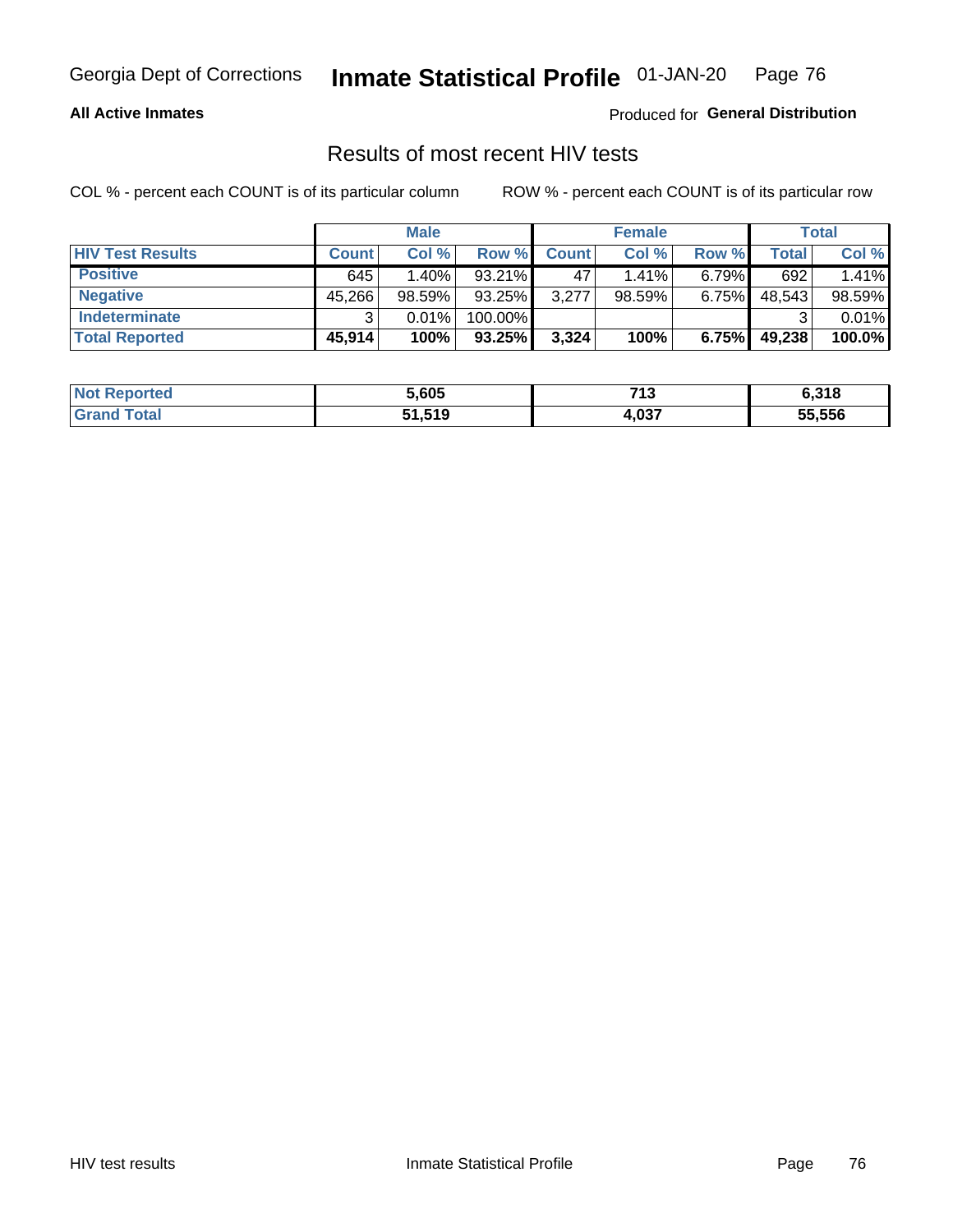### **All Active Inmates**

### Produced for **General Distribution**

### Results of most recent tuberculosis test

|                                  | <b>Male</b>  |           |           | <b>Female</b> |          | Total    |              |        |
|----------------------------------|--------------|-----------|-----------|---------------|----------|----------|--------------|--------|
| <b>Tuberculosis Test Results</b> | <b>Count</b> | Col%      | Row %     | <b>Count</b>  | Col %    | Row %    | <b>Total</b> | Col %  |
| <b>Positive on current test</b>  | 6,032        | $12.73\%$ | $97.99\%$ | 124           | $3.24\%$ | $2.01\%$ | 6,156        | 12.02% |
| <b>Positive on previous test</b> | ົ            | $0.01\%$  | 100.00%   |               |          |          |              | 0.01%  |
| <b>Negative</b>                  | 41.342       | 87.26%    | 91.79%    | 3,699         | 96.76%   | $8.21\%$ | 45,041       | 87.97% |
| <b>Total Reported</b>            | 47,376       | 100%      | $92.53\%$ | 3,823         | 100%     | $7.47\%$ | 51.199       | 100%   |

| <b>Not Reported</b> | 1.143  | O4.<br>Z 14 | 4,357  |
|---------------------|--------|-------------|--------|
| Гоtal               | 51,519 | 4,037       | 55,556 |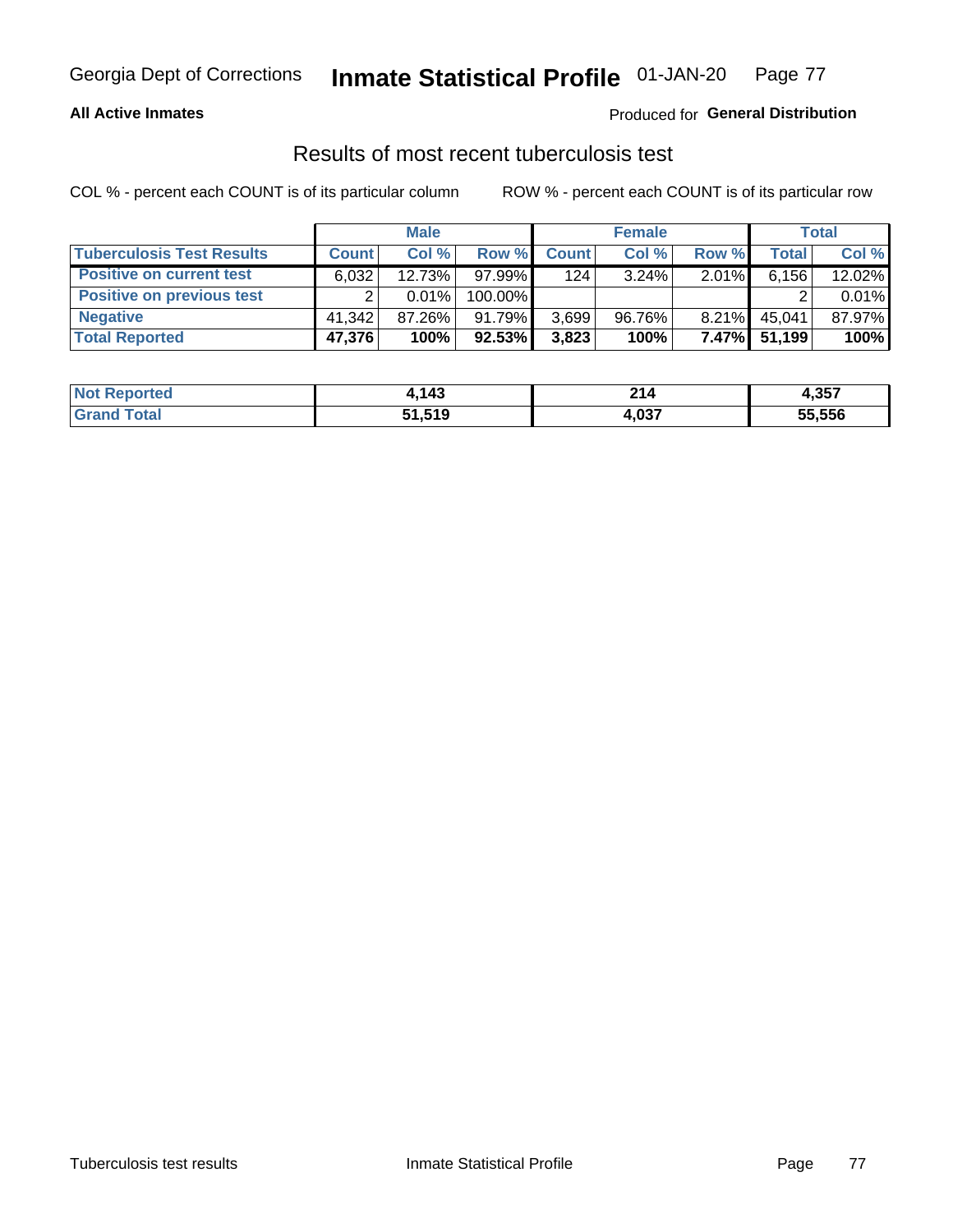### **All Active Inmates**

Produced for **General Distribution**

### Results of most recent syphilis test

|                                 | <b>Male</b>  |           | <b>Female</b> |              |           | Total    |        |        |
|---------------------------------|--------------|-----------|---------------|--------------|-----------|----------|--------|--------|
| <b>Syphilis Test Results</b>    | <b>Count</b> | Col%      | Row %         | <b>Count</b> | Col %     | Row %I   | Total  | Col %  |
| <b>Positive on current test</b> | 149          | $1.38\%$  | $94.90\%$     |              | 2.02%     | $5.10\%$ | 157    | 1.40%  |
| <b>Negative</b>                 | 10.642       | $98.62\%$ | 96.48%        | 388          | $97.98\%$ | $3.52\%$ | 11,030 | 98.60% |
| <b>Total Reported</b>           | 10,791       | 100%      | 96.46%        | 396          | 100%      | $3.54\%$ | 11,187 | 100%   |

| <b>Not Reported</b> | 40,728 | 3,641 | 44,369 |
|---------------------|--------|-------|--------|
| <b>Grand Total</b>  | 51,519 | 4,037 | 55,556 |